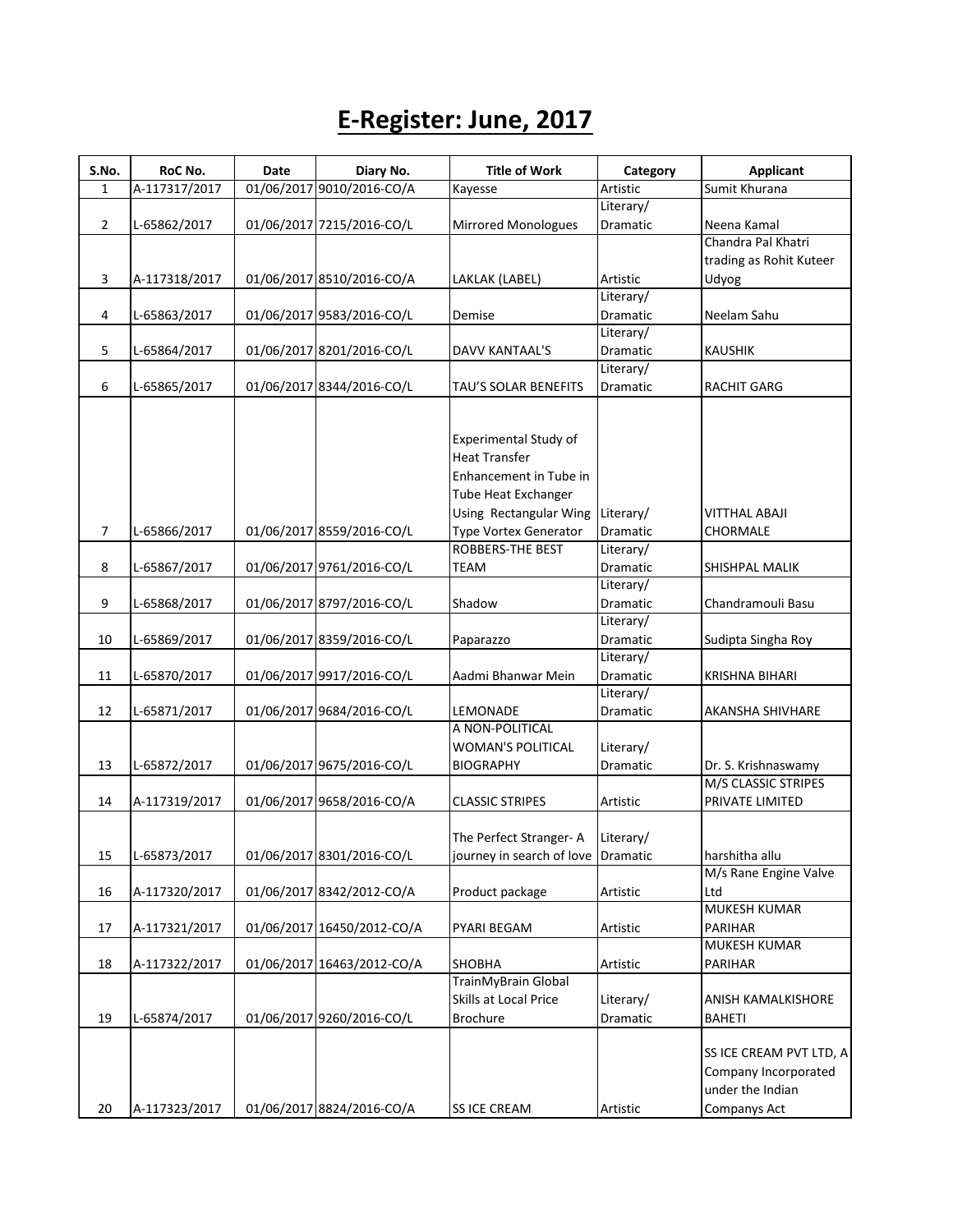| S.No. | RoC No.       | Date | Diary No.                  | <b>Title of Work</b>         | Category        | <b>Applicant</b>             |
|-------|---------------|------|----------------------------|------------------------------|-----------------|------------------------------|
|       |               |      |                            | Learning Resource            |                 |                              |
|       |               |      |                            | Material on Radicular        | Literary/       |                              |
| 21    | L-65875/2017  |      | 01/06/2017 8206/2016-CO/L  | Cyst: A Brief Overview       | Dramatic        | Dr Aditya S Patel            |
|       |               |      |                            |                              |                 |                              |
|       |               |      |                            | Learning Resource            |                 |                              |
|       |               |      |                            | Material on Radicular        | Literary/       |                              |
| 22    | L-65875/2017  |      | 01/06/2017 8206/2016-CO/L  | Cyst: A Brief Overview       | Dramatic        | Dr Shraddha Patel            |
|       |               |      |                            |                              |                 |                              |
|       |               |      |                            | Learning Resource            |                 |                              |
|       |               |      |                            | Material on Radicular        | Literary/       |                              |
| 23    | L-65875/2017  |      | 01/06/2017 8206/2016-CO/L  | Cyst: A Brief Overview       | Dramatic        | Dr Manoj Chandak             |
|       |               |      |                            | <b>Learning Resource</b>     |                 |                              |
|       |               |      |                            | Material on Culture          |                 |                              |
|       |               |      |                            | techniques in                | Literary/       |                              |
| 24    | L-65876/2017  |      | 01/06/2017 8207/2016-CO/L  | Endodontics.                 | Dramatic        | Dr Shweta K.Sedani           |
|       |               |      |                            | <b>Learning Resource</b>     |                 |                              |
|       |               |      |                            | Material on Culture          |                 |                              |
|       |               |      |                            | techniques in                | Literary/       |                              |
| 25    | L-65876/2017  |      | 01/06/2017 8207/2016-CO/L  | Endodontics.                 | Dramatic        | Dr Manoj Chandak             |
|       |               |      |                            |                              | Computer        |                              |
| 26    | SW-9082/2017  |      | 01/06/2017 5393/2016-CO/SW | VenXMart                     | Software        | <b>BEESETTY GIRISH KUMAR</b> |
|       |               |      |                            |                              | Computer        |                              |
| 27    | SW-9082/2017  |      | 01/06/2017 5393/2016-CO/SW | VenXMart                     | Software        | VIRIYALA SRINIVAS            |
|       |               |      |                            |                              | Literary/       |                              |
| 28    | L-65877/2017  |      | 01/06/2017 9811/2016-CO/L  | Is This Love?                | Dramatic        | Barkha Yadav                 |
| 29    | A-117324/2017 |      | 01/06/2017 9904/2016-CO/A  | SAHNOX                       | Artistic        | Aashray Sahni                |
|       |               |      |                            | LAV KUSH CHARITRA            | Literary/       |                              |
| 30    | L-65878/2017  |      | 01/06/2017 9818/2016-CO/L  | <b>BHOJPURI KAVITA</b>       | Dramatic        | <b>UDAY SHANKAR PRASAD</b>   |
|       |               |      |                            | PRE-FIT for PROFIT -         |                 |                              |
|       |               |      |                            | Uncover, Discover,           | Literary/       |                              |
| 31    | L-65879/2017  |      | 01/06/2017 9690/2016-CO/L  | Recover                      | Dramatic        | S B Kumar                    |
|       |               |      |                            |                              |                 |                              |
|       |               |      |                            | TLM - Scale for Higher       | Literary/       |                              |
| 32    | L-65880/2017  |      | 01/06/2017 8244/2016-CO/L  | <b>Education Teachers'</b>   | <b>Dramatic</b> | Dr Anshula Deshpande         |
|       |               |      |                            |                              |                 |                              |
|       |               |      |                            | TLM - Scale for Higher       | Literary/       |                              |
| 33    | L-65880/2017  |      | 01/06/2017 8244/2016-CO/L  | <b>Education Teachers'</b>   | Dramatic        | Dr. H.C.Pradhan              |
|       |               |      |                            |                              |                 |                              |
|       |               |      |                            | TLM - Scale for Higher       | Literary/       |                              |
| 34    | L-65880/2017  |      | 01/06/2017 8244/2016-CO/L  | <b>Education Teachers'</b>   | Dramatic        | Dr Mandira Sikdar            |
|       |               |      |                            |                              | Literary/       |                              |
| 35    | L-65881/2017  |      | 01/06/2017 1432/2016-CO/L  | <b>UEANSO</b>                | Dramatic        | <b>ANIL KUMAR</b>            |
|       |               |      |                            |                              |                 |                              |
|       |               |      |                            |                              |                 | ELITE FOOTBALL LEAGUE        |
| 36    | A-117325/2017 |      | 01/06/2017 9496/2016-CO/A  | GOA WAVES WITH LOGO Artistic |                 | INDIA PVT. LTD.              |
|       |               |      |                            |                              |                 |                              |
|       |               |      |                            | <b>CHENNAI COBRAS WITH</b>   |                 | ELITE FOOTBALL LEAGUE        |
| 37    | A-117326/2017 |      | 01/06/2017 9497/2016-CO/A  | LOGO                         | Artistic        | INDIA PVT. LTD.              |
|       |               |      |                            |                              |                 |                              |
|       |               |      |                            | <b>COLOMBO LIONS WITH</b>    |                 | ELITE FOOTBALL LEAGUE        |
| 38    | A-117327/2017 |      | 01/06/2017 9498/2016-CO/A  | LOGO                         | Artistic        | INDIA PVT. LTD.              |
|       |               |      |                            |                              |                 |                              |
|       |               |      |                            | <b>AMRITSAR GUARDIANS</b>    |                 | ELITE FOOTBALL LEAGUE        |
| 39    | A-117328/2017 |      | 01/06/2017 9563/2016-CO/A  | WITH LOGO                    | Artistic        | INDIA PVT. LTD.              |
|       |               |      |                            |                              |                 |                              |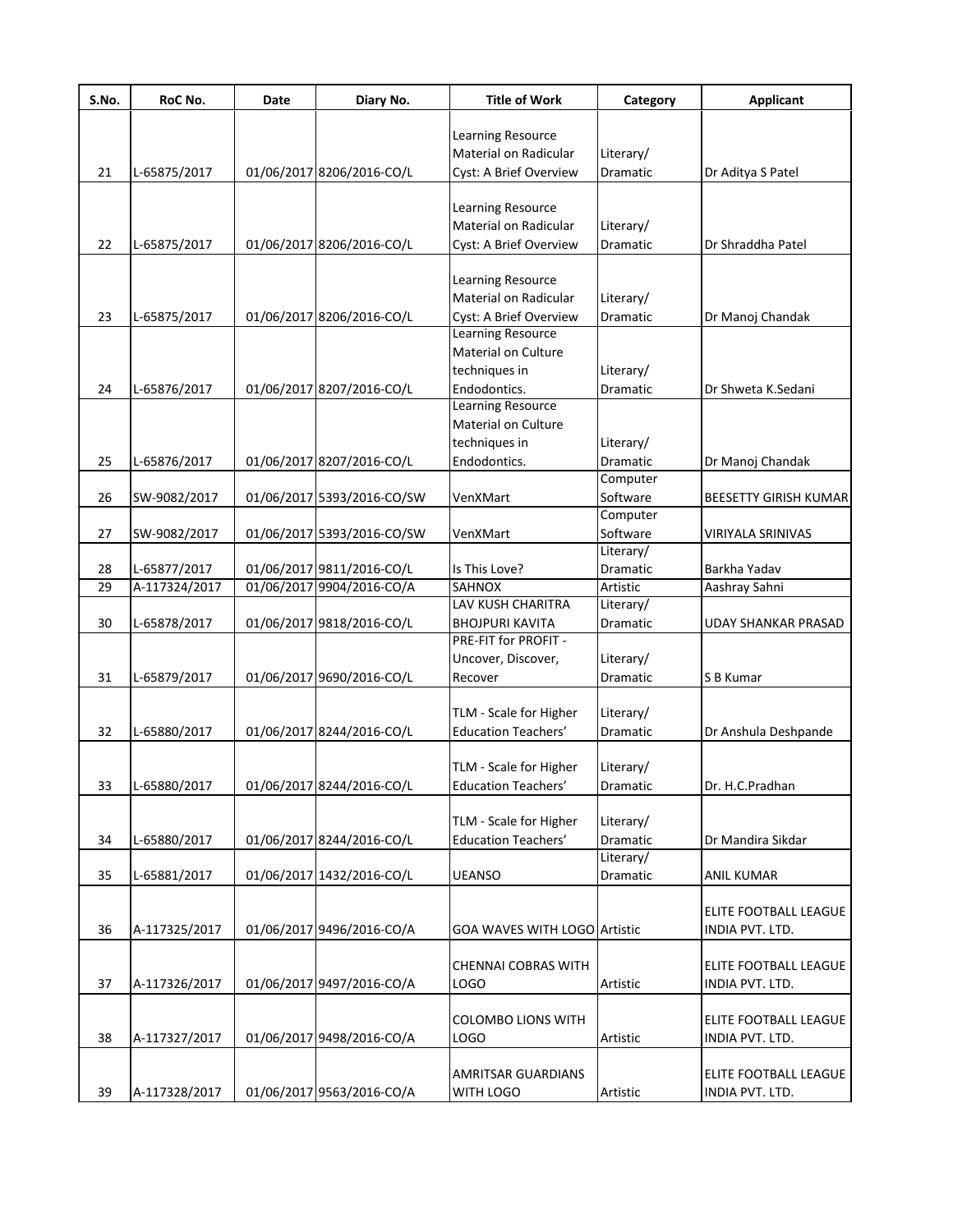| S.No. | RoC No.       | Date | Diary No.                  | <b>Title of Work</b>                                     | Category              | <b>Applicant</b>                         |
|-------|---------------|------|----------------------------|----------------------------------------------------------|-----------------------|------------------------------------------|
| 40    | A-117329/2017 |      | 01/06/2017 9493/2016-CO/A  | <b>INDORE FLASH WITH</b><br>LOGO                         | Artistic              | ELITE FOOTBALL LEAGUE<br>INDIA PVT. LTD. |
| 41    | A-117330/2017 |      | 01/06/2017 9553/2016-CO/A  | KANDY KINGS WITH<br><b>LOGO</b>                          | Artistic              | ELITE FOOTBALL LEAGUE<br>INDIA PVT. LTD. |
| 42    | A-117331/2017 |      | 01/06/2017 9561/2016-CO/A  | PATIALA SILVERBACKS<br>WITH LOGO                         | Artistic              | ELITE FOOTBALL LEAGUE<br>INDIA PVT. LTD. |
| 43    | A-117332/2017 |      | 01/06/2017 9564/2016-CO/A  | <b>PUNE BLUE PANTHERS</b><br>WITH LOGO                   | Artistic              | ELITE FOOTBALL LEAGUE<br>INDIA PVT. LTD. |
| 44    | A-117333/2017 |      | 01/06/2017 9555/2016-CO/A  | <b>NAVI MUMBAI SABERS</b><br>WITH LOGO                   | Artistic              | ELITE FOOTBALL LEAGUE<br>INDIA PVT. LTD. |
| 45    | A-117334/2017 |      | 01/06/2017 9491/2016-CO/A  | <b>GUJARAT VEERS WITH</b><br><b>LOGO</b>                 | Artistic              | ELITE FOOTBALL LEAGUE<br>INDIA PVT. LTD. |
| 46    | A-117335/2017 |      | 01/06/2017 9500/2016-CO/A  | <b>BANGARORE DRAGONS</b><br>WITH LOGO                    | Artistic              | ELITE FOOTBALL LEAGUE<br>INDIA PVT. LTD. |
| 47    | A-117336/2017 |      | 01/06/2017 9558/2016-CO/A  | PUNJAB STALLIONS<br>WITH LOGO                            | Artistic              | ELITE FOOTBALL LEAGUE<br>INDIA PVT. LTD. |
| 48    | A-117337/2017 |      | 01/06/2017 9499/2016-CO/A  | <b>SURAT DIAMONDS WITH</b><br>LOGO                       | Artistic              | ELITE FOOTBALL LEAGUE<br>INDIA PVT. LTD. |
| 49    | L-65882/2017  |      | 01/06/2017 902/2016-CO/L   | <b>IIT JEE PHYSICS</b><br>PROBLEMS AND<br>SOLUTIONS      | Literary/<br>Dramatic | Gautam Ganguli                           |
| 50    | A-117338/2017 |      | 01/06/2017 5367/2016-CO/A  | ORDER ACAKE COM                                          | Artistic              | M/S. EVERBAKE BAKERS<br>PVT. LTD.        |
| 51    | L-65883/2017  |      | 01/06/2017 13672/2015-CO/L | THE GAME CHANGER                                         | Literary/<br>Dramatic | <b>RAJU IYER</b>                         |
| 52    | L-65884/2017  |      | 01/06/2017 4384/2016-CO/L  | Songs Book                                               | Literary/<br>Dramatic | Roop Chand Bhodhia                       |
| 53    | L-65885/2017  |      | 01/06/2017 488/2016-CO/L   | Nav Ramayan for Teens- Literary/<br>Ram se seekhle sabak | Dramatic              | Tejgyan Global<br>Foundation             |
| 54    | L-65886/2017  |      | 01/06/2017 6297/2016-CO/L  | WHY NOT 100 percent                                      | Literary/<br>Dramatic | <b>Chander Nath</b>                      |
| 55    | L-65887/2017  |      | 01/06/2017 7729/2012-CO/L  | <b>HOBU LONDON</b>                                       | Literary/<br>Dramatic | <b>KOHINOOR BOSE</b>                     |
| 56    | A-117339/2017 |      | 01/06/2017 10052/2016-CO/A | SPRAYTECH SYSTEMS<br><b>INDIA PVT LTD</b>                | Artistic              | M/S. SPRAYTECH<br>SYSTEMS INDIA PVT LTD  |
| 57    | A-117340/2017 |      | 01/06/2017 9394/2016-CO/A  | <b>TULSI</b>                                             | Artistic              | Bais Aditya R                            |
| 58    | L-65888/2017  |      | 01/06/2017 40477/2013-CO/L | sri caitanya caritamtra                                  | Literary/<br>Dramatic | bhativedanta book trust                  |
| 59    | A-117341/2017 |      | 01/06/2017 9371/2016-CO/A  | Spoken Tutorial Device                                   | Artistic              | INDIAN INSTITUTE OF<br>TECHNOLOGY BOMBAY |
| 60    | A-117342/2017 |      | 01/06/2017 10373/2016-CO/A | <b>NEEDLE STORIES WITH</b><br><b>LOGO</b>                | Artistic              | VIBHUTI VIRATBHAI<br>DODHIWALA           |
| 61    | A-117343/2017 |      | 01/06/2017 10372/2016-CO/A | 7 STAR WITH LOGO &<br><b>WORD SEVEN STAR</b>             | Artistic              | PREMIUM PRODUCTS                         |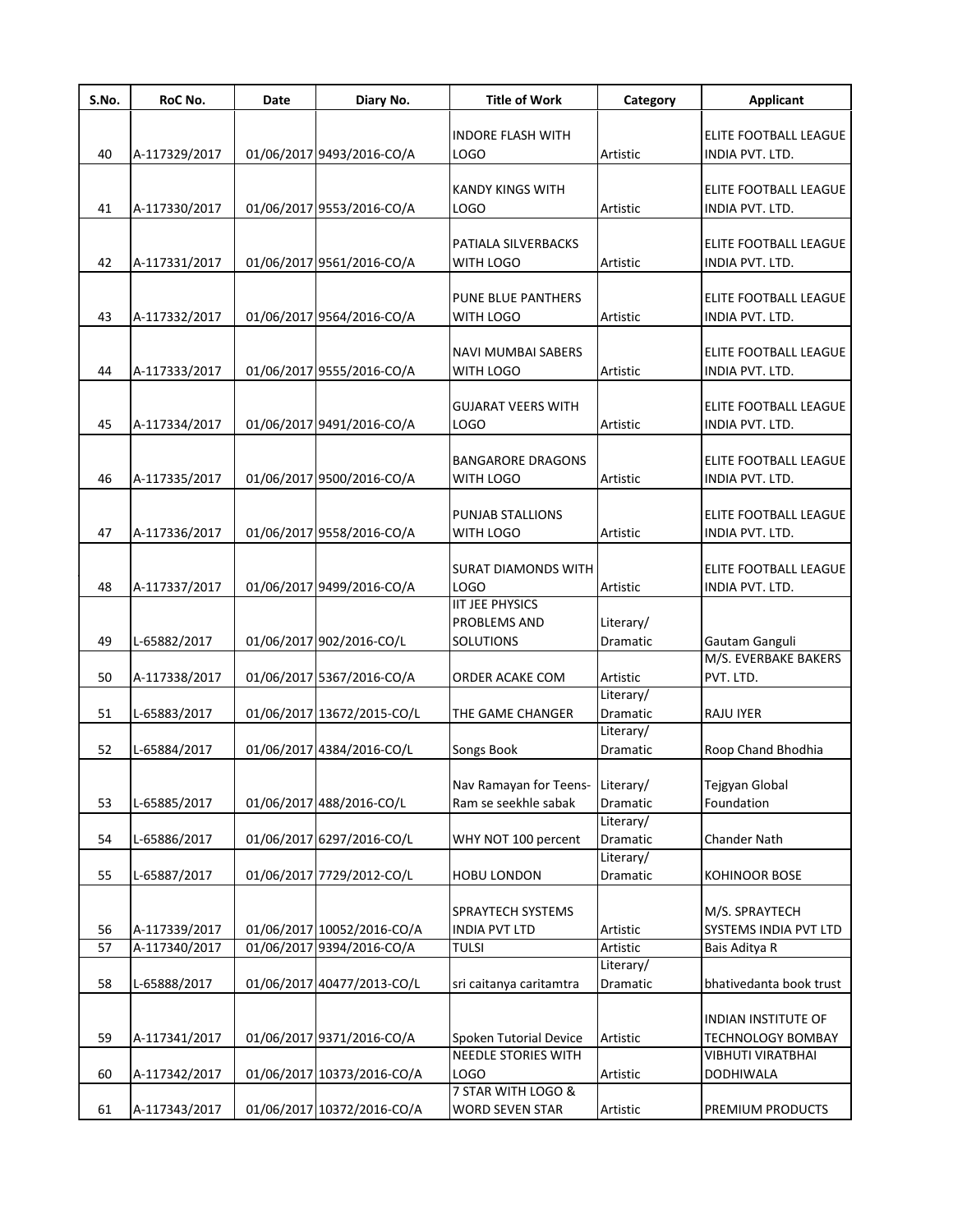| S.No. | RoC No.       | Date | Diary No.                   | <b>Title of Work</b>                    | Category             | <b>Applicant</b>                            |
|-------|---------------|------|-----------------------------|-----------------------------------------|----------------------|---------------------------------------------|
|       |               |      |                             | DEVICE OF KHAMIRA                       |                      |                                             |
|       |               |      |                             | <b>GAOZABAN AMBARI</b>                  |                      |                                             |
| 62    | A-117344/2017 |      | 01/06/2017 8889/2016-CO/A   | JAWAHAR WALA (LABEL) Artistic           |                      | Sana Herbals Pvt. Ltd.                      |
|       |               |      |                             |                                         | Literary/            |                                             |
| 63    | L-65889/2017  |      | 01/06/2017 9516/2016-CO/L   | The Garden of Love                      | Dramatic             | Anuj Kumar                                  |
|       |               |      |                             | <b>GHASHI RAM BIDI</b>                  |                      | Bhushan Omprakash                           |
| 64    | A-117345/2017 |      | 01/06/2017 9445/2016-CO/A   | (LABEL)                                 | Artistic             | Tiwadi                                      |
|       |               |      |                             |                                         |                      |                                             |
|       |               |      |                             | SRE HI-PERFORMANCE                      |                      |                                             |
| 65    | A-117346/2017 |      | 01/06/2017 9245/2016-CO/A   | <b>CLUTCHES</b>                         | Artistic             | SUNRISE ENGG.                               |
|       |               |      |                             |                                         |                      | SHREE JAINA RICE PVT.                       |
| 66    | A-117347/2017 |      | 01/06/2017 10313/2016-CO/A  | <b>SWEET TADUL</b>                      | Artistic             | LTD.                                        |
|       |               |      |                             |                                         |                      |                                             |
| 67    | SW-9083/2017  |      | 01/06/2017 50734/2014-CO/SW | <b>EGALITE</b>                          | Computer<br>Software | <b>BFSI SOFTWARE</b><br>CONSULTING PVT LTD. |
|       |               |      |                             |                                         |                      |                                             |
|       |               |      |                             | Spy and Confirmation                    |                      |                                             |
|       |               |      |                             | Code (SC Code) to detect Literary/      |                      |                                             |
| 68    | L-65890/2017  |      | 01/06/2017 8877/2016-CO/L   | the fakes                               | Dramatic             | K.K. GANGADHARAN                            |
|       |               |      |                             |                                         |                      | AANCKUR ANSHWANI                            |
|       |               |      |                             |                                         |                      | <b>Trading as Shanker</b>                   |
| 69    | A-117348/2017 |      | 01/06/2017 9367/2016-CO/A   | <b>SHANKER TRAVELS</b>                  | Artistic             | Travels                                     |
|       |               |      |                             |                                         |                      |                                             |
|       |               |      |                             | <b>BEHIND EVERY</b>                     |                      |                                             |
|       |               |      |                             | SUCCESSFUL COMPANY                      | Literary/            |                                             |
| 70    | L-65891/2017  |      | 01/06/2017 9190/2016-CO/L   | THERE IS A- PATENT                      | Dramatic             | Amit Kumar Shukla                           |
|       |               |      |                             | SJRPL-SHREE JAINA RICE                  |                      | SHREE JAINA RICE PVT.                       |
| 71    | A-117349/2017 |      | 01/06/2017 9109/2016-CO/A   | PVT. LTD.                               | Artistic             | LTD.                                        |
|       |               |      |                             |                                         | Literary/            | Mobikpay E Commerce                         |
| 72    | L-65892/2017  |      | 01/06/2017 3804/2016-CO/L   | www.mobikpay.com                        | Dramatic             | Pvt. Ltd.                                   |
|       |               |      | 01/06/2017 3726/2016-CO/L   |                                         | Literary/            |                                             |
| 73    | L-65893/2017  |      |                             | <b>Essential Dubai Guide</b>            | Dramatic             | <b>SKS Singarum</b>                         |
| 74    | A-117350/2017 |      | 01/06/2017 7491/2016-CO/A   | <b>ANDSLITE</b>                         | Artistic             | M/S ANDSLITE PVT LTD                        |
|       |               |      |                             |                                         |                      |                                             |
| 75    | A-117351/2017 |      | 01/06/2017 7492/2016-CO/A   | <b>ANDSLITE</b>                         | Artistic             | M/S ANDSLITE PVT LTD                        |
|       |               |      |                             |                                         |                      |                                             |
| 76    | A-117352/2017 |      | 01/06/2017 7493/2016-CO/A   | <b>ANDSLITE</b>                         | Artistic             | M/S ANDSLITE PVT LTD                        |
|       |               |      |                             |                                         |                      |                                             |
| 77    | A-117353/2017 |      | 01/06/2017 7494/2016-CO/A   | ANDSLITE                                | Artistic             | M/S ANDELITE PVT LTD                        |
|       |               |      |                             |                                         |                      |                                             |
|       |               |      |                             | DEVICE OF KHAMIRA                       |                      |                                             |
|       |               |      |                             | ABRESHAM HAKEEM                         |                      |                                             |
| 78    | A-117354/2017 |      | 01/06/2017 8890/2016-CO/A   | ARSHAD WALA (LABEL)                     | Artistic             | Sana Herbals Pvt. Ltd.                      |
|       |               |      |                             | <b>DEVICE OF KHAMIRA</b>                |                      |                                             |
| 79    | A-117355/2017 |      | 01/06/2017 8891/2016-CO/A   | MARWAREED (LABEL)                       | Artistic             | Sana Herbals Pvt. Ltd.                      |
|       |               |      |                             |                                         |                      |                                             |
|       |               |      |                             | DEVICE OF KHAMIRA                       |                      |                                             |
| 80    |               |      |                             | ABRESHAM SHEERA                         |                      |                                             |
|       | A-117356/2017 |      | 01/06/2017 8894/2016-CO/A   | UNNAB WALA (LABEL)<br>DEVICE OF KHAMIRA | Artistic             | Sana Herbals Pvt. Ltd.                      |
|       |               |      |                             | <b>GAOZABAN AMBARI</b>                  |                      |                                             |
| 81    | A-117357/2017 |      | 01/06/2017 8895/2016-CO/A   | (LABEL)                                 | Artistic             | Sana Herbals Pvt. Ltd.                      |
|       |               |      |                             | DEVICE OF LABUB KABIR                   |                      |                                             |
| 82    | A-117358/2017 |      | 01/06/2017 8896/2016-CO/A   | (LABEL)                                 | Artistic             | Sana Herbals Pvt. Ltd.                      |
|       |               |      |                             |                                         |                      |                                             |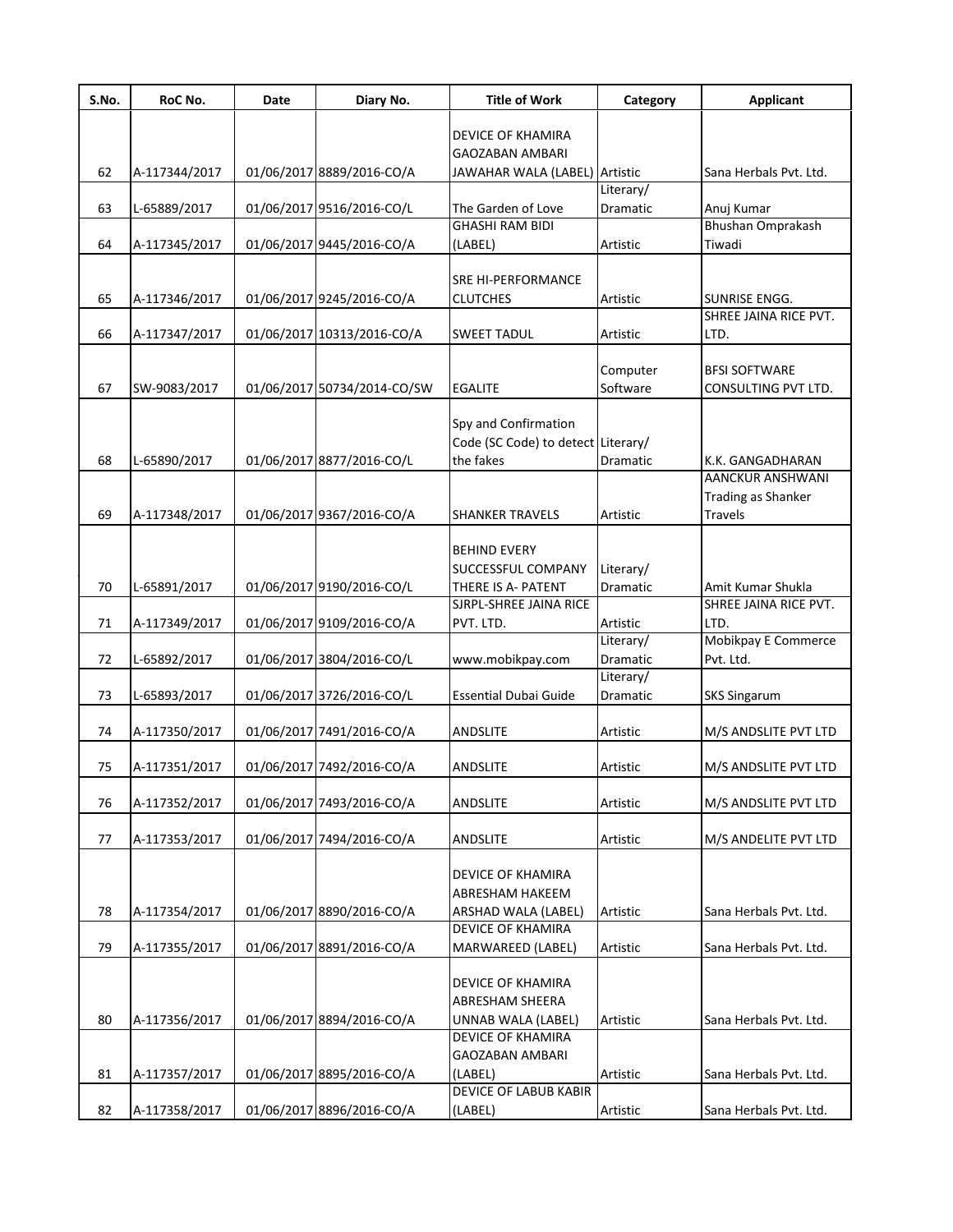| S.No. | RoC No.       | Date | Diary No.                  | <b>Title of Work</b>                 | Category        | <b>Applicant</b>          |
|-------|---------------|------|----------------------------|--------------------------------------|-----------------|---------------------------|
|       |               |      |                            |                                      | Literary/       |                           |
| 83    | L-65894/2017  |      | 01/06/2017 8187/2016-CO/L  | Sun Sun Soniye.                      | Dramatic        | Promod Rampal             |
|       |               |      |                            | <b>DEVICE OF LAUQ</b>                |                 |                           |
| 84    | A-117359/2017 |      | 01/06/2017 8897/2016-CO/A  | <b>BADAM (LABEL)</b>                 | Artistic        | Sana Herbals Pvt. Ltd.    |
|       |               |      |                            |                                      |                 |                           |
| 85    | A-117360/2017 |      | 01/06/2017 7482/2016-CO/A  | <b>ELEVEN</b>                        | Artistic        | M/S TRY UP GARMENTS       |
|       |               |      |                            | <b>DEVICE OF MAJUN</b>               |                 |                           |
| 86    | A-117361/2017 |      | 01/06/2017 8898/2016-CO/A  | JALALI (LABEL)                       | Artistic        | Sana Herbals Pvt. Ltd.    |
| 87    | A-117362/2017 |      | 01/06/2017 7483/2016-CO/A  | <b>TRY UP</b>                        | Artistic        | M/S TRY - GARMENTS        |
|       |               |      |                            |                                      |                 | M/S BHARDWAJ              |
| 88    | A-117363/2017 |      | 01/06/2017 7489/2016-CO/A  | <b>TARUNA</b>                        | Artistic        | <b>ENTERPRISES</b>        |
|       |               |      |                            |                                      |                 |                           |
| 89    | A-117364/2017 |      | 01/06/2017 7490/2016-CO/A  | AJANTA MILLENNIUM                    | Artistic        | M/S AJANTA POLYMERS       |
|       |               |      |                            | <b>DEVICE OF MAJUN</b>               |                 |                           |
| 90    | A-117365/2017 |      | 01/06/2017 8899/2016-CO/A  | SALAB (LABEL)                        | Artistic        | Sana Herbals Pvt. Ltd.    |
|       |               |      |                            |                                      |                 | MUNNA LALPANWAR,          |
|       |               |      |                            |                                      |                 | PROPRIETOR OF MAA         |
|       |               |      |                            |                                      |                 | <b>KRIPA TRADING</b>      |
| 91    | A-117366/2017 |      | 01/06/2017 7693/2016-CO/A  | PALI                                 | Artistic        | <b>COMPANY</b>            |
|       |               |      |                            |                                      | Literary/       |                           |
| 92    | L-65895/2017  |      | 01/06/2017 8872/2016-CO/L  | <b>CSP KUTUMBAD KATE</b>             | Dramatic        | T.N. SEETHARAM            |
|       |               |      |                            |                                      | Literary/       |                           |
| 93    |               |      |                            | L.K.G Text Book                      | Dramatic        | K.S.Arvind                |
|       | L-65896/2017  |      | 01/06/2017 9268/2016-CO/L  |                                      | Literary/       |                           |
|       |               |      |                            |                                      |                 |                           |
| 94    | L-65897/2017  |      | 01/06/2017 9273/2016-CO/L  | Vidhavahini                          | Dramatic        | K.S.Arvind                |
|       |               |      |                            |                                      |                 | M/S COSMO ELECTRO         |
| 95    | A-117367/2017 |      | 01/06/2017 8226/2016-CO/A  | <b>KOLORS</b>                        | Artistic        | <b>INDUSTRIES PVT LTD</b> |
| 96    | A-117368/2017 |      | 01/06/2017 10349/2016-CO/A | CruiZZZZZER                          | Artistic        | <b>MOHAN TRAVELS</b>      |
| 97    | A-117369/2017 |      | 01/06/2017 10350/2016-CO/A | SNOOZZZZZER                          | Artistic        | <b>MOHAN TRAVELS</b>      |
|       |               |      |                            |                                      | Literary/       | Satyajeet Shailendra      |
| 98    | L-65898/2017  |      | 01/06/2017 10254/2016-CO/L | Never Look Behind                    | Dramatic        | Mujgule                   |
|       |               |      |                            | <b>KERALA NATANAM THE</b>            |                 |                           |
|       |               |      |                            | <b>ENCHANTING DANCE OF Literary/</b> |                 | SARITHA AYYATH            |
| 99    | L-65899/2017  |      | 01/06/2017 4889/2016-CO/L  | <b>INDIA</b>                         | <b>Dramatic</b> | MADHUSUDANAN              |
|       |               |      |                            |                                      | Literary/       |                           |
| 100   | L-65900/2017  |      | 01/06/2017 5358/2016-CO/L  | NATURES FAL SABZI                    | <b>Dramatic</b> | <b>NAVINDER OBEROI</b>    |
|       |               |      |                            |                                      |                 | M/S LAXMI BARTAN          |
| 101   | A-117370/2017 |      | 01/06/2017 9993/2016-CO/A  | <b>AWAAZ</b>                         | Artistic        | <b>INDUSTRIES</b>         |
|       |               |      |                            |                                      |                 | M/S NATURAL TEA           |
| 102   | A-117371/2017 |      | 01/06/2017 9992/2016-CO/A  | <b>NATURAL</b>                       | Artistic        | COMPAY                    |
|       |               |      |                            | Meandering along the                 | Literary/       |                           |
| 103   | L-65901/2017  |      | 01/06/2017 10384/2016-CO/L | Teesta                               | Dramatic        | ARUN KUMAR SINGH          |
|       |               |      |                            |                                      | Literary/       | Abhinna Marketing Pvt.    |
| 104   | L-65902/2017  |      | 01/06/2017 10013/2016-CO/L | <b>Education to Future</b>           | Dramatic        | Ltd.                      |
|       |               |      |                            |                                      | Literary/       | NEWYUG SOFTECH            |
| 105   | L-65903/2017  |      | 01/06/2017 10265/2016-CO/L | WWW.JUSTOOH.COM                      | Dramatic        | PRIVATE LIMITED           |
|       |               |      |                            |                                      |                 |                           |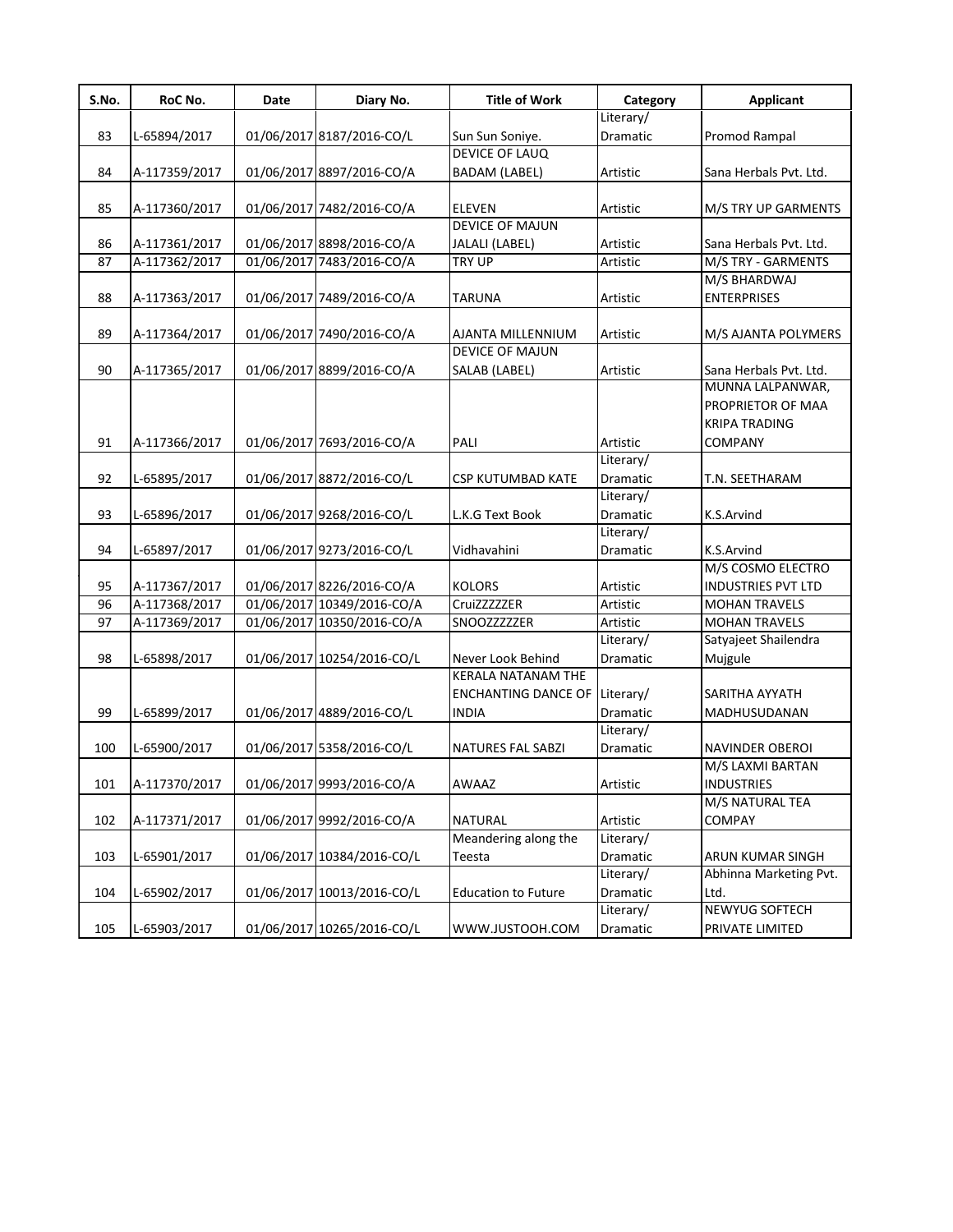| S.No. | RoC No.       | Date | Diary No.                  | <b>Title of Work</b>           | Category        | <b>Applicant</b>     |
|-------|---------------|------|----------------------------|--------------------------------|-----------------|----------------------|
|       |               |      |                            |                                |                 |                      |
|       |               |      |                            | DEVELOPMENT OF                 |                 |                      |
|       |               |      |                            | <b>INTELLIGENT REPORTS</b>     |                 |                      |
|       |               |      |                            | <b>FOR ELECTRICAL</b>          |                 |                      |
|       |               |      |                            | <b>ENGINEERING OF</b>          |                 |                      |
|       |               |      |                            |                                |                 |                      |
|       |               |      |                            | <b>THERMAL POWER</b>           |                 |                      |
|       |               |      |                            | <b>PLANT USING</b>             |                 |                      |
|       |               |      |                            | SMARTPLANT                     |                 |                      |
|       |               |      |                            | ELECTRICAL SOFTWARE            |                 |                      |
|       |               |      |                            | IN THE PROPRIETARY             |                 |                      |
|       |               |      |                            | STANDARD FORMATS OF Literary/  |                 | <b>BHARAT HEAVY</b>  |
| 106   | L-65904/2017  |      | 01/06/2017 10389/2016-CO/L | <b>BHEL</b>                    | Dramatic        | ELECTRICALS LIMITED  |
| 107   | A-117372/2017 |      | 02/06/2017 2693/2016-CO/A  | 4 NEHLA                        | Artistic        | MR. SUNDER LAL GOYAL |
|       |               |      |                            | WINNING AT GROUP               | Literary/       | <b>MR SHANKAR</b>    |
| 108   | L-65905/2017  |      | 02/06/2017 8598/2016-CO/L  | <b>DISCUSSIONS</b>             | <b>Dramatic</b> | NEELKANTAN           |
|       |               |      |                            | Someday with or                | Literary/       | Bhanu Pratap Singh   |
| 109   | L-65906/2017  |      | 02/06/2017 10134/2016-CO/L | without you!                   | <b>Dramatic</b> | Parihar              |
|       |               |      |                            | <b>SHAPE OF GEYSER GREY</b>    |                 | <b>MR HARKANT</b>    |
| 110   | A-117373/2017 |      | 02/06/2017 7250/2016-CO/A  | <b>COLOUR</b>                  | Artistic        | <b>CHHATROLA</b>     |
|       |               |      |                            |                                |                 | MR. RAMESH SINGH [   |
| 111   | A-117374/2017 |      | 02/06/2017 7251/2016-CO/A  | KAMAL ASSORTED                 | Artistic        | <b>PROPRITOR</b> 1   |
|       |               |      |                            |                                |                 | MR SAJID ZERI        |
| 112   | A-117375/2017 |      | 02/06/2017 7252/2016-CO/A  | ZERI'S                         | Artistic        | [PROPRIETOR]         |
|       |               |      |                            |                                |                 | MR AKASH KAILASH     |
| 113   | A-117376/2017 |      | 02/06/2017 7253/2016-CO/A  | DEV SE MAHADEV                 | Artistic        | VIJAYVARGIA          |
|       |               |      |                            |                                |                 | NIRAV S KAMANI       |
|       |               |      |                            |                                |                 | SANDEEP M BHUT       |
|       |               |      |                            |                                |                 | JAYESH P PATEL AND   |
| 114   | A-117377/2017 |      | 02/06/2017 8935/2016-CO/A  | SMARTSEAL                      | Artistic        | KALPESH P. PATEL     |
|       |               |      |                            |                                |                 |                      |
|       |               |      |                            | <b>BEETLE SMARTOTELS</b>       |                 | MR TANMAY KRISHNA    |
| 115   | A-117378/2017 |      | 02/06/2017 8958/2016-CO/A  | LOGO                           | Artistic        | <b>KUMAR BATHWAL</b> |
|       |               |      |                            | Emergence of open              | Literary/       | Pratyaksh Publishing |
| 116   | L-65907/2017  |      | 02/06/2017 9047/2016-CO/L  | Source-2                       | Dramatic        | House                |
|       |               |      |                            | Emergence of Open              | Literary/       | Pratyaksh Publishing |
| 117   | L-65908/2017  |      | 02/06/2017 9049/2016-CO/L  | Source-3                       | Dramatic        | House                |
|       |               |      |                            | Emergence of open              | Literary/       | Pratyaksh Publishing |
| 118   | L-65909/2017  |      | 02/06/2017 9050/2016-CO/L  | source1                        | Dramatic        | House                |
|       |               |      |                            | <b>Emergence of Open</b>       | Literary/       | Pratyaksh Publishing |
| 119   | L-65910/2017  |      | 02/06/2017 9051/2016-CO/L  | Source-4                       | Dramatic        | House                |
|       |               |      |                            |                                |                 | <b>MR TANMAY</b>     |
|       |               |      |                            | BEETLE SMARTOTELS              |                 | KRISHNAKUMAR         |
| 120   | A-117379/2017 |      | 02/06/2017 8959/2016-CO/A  | WITH B LOGO                    | Artistic        | BATHWAL              |
| 121   | M-453/2017    |      | 02/06/2017 5002/2016-CO/M  | Teri Duniya Se                 | Music           | Hanuk Daniel         |
|       |               |      |                            |                                | Literary/       |                      |
| 122   | L-65911/2017  |      | 02/06/2017 3310/2016-CO/L  | Soul Man (Novel)               | Dramatic        | Tarun Kumar          |
|       |               |      |                            |                                | Literary/       |                      |
| 123   | L-65912/2017  |      | 02/06/2017 3930/2016-CO/L  | <b>Emotional Persecution</b>   | Dramatic        | Vikrant Dwivedi      |
|       |               |      |                            |                                | Literary/       |                      |
| 124   | L-65913/2017  |      | 02/06/2017 5286/2016-CO/L  | <b>Extraordinary Parenting</b> | Dramatic        | Satyen Srivastava    |
|       |               |      |                            |                                |                 |                      |
|       |               |      |                            | <b>Emergence of Open</b>       | Literary/       | PRATYAKSH PUBLISHING |
| 125   | L-65914/2017  |      | 02/06/2017 8747/2016-CO/L  | Source-5                       | Dramatic        | <b>HOUSING</b>       |
|       |               |      |                            |                                | Literary/       |                      |
| 126   | L-65915/2017  |      | 02/06/2017 6242/2016-CO/L  | Cassalancq                     | Dramatic        | Sri Joydip Chakladar |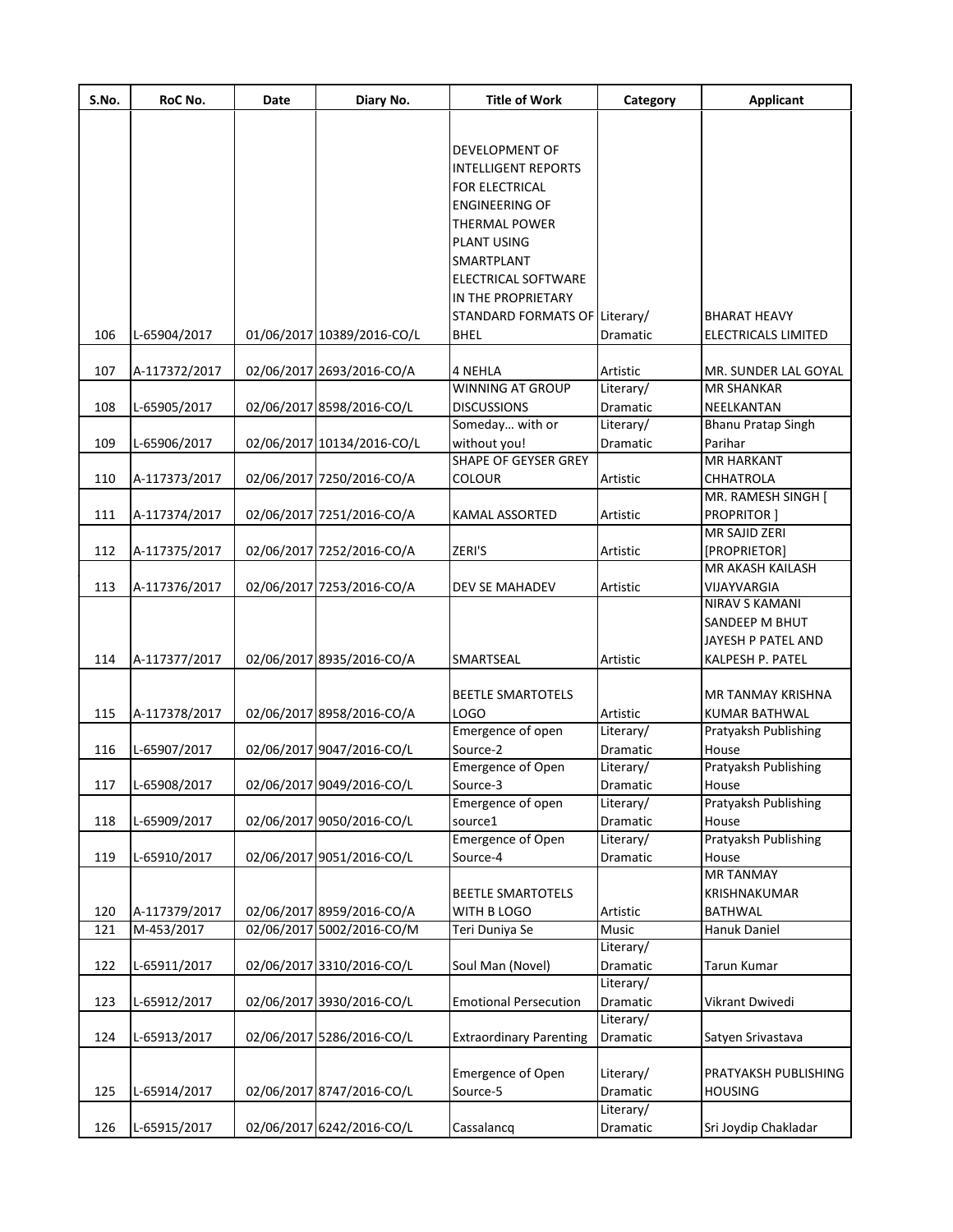| S.No. | RoC No.       | Date | Diary No.                  | <b>Title of Work</b>      | Category        | Applicant                   |
|-------|---------------|------|----------------------------|---------------------------|-----------------|-----------------------------|
|       |               |      |                            |                           |                 |                             |
|       |               |      |                            | <b>Mass Annihilation</b>  |                 |                             |
|       |               |      |                            | Decimation Weapon -       | Literary/       | Abhijeet Madhukar           |
| 127   | L-65916/2017  |      | 02/06/2017 9532/2016-CO/L  | MAD Weapon                | Dramatic        | Deshpande                   |
|       |               |      |                            | KAVIRASAYANAM OR          |                 |                             |
|       |               |      |                            | <b>KRDANTA KOSAH</b>      | Literary/       |                             |
| 128   | L-65917/2017  |      | 02/06/2017 5529/2016-CO/L  | VOLUME-1                  | Dramatic        | <b>PUSHPA DIKSHIT</b>       |
|       |               |      |                            | KAVIRASAYANAM OR          |                 |                             |
|       |               |      |                            | TINANTA KOSAH-            | Literary/       |                             |
| 129   | L-65918/2017  |      | 02/06/2017 5535/2016-CO/L  | VOLUME-II(PT.1)           | Dramatic        | PUSHPA DIKSHIT              |
|       |               |      |                            |                           | Literary/       |                             |
| 130   | L-65919/2017  |      | 02/06/2017 5540/2016-CO/L  | yanluganthakoshah         | Dramatic        | Pushpa Dikshith             |
|       |               |      |                            | LAKARASARANIH (PART-      | Literary/       |                             |
| 131   | L-65920/2017  |      | 02/06/2017 5546/2016-CO/L  | 2)                        | Dramatic        | PUSHPA DIKSHIT              |
|       |               |      |                            |                           |                 |                             |
| 132   | A-117380/2017 |      | 02/06/2017 4784/2016-CO/A  | AS LOGO                   | Artistic        | JAI KISHORE GUPTA HUF       |
|       |               |      |                            |                           | Literary/       |                             |
| 133   | L-65921/2017  |      | 02/06/2017 6061/2016-CO/L  | The Celestial Percussion  | Dramatic        | T S Ravi Kanth              |
|       |               |      |                            |                           |                 |                             |
|       |               |      |                            | PARTNER PERSONALITY       | Literary/       | K. DHARANI KUMAR            |
| 134   | L-65922/2017  |      | 02/06/2017 7640/2016-CO/L  | <b>MATCHING METHOD</b>    | <b>Dramatic</b> | <b>REDDY</b>                |
|       |               |      |                            |                           | Literary/       |                             |
| 135   | L-65923/2017  |      | 02/06/2017 7848/2016-CO/L  | HARIVILLU                 | Dramatic        | PRADEEP MADURI              |
|       |               |      |                            |                           |                 |                             |
|       |               |      |                            |                           |                 | Pankaj Singhal trading as   |
| 136   | A-117381/2017 |      | 02/06/2017 7341/2016-CO/A  | KALASH (LABEL)            | Artistic        | Pankaj Trading Company      |
|       |               |      |                            | <b>GANPATI CATERERS</b>   |                 |                             |
| 137   | A-117382/2017 |      | 02/06/2017 7353/2016-CO/A  | (LABEL)                   | Artistic        | Navratan Khunteta           |
|       |               |      |                            |                           | Literary/       |                             |
| 138   | L-65924/2017  |      | 02/06/2017 7092/2016-CO/L  | <b>BRACELET</b>           | Dramatic        | Amar Anil Gupte             |
|       |               |      |                            |                           | Literary/       |                             |
| 139   | L-65925/2017  |      | 02/06/2017 10263/2016-CO/L | Homo sapiens divine       | Dramatic        | Dr. Varghese Mani           |
| 140   | A-117383/2017 |      | 02/06/2017 8932/2016-CO/A  | <b>SURAJ</b>              | Artistic        | <b>MALA RANI</b>            |
| 141   | A-117384/2017 |      | 02/06/2017 8933/2016-CO/A  | <b>KLP BRAND TIL OIL</b>  | Artistic        | RAJBANS SHAH                |
|       |               |      |                            | SRI AKHAND JYOTI PUJA     |                 |                             |
| 142   | A-117385/2017 |      | 02/06/2017 8934/2016-CO/A  | <b>GHEE</b>               | Artistic        | DURGA PRASAD SAH            |
|       |               |      |                            |                           | Literary/       |                             |
| 143   | L-65926/2017  |      | 02/06/2017 10165/2016-CO/L | The Kingly Shadow         | Dramatic        | Shiv Kumar                  |
|       |               |      |                            |                           |                 |                             |
|       |               |      |                            | Smart Card Licensing,     |                 |                             |
|       |               |      |                            | Identification,           |                 |                             |
|       |               |      |                            | <b>Transaction System</b> | Literary/       | Abhijeet Madhukar           |
| 144   | L-65927/2017  |      | 02/06/2017 9377/2016-CO/L  | (SCLITS)                  | Dramatic        | Deshpande                   |
|       |               |      |                            |                           |                 |                             |
|       |               |      |                            | <b>EKAM (FUNDAMENTAL</b>  |                 |                             |
|       |               |      |                            | INTRODUCTION OF           | Literary/       |                             |
| 145   | L-65928/2017  |      | 02/06/2017 9252/2016-CO/L  | <b>MATHEMATICS</b> )      | Dramatic        | <b>KARTAVYA PUBLICATION</b> |
|       |               |      |                            |                           |                 | FREEDOM FOOTWEAR            |
| 146   | A-117386/2017 |      | 02/06/2017 8648/2016-CO/A  | <b>REALPU</b>             | Artistic        | PVT.LTD                     |
|       |               |      |                            |                           |                 |                             |
|       |               |      |                            | MTPL (Mega Theatre        | Literary/       | NIKETAN SUDESH              |
| 147   | L-65929/2017  |      | 02/06/2017 6894/2016-CO/L  | Premier League) Details   | Dramatic        | SAWANT                      |
|       |               |      |                            |                           | Literary/       |                             |
| 148   | L-65930/2017  |      | 02/06/2017 8336/2016-CO/L  | SRI KARUNYA               | Dramatic        | KARUNYANANDA.P              |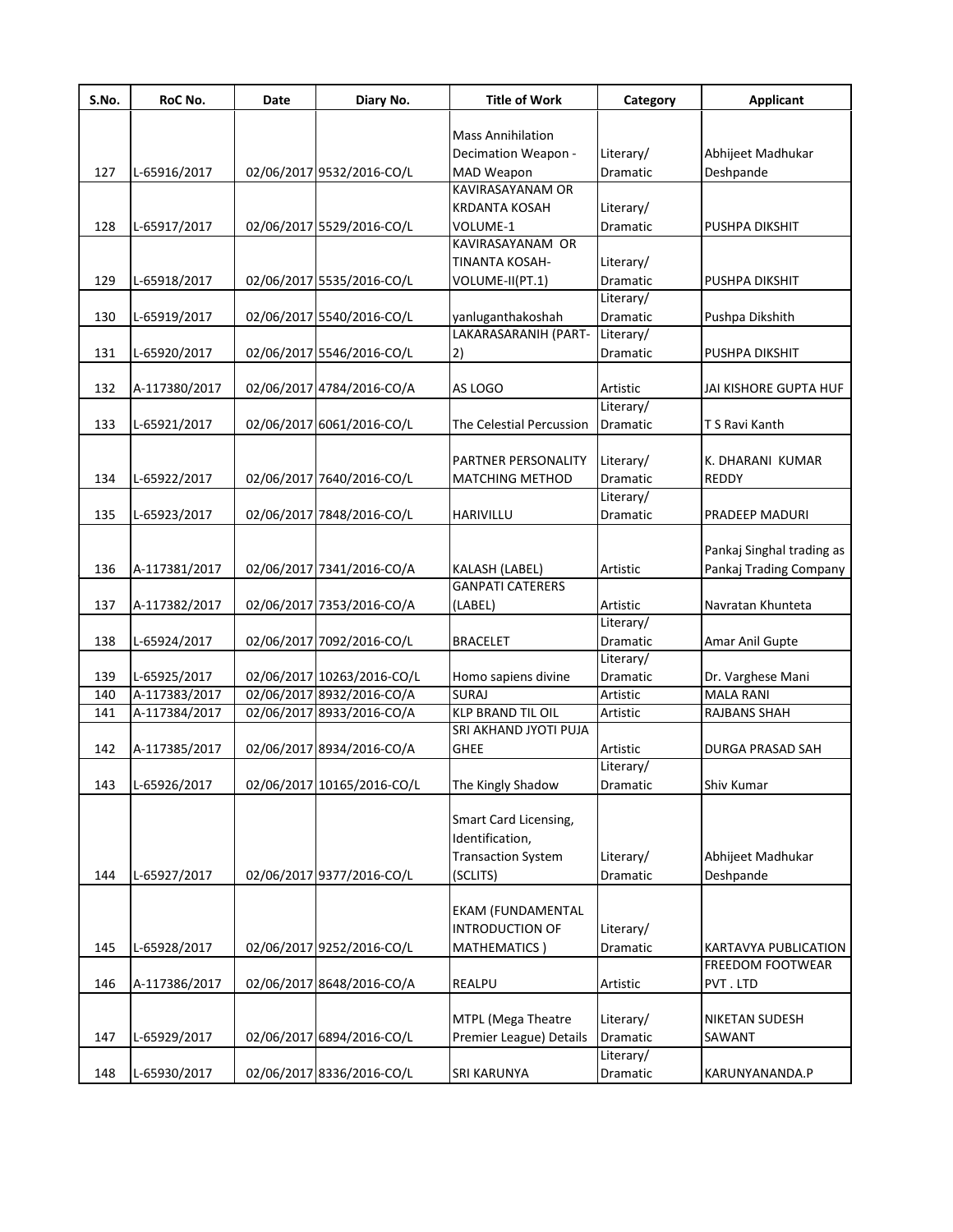| S.No.      | RoC No.                        | Date | Diary No.                                              | <b>Title of Work</b>                   | Category                     | <b>Applicant</b>                        |
|------------|--------------------------------|------|--------------------------------------------------------|----------------------------------------|------------------------------|-----------------------------------------|
|            |                                |      |                                                        |                                        |                              |                                         |
|            |                                |      |                                                        | Bin Status Monitoring In               |                              |                                         |
| 149        | L-65931/2017                   |      | 02/06/2017 4802/2016-CO/L                              | Real Time to Avoid<br>Garbage Overflow | Literary/<br><b>Dramatic</b> | Shruthi K N                             |
|            |                                |      |                                                        |                                        |                              |                                         |
|            |                                |      |                                                        | Bin Status Monitoring In               |                              |                                         |
|            |                                |      |                                                        | Real Time to Avoid                     | Literary/                    |                                         |
| 150        | L-65931/2017                   |      | 02/06/2017 4802/2016-CO/L                              | Garbage Overflow                       | Dramatic                     | Varaprasad                              |
|            |                                |      |                                                        |                                        |                              | MR. GAURAV SINGH &                      |
|            |                                |      |                                                        |                                        |                              | MR. SARSINGH                            |
|            |                                |      |                                                        |                                        |                              | <b>BAHADUR SINGH BOTH</b>               |
| 151        | A-117387/2017                  |      | 02/06/2017 5092/2016-CO/A                              | BRAVEST OF THE BRAVE                   | Artistic                     | <b>PARTNERS OF</b>                      |
|            |                                |      |                                                        |                                        |                              | MR. ASHOK KUMAR                         |
| 152        | A-117388/2017                  |      | 02/06/2017 7401/2016-CO/A                              | LAJAWAB                                | Artistic                     | <b>KHATRI</b>                           |
|            |                                |      |                                                        |                                        | Literary/                    |                                         |
| 153        | L-65932/2017                   |      | 02/06/2017 3717/2016-CO/L                              | WANNA BE FAMOUS                        | Dramatic                     | <b>JASVINDER SINGH</b>                  |
| 154        | A-117389/2017                  |      | 02/06/2017 7402/2016-CO/A                              | <b>BHARAT RAWALDAS</b>                 | Artistic                     | MRS ANJALI KHATRI                       |
|            |                                |      |                                                        |                                        | Computer                     |                                         |
| 155        | SW-9084/2017                   |      | 02/06/2017 4299/2016-CO/SW                             | <b>VCU Product</b>                     | Software                     | <b>Abhinav Guru</b>                     |
|            |                                |      |                                                        |                                        | Literary/                    |                                         |
| 156        | L-65933/2017                   |      | 02/06/2017 4936/2016-CO/L                              | CRIMINAL (Story)                       | Dramatic                     | Devaran K.S                             |
| 157        | A-117390/2017                  |      | 02/06/2017 9739/2016-CO/A                              | R.K. CHAINS                            | Artistic                     | <b>MANOHAR SINGH</b>                    |
|            |                                |      |                                                        | <b>ABE Schema and RCCA</b>             |                              |                                         |
|            |                                |      |                                                        | Algorithm for                          |                              |                                         |
|            |                                |      |                                                        | <b>Outsourced Decryption</b>           | Literary/                    | Yogita S Deshmukh,                      |
| 158        | L-65934/2017                   |      | 02/06/2017 8299/2016-CO/L                              | on Cloud                               | Dramatic                     | Ranjit M Gawande                        |
|            |                                |      |                                                        |                                        |                              | MR. MAYANK                              |
| 159        | A-117391/2017                  |      | 02/06/2017 7403/2016-CO/A                              | MAHARANI                               | Artistic                     | KHANDELWAL                              |
|            |                                |      |                                                        |                                        |                              | MR. MAYANK                              |
| 160        | A-117392/2017                  |      | 02/06/2017 7404/2016-CO/A                              | <b>MATARANI</b>                        | Artistic                     | KHANDELWAL                              |
|            |                                |      |                                                        |                                        |                              |                                         |
|            |                                |      |                                                        |                                        |                              |                                         |
|            |                                |      |                                                        | ROBO SHAPED                            |                              |                                         |
|            |                                |      |                                                        | <b>CARTOON CARICATURE</b>              |                              |                                         |
|            |                                |      |                                                        | WITH BAJAJ LED THE                     |                              | <b>BAJAJ ELECTRICALS</b>                |
| 161        | A-117393/2017                  |      | 02/06/2017 9653/2016-CO/A                              | <b>SCIENCE OF LIGHT LOGO Artistic</b>  |                              | LIMITED<br>MR. MANISH GUPTA             |
| 162        | A-117394/2017                  |      | 02/06/2017 7405/2016-CO/A                              | RAJYUG                                 | Artistic                     |                                         |
| 163<br>164 | A-117395/2017<br>A-117396/2017 |      | 02/06/2017 7406/2016-CO/A<br>02/06/2017 8491/2016-CO/A | RAJYOG<br>LIFE STYLE                   | Artistic<br>Artistic         | IMR MANISH GUPTA<br><b>MUKESH THAPA</b> |
| 165        | A-117397/2017                  |      | 02/06/2017 8497/2016-CO/A                              | SHADE                                  | Artistic                     | <b>MUKESH THAPA</b>                     |
| 166        | A-117398/2017                  |      | 02/06/2017 8494/2016-CO/A                              | THE SILENT FRIEND                      | Artistic                     | <b>MUKESH THAPA</b>                     |
|            |                                |      |                                                        |                                        |                              |                                         |
| 167        | A-117399/2017                  |      | 02/06/2017 8500/2016-CO/A                              | <b>SUNDAY WITH FRIEND</b>              | Artistic                     | <b>MUKESH THAPA</b>                     |
|            |                                |      |                                                        | <b>NIVESH GURU JINGLE</b>              | Literary/                    | NIVESH GURU ADVISORS                    |
| 168        | L-65935/2017                   |      | 02/06/2017 8483/2016-CO/L                              | <b>LYRICS</b>                          | Dramatic                     | <b>PVT LTD</b>                          |
|            |                                |      |                                                        | <b>Automatic Color</b>                 |                              |                                         |
|            |                                |      |                                                        | <b>Generation using AVR</b>            | Literary/                    |                                         |
| 169        | L-65936/2017                   |      | 02/06/2017 8557/2016-CO/L                              | Microcontroller                        | Dramatic                     | Ravindra Suresh Mankar                  |
|            |                                |      |                                                        | <b>GOSHTI</b>                          | Literary/                    |                                         |
| 170        | L-65937/2017                   |      | 02/06/2017 10089/2016-CO/L                             | PARYAVARNYACHYA                        | Dramatic                     | NIKHIL PRAKASH DATE                     |
|            |                                |      |                                                        |                                        | Literary/                    | USHA INTERNATIONAL                      |
| 171        | L-65938/2017                   |      | 02/06/2017 8802/2016-CO/L                              | <b>HAWA HAPPY</b>                      | Dramatic                     | <b>LTD</b>                              |
|            |                                |      |                                                        |                                        |                              | <b>JAGDISH BHANJI</b>                   |
| 172        | A-117400/2017                  |      | 02/06/2017 8451/2016-CO/A                              | WOTTLE SPORTS BOTTLE Artistic          |                              | MANJERI                                 |
|            |                                |      |                                                        | <b>PUNJABIS - A CLASS</b>              | Literary/                    |                                         |
| 173        | L-65939/2017                   |      | 02/06/2017 7729/2016-CO/L                              | <b>APART</b>                           | Dramatic                     | <b>SAVINAY MALIK</b>                    |
|            |                                |      |                                                        |                                        |                              |                                         |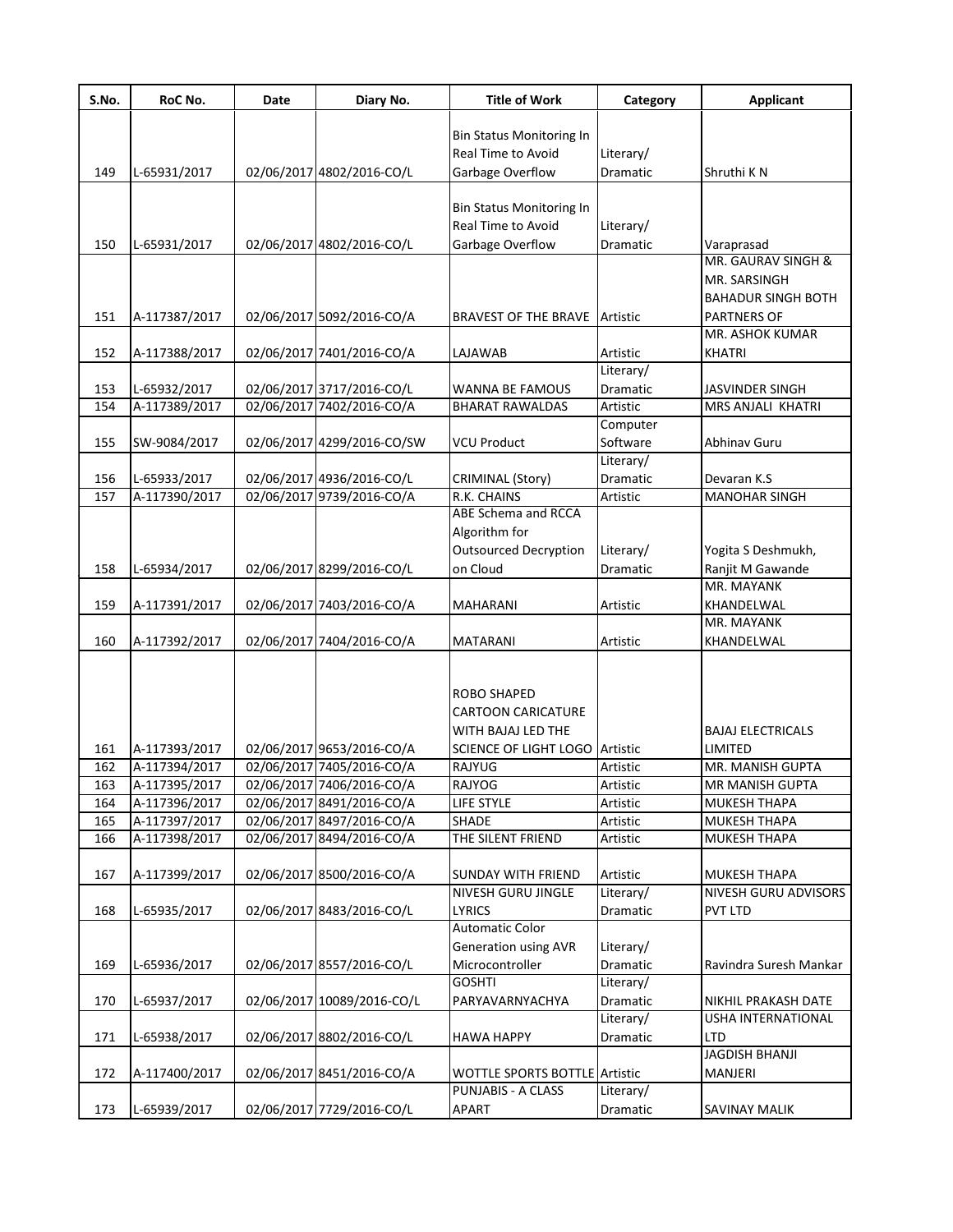| S.No. | RoC No.       | Date | Diary No.                 | <b>Title of Work</b>       | Category        | Applicant                  |
|-------|---------------|------|---------------------------|----------------------------|-----------------|----------------------------|
|       |               |      |                           | THE GURUKUL                |                 |                            |
|       |               |      |                           | <b>CHRONICLES, BOOK 1:</b> | Literary/       |                            |
| 174   | L-65940/2017  |      | 02/06/2017 4887/2016-CO/L | <b>THREE ARCHERS</b>       | Dramatic        | RADHIKA MEGANATHAN         |
|       |               |      |                           | MEDICAL LAW AND BIO        | Literary/       | <b>ASTRON INSTITUTE OF</b> |
| 175   | L-65941/2017  |      | 02/06/2017 9123/2016-CO/L | <b>ETHICS</b>              | <b>Dramatic</b> | SOCIAL SCIENCES            |
|       |               |      |                           |                            |                 | M/S. RUMANI                |
|       |               |      |                           |                            |                 | <b>TECHNOLOGIES PVT.</b>   |
| 176   | A-117401/2017 |      | 02/06/2017 9472/2016-CO/A | <b>CRIC - SCORE</b>        | Artistic        | LTD.                       |
|       |               |      |                           | I KIM LAUT AAYA            |                 |                            |
| 177   | A-117402/2017 |      | 02/06/2017 9475/2016-CO/A | <b>BHACHPAN</b>            | Artistic        | MR.PAVAN JHAWER            |
|       |               |      |                           |                            |                 |                            |
|       |               |      |                           | I KIM LAUT AAYA            |                 |                            |
|       |               |      |                           | <b>BHACHPAN WITH</b>       |                 |                            |
|       |               |      |                           | DEVICE OF ICE CREAM        |                 |                            |
| 178   | A-117403/2017 |      | 02/06/2017 9476/2016-CO/A | <b>CONE AND BABY</b>       | Artistic        | MR.PAVAN JHAWER            |
|       |               |      |                           |                            |                 |                            |
|       |               |      |                           | DEVICE OF ICE CREAM        |                 |                            |
| 179   | A-117404/2017 |      | 02/06/2017 9477/2016-CO/A | <b>CONE WITH BABY</b>      | Artistic        | MR.PAVAN JHAWER            |
|       |               |      |                           | V R PURNATVA FACE          | Literary/       | M/S. S.P.J. SADHANA        |
| 180   | L-65942/2017  |      | 02/06/2017 9473/2016-CO/L | PROGRAMME                  | Dramatic        | <b>SCHOOL</b>              |
|       |               |      |                           |                            |                 |                            |
|       |               |      |                           |                            |                 |                            |
|       |               |      |                           | <b>MEDICAL RECORDS AND</b> |                 |                            |
|       |               |      |                           | <b>HEALTH INFORMATION</b>  |                 |                            |
|       |               |      |                           | <b>TECHNICIAN DIPLOMA</b>  | Literary/       | <b>ASTRON INSTITUTE OF</b> |
| 181   | L-65943/2017  |      | 02/06/2017 9114/2016-CO/L | PROGRAMME                  | Dramatic        | SOCIAL SCIENCES            |
|       |               |      |                           |                            |                 |                            |
|       |               |      |                           | <b>ADXPRESS TRICYCLE</b>   |                 | SHRI MONISH RAJENDRA       |
| 182   | A-117405/2017 |      | 02/06/2017 8237/2016-CO/A | ADVERTISING                | Artistic        | CHINCHOLIA, PROP           |
| 183   | A-117406/2017 |      | 02/06/2017 8780/2016-CO/A | <b>ZOYA LABEL</b>          | Artistic        | M/S ZOYA TRADELINK         |
|       |               |      |                           | SANTRAM CHASHMA            |                 | M/S SANTRAM CHASMA         |
| 184   | A-117407/2017 |      | 02/06/2017 8781/2016-CO/A | <b>GHAR LABEL</b>          | Artistic        | <b>GHAR</b>                |
|       |               |      |                           |                            |                 | M/S SHAKTI THE             |
| 185   | A-117408/2017 |      | 02/06/2017 8782/2016-CO/A | <b>SHAKTI LABEL</b>        | Artistic        | SANDWICH SHOP              |
|       |               |      |                           |                            |                 | M/S J B E GRUTH            |
| 186   | A-117409/2017 |      | 02/06/2017 8783/2016-CO/A | RAJ KHUSHBU LABEL          | Artistic        | <b>UDHYOG</b>              |
|       |               |      |                           | <b>FOREVER LIFESCIENCE</b> |                 | <b>FOREVER LIFESCIENCE</b> |
| 187   | A-117410/2017 |      | 02/06/2017 8784/2016-CO/A | LABEL                      | Artistic        | PVT LTD                    |
| 188   | A-117411/2017 |      | 02/06/2017 8785/2016-CO/A | VISION 360 LABEL           | Artistic        | M/S A ROYAL CO.            |
|       |               |      |                           |                            |                 | MANPASAND                  |
| 189   | A-117412/2017 |      | 02/06/2017 8786/2016-CO/A | MANPASAND LABEL            | Artistic        | <b>BEVERAGES LTD</b>       |
|       |               |      |                           |                            |                 | M/S HAPPY MASALA           |
| 190   | A-117413/2017 |      | 02/06/2017 8805/2016-CO/A | <b>HAPPY LABEL</b>         | Artistic        | <b>GRUH</b>                |
|       |               |      |                           | Wise One Advanced          |                 |                            |
|       |               |      |                           | Level 1 Activity           | Literary/       |                            |
| 191   | L-65944/2017  |      | 02/06/2017 9111/2016-CO/L | Workbook                   | Dramatic        | WISE ONE LEARNING LLP      |
|       |               |      |                           | THE ADVENTURES OF          | Literary/       |                            |
| 192   | L-65945/2017  |      | 02/06/2017 8762/2016-CO/L | <b>DHENCHOO</b>            | Dramatic        | Sunil Prabhakar Jawale     |
|       |               |      |                           | <b>MURMURS IN THE</b>      | Literary/       |                            |
| 193   | L-65946/2017  |      | 02/06/2017 8484/2016-CO/L | <b>GULLY</b>               | Dramatic        | ASEEM SINGH GURU           |
|       |               |      |                           |                            |                 |                            |
|       |               |      |                           |                            |                 | M/s. ALKEM                 |
| 194   | A-117414/2017 |      | 02/06/2017 8498/2016-CO/A | <b>CLOSEWASH</b>           | Artistic        | LABORATORIES LIMITED       |
|       |               |      |                           | My Name Is Tenzin, I Am    | Literary/       |                            |
| 195   | L-65947/2017  |      | 02/06/2017 9584/2016-CO/L | Not Chinese                | Dramatic        | Tenzin Phuntsok            |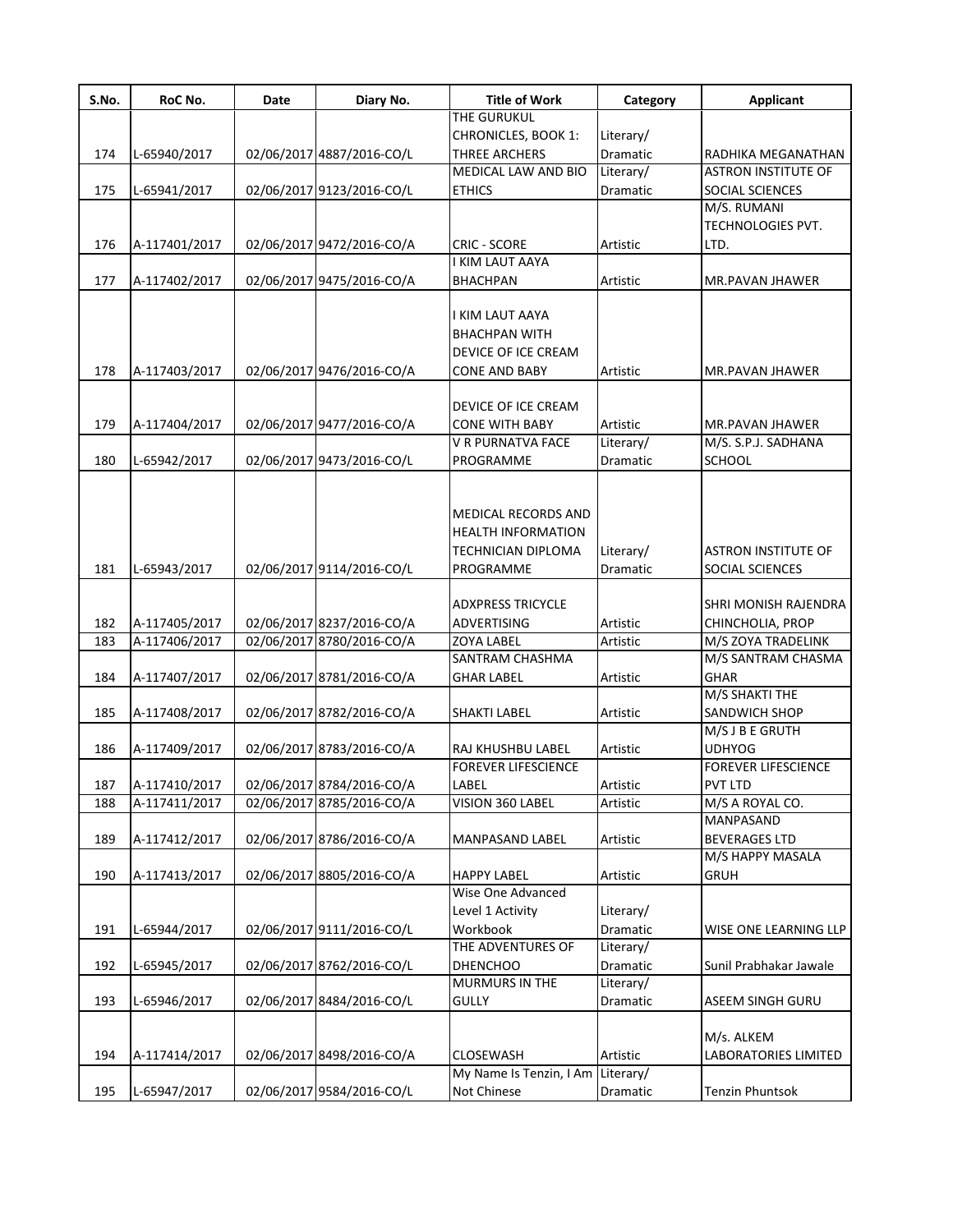| S.No. | RoC No.       | Date | Diary No.                   | <b>Title of Work</b>                                    | Category                        | <b>Applicant</b>                  |
|-------|---------------|------|-----------------------------|---------------------------------------------------------|---------------------------------|-----------------------------------|
|       |               |      |                             | TIME AND SPACE IS A                                     |                                 |                                   |
|       |               |      |                             | FICTION ONLY DISTANCE Literary/                         |                                 |                                   |
| 196   | L-65948/2017  |      | 02/06/2017 8464/2016-CO/L   | <b>IS A REALITY</b>                                     | Dramatic                        | <b>FATEH S NABHA</b>              |
|       |               |      |                             | Mike & Mia Nursery                                      | Cinematograph                   |                                   |
| 197   | CF-3846/2017  |      | 02/06/2017 10216/2016-CO/CF | Rhymes - Part 2                                         | Film                            | Nitin Nathalal Patel              |
|       |               |      |                             | <b>GHAN GHATA GHER</b>                                  |                                 |                                   |
| 198   | SR-11967/2017 |      | 02/06/2017 6366/2012-CO/SR  | DUKH DINA RE                                            |                                 | Sound Recording   DEVI FOUNDATION |
|       |               |      |                             | <b>GARAJAT BAADAR</b>                                   |                                 |                                   |
| 199   | SR-11968/2017 |      | 02/06/2017 6534/2012-CO/SR  | <b>CHAUNK PARI MAI</b>                                  |                                 | Sound Recording   DEVI FOUNDATION |
|       |               |      |                             | <b>UPAMA RAAT KEE</b>                                   |                                 |                                   |
| 200   | SR-11969/2017 |      | 02/06/2017 6525/2012-CO/SR  | <b>BADAN DEKH</b>                                       |                                 | Sound Recording   DEVI FOUNDATION |
| 201   | SR-11970/2017 |      | 02/06/2017 28549/2013-CO/SR | Keshav kahe na jaai ka<br>kahiye                        | Sound Recording Devi Foundation |                                   |
|       |               |      |                             |                                                         |                                 |                                   |
| 202   | SR-11971/2017 |      | 02/06/2017 28548/2013-CO/SR | Namami bhakt vatsalam                                   | Sound Recording Devi Foundation |                                   |
|       |               |      |                             |                                                         |                                 |                                   |
| 203   | SR-11972/2017 |      | 02/06/2017 28547/2013-CO/SR | Janki nath sahay kare                                   | Sound Recording Devi Foundation |                                   |
|       |               |      |                             |                                                         |                                 |                                   |
| 204   | SR-11973/2017 |      | 02/06/2017 28546/2013-CO/SR | Ko uddar jag maahe ayso Sound Recording Devi Foundation |                                 |                                   |
|       |               |      |                             | Raghuvar Tumko Meri                                     |                                 |                                   |
| 205   | SR-11974/2017 |      | 02/06/2017 28545/2013-CO/SR | Laaj                                                    | Sound Recording Devi Foundation |                                   |
|       |               |      |                             | Jaye na barni manohar                                   |                                 |                                   |
| 206   | SR-11975/2017 |      | 02/06/2017 28544/2013-CO/SR | jori                                                    | Sound Recording Devi Foundation |                                   |
|       |               |      |                             |                                                         |                                 |                                   |
| 207   | SR-11976/2017 |      | 02/06/2017 28543/2013-CO/SR | Thake nayan raghupati<br>chhabi dekhe                   |                                 | Sound Recording   DEVI FOUNDATION |
|       |               |      |                             |                                                         |                                 |                                   |
|       |               |      |                             | ORIGIN OF THE                                           |                                 |                                   |
|       |               |      |                             | UNIVERSE BEHIND AND                                     | Literary/                       |                                   |
| 208   | L-65949/2017  |      | 02/06/2017 8637/2016-CO/L   | OF OUR UNIVERSE                                         | Dramatic                        | M T ABRAHAM                       |
|       |               |      |                             | THUMAK CHALAT                                           |                                 |                                   |
| 209   | SR-11977/2017 |      | 02/06/2017 8831/2017-CO/SR  | RAMCHANDRA                                              |                                 | Sound Recording DEVI FOUNDATION   |
|       |               |      |                             | Bay Pragat Kripala Deen                                 |                                 |                                   |
| 210   | SR-11978/2017 |      | 02/06/2017 28444/2013-CO/SR | Dayala                                                  | Sound Recording Devi Foundation |                                   |
|       |               |      |                             | Ganpati Vandana and                                     |                                 |                                   |
| 211   | SR-11979/2017 |      | 02/06/2017 1758/2012-CO/SR  | Ram Vivah                                               | Sound Recording Devi Foundation |                                   |
|       |               |      |                             | Shri Ramchandra Kripal                                  |                                 |                                   |
| 212   | SR-11980/2017 |      | 02/06/2017 28542/2013-CO/SR | Bhajmn                                                  | Sound Recording Devi Foundation |                                   |
|       |               |      |                             |                                                         |                                 | DR O P KOHLI,                     |
|       |               |      |                             |                                                         | Literary/                       | MANAGING TRUTEE LIFE              |
| 213   | L-65950/2017  |      | 05/06/2017 3057/2016-CO/L   | THE DIVINE VISION                                       | Dramatic                        | <b>SCIENCES FOUNDATION</b>        |
|       |               |      |                             |                                                         |                                 | DR O P KOHLI,                     |
|       |               |      |                             |                                                         |                                 | <b>MANAGING TRUSTEE</b>           |
|       |               |      |                             | THE DIVINE VISION                                       | Literary/                       | LIFE SCINECES                     |
| 214   | L-65951/2017  |      | 05/06/2017 3059/2016-CO/L   | <b>VOLUME XXXI</b>                                      | Dramatic                        | <b>FOUNDATION</b>                 |
|       |               |      |                             |                                                         |                                 |                                   |
| 215   | A-117415/2017 |      | 05/06/2017 7740/2016-CO/A   | MAXWELL LABEL                                           | Artistic                        | MAXWELL ENGINEERS                 |
|       |               |      |                             |                                                         |                                 |                                   |
|       |               |      |                             |                                                         |                                 | MIRAJ BUSINESS                    |
| 216   | A-117416/2017 |      | 05/06/2017 7743/2016-CO/A   | MIRAJ ROTI STAR LABEL                                   | Artistic                        | DEVELOPMENT PVT LTD               |
|       |               |      |                             |                                                         |                                 | SERENA COSMETICS PVT              |
| 217   | A-117417/2017 |      | 05/06/2017 7741/2016-CO/A   | EXCEL'S DELIHAN LABEL                                   | Artistic                        | <b>LTD</b>                        |
|       |               |      |                             |                                                         |                                 | <b>HEARTY MART</b>                |
| 218   | A-117418/2017 |      | 05/06/2017 7742/2016-CO/A   | CHEF KA KAMAAL LABEL Artistic                           |                                 | ENTERPRISE PVT LTD                |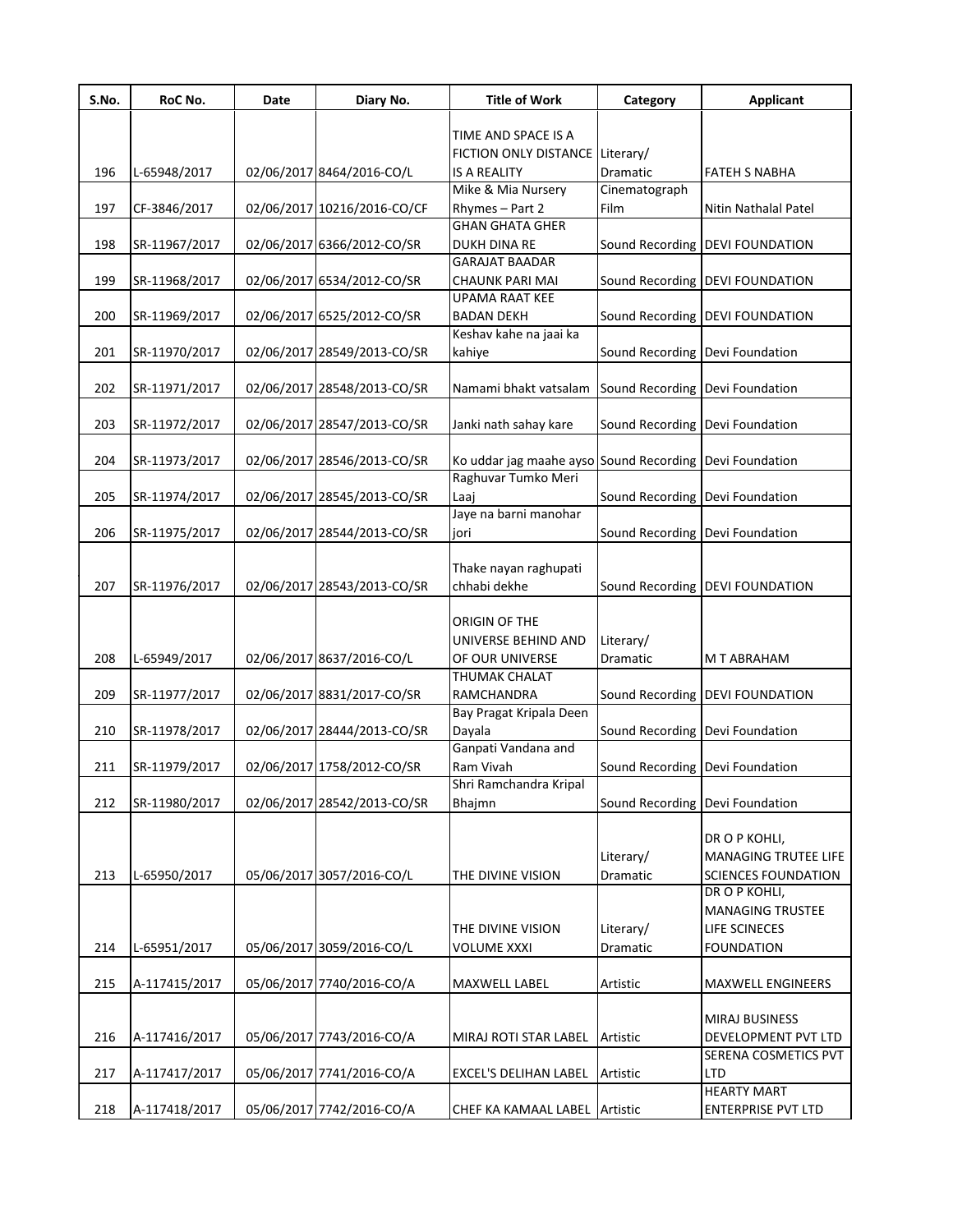| S.No. | RoC No.       | Date | Diary No.                  | <b>Title of Work</b>               | Category        | <b>Applicant</b>          |
|-------|---------------|------|----------------------------|------------------------------------|-----------------|---------------------------|
|       |               |      |                            | PERSON LOCI MATRIX                 | Literary/       |                           |
| 219   | L-65952/2017  |      | 05/06/2017 8595/2016-CO/L  | CODE METHOD                        | Dramatic        | <b>JOSHY XAVIER</b>       |
|       |               |      |                            |                                    | Literary/       |                           |
| 220   | L-65953/2017  |      | 05/06/2017 9404/2016-CO/L  | <b>JUNOON EK FOOTBALL</b>          | <b>Dramatic</b> | UMESH NEERAJKUMAR         |
|       |               |      |                            |                                    |                 |                           |
|       |               |      |                            |                                    |                 | <b>FISCON CONSULTANTS</b> |
| 221   | A-117419/2017 |      | 05/06/2017 8045/2016-CO/A  | <b>FISCON LABEL</b>                | Artistic        | PRIVATE LIMITED           |
|       |               |      |                            |                                    | Literary/       | <b>MS GURUKUL</b>         |
| 222   | L-65954/2017  |      | 05/06/2017 8482/2016-CO/L  | <b>STORY DAYS</b>                  | Dramatic        | <b>DISTRIBUTORS</b>       |
|       |               |      |                            |                                    |                 | MS SHRI S. K. FOOD        |
| 223   | A-117420/2017 |      | 05/06/2017 8410/2016-CO/A  | <b>NACH NACHIYE</b>                | Artistic        | <b>PRODUCTS</b>           |
|       |               |      |                            |                                    | Literary/       |                           |
| 224   | L-65955/2017  |      | 05/06/2017 10442/2016-CO/L | LOD                                | Dramatic        | PINKUSH KHADARIA          |
|       |               |      |                            |                                    | Literary/       |                           |
| 225   | L-65956/2017  |      | 05/06/2017 7821/2016-CO/L  | Much Below Average                 | Dramatic        | Sreenivasan S             |
|       |               |      |                            |                                    | Literary/       |                           |
| 226   | L-65957/2017  |      | 05/06/2017 9573/2016-CO/L  | Price of Our Silence               | Dramatic        | Hanadi Falki              |
|       |               |      |                            | Andheron mein jo rehtey            | Literary/       |                           |
| 227   | L-65958/2017  |      | 05/06/2017 9461/2016-CO/L  | hain                               | Dramatic        | Saswati Sengupta          |
|       |               |      |                            |                                    | Literary/       |                           |
| 228   | L-65959/2017  |      | 05/06/2017 10523/2016-CO/L | THE CALL SECRETARY                 | Dramatic        | MANISH SRIVASTAVA         |
|       |               |      |                            |                                    | Literary/       |                           |
| 229   | L-65959/2017  |      | 05/06/2017 10523/2016-CO/L | THE CALL SECRETARY                 | <b>Dramatic</b> | BHAWANA SRIVASTAVA        |
|       |               |      |                            | Forty Five Days Love               |                 |                           |
|       |               |      |                            | Story - Reality Based              | Literary/       |                           |
| 230   | L-65960/2017  |      | 05/06/2017 10408/2016-CO/L | Fiction                            | Dramatic        | Alok Kumar Gupta          |
|       |               |      |                            | <b>SAKHHATKAR</b>                  | Literary/       |                           |
| 231   | L-65961/2017  |      | 05/06/2017 10514/2016-CO/L | (INTERVIEW)                        | Dramatic        | Raunaq Das                |
|       |               |      |                            |                                    |                 |                           |
|       |               |      |                            |                                    |                 | MS HOUSE OF BRANDS        |
| 232   | A-117421/2017 |      | 05/06/2017 8411/2016-CO/A  | <b>MANGO PEOPLE</b>                | Artistic        | <b>FASHION LLP</b>        |
|       |               |      |                            | The Iron Will of                   | Literary/       |                           |
| 233   | L-65962/2017  |      | 05/06/2017 7836/2016-CO/L  | Vishvamitra                        | Dramatic        | Sukhi Ram Rawat           |
|       |               |      |                            |                                    |                 |                           |
|       |               |      |                            | The Ultimate Truth,                | Literary/       |                           |
| 234   | L-65963/2017  |      | 05/06/2017 7815/2016-CO/L  | Knowledge & Wisdom                 | Dramatic        | Sanjay Goel               |
|       |               |      |                            |                                    | Literary/       |                           |
| 235   | L-65964/2017  |      | 05/06/2017 9176/2016-CO/L  | Khushi                             | Dramatic        | Ajit Nair                 |
|       |               |      |                            |                                    | Literary/       |                           |
| 236   | L-65965/2017  |      | 05/06/2017 7803/2016-CO/L  | Paramathma                         | Dramatic        | Pradeep Kumar             |
|       |               |      |                            | Proposal for Traffic               |                 |                           |
|       |               |      |                            | Rearrangement at Vyttila Literary/ |                 |                           |
| 237   | L-65966/2017  |      | 05/06/2017 9405/2016-CO/L  | Junction                           | Dramatic        | Anoop Francis             |
|       |               |      |                            |                                    | Literary/       |                           |
| 238   | L-65967/2017  |      | 05/06/2017 9395/2016-CO/L  | 2- RASCALS                         | Dramatic        | RAHUL PANDEY              |
|       |               |      |                            |                                    | Literary/       |                           |
| 239   | L-65968/2017  |      | 05/06/2017 9156/2016-CO/L  | <b>RED BUTTON</b>                  | Dramatic        | Manish Raisinghani        |
|       |               |      |                            |                                    |                 |                           |
| 240   | A-117422/2017 |      | 05/06/2017 9524/2016-CO/A  | DOC AT HOME                        | Artistic        | Karveer United Pvt. Ltd.  |
|       |               |      |                            |                                    |                 |                           |
|       |               |      |                            |                                    |                 | Chiranjeev Restaurants &  |
| 241   | A-117423/2017 |      | 05/06/2017 9519/2016-CO/A  | <b>FIKKANAUTS</b>                  | Artistic        | Foods Pvt. Ltd.           |
|       |               |      |                            |                                    |                 | Ramdeo Baba Solvent       |
| 242   | A-117424/2017 |      | 05/06/2017 9523/2016-CO/A  | <b>TULSI</b>                       | Artistic        | Pvt. Ltd.                 |
| 243   | A-117425/2017 |      | 05/06/2017 9517/2016-CO/A  | STAR 555 FIZZ                      | Artistic        | Sanjay Ghodawat           |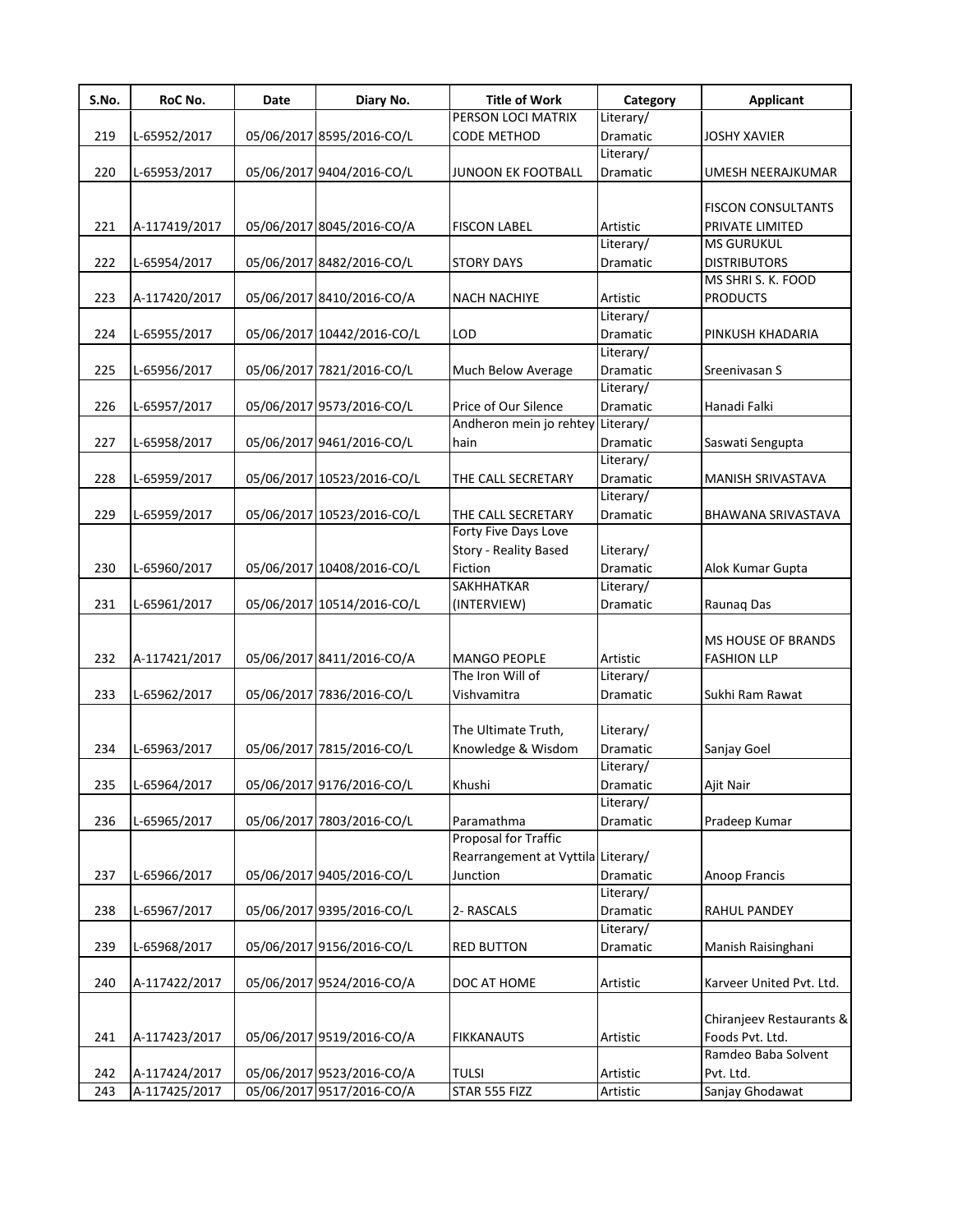| S.No. | RoC No.       | Date | Diary No.                  | <b>Title of Work</b>               | Category                      | <b>Applicant</b>                               |
|-------|---------------|------|----------------------------|------------------------------------|-------------------------------|------------------------------------------------|
|       |               |      |                            |                                    |                               |                                                |
|       |               |      |                            | <b>BOSS - Build Ownership</b>      | Literary/                     | Swaranjeet Singh                               |
| 244   | L-65969/2017  |      | 05/06/2017 7834/2016-CO/L  | to Succeed & Sustain               | Dramatic                      | Chhatwal                                       |
|       |               |      |                            |                                    |                               | Kishore Vishnu                                 |
| 245   | A-117426/2017 |      | 05/06/2017 9520/2016-CO/A  | <b>IN GREEN</b>                    | Artistic                      | Raikar(Dhayarkar)                              |
|       |               |      |                            |                                    |                               | Kishore Vishnu                                 |
| 246   | A-117427/2017 |      | 05/06/2017 9521/2016-CO/A  | BOMBAY HIGH                        | Artistic                      | Raikar(Dhayarkar)                              |
|       |               |      |                            | Smart Card Card                    |                               |                                                |
|       |               |      |                            | Universal Networking,              |                               |                                                |
|       |               |      |                            | <b>Transaction System</b>          | Literary/                     |                                                |
| 247   | L-65970/2017  |      | 05/06/2017 9378/2016-CO/L  | (SCUNTS)                           | Dramatic                      | Abhijeet Deshpande                             |
|       |               |      |                            | Mosquito Drug Delivery             | Literary/                     | Abhijeet Madhukar                              |
| 248   | L-65971/2017  |      | 05/06/2017 9527/2016-CO/L  |                                    | Dramatic                      | Deshpande                                      |
|       |               |      |                            | System                             |                               |                                                |
|       |               |      |                            | Satellites Guidance,               |                               |                                                |
|       |               |      |                            | Navigation,                        |                               |                                                |
|       |               |      |                            |                                    |                               |                                                |
|       |               |      |                            | Communication, Control,            |                               |                                                |
|       |               |      |                            | Power Systems -                    | Literary/                     | Abhijeet Madhukar                              |
| 249   | L-65972/2017  |      | 05/06/2017 9528/2016-CO/L  | (SGNCCPS)                          | <b>Dramatic</b>               | Deshpande                                      |
| 250   | A-117428/2017 |      | 05/06/2017 9489/2016-CO/A  | RPS Plateau greens                 | Artistic                      | Shanti Prakash                                 |
| 251   | A-117428/2017 |      | 05/06/2017 9489/2016-CO/A  | RPS Plateau greens                 | Artistic                      | Rakesh Chand Gupta                             |
|       |               |      |                            |                                    | Literary/                     |                                                |
| 252   | L-65973/2017  |      | 05/06/2017 9267/2016-CO/L  | Nursery Text Book                  | Dramatic                      | K.S.Arvind                                     |
| 253   | A-117429/2017 |      | 05/06/2017 8409/2016-CO/A  | STEELKART                          | Artistic                      | M/S Steelkart                                  |
|       |               |      |                            |                                    | Literary/                     |                                                |
| 254   | L-65974/2017  |      | 05/06/2017 9449/2016-CO/L  | SUMMER SEA BREEZE                  | Dramatic                      | Suraksha Nagpal                                |
|       |               |      |                            |                                    |                               |                                                |
|       |               |      |                            | Aakhiri Yudh - The Sound Literary/ |                               |                                                |
| 255   | L-65975/2017  |      | 05/06/2017 9106/2016-CO/L  | of Cursed Ones                     | Dramatic                      | Kamal Bhatia                                   |
|       |               |      |                            |                                    | Literary/                     |                                                |
| 256   | L-65976/2017  |      | 05/06/2017 9112/2016-CO/L  | EK AMAR PREM KAHANI                | Dramatic                      | SHISHPAL MALIK                                 |
|       |               |      |                            |                                    |                               |                                                |
| 257   | SR-11981/2017 |      | 05/06/2017 5270/2016-CO/SR | KHAMOSH MOHABBAT                   | Sound Recording Preetam Singh |                                                |
|       |               |      |                            |                                    |                               |                                                |
|       |               |      |                            | <b>Functional Replacement</b>      | Computer                      |                                                |
|       |               |      |                            |                                    |                               |                                                |
| 258   | SW-9085/2017  |      | 05/06/2017 6614/2016-CO/SW | <b>Strategy in TDS</b>             | Software<br>Literary/         | Tata Motors Limited                            |
|       |               |      |                            |                                    |                               |                                                |
| 259   | L-65977/2017  |      | 05/06/2017 7985/2016-CO/L  | Checklists for Hospitals           | Dramatic                      | Dr. Arun Kumar Agarwal<br>MS IR GARG AND       |
|       |               |      |                            |                                    |                               |                                                |
| 260   | A-117430/2017 |      | 05/06/2017 8405/2016-CO/A  | HI FI<br>Aspire to Become a        | Artistic<br>Literary/         | COMPANY                                        |
|       |               |      |                            |                                    |                               |                                                |
| 261   | L-65978/2017  |      | 05/06/2017 5309/2016-CO/L  | <b>Business Magnate</b>            | Dramatic                      | Chakra R Prabakaran<br><b>MS INTERNATIONAL</b> |
|       |               |      |                            |                                    |                               |                                                |
|       |               |      |                            |                                    |                               | <b>AGRO OIL INDUSTRIES</b>                     |
| 262   | A-117431/2017 |      | 05/06/2017 8403/2016-CO/A  | JAIN'S ALMOND OIL                  | Artistic                      | LTD                                            |
|       |               |      |                            |                                    | Literary/                     |                                                |
| 263   | L-65979/2017  |      | 05/06/2017 9175/2016-CO/L  | The Menagerie Memoirs              | Dramatic                      | Shashidhar.M.K                                 |
|       |               |      |                            |                                    |                               | MS TABLIGHI KITAB                              |
| 264   | A-117432/2017 |      | 05/06/2017 8402/2016-CO/A  | AL SHAD                            | Artistic                      | GHAR                                           |
|       |               |      |                            |                                    |                               | MS SHRI S.K. FOOD                              |
| 265   | A-117433/2017 |      | 05/06/2017 8401/2016-CO/A  | HARI RAM                           | Artistic                      | <b>PRODUCTS</b>                                |
|       |               |      |                            |                                    | Literary/                     |                                                |
| 266   | L-65980/2017  |      | 05/06/2017 10496/2016-CO/L | The Knot Untied                    | Dramatic                      | Serina Sidhu                                   |
|       |               |      |                            | Once Upon A Time In                | Literary/                     |                                                |
| 267   | L-65981/2017  |      | 05/06/2017 7828/2016-CO/L  | College                            | Dramatic                      | Gumlat Maio                                    |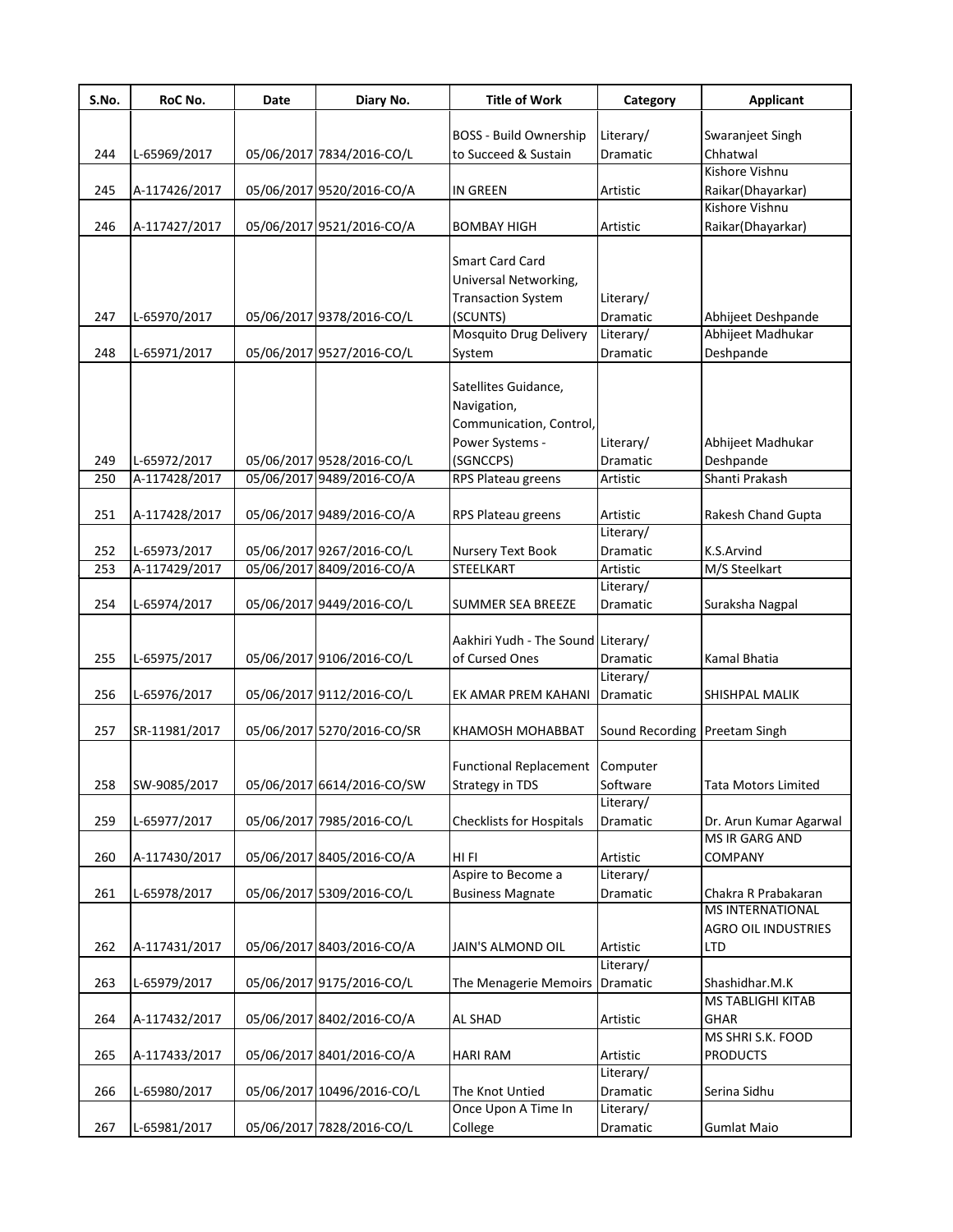| 05/06/2017 7865/2016-CO/A<br><b>CHANDRA KUMAR</b><br>268<br>A-117434/2017<br><b>RAJKUMAR'S</b><br>Artistic<br>05/06/2017 7865/2016-CO/A<br><b>RAJKUMAR'S</b><br>Artistic<br><b>VIJAY KUMAR</b><br>269<br>A-117434/2017<br>05/06/2017 7865/2016-CO/A<br><b>RAJKUMAR'S</b><br>270<br>A-117434/2017<br>Artistic<br><b>RAJ KUMAR</b><br>MS SHRI S.K. FOOD<br>05/06/2017 8407/2016-CO/A<br><b>PRODUCTS</b><br>271<br>A-117435/2017<br><b>DAMINI</b><br>Artistic<br>05/06/2017 8633/2016-CO/A<br>RAEES PAN MASALA<br>272<br>A-117436/2017<br>Artistic<br>MS VIJAY CHEMICALS<br>Literary/<br>M/S BHALLA SPORTS<br>273<br>PVT. LTD.<br>L-65982/2017<br>05/06/2017 42191/2014-CO/L<br>REFEREE MATCH CARD<br>Dramatic<br>ANAND HEALTHCARE<br>274<br>05/06/2017 36211/2013-CO/A<br>A-117437/2017<br>WHEEL LOGO<br>Artistic<br>LTD.<br><b>SLAGVISCOSITY MODEL</b><br>V 1.0 SOFTWARE<br>Computer<br>Software<br>275<br>SW-9086/2017<br>05/06/2017 39982/2013-CO/SW<br><b>PACKAGE</b><br><b>JSW CENTRE</b><br>NEW PATTERN JEE MAIN Literary/<br>276<br>05/06/2017 33873/2013-CO/L<br><b>PHYSICS</b><br>Dramatic<br>L-65983/2017<br>DR ANUKRITI SHARMA<br>Literary/<br>277<br>05/06/2017 8321/2016-CO/L<br>L-65984/2017<br>Marriage Meter<br>Dramatic<br>Santosh Kumar Pattnaik<br>JIGNERSHBHAI V.<br>RUPALA BHARATBHAI V.<br>RUPALA JIGNESHBHAI M<br><b>KADIVAR</b><br>RAJNIKANTBHAI M.<br>Artistic<br>278<br>A-117438/2017<br>05/06/2017 8998/2016-CO/A<br><b>ETANO LABEL</b><br>MORSANIYA AND<br><b>BAS YAHI PYAR HAI-</b><br>Literary/<br>279<br>05/06/2017 9823/2016-CO/L<br>Anil Kumar<br>L-65985/2017<br><b>BHAG 2</b><br>Dramatic<br>Literary/<br><b>MOVIE SUBSCRIPTION</b><br>280<br>L-65986/2017<br>05/06/2017 9704/2016-CO/L<br>CARDS<br>Dramatic<br>Black, White and the<br>Literary/<br>05/06/2017 8319/2016-CO/L<br>281<br>L-65987/2017<br>Grays in Between<br>Dramatic<br>Abhishek Hemrajani<br><b>Ethical and Spiritual</b><br>Values in Indian<br>Literary/<br>282<br>05/06/2017 9610/2016-CO/L<br>Scriptures<br>Dramatic<br>L-65988/2017<br>Ved Prakash Bhatia<br>Wreath and Other<br>Literary/<br>283<br>L-65989/2017<br>05/06/2017 7840/2016-CO/L<br><b>Stories</b><br>Dramatic<br>Sangeeta Mahapatra<br>Literary/<br>05/06/2017 8281/2016-CO/L<br>284<br>L-65990/2017<br>The Investigator Series<br>Dramatic<br>Narsima Mourty<br>Literary/<br>285<br>05/06/2017 8329/2016-CO/L<br>A Year in Himachal<br>Dramatic<br>Humera Ahmed<br>L-65991/2017<br>Literary/<br>286<br>L-65992/2017<br>05/06/2017 8320/2016-CO/L<br>Acing the Quarter-life<br>Rohit Sethi<br>Dramatic<br>05/06/2017 9609/2016-CO/M<br>M-454/2017<br><b>SAILOR</b><br>Pooja Wadhwa<br>287<br>Music<br>RAJ GLASS AND<br>MOHAMMED SADIK<br>288<br>A-117439/2017<br>05/06/2017 8997/2016-CO/A<br>ALLUMINIUM LABLE<br><b>BHAI VANA</b><br>Artistic<br>Literary/<br>JAB KEHTA HAI VRIKSH<br>289<br>L-65993/2017<br>05/06/2017 9644/2016-CO/L<br><b>PARIDEY SE</b><br>Dramatic<br>AKASH VERMA<br>OLIVE L.E.D. THE LIGHT<br>290<br>A-117440/2017<br>05/06/2017 8513/2016-CO/A<br>YOU CAN TRUST (LABEL) Artistic<br>Olive Exports Pvt. Ltd.<br>Literary/<br>05/06/2017 6895/2016-CO/L<br>Sandeep Prasad<br>291<br>L-65994/2017<br>Dramatic<br>Bayaz | S.No. | RoC No. | Date | Diary No. | <b>Title of Work</b> | Category | <b>Applicant</b>        |
|--------------------------------------------------------------------------------------------------------------------------------------------------------------------------------------------------------------------------------------------------------------------------------------------------------------------------------------------------------------------------------------------------------------------------------------------------------------------------------------------------------------------------------------------------------------------------------------------------------------------------------------------------------------------------------------------------------------------------------------------------------------------------------------------------------------------------------------------------------------------------------------------------------------------------------------------------------------------------------------------------------------------------------------------------------------------------------------------------------------------------------------------------------------------------------------------------------------------------------------------------------------------------------------------------------------------------------------------------------------------------------------------------------------------------------------------------------------------------------------------------------------------------------------------------------------------------------------------------------------------------------------------------------------------------------------------------------------------------------------------------------------------------------------------------------------------------------------------------------------------------------------------------------------------------------------------------------------------------------------------------------------------------------------------------------------------------------------------------------------------------------------------------------------------------------------------------------------------------------------------------------------------------------------------------------------------------------------------------------------------------------------------------------------------------------------------------------------------------------------------------------------------------------------------------------------------------------------------------------------------------------------------------------------------------------------------------------------------------------------------------------------------------------------------------------------------------------------------------------------------------------------------------------------------------------------------------------------------------------------------------------------------------------------------------------------------------------------------------------------------------------------------------------------------------------------------------------------------|-------|---------|------|-----------|----------------------|----------|-------------------------|
|                                                                                                                                                                                                                                                                                                                                                                                                                                                                                                                                                                                                                                                                                                                                                                                                                                                                                                                                                                                                                                                                                                                                                                                                                                                                                                                                                                                                                                                                                                                                                                                                                                                                                                                                                                                                                                                                                                                                                                                                                                                                                                                                                                                                                                                                                                                                                                                                                                                                                                                                                                                                                                                                                                                                                                                                                                                                                                                                                                                                                                                                                                                                                                                                                    |       |         |      |           |                      |          |                         |
|                                                                                                                                                                                                                                                                                                                                                                                                                                                                                                                                                                                                                                                                                                                                                                                                                                                                                                                                                                                                                                                                                                                                                                                                                                                                                                                                                                                                                                                                                                                                                                                                                                                                                                                                                                                                                                                                                                                                                                                                                                                                                                                                                                                                                                                                                                                                                                                                                                                                                                                                                                                                                                                                                                                                                                                                                                                                                                                                                                                                                                                                                                                                                                                                                    |       |         |      |           |                      |          |                         |
|                                                                                                                                                                                                                                                                                                                                                                                                                                                                                                                                                                                                                                                                                                                                                                                                                                                                                                                                                                                                                                                                                                                                                                                                                                                                                                                                                                                                                                                                                                                                                                                                                                                                                                                                                                                                                                                                                                                                                                                                                                                                                                                                                                                                                                                                                                                                                                                                                                                                                                                                                                                                                                                                                                                                                                                                                                                                                                                                                                                                                                                                                                                                                                                                                    |       |         |      |           |                      |          |                         |
|                                                                                                                                                                                                                                                                                                                                                                                                                                                                                                                                                                                                                                                                                                                                                                                                                                                                                                                                                                                                                                                                                                                                                                                                                                                                                                                                                                                                                                                                                                                                                                                                                                                                                                                                                                                                                                                                                                                                                                                                                                                                                                                                                                                                                                                                                                                                                                                                                                                                                                                                                                                                                                                                                                                                                                                                                                                                                                                                                                                                                                                                                                                                                                                                                    |       |         |      |           |                      |          |                         |
|                                                                                                                                                                                                                                                                                                                                                                                                                                                                                                                                                                                                                                                                                                                                                                                                                                                                                                                                                                                                                                                                                                                                                                                                                                                                                                                                                                                                                                                                                                                                                                                                                                                                                                                                                                                                                                                                                                                                                                                                                                                                                                                                                                                                                                                                                                                                                                                                                                                                                                                                                                                                                                                                                                                                                                                                                                                                                                                                                                                                                                                                                                                                                                                                                    |       |         |      |           |                      |          |                         |
|                                                                                                                                                                                                                                                                                                                                                                                                                                                                                                                                                                                                                                                                                                                                                                                                                                                                                                                                                                                                                                                                                                                                                                                                                                                                                                                                                                                                                                                                                                                                                                                                                                                                                                                                                                                                                                                                                                                                                                                                                                                                                                                                                                                                                                                                                                                                                                                                                                                                                                                                                                                                                                                                                                                                                                                                                                                                                                                                                                                                                                                                                                                                                                                                                    |       |         |      |           |                      |          |                         |
|                                                                                                                                                                                                                                                                                                                                                                                                                                                                                                                                                                                                                                                                                                                                                                                                                                                                                                                                                                                                                                                                                                                                                                                                                                                                                                                                                                                                                                                                                                                                                                                                                                                                                                                                                                                                                                                                                                                                                                                                                                                                                                                                                                                                                                                                                                                                                                                                                                                                                                                                                                                                                                                                                                                                                                                                                                                                                                                                                                                                                                                                                                                                                                                                                    |       |         |      |           |                      |          |                         |
|                                                                                                                                                                                                                                                                                                                                                                                                                                                                                                                                                                                                                                                                                                                                                                                                                                                                                                                                                                                                                                                                                                                                                                                                                                                                                                                                                                                                                                                                                                                                                                                                                                                                                                                                                                                                                                                                                                                                                                                                                                                                                                                                                                                                                                                                                                                                                                                                                                                                                                                                                                                                                                                                                                                                                                                                                                                                                                                                                                                                                                                                                                                                                                                                                    |       |         |      |           |                      |          |                         |
|                                                                                                                                                                                                                                                                                                                                                                                                                                                                                                                                                                                                                                                                                                                                                                                                                                                                                                                                                                                                                                                                                                                                                                                                                                                                                                                                                                                                                                                                                                                                                                                                                                                                                                                                                                                                                                                                                                                                                                                                                                                                                                                                                                                                                                                                                                                                                                                                                                                                                                                                                                                                                                                                                                                                                                                                                                                                                                                                                                                                                                                                                                                                                                                                                    |       |         |      |           |                      |          |                         |
|                                                                                                                                                                                                                                                                                                                                                                                                                                                                                                                                                                                                                                                                                                                                                                                                                                                                                                                                                                                                                                                                                                                                                                                                                                                                                                                                                                                                                                                                                                                                                                                                                                                                                                                                                                                                                                                                                                                                                                                                                                                                                                                                                                                                                                                                                                                                                                                                                                                                                                                                                                                                                                                                                                                                                                                                                                                                                                                                                                                                                                                                                                                                                                                                                    |       |         |      |           |                      |          |                         |
|                                                                                                                                                                                                                                                                                                                                                                                                                                                                                                                                                                                                                                                                                                                                                                                                                                                                                                                                                                                                                                                                                                                                                                                                                                                                                                                                                                                                                                                                                                                                                                                                                                                                                                                                                                                                                                                                                                                                                                                                                                                                                                                                                                                                                                                                                                                                                                                                                                                                                                                                                                                                                                                                                                                                                                                                                                                                                                                                                                                                                                                                                                                                                                                                                    |       |         |      |           |                      |          |                         |
|                                                                                                                                                                                                                                                                                                                                                                                                                                                                                                                                                                                                                                                                                                                                                                                                                                                                                                                                                                                                                                                                                                                                                                                                                                                                                                                                                                                                                                                                                                                                                                                                                                                                                                                                                                                                                                                                                                                                                                                                                                                                                                                                                                                                                                                                                                                                                                                                                                                                                                                                                                                                                                                                                                                                                                                                                                                                                                                                                                                                                                                                                                                                                                                                                    |       |         |      |           |                      |          |                         |
|                                                                                                                                                                                                                                                                                                                                                                                                                                                                                                                                                                                                                                                                                                                                                                                                                                                                                                                                                                                                                                                                                                                                                                                                                                                                                                                                                                                                                                                                                                                                                                                                                                                                                                                                                                                                                                                                                                                                                                                                                                                                                                                                                                                                                                                                                                                                                                                                                                                                                                                                                                                                                                                                                                                                                                                                                                                                                                                                                                                                                                                                                                                                                                                                                    |       |         |      |           |                      |          |                         |
|                                                                                                                                                                                                                                                                                                                                                                                                                                                                                                                                                                                                                                                                                                                                                                                                                                                                                                                                                                                                                                                                                                                                                                                                                                                                                                                                                                                                                                                                                                                                                                                                                                                                                                                                                                                                                                                                                                                                                                                                                                                                                                                                                                                                                                                                                                                                                                                                                                                                                                                                                                                                                                                                                                                                                                                                                                                                                                                                                                                                                                                                                                                                                                                                                    |       |         |      |           |                      |          |                         |
|                                                                                                                                                                                                                                                                                                                                                                                                                                                                                                                                                                                                                                                                                                                                                                                                                                                                                                                                                                                                                                                                                                                                                                                                                                                                                                                                                                                                                                                                                                                                                                                                                                                                                                                                                                                                                                                                                                                                                                                                                                                                                                                                                                                                                                                                                                                                                                                                                                                                                                                                                                                                                                                                                                                                                                                                                                                                                                                                                                                                                                                                                                                                                                                                                    |       |         |      |           |                      |          |                         |
|                                                                                                                                                                                                                                                                                                                                                                                                                                                                                                                                                                                                                                                                                                                                                                                                                                                                                                                                                                                                                                                                                                                                                                                                                                                                                                                                                                                                                                                                                                                                                                                                                                                                                                                                                                                                                                                                                                                                                                                                                                                                                                                                                                                                                                                                                                                                                                                                                                                                                                                                                                                                                                                                                                                                                                                                                                                                                                                                                                                                                                                                                                                                                                                                                    |       |         |      |           |                      |          |                         |
|                                                                                                                                                                                                                                                                                                                                                                                                                                                                                                                                                                                                                                                                                                                                                                                                                                                                                                                                                                                                                                                                                                                                                                                                                                                                                                                                                                                                                                                                                                                                                                                                                                                                                                                                                                                                                                                                                                                                                                                                                                                                                                                                                                                                                                                                                                                                                                                                                                                                                                                                                                                                                                                                                                                                                                                                                                                                                                                                                                                                                                                                                                                                                                                                                    |       |         |      |           |                      |          |                         |
|                                                                                                                                                                                                                                                                                                                                                                                                                                                                                                                                                                                                                                                                                                                                                                                                                                                                                                                                                                                                                                                                                                                                                                                                                                                                                                                                                                                                                                                                                                                                                                                                                                                                                                                                                                                                                                                                                                                                                                                                                                                                                                                                                                                                                                                                                                                                                                                                                                                                                                                                                                                                                                                                                                                                                                                                                                                                                                                                                                                                                                                                                                                                                                                                                    |       |         |      |           |                      |          |                         |
|                                                                                                                                                                                                                                                                                                                                                                                                                                                                                                                                                                                                                                                                                                                                                                                                                                                                                                                                                                                                                                                                                                                                                                                                                                                                                                                                                                                                                                                                                                                                                                                                                                                                                                                                                                                                                                                                                                                                                                                                                                                                                                                                                                                                                                                                                                                                                                                                                                                                                                                                                                                                                                                                                                                                                                                                                                                                                                                                                                                                                                                                                                                                                                                                                    |       |         |      |           |                      |          |                         |
|                                                                                                                                                                                                                                                                                                                                                                                                                                                                                                                                                                                                                                                                                                                                                                                                                                                                                                                                                                                                                                                                                                                                                                                                                                                                                                                                                                                                                                                                                                                                                                                                                                                                                                                                                                                                                                                                                                                                                                                                                                                                                                                                                                                                                                                                                                                                                                                                                                                                                                                                                                                                                                                                                                                                                                                                                                                                                                                                                                                                                                                                                                                                                                                                                    |       |         |      |           |                      |          |                         |
|                                                                                                                                                                                                                                                                                                                                                                                                                                                                                                                                                                                                                                                                                                                                                                                                                                                                                                                                                                                                                                                                                                                                                                                                                                                                                                                                                                                                                                                                                                                                                                                                                                                                                                                                                                                                                                                                                                                                                                                                                                                                                                                                                                                                                                                                                                                                                                                                                                                                                                                                                                                                                                                                                                                                                                                                                                                                                                                                                                                                                                                                                                                                                                                                                    |       |         |      |           |                      |          | Atyam Venkata shabarish |
|                                                                                                                                                                                                                                                                                                                                                                                                                                                                                                                                                                                                                                                                                                                                                                                                                                                                                                                                                                                                                                                                                                                                                                                                                                                                                                                                                                                                                                                                                                                                                                                                                                                                                                                                                                                                                                                                                                                                                                                                                                                                                                                                                                                                                                                                                                                                                                                                                                                                                                                                                                                                                                                                                                                                                                                                                                                                                                                                                                                                                                                                                                                                                                                                                    |       |         |      |           |                      |          |                         |
|                                                                                                                                                                                                                                                                                                                                                                                                                                                                                                                                                                                                                                                                                                                                                                                                                                                                                                                                                                                                                                                                                                                                                                                                                                                                                                                                                                                                                                                                                                                                                                                                                                                                                                                                                                                                                                                                                                                                                                                                                                                                                                                                                                                                                                                                                                                                                                                                                                                                                                                                                                                                                                                                                                                                                                                                                                                                                                                                                                                                                                                                                                                                                                                                                    |       |         |      |           |                      |          |                         |
|                                                                                                                                                                                                                                                                                                                                                                                                                                                                                                                                                                                                                                                                                                                                                                                                                                                                                                                                                                                                                                                                                                                                                                                                                                                                                                                                                                                                                                                                                                                                                                                                                                                                                                                                                                                                                                                                                                                                                                                                                                                                                                                                                                                                                                                                                                                                                                                                                                                                                                                                                                                                                                                                                                                                                                                                                                                                                                                                                                                                                                                                                                                                                                                                                    |       |         |      |           |                      |          |                         |
|                                                                                                                                                                                                                                                                                                                                                                                                                                                                                                                                                                                                                                                                                                                                                                                                                                                                                                                                                                                                                                                                                                                                                                                                                                                                                                                                                                                                                                                                                                                                                                                                                                                                                                                                                                                                                                                                                                                                                                                                                                                                                                                                                                                                                                                                                                                                                                                                                                                                                                                                                                                                                                                                                                                                                                                                                                                                                                                                                                                                                                                                                                                                                                                                                    |       |         |      |           |                      |          |                         |
|                                                                                                                                                                                                                                                                                                                                                                                                                                                                                                                                                                                                                                                                                                                                                                                                                                                                                                                                                                                                                                                                                                                                                                                                                                                                                                                                                                                                                                                                                                                                                                                                                                                                                                                                                                                                                                                                                                                                                                                                                                                                                                                                                                                                                                                                                                                                                                                                                                                                                                                                                                                                                                                                                                                                                                                                                                                                                                                                                                                                                                                                                                                                                                                                                    |       |         |      |           |                      |          |                         |
|                                                                                                                                                                                                                                                                                                                                                                                                                                                                                                                                                                                                                                                                                                                                                                                                                                                                                                                                                                                                                                                                                                                                                                                                                                                                                                                                                                                                                                                                                                                                                                                                                                                                                                                                                                                                                                                                                                                                                                                                                                                                                                                                                                                                                                                                                                                                                                                                                                                                                                                                                                                                                                                                                                                                                                                                                                                                                                                                                                                                                                                                                                                                                                                                                    |       |         |      |           |                      |          |                         |
|                                                                                                                                                                                                                                                                                                                                                                                                                                                                                                                                                                                                                                                                                                                                                                                                                                                                                                                                                                                                                                                                                                                                                                                                                                                                                                                                                                                                                                                                                                                                                                                                                                                                                                                                                                                                                                                                                                                                                                                                                                                                                                                                                                                                                                                                                                                                                                                                                                                                                                                                                                                                                                                                                                                                                                                                                                                                                                                                                                                                                                                                                                                                                                                                                    |       |         |      |           |                      |          |                         |
|                                                                                                                                                                                                                                                                                                                                                                                                                                                                                                                                                                                                                                                                                                                                                                                                                                                                                                                                                                                                                                                                                                                                                                                                                                                                                                                                                                                                                                                                                                                                                                                                                                                                                                                                                                                                                                                                                                                                                                                                                                                                                                                                                                                                                                                                                                                                                                                                                                                                                                                                                                                                                                                                                                                                                                                                                                                                                                                                                                                                                                                                                                                                                                                                                    |       |         |      |           |                      |          |                         |
|                                                                                                                                                                                                                                                                                                                                                                                                                                                                                                                                                                                                                                                                                                                                                                                                                                                                                                                                                                                                                                                                                                                                                                                                                                                                                                                                                                                                                                                                                                                                                                                                                                                                                                                                                                                                                                                                                                                                                                                                                                                                                                                                                                                                                                                                                                                                                                                                                                                                                                                                                                                                                                                                                                                                                                                                                                                                                                                                                                                                                                                                                                                                                                                                                    |       |         |      |           |                      |          |                         |
|                                                                                                                                                                                                                                                                                                                                                                                                                                                                                                                                                                                                                                                                                                                                                                                                                                                                                                                                                                                                                                                                                                                                                                                                                                                                                                                                                                                                                                                                                                                                                                                                                                                                                                                                                                                                                                                                                                                                                                                                                                                                                                                                                                                                                                                                                                                                                                                                                                                                                                                                                                                                                                                                                                                                                                                                                                                                                                                                                                                                                                                                                                                                                                                                                    |       |         |      |           |                      |          |                         |
|                                                                                                                                                                                                                                                                                                                                                                                                                                                                                                                                                                                                                                                                                                                                                                                                                                                                                                                                                                                                                                                                                                                                                                                                                                                                                                                                                                                                                                                                                                                                                                                                                                                                                                                                                                                                                                                                                                                                                                                                                                                                                                                                                                                                                                                                                                                                                                                                                                                                                                                                                                                                                                                                                                                                                                                                                                                                                                                                                                                                                                                                                                                                                                                                                    |       |         |      |           |                      |          |                         |
|                                                                                                                                                                                                                                                                                                                                                                                                                                                                                                                                                                                                                                                                                                                                                                                                                                                                                                                                                                                                                                                                                                                                                                                                                                                                                                                                                                                                                                                                                                                                                                                                                                                                                                                                                                                                                                                                                                                                                                                                                                                                                                                                                                                                                                                                                                                                                                                                                                                                                                                                                                                                                                                                                                                                                                                                                                                                                                                                                                                                                                                                                                                                                                                                                    |       |         |      |           |                      |          |                         |
|                                                                                                                                                                                                                                                                                                                                                                                                                                                                                                                                                                                                                                                                                                                                                                                                                                                                                                                                                                                                                                                                                                                                                                                                                                                                                                                                                                                                                                                                                                                                                                                                                                                                                                                                                                                                                                                                                                                                                                                                                                                                                                                                                                                                                                                                                                                                                                                                                                                                                                                                                                                                                                                                                                                                                                                                                                                                                                                                                                                                                                                                                                                                                                                                                    |       |         |      |           |                      |          |                         |
|                                                                                                                                                                                                                                                                                                                                                                                                                                                                                                                                                                                                                                                                                                                                                                                                                                                                                                                                                                                                                                                                                                                                                                                                                                                                                                                                                                                                                                                                                                                                                                                                                                                                                                                                                                                                                                                                                                                                                                                                                                                                                                                                                                                                                                                                                                                                                                                                                                                                                                                                                                                                                                                                                                                                                                                                                                                                                                                                                                                                                                                                                                                                                                                                                    |       |         |      |           |                      |          |                         |
|                                                                                                                                                                                                                                                                                                                                                                                                                                                                                                                                                                                                                                                                                                                                                                                                                                                                                                                                                                                                                                                                                                                                                                                                                                                                                                                                                                                                                                                                                                                                                                                                                                                                                                                                                                                                                                                                                                                                                                                                                                                                                                                                                                                                                                                                                                                                                                                                                                                                                                                                                                                                                                                                                                                                                                                                                                                                                                                                                                                                                                                                                                                                                                                                                    |       |         |      |           |                      |          |                         |
|                                                                                                                                                                                                                                                                                                                                                                                                                                                                                                                                                                                                                                                                                                                                                                                                                                                                                                                                                                                                                                                                                                                                                                                                                                                                                                                                                                                                                                                                                                                                                                                                                                                                                                                                                                                                                                                                                                                                                                                                                                                                                                                                                                                                                                                                                                                                                                                                                                                                                                                                                                                                                                                                                                                                                                                                                                                                                                                                                                                                                                                                                                                                                                                                                    |       |         |      |           |                      |          |                         |
|                                                                                                                                                                                                                                                                                                                                                                                                                                                                                                                                                                                                                                                                                                                                                                                                                                                                                                                                                                                                                                                                                                                                                                                                                                                                                                                                                                                                                                                                                                                                                                                                                                                                                                                                                                                                                                                                                                                                                                                                                                                                                                                                                                                                                                                                                                                                                                                                                                                                                                                                                                                                                                                                                                                                                                                                                                                                                                                                                                                                                                                                                                                                                                                                                    |       |         |      |           |                      |          |                         |
|                                                                                                                                                                                                                                                                                                                                                                                                                                                                                                                                                                                                                                                                                                                                                                                                                                                                                                                                                                                                                                                                                                                                                                                                                                                                                                                                                                                                                                                                                                                                                                                                                                                                                                                                                                                                                                                                                                                                                                                                                                                                                                                                                                                                                                                                                                                                                                                                                                                                                                                                                                                                                                                                                                                                                                                                                                                                                                                                                                                                                                                                                                                                                                                                                    |       |         |      |           |                      |          |                         |
|                                                                                                                                                                                                                                                                                                                                                                                                                                                                                                                                                                                                                                                                                                                                                                                                                                                                                                                                                                                                                                                                                                                                                                                                                                                                                                                                                                                                                                                                                                                                                                                                                                                                                                                                                                                                                                                                                                                                                                                                                                                                                                                                                                                                                                                                                                                                                                                                                                                                                                                                                                                                                                                                                                                                                                                                                                                                                                                                                                                                                                                                                                                                                                                                                    |       |         |      |           |                      |          |                         |
|                                                                                                                                                                                                                                                                                                                                                                                                                                                                                                                                                                                                                                                                                                                                                                                                                                                                                                                                                                                                                                                                                                                                                                                                                                                                                                                                                                                                                                                                                                                                                                                                                                                                                                                                                                                                                                                                                                                                                                                                                                                                                                                                                                                                                                                                                                                                                                                                                                                                                                                                                                                                                                                                                                                                                                                                                                                                                                                                                                                                                                                                                                                                                                                                                    |       |         |      |           |                      |          |                         |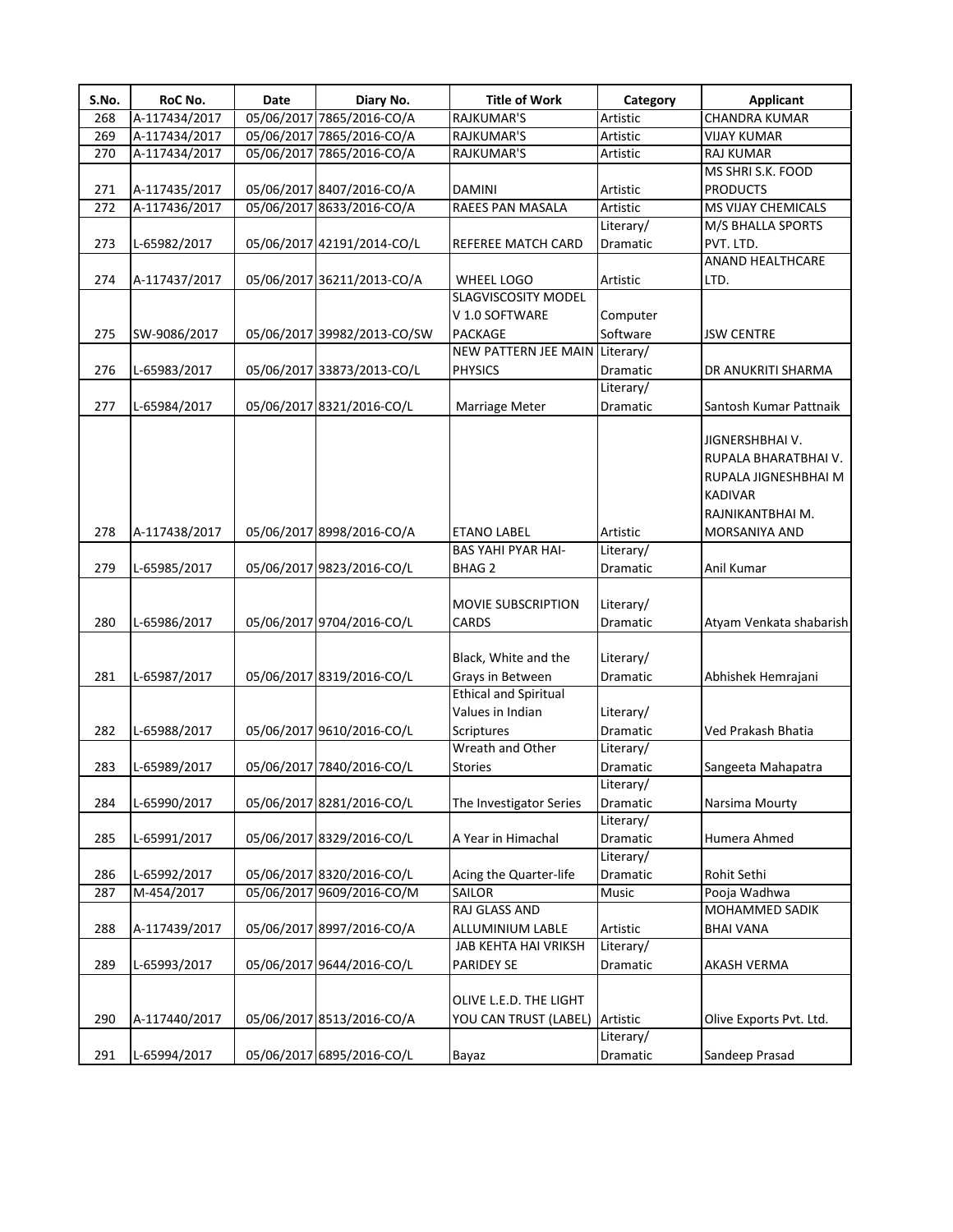| S.No.      | RoC No.                        | Date | Diary No.                                               | <b>Title of Work</b>                                                                                                                                                             | Category              | <b>Applicant</b>                                                                          |
|------------|--------------------------------|------|---------------------------------------------------------|----------------------------------------------------------------------------------------------------------------------------------------------------------------------------------|-----------------------|-------------------------------------------------------------------------------------------|
| 292        | A-117441/2017                  |      | 05/06/2017 6479/2016-CO/A                               | V.I.P. GOLD WASHING<br><b>POWDER</b>                                                                                                                                             | Artistic              | R. MUGUNTHAN AND R.<br>SUDHAGAR, TRADING IN<br>PARTNERSHIP AS A.D.N.<br>SOAP WORKS,       |
| 293        | A-117442/2017                  |      | 05/06/2017 6480/2016-CO/A                               | V.I.P. DETERGENT CAKE                                                                                                                                                            | Artistic              | R. MUGUNTHAN AND R.<br>SUDHAGAR, TRADING IN<br>PARTNERSHIP AS A.D.N.<br><b>SOAP WORKS</b> |
|            |                                |      |                                                         | "EMPLOYEE                                                                                                                                                                        | Literary/             | Sandip Foundation,<br>Sandip Institute of<br>technology and Research                      |
| 294        | L-65995/2017                   |      | 05/06/2017 5426/2016-CO/L                               | SATISFACTION SURVEY"                                                                                                                                                             | Dramatic<br>Literary/ | Centre                                                                                    |
| 295        | L-65996/2017                   |      | 05/06/2017 10277/2016-CO/L                              | The Art of Seeing                                                                                                                                                                | Dramatic              | M.R. Subramanian                                                                          |
| 296<br>297 | L-65997/2017<br>A-117443/2017  |      | 05/06/2017 13494/2015-CO/L<br>05/06/2017 4294/2016-CO/A | Brochure of Innovative<br>Project of Onboard on<br>demand hydrogen<br>generation as alternative<br>Fuel for 2W / 3W/4W<br>passenger and Transport Literary/<br>vehicles.<br>LOGO | Dramatic<br>Artistic  | Vijaykumar Hargovandas<br>Solanki<br><b>M/S IHA FASHIONS</b>                              |
|            |                                |      |                                                         | NACH DI VE KUDI NACH                                                                                                                                                             | Literary/             |                                                                                           |
| 298        | L-65998/2017                   |      | 05/06/2017 7542/2016-CO/L                               | DI                                                                                                                                                                               | Dramatic              | DEEPAK BHADANA                                                                            |
|            |                                |      |                                                         |                                                                                                                                                                                  | Literary/             |                                                                                           |
| 299        | L-65999/2017                   |      | 05/06/2017 7340/2016-CO/L                               | Rohilla                                                                                                                                                                          | Dramatic<br>Literary/ | Anwar Huda                                                                                |
| 300        | L-66000/2017                   |      | 05/06/2017 6962/2016-CO/L                               | AAJA RE                                                                                                                                                                          | Dramatic              | Ritesh Dwivedi                                                                            |
| 301        | L-66001/2017                   |      | 05/06/2017 10153/2016-CO/L                              | Sindoor Ki Jeeth                                                                                                                                                                 | Literary/<br>Dramatic | Bateshwar Saha                                                                            |
| 302        | A-117444/2017                  |      |                                                         |                                                                                                                                                                                  |                       | Platinum Tobacco                                                                          |
|            |                                |      | 05/06/2017 7499/2016-CO/A                               | M.S. CHAND TARA                                                                                                                                                                  | Artistic<br>Literary/ | Products                                                                                  |
| 303        | L-66002/2017                   |      | 05/06/2017 9078/2016-CO/L                               | Itna Toh Chalta Hai Yaar                                                                                                                                                         | Dramatic              | PARAS JAISWAL                                                                             |
| 304        | A-117445/2017                  |      | 05/06/2017 8661/2016-CO/A                               | <b>HIGH INTENSITY</b>                                                                                                                                                            | Artistic              | <b>MOHIDDIN ISMAIL</b><br>SAYED                                                           |
| 305        | A-117446/2017                  |      | 05/06/2017 9001/2016-CO/A                               | <b>VALIDAIR ENGINEERS</b><br>WITH V                                                                                                                                              | Artistic              | HIMANSHU B. SHAH                                                                          |
| 306        | A-117447/2017                  |      | 05/06/2017 8950/2016-CO/A                               | NOVICE NO CONTROL                                                                                                                                                                | Artistic              | MS NOVICE FOODS                                                                           |
| 307        | A-117448/2017                  |      | 05/06/2017 8952/2016-CO/A                               | <b>ANABIA</b>                                                                                                                                                                    | Artistic              | <b>MS ANABLA</b>                                                                          |
| 308        | A-117449/2017                  |      | 05/06/2017 8947/2016-CO/A                               | THE CREATIVE GYPSY                                                                                                                                                               | Artistic              | MS NAVMAR TOURS<br>AND HOLIDAYS PVT LTD                                                   |
|            |                                |      |                                                         | CAMIEO                                                                                                                                                                           |                       | <b>MS JAINSONS</b><br><b>ENTERPRISES</b>                                                  |
| 309<br>310 | A-117450/2017<br>A-117451/2017 |      | 05/06/2017 8951/2016-CO/A<br>05/06/2017 8949/2016-CO/A  | PIYU KITCHEN                                                                                                                                                                     | Artistic<br>Artistic  | <b>MS NAVMAR TOURS</b><br>AND HOLIDAYS                                                    |
| 311        | L-66003/2017                   |      | 05/06/2017 5935/2016-CO/L                               | Lab Manual for ENERGY<br>CONVERSION PRACTICAL Dramatic                                                                                                                           | Literary/             | Sunil Akant                                                                               |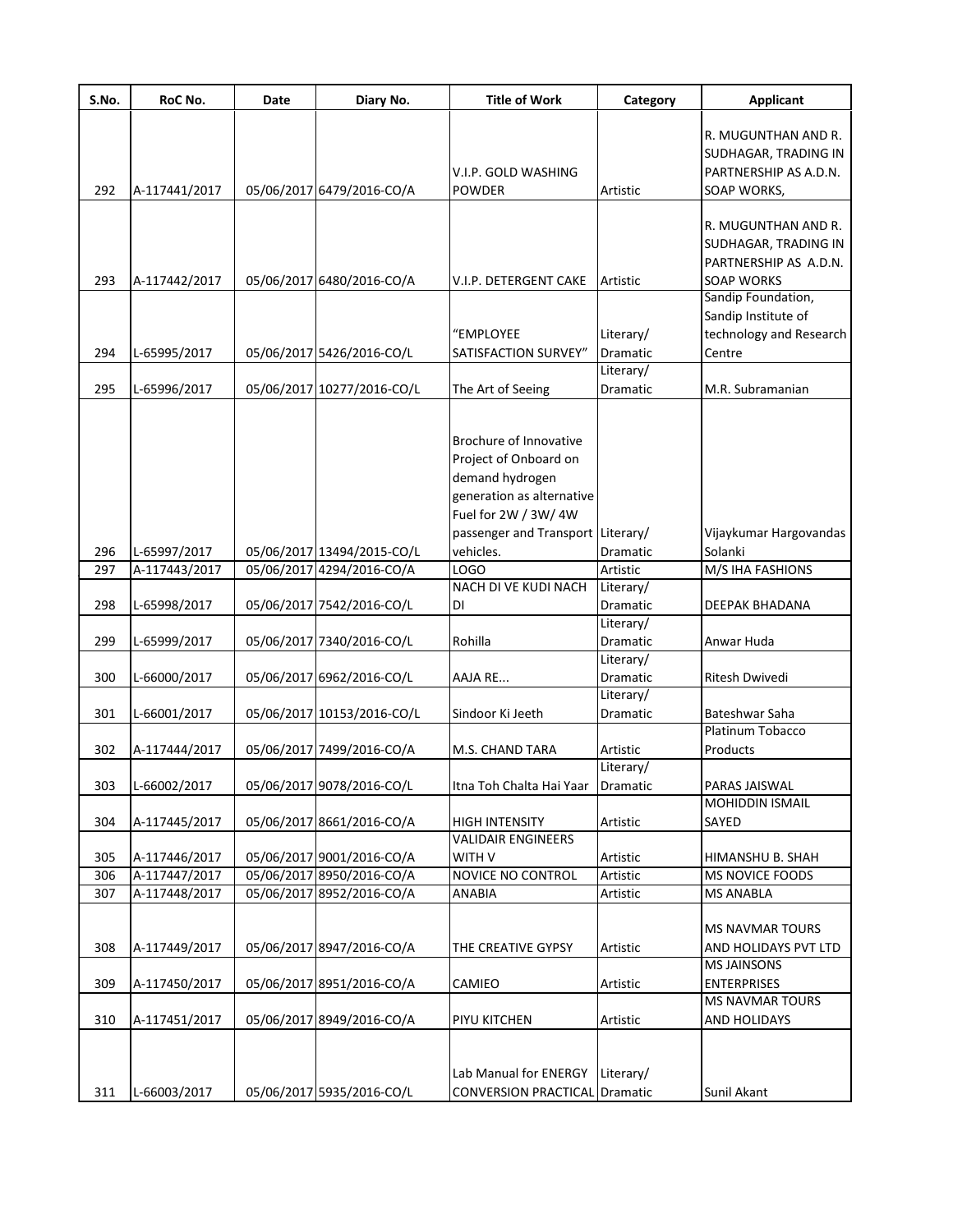| S.No. | RoC No.       | Date | Diary No.                  | <b>Title of Work</b>               | Category        | <b>Applicant</b>             |
|-------|---------------|------|----------------------------|------------------------------------|-----------------|------------------------------|
|       |               |      |                            |                                    |                 |                              |
|       |               |      |                            | Lab Manual for ENERGY              | Literary/       |                              |
| 312   | L-66003/2017  |      | 05/06/2017 5935/2016-CO/L  | CONVERSION PRACTICAL               | Dramatic        | Yogesh Nandurkar             |
|       |               |      |                            | PREMMAYI MIRA MIRA                 | Literary/       | RADHA SOAMI SATSANG          |
| 313   | L-66004/2017  |      | 05/06/2017 7787/2017-CO/L  | PREM DIWANI                        | Dramatic        | <b>BEAS</b>                  |
|       |               |      |                            |                                    | Literary/       |                              |
| 314   | L-66005/2017  |      | 05/06/2017 10297/2016-CO/L | Memories- A Novella                | Dramatic        | Soumya Mukherjee             |
|       |               |      |                            |                                    |                 | <b>GOVIND KUMAR</b>          |
| 315   | A-117452/2017 |      | 05/06/2017 8893/2016-CO/A  | Lalaji Ke Namkeens- logo Artistic  |                 | SETHIYA                      |
|       |               |      |                            |                                    |                 | <b>MENDHIRATTA TEA</b>       |
| 316   | A-117453/2017 |      | 05/06/2017 9154/2016-CO/A  | <b>SHANKAR TEA</b>                 | Artistic        | <b>CENTRE</b>                |
|       |               |      |                            |                                    | Literary/       |                              |
| 317   | L-66006/2017  |      | 05/06/2017 8368/2016-CO/L  | <b>Blue Mountains</b>              | Dramatic        | Arun Rajagopalan             |
|       |               |      |                            | Migration-The Dream of             | Literary/       | <b>VMV ARTS PRIVATE</b>      |
| 318   | L-66007/2017  |      | 05/06/2017 8586/2016-CO/L  | Youth                              | Dramatic        | LIMITED                      |
| 319   | A-117454/2017 |      | 05/06/2017 9275/2016-CO/A  | LITTLE PLEASURES                   | Artistic        | LITTLE PLEASURES             |
|       |               |      |                            | <b>BISK FARM FLAT STIKZ</b>        |                 | SAJ FOOD PRODUCTS            |
| 320   | A-117455/2017 |      | 05/06/2017 9790/2016-CO/A  | <b>STRAWBERRY</b>                  | Artistic        | PRIVATE LIMITED              |
|       |               |      |                            | <b>BISK FARM ALMOND</b>            |                 | SAJ FOOD PRODUCTS            |
| 321   | A-117456/2017 |      | 05/06/2017 9791/2016-CO/A  | THINZ                              | Artistic        | PRIVATE LIMITED              |
|       |               |      |                            |                                    |                 | SAJ FOOD PRODUCTS            |
| 322   | A-117457/2017 |      | 05/06/2017 9792/2016-CO/A  | <b>BISK FARM NICE</b>              | Artistic        | PRIVATE LIMITED              |
|       |               |      |                            |                                    |                 | SAJ FOOD PRODUCTS            |
| 323   | A-117458/2017 |      | 05/06/2017 9795/2016-CO/A  | <b>BISK FARM MARIE</b>             | Artistic        | PRIVATE LIMITED              |
|       |               |      |                            | <b>BISK FARM FLAT STIKZ</b>        |                 | SAJ FOOD PRODUCTS            |
| 324   | A-117459/2017 |      | 05/06/2017 9856/2016-CO/A  | <b>MILK</b>                        | Artistic        | PRIVATE LIMITED              |
|       |               |      |                            | <b>BISK FARM CRISPY</b>            |                 | SAJ FOOD PRODUCTS            |
| 325   | A-117460/2017 |      | 05/06/2017 9857/2016-CO/A  | CREAM CRACKER                      | Artistic        | PRIVATE LIMITED              |
|       |               |      |                            |                                    | Literary/       |                              |
| 326   | L-66008/2017  |      | 05/06/2017 7804/2016-CO/L  | <b>Band of Gold</b>                | Dramatic        | Parveen Chhibber             |
|       |               |      |                            | <b>BISK FARM SMOOTHEE</b>          |                 | SAJ FOOD PRODUCTS            |
| 327   | A-117461/2017 |      | 05/06/2017 9859/2016-CO/A  | <b>BANANA</b>                      | Artistic        | PRIVATE LIMITED              |
|       |               |      |                            | Revisiting Problem Based Literary/ |                 |                              |
| 328   | L-66009/2017  |      | 05/06/2017 8200/2016-CO/L  | Learning                           | <b>Dramatic</b> | Dr. Tripti K Srivastava      |
|       |               |      |                            | Revisiting Problem Based Literary/ |                 | Dr Lalitbhushan S            |
| 329   | L-66009/2017  |      | 05/06/2017 8200/2016-CO/L  | Learning                           | Dramatic        | Waghmare                     |
| 330   | A-117462/2017 |      | 05/06/2017 9369/2015-CO/A  | GREENKARMA                         | Artistic        | GREENKARMA                   |
|       |               |      |                            | Fault Detection and                |                 |                              |
|       |               |      |                            | Autoline Distribution              |                 |                              |
|       |               |      |                            | System with GSM                    | Literary/       |                              |
| 331   | L-66010/2017  |      | 05/06/2017 8363/2016-CO/L  | module                             | Dramatic        | Neeta Devidas Sonwane        |
|       |               |      |                            | <b>INFORMATION SYSTEM</b>          |                 |                              |
|       |               |      |                            | <b>CONTROL &amp; AUDIT</b>         | Literary/       |                              |
| 332   | L-66011/2017  |      | 05/06/2017 8658/2016-CO/L  | (ISCA)                             | Dramatic        | YUVRAJ BACHHAWAT             |
|       |               |      |                            |                                    |                 |                              |
|       |               |      |                            | 2016 Outlook for Stocks,           |                 |                              |
|       |               |      |                            | Oil, Bonds, Currencies,            |                 |                              |
|       |               |      |                            |                                    |                 |                              |
|       |               |      |                            | US Elections, Brexit, Real         |                 |                              |
|       |               |      |                            | Estate, Weather and                | Literary/       |                              |
| 333   | L-66012/2017  |      | 05/06/2017 7881/2016-CO/L  | Geopolitics                        | Dramatic        | Sunil Kewalramani            |
|       |               |      |                            |                                    |                 | <b>Pride Motion Pictures</b> |
|       |               |      |                            |                                    | Literary/       |                              |
| 334   | L-66013/2017  |      | 05/06/2017 3074/2016-CO/L  | Dil De Meherma Ve                  | Dramatic        | Private Limited              |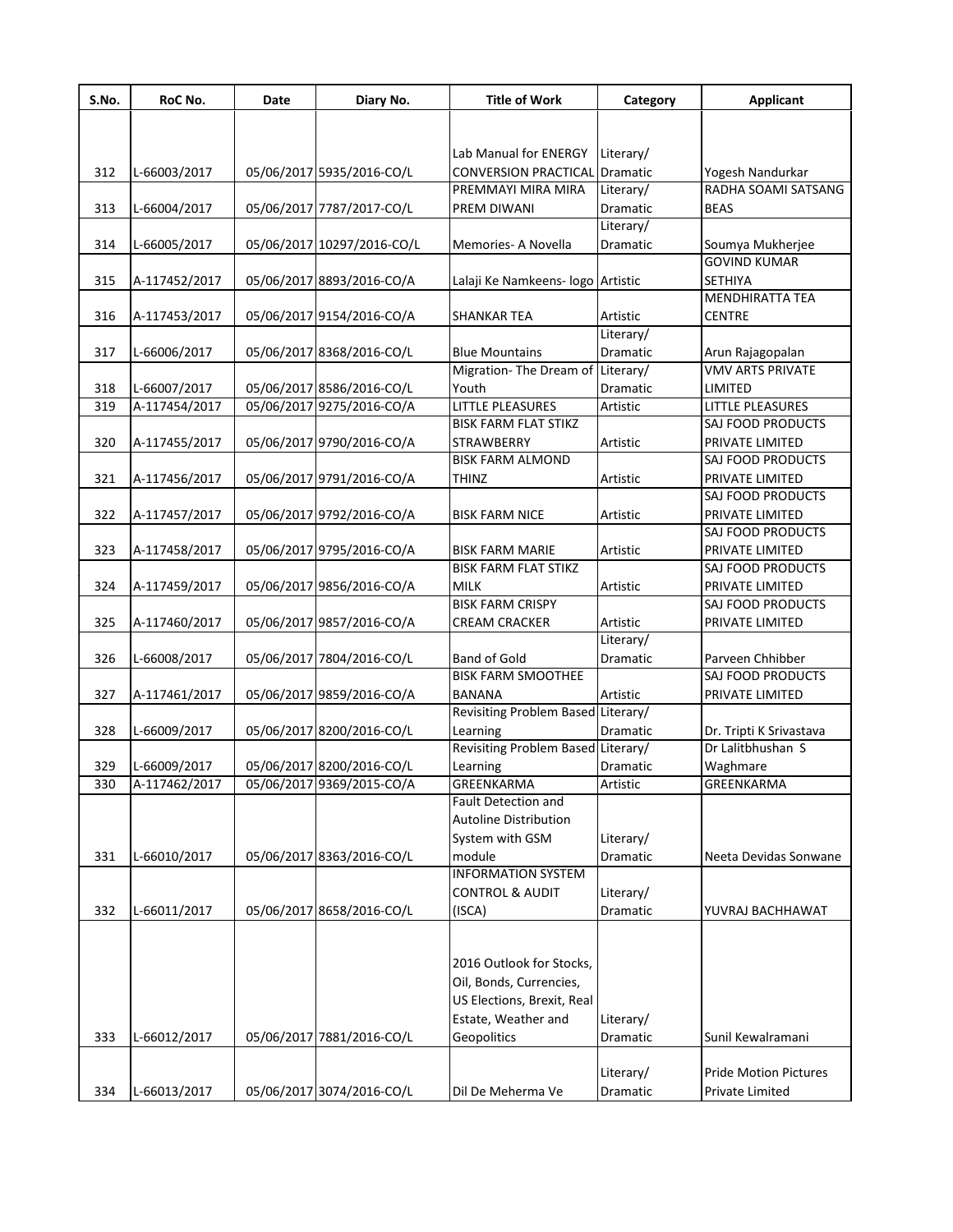| S.No. | RoC No.       | Date | Diary No.                  | <b>Title of Work</b>                | Category                    | <b>Applicant</b>             |
|-------|---------------|------|----------------------------|-------------------------------------|-----------------------------|------------------------------|
|       |               |      |                            |                                     | Literary/                   | <b>Pride Motion Pictures</b> |
| 335   | L-66014/2017  |      | 05/06/2017 3075/2016-CO/L  | Aatishbaazi Ishq                    | Dramatic                    | <b>Private Limited</b>       |
|       |               |      |                            |                                     |                             |                              |
|       |               |      |                            | Tere Ser Chadd K                    | Literary/                   | <b>Pride Motion Pictures</b> |
| 336   | L-66015/2017  |      | 05/06/2017 3078/2016-CO/L  | Marjaungi                           | Dramatic                    | Private Limited              |
|       |               |      |                            |                                     |                             |                              |
|       |               |      |                            |                                     | Literary/                   | <b>Pride Motion Pictures</b> |
| 337   | L-66016/2017  |      | 05/06/2017 3067/2016-CO/L  | Chandre Di Nazar Buri               | Dramatic                    | Private Limited              |
|       |               |      |                            |                                     |                             |                              |
|       |               |      |                            |                                     | Literary/                   | <b>Pride Motion Pictures</b> |
| 338   | L-66017/2017  |      | 05/06/2017 3063/2016-CO/L  | Ishq Ishq                           | Dramatic                    | Private Limited              |
|       |               |      |                            |                                     | Computer                    |                              |
| 339   | SW-9087/2017  |      | 05/06/2017 5701/2016-CO/SW | Missing One's                       | Software                    | Sushil Sharma                |
|       |               |      |                            | Thakur's Dictionary Hindi-Literary/ |                             |                              |
| 340   | L-66018/2017  |      | 05/06/2017 6997/2016-CO/L  | English                             | Dramatic                    | Thakur's Classes             |
|       |               |      |                            |                                     |                             |                              |
| 341   | SR-11982/2017 |      | 05/06/2017 4151/2016-CO/SR | Candy Crush                         | Sound Recording Varun Tyagi |                              |
|       |               |      |                            |                                     |                             |                              |
|       |               |      |                            | <b>MARVEL MAGIC WITH</b>            |                             | <b>Hemant Pyarelal</b>       |
| 342   | A-117463/2017 |      | 05/06/2017 6046/2016-CO/A  | THE LOGO OF M                       | Artistic                    | Punamiya (Proprietor)        |
| 343   | A-117464/2017 |      | 05/06/2017 7098/2016-CO/A  | <b>DEVICE</b>                       | Artistic                    | Quanlin Chen                 |
|       |               |      |                            |                                     |                             | <b>Manish Kumar Sumermal</b> |
| 344   |               |      | 05/06/2017 7094/2016-CO/A  | vcolour with the device             | Artistic                    |                              |
|       | A-117465/2017 |      |                            | of Colors                           |                             | Mehta (HUF)                  |
|       |               |      |                            | <b>KAYVEELON WITH THE</b>           |                             | <b>Gulabchand Kanaiyalal</b> |
| 345   | A-117466/2017 |      | 05/06/2017 7091/2016-CO/A  | LOGO OF KF in circle                | Artistic                    | Vishnani (Proprietor)        |
| 346   | A-117467/2017 |      | 05/06/2017 2778/2015-CO/A  | <b>CLASSIC</b>                      | Artistic                    | DEEPAK AGARWAL,              |
|       |               |      |                            |                                     | Literary/                   |                              |
| 347   | L-66019/2017  |      | 05/06/2017 10115/2016-CO/L | Mann ki Aarzoo                      | Dramatic                    | Ranjeeta Nath Ghai           |
|       |               |      |                            |                                     |                             |                              |
|       |               |      |                            |                                     |                             | Golden Mace (A               |
| 348   | A-117468/2017 |      | 05/06/2017 5747/2016-CO/A  | <b>MOTOTRANCE LABEL</b>             | Artistic                    | Partnership Concern)         |
|       |               |      |                            |                                     |                             |                              |
|       |               |      |                            |                                     |                             | Golden Mace (A               |
| 349   | A-117469/2017 |      | 05/06/2017 5748/2016-CO/A  | <b>DESTORM LABEL</b>                | Artistic                    | Partnership Concern)         |
|       |               |      |                            |                                     |                             |                              |
|       |               |      |                            |                                     |                             | Golden Mace (A               |
| 350   | A-117470/2017 |      | 05/06/2017 5749/2016-CO/A  | <b>AUTOFURNISH LABEL</b>            | Artistic                    | Partnership Concern)         |
|       |               |      |                            |                                     |                             |                              |
|       |               |      |                            |                                     | Literary/                   | Swapnil Ramkrishna           |
| 351   | L-66020/2017  |      | 05/06/2017 7621/2016-CO/L  | medism business plan                | Dramatic                    | Bhadade                      |
|       |               |      |                            | <b>Integrated Activity Book</b>     | Literary/                   |                              |
| 352   | L-66021/2017  |      | 05/06/2017 7819/2016-CO/L  | UKG 1st Term                        | Dramatic                    | Mrs. Mamta Manish Jain       |
|       |               |      |                            | RAMBAN ENGLISH BASIC Literary/      |                             |                              |
| 353   | L-66022/2017  |      | 05/06/2017 8016/2016-CO/L  | <b>GRAMMAR</b>                      | Dramatic                    | RAJESH KUMAR GUPTA           |
|       |               |      |                            |                                     | Literary/                   |                              |
| 354   | L-66023/2017  |      | 05/06/2017 7986/2016-CO/L  | <b>Transcending Parallels</b>       | Dramatic                    | Abhishek Sen                 |
|       |               |      |                            | PRAGATI ENGLISH                     | Literary/                   |                              |
| 355   | L-66024/2017  |      | 05/06/2017 7477/2016-CO/L  | <b>GRAMMAR</b>                      | Dramatic                    | NIRALI PRAKASHAN             |
| 356   | A-117471/2017 |      | 05/06/2017 6478/2016-CO/A  | <b>EVER GLORY</b>                   | Artistic                    | VIKAS SETHIA,                |
| 357   | A-117472/2017 |      | 05/06/2017 6809/2016-CO/A  | Dream of Radha                      | Artistic                    | Preeti Nigoskar              |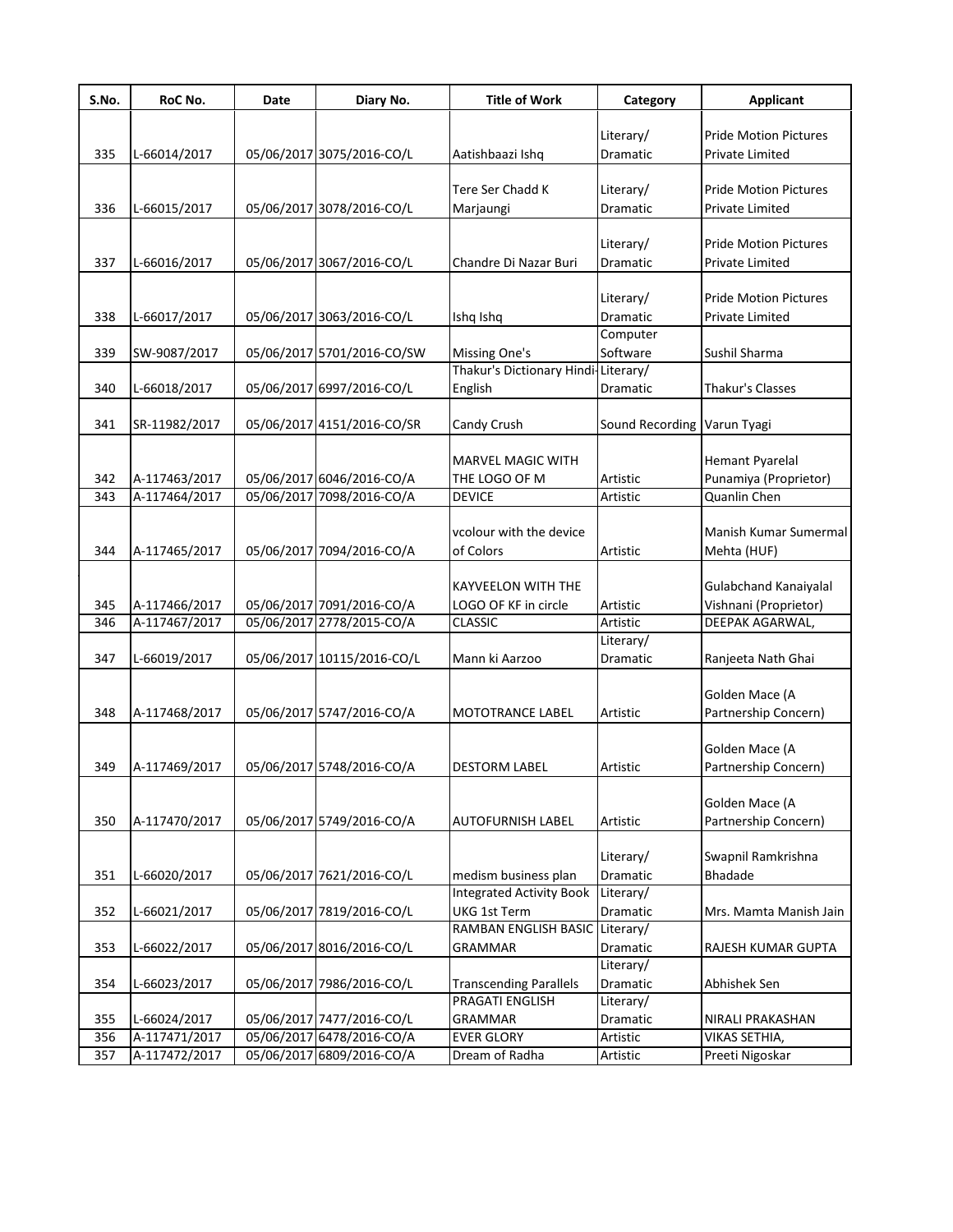| Handbook of Repair &<br>Maintenance of<br><b>Domestic Electronics</b><br>Literary/<br>358<br>L-66025/2017<br>05/06/2017 5272/2016-CO/L<br>Dramatic<br>Appliances-MES-701<br><b>SHASHI SINHA</b><br>Literary/<br>359<br>05/06/2017 6611/2016-CO/L<br>L-66026/2017<br>Dramatic<br>vivek vijay natu<br>raincoat<br>SUBODH GEHLOT, |
|--------------------------------------------------------------------------------------------------------------------------------------------------------------------------------------------------------------------------------------------------------------------------------------------------------------------------------|
|                                                                                                                                                                                                                                                                                                                                |
|                                                                                                                                                                                                                                                                                                                                |
|                                                                                                                                                                                                                                                                                                                                |
|                                                                                                                                                                                                                                                                                                                                |
|                                                                                                                                                                                                                                                                                                                                |
|                                                                                                                                                                                                                                                                                                                                |
|                                                                                                                                                                                                                                                                                                                                |
| <b>PROPRIETOR</b><br>360<br>05/06/2017 1759/2016-CO/A<br>A-117473/2017<br>Artistic<br>CHANCHAL                                                                                                                                                                                                                                 |
| Ram Chander Gupta                                                                                                                                                                                                                                                                                                              |
| trading as Ajanta<br>MASTANA CHATAKWALA                                                                                                                                                                                                                                                                                        |
| 361<br>05/06/2017 5751/2016-CO/A<br>Enterprises<br>A-117474/2017<br>LABEL<br>Artistic<br>Ram Chander Gupta                                                                                                                                                                                                                     |
| trading as Ajanta<br><b>MASTANA NIMBU</b>                                                                                                                                                                                                                                                                                      |
| 05/06/2017 5752/2016-CO/A<br>362<br>Artistic<br>A-117475/2017<br>CHATKARA LABEL<br>Enterprises                                                                                                                                                                                                                                 |
| Literary/                                                                                                                                                                                                                                                                                                                      |
| 363<br>L-66027/2017<br>05/06/2017 10275/2016-CO/L<br>Fence the Fraud<br>Dramatic<br>Kanwar Kumar Mehta                                                                                                                                                                                                                         |
| A-117476/2017<br>05/06/2017 5750/2016-CO/A<br>364<br><b>AMERILUBE LABEL</b><br>Artistic<br>Ameri Lubes Pvt. Ltd.                                                                                                                                                                                                               |
| Literary/                                                                                                                                                                                                                                                                                                                      |
| 365<br>L-66028/2017<br>05/06/2017 7811/2016-CO/L<br>H.E.L.L.Really!!?<br>Dramatic<br>Abhijit Nadagouda                                                                                                                                                                                                                         |
| Literary/                                                                                                                                                                                                                                                                                                                      |
| 05/06/2017 7236/2016-CO/L<br><b>Sushant Sharma</b><br>366<br>L-66029/2017<br>Dramatic<br>Bewaje                                                                                                                                                                                                                                |
|                                                                                                                                                                                                                                                                                                                                |
| Subhash Chand Jain                                                                                                                                                                                                                                                                                                             |
| 05/06/2017 5754/2016-CO/A<br>367<br>A-117477/2017<br><b>LION LABEL</b><br>Artistic<br>trading as K. R. Polymers                                                                                                                                                                                                                |
|                                                                                                                                                                                                                                                                                                                                |
| Au FINANCIERS (INDIA)                                                                                                                                                                                                                                                                                                          |
| 05/06/2017 7517/2016-CO/A<br>368<br>A-117478/2017<br>Artistic<br>PRIVATE LIMITED<br><b>FINANCIERS</b>                                                                                                                                                                                                                          |
| Literary/                                                                                                                                                                                                                                                                                                                      |
| 05/06/2017 9432/2016-CO/L<br>369<br>L-66030/2017<br>Dramatic<br>Munazza Anwar Mirkar<br>Jista Ke Rang                                                                                                                                                                                                                          |
| <b>BUSINESS PLAN OF WIN</b><br>Literary/                                                                                                                                                                                                                                                                                       |
| 05/06/2017 4100/2016-CO/L<br>370<br>L-66031/2017<br><b>OVER CANCER</b><br>Dramatic<br>MR. ARUN GUPTA<br>Literary/                                                                                                                                                                                                              |
| 05/06/2017 8982/2016-CO/L<br>371<br>L-66032/2017<br>The British Residency<br>Dramatic<br><b>RAJU KOMMU</b>                                                                                                                                                                                                                     |
| <b>LOGO SA ARTISTIC</b>                                                                                                                                                                                                                                                                                                        |
| 05/06/2017 8817/2016-CO/A<br><b>DESIGN LABEL</b><br>372<br>A-117479/2017<br>Artistic<br><b>ASHIT SAHA, PROP</b>                                                                                                                                                                                                                |
| 05/06/2017 8787/2016-CO/A<br>373<br>A-117480/2017<br>NIKKY GIRLS WEAR<br>Artistic<br>M/S NIKKY POINT                                                                                                                                                                                                                           |
| M/S PARUL FOOD                                                                                                                                                                                                                                                                                                                 |
| 05/06/2017 8789/2016-CO/A<br><b>PRODUCTS</b><br>374<br>A-117481/2017<br>FUN FINE FIVE ANGLE<br>Artistic                                                                                                                                                                                                                        |
| M/S PARUL FOOD                                                                                                                                                                                                                                                                                                                 |
| <b>PRODUCTS</b><br>375<br>05/06/2017 8790/2016-CO/A<br>A-117482/2017<br>FUN FINE TRIANGLE<br>Artistic                                                                                                                                                                                                                          |
| M/S KHISHI                                                                                                                                                                                                                                                                                                                     |
| 05/06/2017 8791/2016-CO/A<br>376<br><b>EON</b><br>A-117483/2017<br>Artistic<br><b>INTERNATIONAL</b>                                                                                                                                                                                                                            |
|                                                                                                                                                                                                                                                                                                                                |
| M/S R K ELECTRICAL                                                                                                                                                                                                                                                                                                             |
| 05/06/2017 8792/2016-CO/A<br>377<br>A-117484/2017<br>S <sub>2</sub><br><b>INDUSTERIES PVT LTD</b><br>Artistic                                                                                                                                                                                                                  |
|                                                                                                                                                                                                                                                                                                                                |
| 378<br>05/06/2017 8793/2016-CO/A<br>A-117485/2017<br>A LOGO<br>Artistic<br>M/S AJANTA POLMERS<br>M/S AEROCRUZ                                                                                                                                                                                                                  |
| 05/06/2017 8794/2016-CO/A<br>379<br><b>LOGISTICS PVT LTD</b><br>A-117486/2017<br><b>AEROCRUZ</b><br>Artistic                                                                                                                                                                                                                   |
|                                                                                                                                                                                                                                                                                                                                |
| CHORAKHALIKAR                                                                                                                                                                                                                                                                                                                  |
| 05/06/2017 9771/2016-CO/A<br>380<br>A-117487/2017<br>Artistic<br><b>BETI BACHAV 1</b><br>PRABHAKAR VJTHALRAO                                                                                                                                                                                                                   |
| Literary/                                                                                                                                                                                                                                                                                                                      |
| 05/06/2017 2154/2016-CO/L<br>381<br>Dramatic<br>L-66033/2017<br>MEDICAL PICTIONARY<br><b>SUNIL SHARMA</b>                                                                                                                                                                                                                      |
| Literary/                                                                                                                                                                                                                                                                                                                      |
| 05/06/2017 2155/2016-CO/L<br>382<br>L-66034/2017<br><b>SUNIL SHARMA</b><br>ALBHABET PICTIONARY<br>Dramatic                                                                                                                                                                                                                     |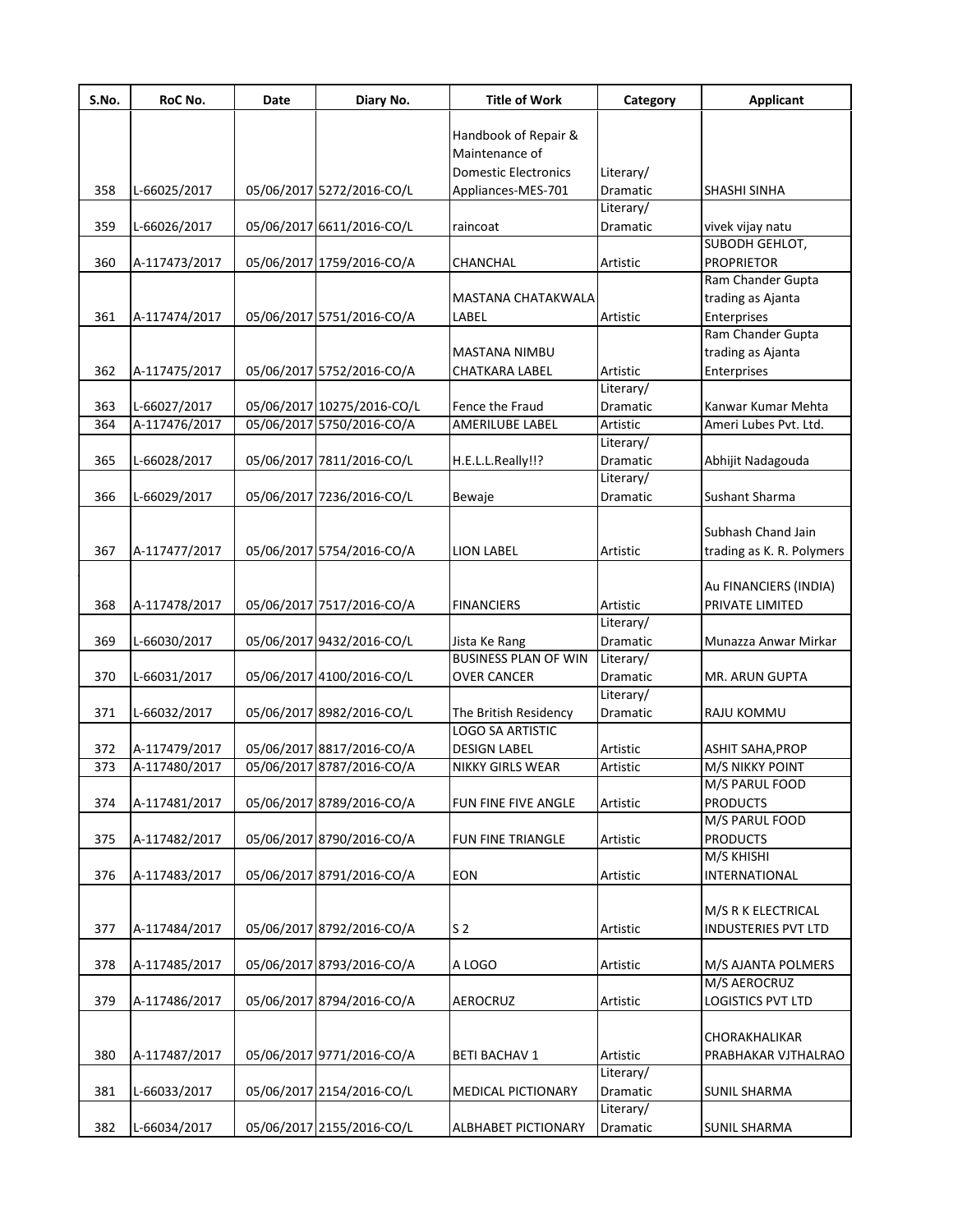| S.No. | RoC No.       | Date | Diary No.                  | <b>Title of Work</b>                                                                               | Category                     | <b>Applicant</b>                              |
|-------|---------------|------|----------------------------|----------------------------------------------------------------------------------------------------|------------------------------|-----------------------------------------------|
|       |               |      |                            | <b>WILD ANIMALS</b>                                                                                | Literary/                    |                                               |
| 383   | L-66035/2017  |      | 05/06/2017 2156/2016-CO/L  | <b>PICTIONARY</b>                                                                                  | Dramatic                     | <b>SUNIL SHARMA</b>                           |
|       |               |      |                            |                                                                                                    | Literary/                    |                                               |
| 384   | L-66036/2017  |      | 05/06/2017 2157/2016-CO/L  | PICTIONARY-1                                                                                       | Dramatic                     | <b>SUNIL SHARMA</b>                           |
|       |               |      |                            |                                                                                                    | Literary/                    |                                               |
| 385   | L-66037/2017  |      | 05/06/2017 2158/2016-CO/L  | PICTIONARY-2                                                                                       | Dramatic                     | <b>SUNIL SHARMA</b>                           |
|       |               |      |                            | How to become a Digital                                                                            | Literary/                    |                                               |
| 386   | L-66038/2017  |      | 05/06/2017 5075/2016-CO/L  | Citizen                                                                                            | Dramatic                     | Xavier Augustin                               |
| 387   | L-66039/2017  |      | 05/06/2017 9165/2016-CO/L  | <b>MEDICAL RECORDS AND</b><br><b>HEALTH INFORMATION</b><br>TECHNICIAN<br><b>CERTIFICATE COURSE</b> | Literary/<br>Dramatic        | <b>ASTRON INSTITUTE OF</b><br>SOCIAL SCIENCES |
| 388   | L-66040/2017  |      | 05/06/2017 11690/2016-CO/L | LRM on Students'<br>Assessment: Principles<br>and Application                                      | Literary/<br>Dramatic        | Dr Alka Rawekar                               |
|       |               |      |                            |                                                                                                    |                              |                                               |
|       |               |      |                            | LRM on Mechanics of                                                                                | Literary/                    |                                               |
| 389   | L-66041/2017  |      | 05/06/2017 11697/2016-CO/L | <b>Question Paper Setting</b>                                                                      | Dramatic                     | Dr Alka Rawekar                               |
|       |               |      |                            | <b>IMAGEMINDS - FREE</b>                                                                           |                              |                                               |
|       |               |      |                            | HAND AND DIGITAL                                                                                   | Literary/                    | Image Infotainment                            |
| 390   | L-66042/2017  |      | 05/06/2017 11660/2016-CO/L | <b>PAINTING</b>                                                                                    | Dramatic                     | Limited<br>PRABHUDAS TULSIDAS                 |
|       |               |      |                            |                                                                                                    |                              |                                               |
| 391   | A-117488/2017 |      | 05/06/2017 11631/2016-CO/A | <b>JKH</b>                                                                                         | Artistic                     | <b>VITHLANI</b>                               |
| 392   | L-66043/2017  |      | 05/06/2017 11625/2016-CO/L | <b>GARUSTHA THE</b><br><b>DEADLIEST BLACK</b><br>MAGIC - ON THE EARTH                              | Literary/<br><b>Dramatic</b> | Vijaya Lakshmi Manmari                        |
| 393   | L-66044/2017  |      | 05/06/2017 10590/2016-CO/L | Naan Vera Mathiri                                                                                  | Literary/<br>Dramatic        | Selvakumar.R                                  |
|       |               |      |                            |                                                                                                    |                              | HRISHIKESH SANJEEV                            |
|       | A-117489/2017 |      |                            |                                                                                                    |                              |                                               |
| 394   |               |      | 05/06/2017 10527/2016-CO/A | <b>WARRO</b>                                                                                       | Artistic<br>Literary/        | <b>BADRIKE</b>                                |
| 395   | L-66045/2017  |      | 05/06/2017 7822/2016-CO/L  | To Kill a Poet                                                                                     | <b>Dramatic</b>              |                                               |
|       |               |      |                            |                                                                                                    | Literary/                    | Shanta Jayaram                                |
| 396   | L-66046/2017  |      | 05/06/2017 7816/2016-CO/L  | <b>Floating Exception</b>                                                                          | Dramatic                     | Jayan Nair                                    |
|       |               |      |                            |                                                                                                    | Literary/                    |                                               |
| 397   | L-66047/2017  |      | 05/06/2017 10515/2016-CO/L | <b>HIROSHIMA</b>                                                                                   | Dramatic                     | Vinu Balakrishnan                             |
|       |               |      |                            |                                                                                                    | Literary/                    |                                               |
| 398   | L-66048/2017  |      | 05/06/2017 11629/2016-CO/L | YAARI                                                                                              | Dramatic                     | Karishma Sanjay Patil                         |
|       |               |      |                            | <b>SINGLES VERSUS</b>                                                                              | Literary/                    |                                               |
| 399   | L-66049/2017  |      | 05/06/2017 7037/2016-CO/L  | <b>DOUBLES</b>                                                                                     | Dramatic                     | SUSHIL K. CHAUDHRY                            |
|       |               |      |                            |                                                                                                    | Literary/                    |                                               |
| 400   | L-66050/2017  |      | 05/06/2017 6846/2016-CO/L  | Mr. Petrol                                                                                         | Dramatic                     | <b>AVTAR SINGH</b>                            |
|       |               |      |                            |                                                                                                    | Literary/                    |                                               |
| 401   | L-66051/2017  |      | 05/06/2017 7198/2016-CO/L  | ARGIN ACTIVE FORCE                                                                                 | Dramatic                     | PRANAY SAMUEL                                 |
| 402   | A-117490/2017 |      | 05/06/2017 3757/2016-CO/A  | FABI                                                                                               | Artistic                     | Mr. Syed Fahad                                |
|       |               |      |                            | KAVITA TUMHARE LIYE<br>DARD HAMARE LIYE<br>POEMS FOR YOU PAIN                                      | Literary/                    |                                               |
| 403   | L-66052/2017  |      | 05/06/2017 5856/2016-CO/L  | FOR ME<br><b>THOSE SEVEN YEARS</b>                                                                 | Dramatic                     | DR PARVIN MUTREJA                             |
|       |               |      |                            |                                                                                                    | Literary/                    |                                               |
| 404   | L-66053/2017  |      | 05/06/2017 5855/2016-CO/L  | WOH 7 SAAL                                                                                         | Dramatic                     | DR PARVI N MUTREJA                            |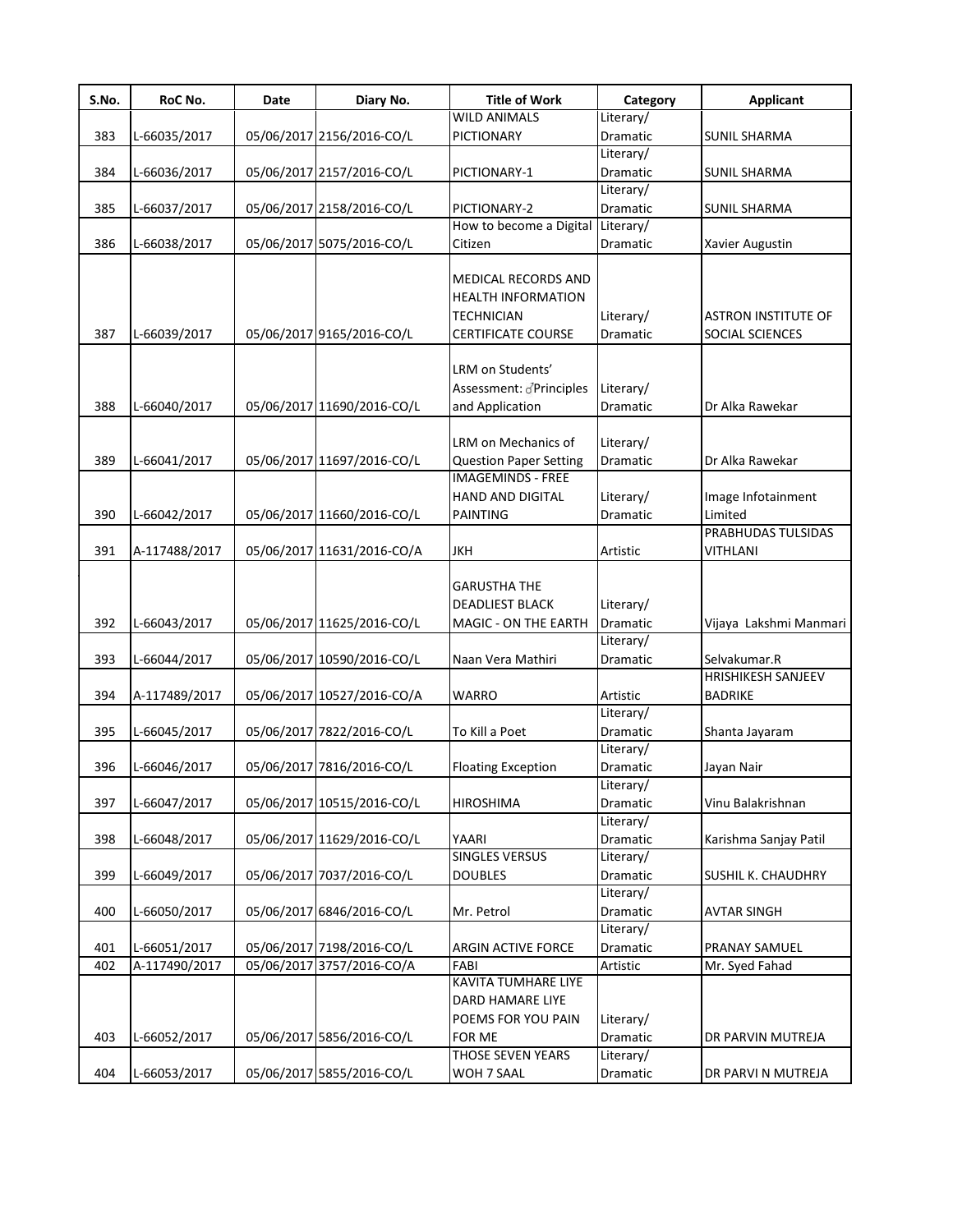| S.No. | RoC No.       | Date | Diary No.                  | <b>Title of Work</b>              | Category              | <b>Applicant</b>                      |
|-------|---------------|------|----------------------------|-----------------------------------|-----------------------|---------------------------------------|
|       |               |      |                            |                                   |                       |                                       |
|       |               |      |                            | Welcome to precious               |                       |                                       |
|       |               |      |                            | Kids - LEARN ANYTHING             |                       |                                       |
|       |               |      |                            | <b>UNCONVENTIONALLY</b>           | Literary/             |                                       |
| 405   | L-66054/2017  |      | 05/06/2017 6494/2016-CO/L  | WITH PRECIOUS KIDS                | Dramatic              | Ashvini Anil Palve                    |
| 406   |               |      |                            |                                   |                       | <b>KAMAL NARAYAN</b><br><b>MISHRA</b> |
|       | A-117491/2017 |      | 05/06/2017 32220/2013-CO/A | PRIME LADY                        | Artistic              |                                       |
|       |               |      |                            | MADSmania (A Blend of             |                       |                                       |
|       |               |      |                            | <b>Tradition &amp; Technology</b> |                       |                                       |
|       |               |      |                            | in Learning Basic                 | Literary/             |                                       |
| 407   | L-66055/2017  |      | 05/06/2017 7417/2016-CO/L  | Mathematics)                      | Dramatic              | <b>BABITA SINHA</b>                   |
|       |               |      |                            | THE GOA STATE OF                  | Literary/             |                                       |
| 408   | L-66056/2017  |      | 05/06/2017 10736/2016-CO/L | <b>MIND</b>                       | Dramatic              | Faiz Dadarkar                         |
|       |               |      |                            |                                   | Literary/             |                                       |
| 409   | L-66057/2017  |      | 05/06/2017 9840/2016-CO/L  | <b>SADDA PUNJAB</b>               | Dramatic              | MUNISH JINDAL                         |
|       |               |      |                            |                                   |                       | M/S. J.K. DIAMONDS                    |
|       |               |      |                            | www.jkdiamondsinstitut Literary/  |                       | <b>INSTITUTE OF GEMS &amp;</b>        |
| 410   | L-66058/2017  |      | 05/06/2017 9817/2015-CO/L  | e.com                             | Dramatic              | <b>JEWLERY</b>                        |
|       |               |      |                            |                                   | Literary/             |                                       |
| 411   | L-66059/2017  |      | 05/06/2017 8469/2016-CO/L  | Nutritional Intervention          | Dramatic              | Mohsin Ali Khan                       |
|       |               |      |                            |                                   | Literary/             |                                       |
| 412   | L-66060/2017  |      | 05/06/2017 9802/2016-CO/L  | THE LEGEND OF SAI                 | Dramatic              | SNEHASISH RAY                         |
|       |               |      |                            | Brahma Vishnu Mahesh              | Literary/             |                                       |
| 413   | L-66061/2017  |      | 05/06/2017 9707/2016-CO/L  | ka gyyan                          | Dramatic              | Manoj Kumar                           |
|       |               |      |                            | Pathophysiology for               |                       |                                       |
|       |               |      |                            | Medical and Allied                | Literary/             |                                       |
| 414   | L-66062/2017  |      | 05/06/2017 8334/2016-CO/L  | <b>Students</b>                   | Dramatic              | Mohan B Dikshit                       |
|       |               |      |                            | <b>CCE Work Book - Class</b>      | Literary/             |                                       |
| 415   | L-66063/2017  |      | 05/06/2017 9687/2016-CO/L  | VII                               | Dramatic              | K.S.Arvind                            |
|       |               |      |                            |                                   | Literary/             | Anuparthi John                        |
| 416   | L-66064/2017  |      | 05/06/2017 10889/2016-CO/L | <b>Preaching Contextually</b>     | Dramatic              | Prabhakar                             |
|       |               |      |                            | <b>THE HAPPY</b>                  | Literary/             | M/S KARVY STOCK                       |
| 417   | L-66065/2017  |      | 05/06/2017 10615/2016-CO/L | <b>HOMEMAKER</b>                  | <b>Dramatic</b>       | <b>BROKING LIMITED</b>                |
|       |               |      |                            | <b>BASICS OF FINANCIAL</b>        | Literary/             | M/S KARVY STOCK                       |
| 418   | L-66066/2017  |      | 05/06/2017 10612/2016-CO/L | MARKET                            | Dramatic              | <b>BROKING LIMITED</b>                |
|       |               |      |                            |                                   |                       | PENDA MARKETING                       |
|       |               |      |                            |                                   |                       | PRIVATE LIMITED,                      |
| 419   | A-117492/2017 |      | 05/06/2017 10775/2016-CO/A | 4 EVER                            | Artistic              |                                       |
| 420   |               |      |                            | Kewalram's                        |                       |                                       |
|       | A-117493/2017 |      | 05/06/2017 10626/2016-CO/A | Reflections of a Lone             | Artistic<br>Literary/ | Kewalram's Lakhimal                   |
|       |               |      |                            |                                   |                       |                                       |
| 421   | L-66067/2017  |      | 05/06/2017 10625/2016-CO/L | Traveller                         | Dramatic              | Madhavan Kavanal                      |
|       |               |      |                            |                                   |                       | 1. DR. SURENDER                       |
|       |               |      |                            |                                   |                       | KUMAR JAIN & 2.                       |
|       |               |      |                            | <b>CREATIVE PHYSICS FOR</b>       | Literary/             |                                       |
| 422   | L-66068/2017  |      | 05/06/2017 9817/2016-CO/L  | <b>CLASS X</b>                    | Dramatic              | SHAILESH KUMAR JAIN                   |
|       |               |      |                            |                                   | Literary/             |                                       |
| 423   | L-66069/2017  |      | 05/06/2017 6908/2016-CO/L  | PULSE DIAGNOSIS                   | Dramatic              | CHITRA S. CHHAJED                     |
|       |               |      |                            |                                   | Cinematograph         | STERLING PIXELS PVT.                  |
| 424   | CF-3847/2017  |      | 05/06/2017 1550/2015-CO/CF | <b>METAL &amp; NON-METALS</b>     | Film                  | LTD.                                  |
|       |               |      |                            |                                   | Literary/             |                                       |
| 425   | L-66070/2017  |      | 05/06/2017 8656/2016-CO/L  | Jaggery Bites                     | Dramatic              | ABHISHEK DINKAR EKAL                  |
|       |               |      |                            |                                   |                       |                                       |
|       |               |      |                            | SANT KABIR SHAHAB                 | Literary/             |                                       |
| 426   | L-66071/2017  |      | 05/06/2017 8049/2016-CO/L  | <b>KRAT ANURAG SAGAR</b>          | Dramatic              | AGAM KULSHRESTHA                      |
|       |               |      |                            | MANGAL HO                         | Literary/             |                                       |
| 427   | L-66072/2017  |      | 05/06/2017 11596/2016-CO/L | PRESENTATION                      | Dramatic              | Manish Vijay Anjarlekar               |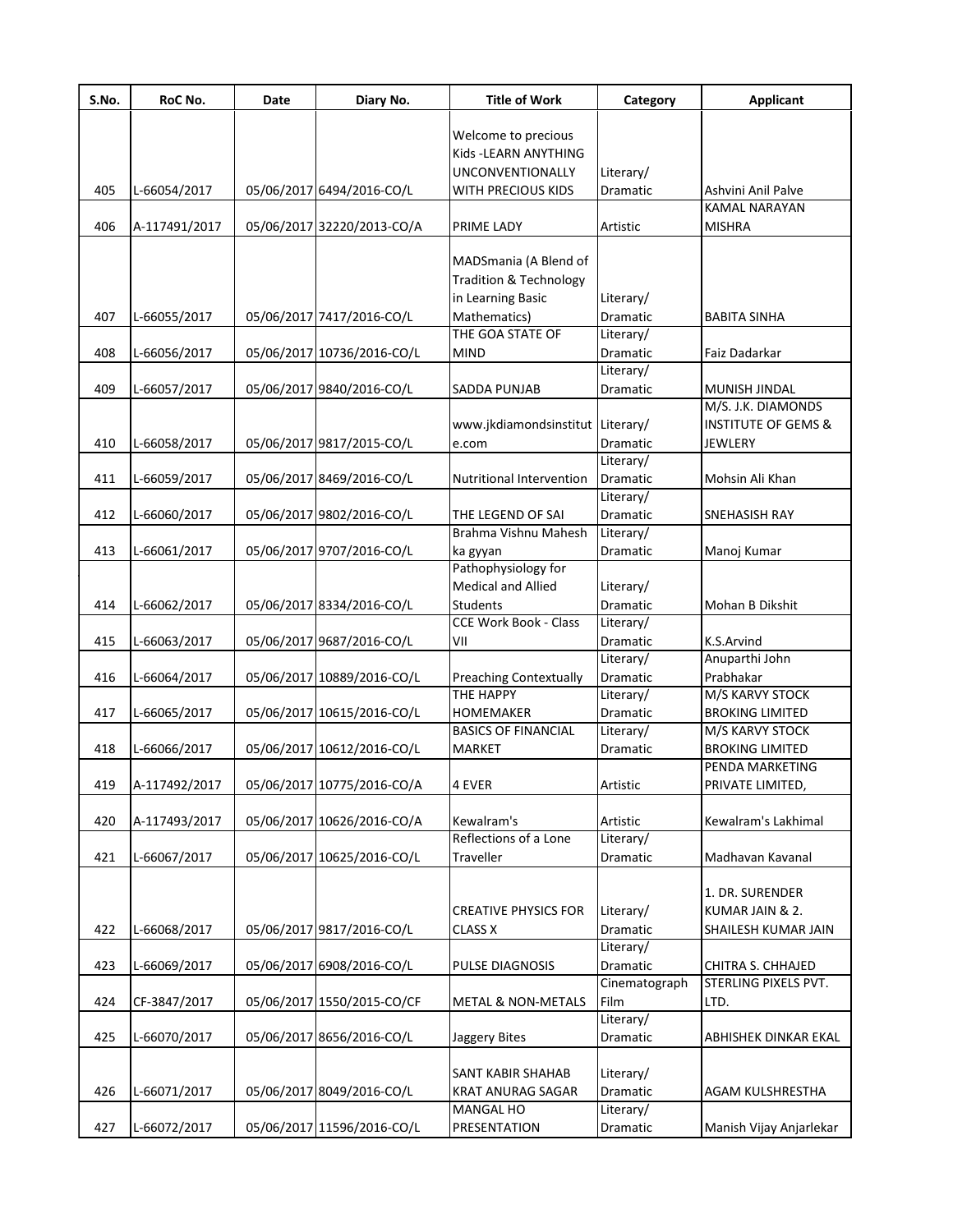| S.No. | RoC No.       | Date | Diary No.                  | <b>Title of Work</b>                                                                              | Category              | <b>Applicant</b>                                                                             |
|-------|---------------|------|----------------------------|---------------------------------------------------------------------------------------------------|-----------------------|----------------------------------------------------------------------------------------------|
|       |               |      |                            |                                                                                                   | Literary/             |                                                                                              |
| 428   | L-66073/2017  |      | 05/06/2017 10463/2016-CO/L | Living in Eutopia                                                                                 | Dramatic              | Suyash                                                                                       |
|       |               |      |                            |                                                                                                   |                       | <b>GREAT GALLEON</b>                                                                         |
| 429   | A-117494/2017 |      | 05/06/2017 10464/2016-CO/A | <b>RITZ LABEL</b>                                                                                 | Artistic              | <b>LIMITED</b>                                                                               |
|       |               |      |                            |                                                                                                   |                       | M/S. BASIL                                                                                   |
|       |               |      |                            |                                                                                                   |                       | <b>COMMUNICATIONS</b>                                                                        |
| 430   | A-117495/2017 |      | 05/06/2017 3626/2015-CO/A  | <b>BRAND CENTRE</b>                                                                               | Artistic              | PRIVATE LIMITED                                                                              |
| 431   | L-66074/2017  |      | 05/06/2017 1053/2016-CO/L  | COMPARATIVE<br>SECTORAL ANALYSIS<br>LEDGER FOR INDIVIDUAL Literary/<br>AND ENTITIES               | Dramatic              | Anil Wasudeo<br>Mulchandani                                                                  |
|       |               |      |                            |                                                                                                   |                       | M/S. SAPNA BOOK                                                                              |
| 432   | A-117496/2017 |      | 05/06/2017 3623/2015-CO/A  | <b>SAPNA</b>                                                                                      | Artistic              | HOUSE PRIVATE LIMITED                                                                        |
|       |               |      |                            |                                                                                                   |                       |                                                                                              |
|       |               |      |                            |                                                                                                   |                       | M/S. SAPMA INFOWAY                                                                           |
| 433   | A-117497/2017 |      | 05/06/2017 3620/2015-CO/A  | SAPNA ONLINE.COM                                                                                  | Artistic              | PRIVATE LIMITED                                                                              |
| 434   | L-66075/2017  |      | 05/06/2017 5554/2016-CO/L  | <b>ASTHADYAYI SAHAJ</b><br>BODH-PRATHAM BHAG-<br>VOLUME1-<br>SARVADHATUKAPRAKAR Literary/<br>ANAM | Dramatic              | PUSHPA DIKSHIT                                                                               |
|       |               |      |                            |                                                                                                   |                       | Krishna Institute of                                                                         |
| 435   | L-66076/2017  |      | 05/06/2017 9018/2016-CO/L  | TUBERCULOSIS<br>CONTACT TRACING<br>PICTORIAL CARD                                                 | Literary/<br>Dramatic | <b>Medical Sciences</b><br>Deemed University,<br>through its Registrar Dr.<br>M. V. Ghorpade |
|       |               |      |                            |                                                                                                   |                       | <b>MS DOON</b>                                                                               |
|       |               |      |                            | DOON INTERNATIONAL                                                                                |                       | <b>INTERNATIONAL</b>                                                                         |
| 436   | A-117498/2017 |      | 05/06/2017 8956/2016-CO/A  | SCHOOL                                                                                            | Artistic              | EDUCATIONAL                                                                                  |
|       |               |      |                            | LET's TALK LIFESCIENCE                                                                            | Literary/             |                                                                                              |
| 437   | L-66078/2017  |      | 05/06/2017 10336/2016-CO/L | PART-1                                                                                            | Dramatic              | Suraj Prakash Sharma                                                                         |
|       |               |      |                            | Saturday Night Live -                                                                             | Literary/             |                                                                                              |
| 438   | L-66079/2017  |      | 05/06/2017 4781/2016-CO/L  | India                                                                                             | Dramatic              | Rahul Sharma                                                                                 |
|       |               |      |                            |                                                                                                   |                       | M/S ASHOK BHAGAT                                                                             |
| 439   | A-117499/2017 |      | 05/06/2017 7991/2015-CO/A  | <b>MOAR PANKH</b>                                                                                 | Artistic              | MILL                                                                                         |
| 440   | L-66080/2017  |      | 05/06/2017 8101/2016-CO/L  | KSHNN MODEL: SPILL-<br>OVER IMPACT OF<br><b>VOLATILITY ON NIFTY</b><br><b>OPENING</b>             | Literary/<br>Dramatic | Dr. Krishna Kant Dave                                                                        |
| 441   | L-66080/2017  |      | 05/06/2017 8101/2016-CO/L  | <b>KSHNN MODEL: SPILL-</b><br>OVER IMPACT OF<br><b>VOLATILITY ON NIFTY</b><br><b>OPENING</b>      | Literary/<br>Dramatic | Ms. Sonal Singhvi                                                                            |
|       |               |      |                            | Punjabi Dress Designing                                                                           | Literary/             |                                                                                              |
| 442   | L-66081/2017  |      | 05/06/2017 7994/2016-CO/L  | <b>Basic</b>                                                                                      | Dramatic              | Minal Balasaheb Gawade                                                                       |
|       |               |      |                            |                                                                                                   | Literary/             |                                                                                              |
| 443   | L-66082/2017  |      | 05/06/2017 10177/2016-CO/L | Mann Ke Moti                                                                                      | Dramatic              | Bansi Dhameja                                                                                |
|       |               |      |                            |                                                                                                   | Literary/             |                                                                                              |
| 444   | L-66083/2017  |      | 05/06/2017 7352/2016-CO/L  | TANHA SURAJ                                                                                       | Dramatic              | Neena Singh                                                                                  |
| 445   | A-117500/2017 |      | 05/06/2017 10042/2016-CO/A | AMBRIONA                                                                                          | Artistic              | SHAZAD ANKLESARIA                                                                            |
| 446   | L-66084/2017  |      | 05/06/2017 10287/2016-CO/L | <b>BHAWANA</b>                                                                                    | Literary/<br>Dramatic | <b>CHANDAN SHARMA</b>                                                                        |
|       |               |      |                            | BE THANKFUL T SHIRT                                                                               |                       | TOHFAA GIFTING                                                                               |
| 447   | A-117501/2017 |      | 05/06/2017 9281/2016-CO/A  | DESIGN                                                                                            | Artistic              | PRIVATE LIMITED                                                                              |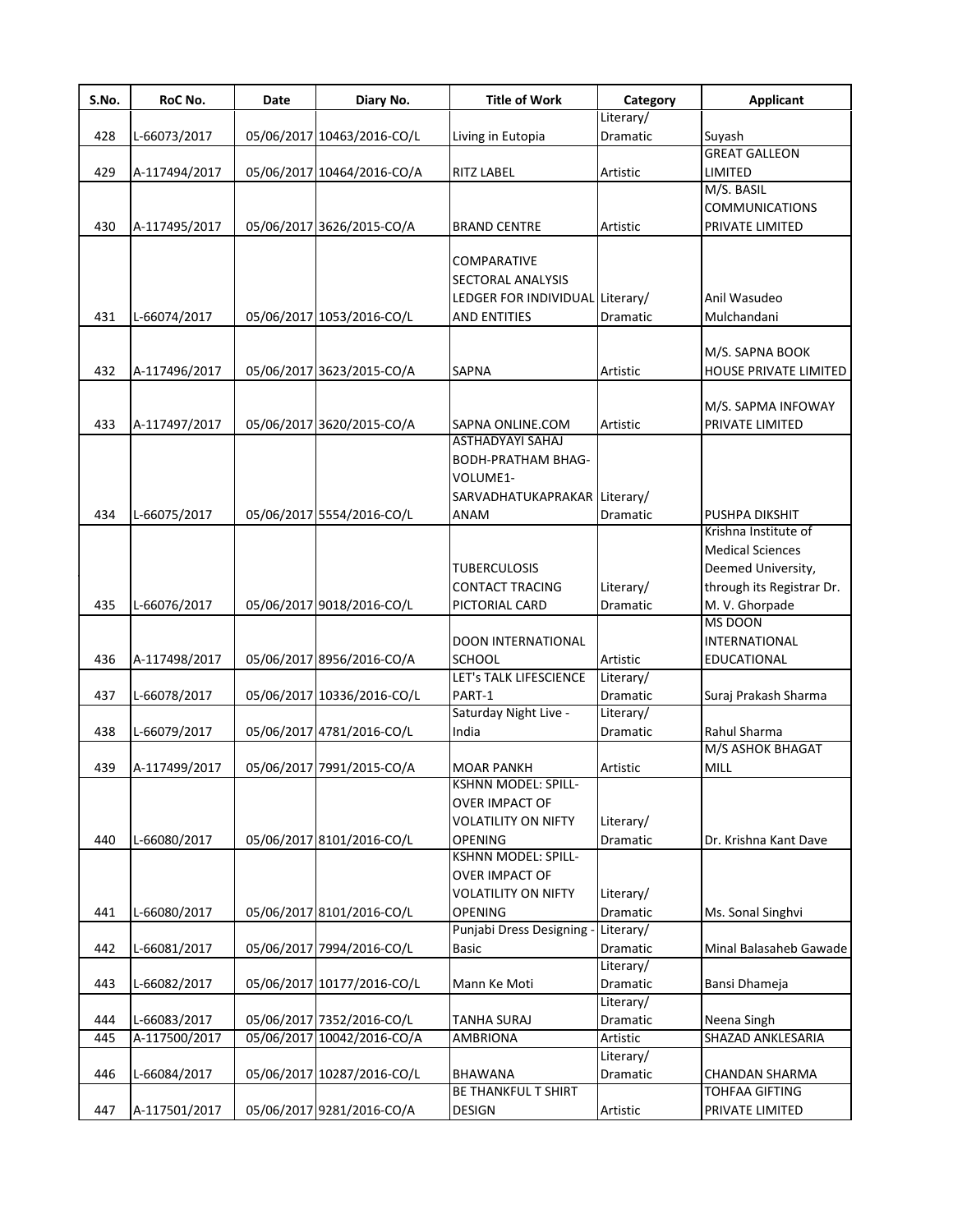| S.No. | RoC No.       | Date | Diary No.                   | <b>Title of Work</b>               | Category  | <b>Applicant</b>                               |
|-------|---------------|------|-----------------------------|------------------------------------|-----------|------------------------------------------------|
|       |               |      |                             |                                    |           |                                                |
|       |               |      |                             | MRS BECTOR'S CREMICA               |           | M/S MRS. BECTORS                               |
| 448   | A-117502/2017 |      | 05/06/2017 10074/2016-CO/A  | <b>KRACK BITE LABEL</b>            | Artistic  | FOOD SPECIALITIES LTD.<br>Krishna Institute of |
|       |               |      |                             |                                    |           | <b>Medical Sciences</b>                        |
|       |               |      |                             |                                    |           |                                                |
|       |               |      |                             | KRISHNA HOSPITAL-                  |           | Deemed University,                             |
|       |               |      |                             | <b>BLOOD BANK</b>                  | Literary/ | through its Registrar Dr.                      |
| 449   | L-66085/2017  |      | 05/06/2017 8769/2016-CO/L   | <b>HANDBOOK</b>                    | Dramatic  | M. V. Ghorpade                                 |
|       |               |      |                             |                                    |           | Krishna Institute of                           |
|       |               |      |                             |                                    |           | <b>Medical Sciences</b>                        |
|       |               |      |                             |                                    |           | Deemed University,                             |
|       |               |      |                             | KRISHNA HOSPITAL -                 | Literary/ | through its Registrar Dr.                      |
| 450   | L-66086/2017  |      | 05/06/2017 8767/2016-CO/L   | <b>SAFETY HANDBOOK</b>             | Dramatic  | M. V. Ghorpade                                 |
|       |               |      |                             | <b>NEWBORN SAFETY</b>              | Literary/ | Dr Chandrashekhar                              |
| 451   | L-66087/2017  |      | 05/06/2017 10091/2016-CO/L  | <b>CHECKLIST</b>                   | Dramatic  | Mahakalkar                                     |
|       |               |      |                             | <b>NEWBORN SAFETY</b>              | Literary/ |                                                |
| 452   | L-66087/2017  |      | 05/06/2017 10091/2016-CO/L  | <b>CHECKLIST</b>                   | Dramatic  | Dr Sandeep Shrivastava                         |
|       |               |      |                             | <b>NEWBORN SAFETY</b>              | Literary/ |                                                |
| 453   | L-66087/2017  |      | 05/06/2017 10091/2016-CO/L  | <b>CHECKLIST</b>                   | Dramatic  | Dr Amar Taksande                               |
|       |               |      |                             | <b>NEWBORN SAFETY</b>              | Literary/ |                                                |
| 454   | L-66087/2017  |      | 05/06/2017 10091/2016-CO/L  | <b>CHECKLIST</b>                   | Dramatic  | Dr Meghali Kaple                               |
|       |               |      |                             |                                    | Literary/ |                                                |
| 455   | L-66088/2017  |      | 05/06/2017 3004/2016-CO/L   | ruh plia de                        | Dramatic  | rakesh kalra                                   |
|       |               |      |                             |                                    |           |                                                |
| 456   | A-117503/2017 |      | 05/06/2017 9990/2016-CO/A   | P MARK                             | Artistic  | M/S PBI INDIA PVT LTD                          |
|       |               |      |                             | <b>Blouse Designing -</b>          | Literary/ |                                                |
| 457   | L-66089/2017  |      | 05/06/2017 7991/2016-CO/L   | Advance                            | Dramatic  | Minal Balasaheb Gawade                         |
|       |               |      |                             |                                    |           | Krishna Institute of                           |
|       |               |      |                             | <b>FIELD LEVEL WORKER</b>          |           | <b>Medical Sciences</b>                        |
|       |               |      |                             | <b>SCORING SYSTEM FOR</b>          |           | Deemed University,                             |
|       |               |      |                             | <b>TUBERCULOSIS</b>                | Literary/ | through its Registrar Dr.                      |
| 458   |               |      |                             | <b>TREATMENT OUTCOMES</b> Dramatic |           |                                                |
|       | L-66090/2017  |      | 05/06/2017 9019/2016-CO/L   |                                    |           | M. V. Ghorpade<br><b>MS RAKESH NANDAN</b>      |
|       |               |      |                             |                                    |           |                                                |
|       |               |      |                             | <b>BRIJ'S NANDAN GHEE</b>          |           | <b>CONSUMER PRODUCTS</b>                       |
| 459   | A-117504/2017 |      | 05/06/2017 6661/2012-CO/A   | (COL.LABEL)                        | Artistic  | PVT. LTD                                       |
|       |               |      |                             |                                    |           |                                                |
|       |               |      |                             |                                    | Literary/ | M/S ENBOARD                                    |
| 460   | L-66091/2017  |      | 05/06/2017 27026/2012-CO/L  | THE BOUNTY HUNTER                  | Dramatic  | PRODUCTION LIMITED                             |
|       |               |      |                             |                                    |           |                                                |
|       |               |      |                             | <b>Mathematical Approach</b>       | Literary/ |                                                |
| 461   | L-66092/2017  |      | 05/06/2017 9595/2016-CO/L   | to Puzzle Solving                  | Dramatic  | Kiran Ananthpur Bacche                         |
|       |               |      |                             |                                    |           |                                                |
| 462   | A-117505/2017 |      | 05/06/2017 9199/2012-CO/A   | HUMAN DEVICE LABEL                 | Artistic  | MS. HEALTH REACTIVE                            |
|       |               |      |                             | SILVERLINE DULHAN                  |           | M/S. SILVER LINE                               |
| 463   | A-117506/2017 |      | 05/06/2017 39309/2013-CO/A  | <b>MEHANDI CONE</b>                | Artistic  | <b>ENTERPRISES</b>                             |
|       |               |      |                             |                                    |           | M/S. DQ                                        |
|       |               |      |                             | JUNGLE BOOK THE                    | Computer  | ENTERTAINMENT                                  |
| 464   | SW-9088/2017  |      | 05/06/2017 36630/2013-CO/CF | <b>GREAT ESCAPE</b>                | Software  | <b>IRELAND LTD.</b>                            |
|       |               |      |                             |                                    |           | <b>Special Situation</b>                       |
|       |               |      |                             | Preliminary Information            | Literary/ | Advisors (India) Private                       |
| 465   | L-66093/2017  |      | 05/06/2017 9784/2016-CO/L   | Memorandum                         | Dramatic  | Limited                                        |
|       |               |      |                             |                                    | Literary/ | <b>WEBSTAC SOFTWARE</b>                        |
| 466   | L-66094/2017  |      | 05/06/2017 34693/2013-CO/L  | TAALC_E                            | Dramatic  | PVT. LTD.                                      |
|       |               |      |                             |                                    |           | MR. MAHESH CHAND                               |
|       |               |      |                             |                                    |           | AGRAWAL M/s                                    |
|       |               |      |                             |                                    |           | <b>GOKULESH CHURAN</b>                         |
| 467   | A-117507/2017 |      | 06/06/2017 9503/2016-CO/A   | SARVPRIYA GOKULESH                 |           |                                                |
|       |               |      |                             |                                    | Artistic  | BHANDAR,                                       |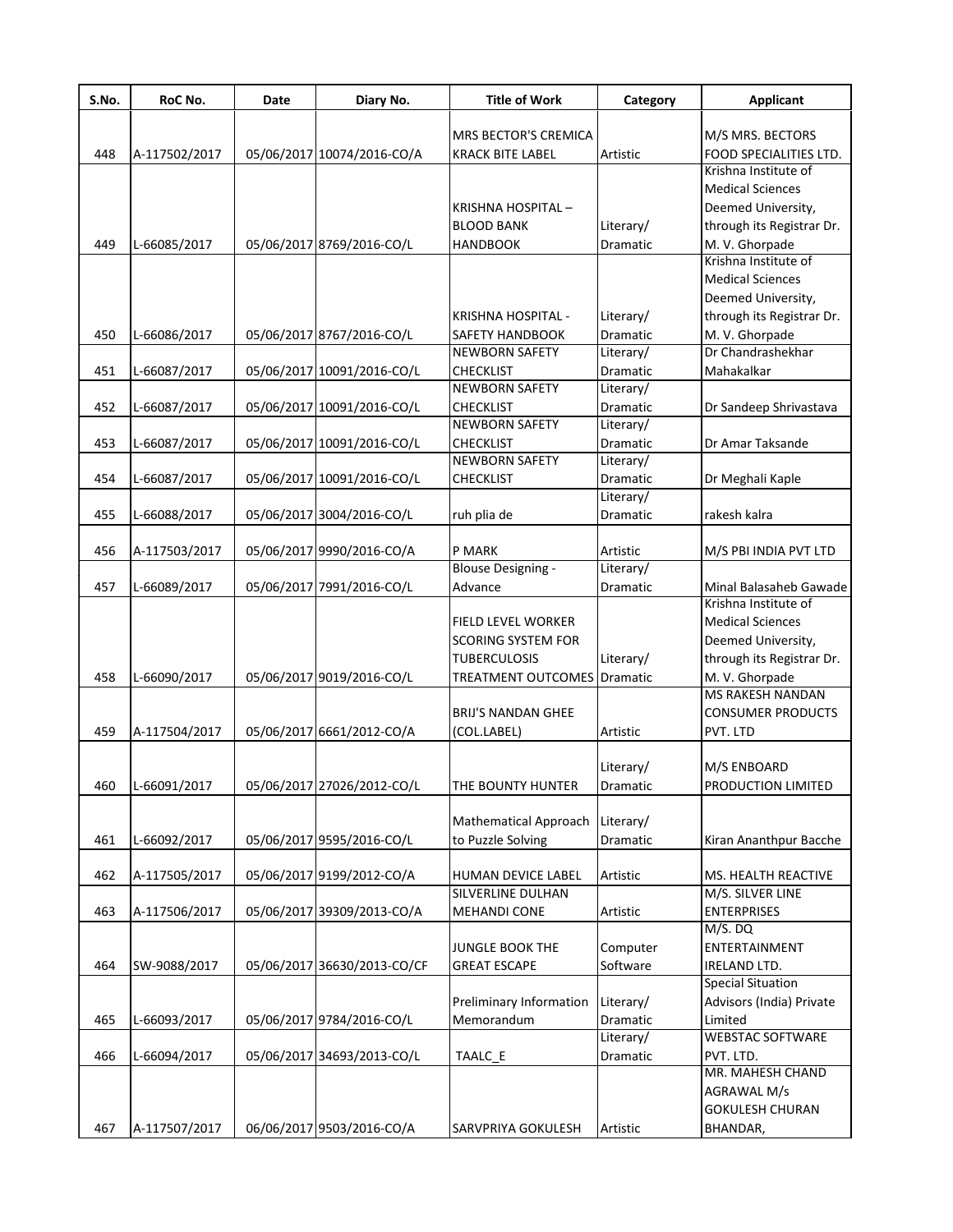| S.No. | RoC No.       | Date | Diary No.                  | <b>Title of Work</b>          | Category  | <b>Applicant</b>        |
|-------|---------------|------|----------------------------|-------------------------------|-----------|-------------------------|
|       |               |      |                            | <b>DESIGN OF NEW</b>          |           |                         |
|       |               |      |                            |                               |           |                         |
|       |               |      |                            | <b>GENERATION HOARDING</b>    |           |                         |
|       |               |      |                            | NAMED JHULLA                  |           |                         |
|       |               |      |                            | <b>HOARDING WHICH IS</b>      |           |                         |
|       |               |      |                            | LIGHT IN WEIGHT AND           |           |                         |
|       |               |      |                            | FREE FROM ACCIDENT            | Literary/ |                         |
| 468   | L-66095/2017  |      | 06/06/2017 7303/2016-CO/L  | DUE TO AIR STORM              | Dramatic  | SMT. SUMAN SHARMA       |
| 469   | A-117508/2017 |      | 06/06/2017 7300/2016-CO/A  | DEVICE OF EAGLE               | Artistic  | NATHURAM MALI           |
|       |               |      |                            | VAISHALI ADVANI               |           |                         |
| 470   | A-117509/2017 |      | 06/06/2017 8777/2016-CO/A  | <b>ELECTRODE</b>              | Artistic  | MR RAJNISH GOEL, PROP   |
| 471   | A-117510/2017 |      | 06/06/2017 8800/2016-CO/A  | MY SUN DEVICE                 | Artistic  | <b>GAGAN VERMANI</b>    |
|       |               |      |                            | HANS CHALA KAUVE KI           | Literary/ |                         |
| 472   | L-66096/2017  |      | 06/06/2017 3856/2016-CO/L  | CHAAL                         | Dramatic  | MR MANAV YADAV          |
|       |               |      |                            |                               | Literary/ |                         |
| 473   | L-66097/2017  |      | 06/06/2017 2890/2016-CO/L  | <b>HAM SAAYA RAJA</b>         | Dramatic  | AHMAD RAZA KHAN         |
|       |               |      |                            |                               | Literary/ |                         |
| 474   | L-66098/2017  |      | 06/06/2017 7829/2016-CO/L  | <b>Golden Success Mantras</b> | Dramatic  | Ramashish Yadav         |
|       |               |      |                            |                               | Literary/ |                         |
|       |               |      |                            |                               |           |                         |
| 475   | L-66099/2017  |      | 06/06/2017 10419/2016-CO/L | <b>Guru Anurag</b>            | Dramatic  | Sandeep Pandharkar      |
|       |               |      |                            |                               | Literary/ |                         |
| 476   | L-66100/2017  |      | 06/06/2017 7841/2016-CO/L  | Theory vs. Theories           | Dramatic  | Sunny Dhondkar          |
|       |               |      |                            |                               |           | SHRI DATTA              |
|       |               |      |                            |                               | Literary/ | <b>SHAKTIPEETHA</b>     |
| 477   | L-66101/2017  |      | 06/06/2017 9452/2016-CO/L  | <b>JYOTIRMAYA PRAVAS</b>      | Dramatic  | DHARMARTH NYAS          |
|       |               |      |                            |                               | Literary/ |                         |
| 478   | L-66102/2017  |      | 06/06/2017 7867/2016-CO/L  | Eternal Joy In Eternity       | Dramatic  | C.B. Paul Chellakumar   |
|       |               |      |                            |                               | Literary/ |                         |
| 479   | L-66103/2017  |      | 06/06/2017 9534/2016-CO/L  | Moving Mumbai                 | Dramatic  | Aditi Milind Kelkar     |
|       |               |      |                            |                               | Literary/ |                         |
| 480   | L-66104/2017  |      | 06/06/2017 7807/2016-CO/L  | The Answer                    | Dramatic  | Kanuparthi Sai Sarath   |
|       |               |      |                            |                               | Literary/ |                         |
| 481   | L-66105/2017  |      | 06/06/2017 4227/2016-CO/L  | <b>Written Comunication</b>   | Dramatic  | Sri Pradyut Hazarika    |
|       |               |      |                            |                               | Literary/ |                         |
|       |               |      |                            |                               |           |                         |
| 482   | L-66106/2017  |      | 06/06/2017 10242/2016-CO/L | <b>Blood Island</b>           | Dramatic  | <b>Manak Malik</b>      |
|       |               |      |                            |                               | Literary/ |                         |
| 483   | L-66107/2017  |      | 06/06/2017 4223/2016-CO/L  | <b>FOUR G</b>                 | Dramatic  | RAJU SHARMA             |
|       |               |      |                            | From Religion to              | Literary/ |                         |
| 484   | L-66108/2017  |      | 06/06/2017 10268/2016-CO/L | Spirituality                  | Dramatic  | Vedula VLN. Murthy      |
|       |               |      |                            |                               |           |                         |
| 485   | A-117511/2017 |      | 06/06/2017 4291/2016-CO/A  | <b>IHI LABEL</b>              | Artistic  | ASHOK KUMAR BHOJAK      |
|       |               |      |                            | The Wavelets of my            | Literary/ |                         |
| 486   | L-66109/2017  |      | 06/06/2017 10274/2016-CO/L | mind                          | Dramatic  | Dr. Anant Manerikar     |
|       |               |      |                            |                               |           |                         |
|       |               |      |                            |                               | Literary/ | Vishwa Stariya Santmat  |
| 487   | L-66110/2017  |      | 06/06/2017 10244/2016-CO/L | Chal Hansa Nij Desh           | Dramatic  | Satsang Samiti          |
| 488   | A-117512/2017 |      | 06/06/2017 8963/2016-CO/A  | CHAAT VAAT                    | Artistic  | SH. TARUN KEDAR         |
|       |               |      |                            |                               | Literary/ |                         |
| 489   | L-66111/2017  |      | 06/06/2017 3809/2016-CO/L  | <b>IDAAGAMAH</b>              | Dramatic  | PUSHPA DIKSHIT          |
|       |               |      |                            |                               |           |                         |
|       |               |      |                            |                               | Literary/ |                         |
| 490   | L-66112/2017  |      | 06/06/2017 7842/2016-CO/L  | Yadi Mai Patthar Hota         | Dramatic  | Snehil Srivastava       |
|       |               |      |                            | KAVIRASAYANAM-                |           |                         |
|       |               |      |                            | <b>KRDANTA KOSAH-</b>         | Literary/ |                         |
| 491   | L-66113/2017  |      | 06/06/2017 5531/2016-CO/L  | <b>VOLUME II</b>              | Dramatic  | PUSHPA DIKSHIT          |
|       |               |      |                            |                               | Literary/ | MS VIJAYANAND           |
| 492   | L-66114/2017  |      | 06/06/2017 9462/2016-CO/L  | <b>MISSED PERSON</b>          | Dramatic  | <b>INFOTECH PVT LTD</b> |
|       |               |      |                            |                               |           |                         |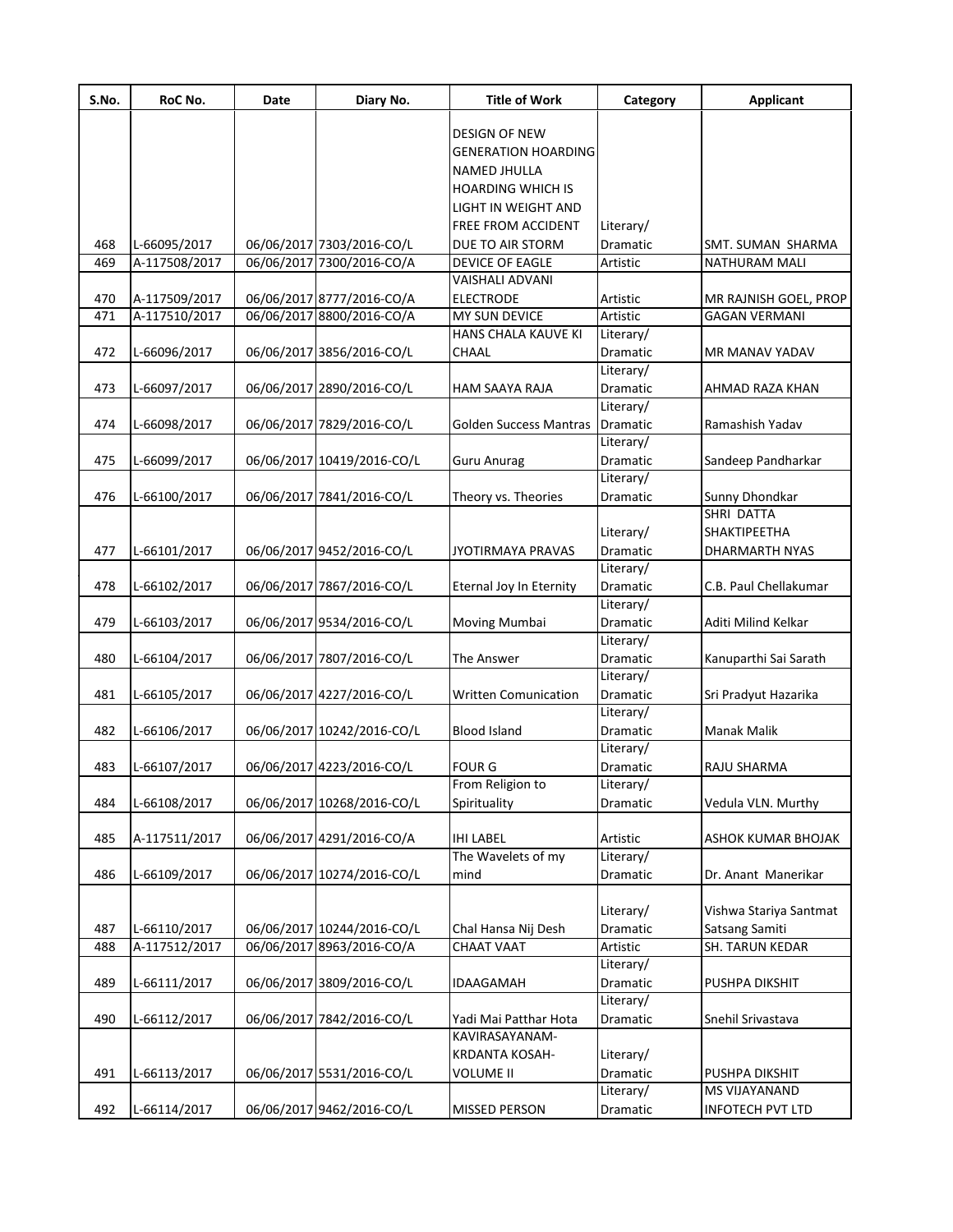| S.No. | RoC No.       | Date | Diary No.                  | <b>Title of Work</b>      | Category  | <b>Applicant</b>      |
|-------|---------------|------|----------------------------|---------------------------|-----------|-----------------------|
|       |               |      |                            | KAVIRASAYANAM OR          |           |                       |
|       |               |      |                            | TINANTA KOSAH             | Literary/ |                       |
| 493   | L-66115/2017  |      | 06/06/2017 5534/2016-CO/L  | VOLUME II (PT.2)          | Dramatic  | PUSHPA DIKSHIT        |
|       |               |      |                            |                           | Literary/ |                       |
| 494   | L-66116/2017  |      | 06/06/2017 7814/2016-CO/L  | Zindagi Ki Haqeeqat       | Dramatic  | Namita Navi           |
|       |               |      |                            |                           | Literary/ |                       |
| 495   | L-66117/2017  |      | 06/06/2017 5538/2016-CO/L  | Sannanthakoshah           | Dramatic  | Pushpa dikshith       |
|       |               |      |                            |                           |           | SHRI NANAKRAM         |
|       |               |      |                            |                           |           | GHANSHYAMDAS          |
| 496   | A-117513/2017 |      | 06/06/2017 7751/2016-CO/A  | MOTIYANI'S RAJ MOTI       | Artistic  | <b>MOTIYANI</b>       |
|       |               |      |                            |                           |           |                       |
|       |               |      |                            | SAMIR KA GUL HUD HUD      |           | SAMIR KHAN            |
| 497   | A-117514/2017 |      | 06/06/2017 7770/2016-CO/A  | MARKA LABEL               | Artistic  | PROPRIETOR M/S SAMIR  |
|       |               |      |                            |                           |           |                       |
|       |               |      |                            |                           |           |                       |
|       |               |      |                            |                           |           | RASIKBHAI NARSHIBHAI  |
|       |               |      |                            |                           |           | ANDIPARA,RENISHBHAI   |
|       |               |      |                            |                           |           | <b>RAMNIKBHAI</b>     |
|       |               |      |                            |                           |           |                       |
|       |               |      |                            |                           |           | ANDIPARA, SMT.        |
|       |               |      |                            |                           |           | NAYNABEN DINESHBHAI   |
| 498   | A-117515/2017 |      | 06/06/2017 6778/2016-CO/A  | ORLIN                     | Artistic  | <b>ANDIPARA</b>       |
|       |               |      |                            |                           |           |                       |
|       |               |      |                            |                           |           | <b>HASHMUKHBHAI</b>   |
| 499   | A-117516/2017 |      | 06/06/2017 6912/2016-CO/A  | <b>RIDDHAN</b>            | Artistic  | GOBARBHAI HIRPARA     |
|       |               |      |                            |                           | Computer  | M/S. VIJAYANAND       |
| 500   | SW-9089/2017  |      | 06/06/2017 8957/2017-CO/SW | <b>MISSED PERSON</b>      | Software  | INFOTECH PVT. LTD.,   |
|       |               |      |                            |                           |           |                       |
|       |               |      |                            |                           |           | NARESHKUMAR           |
| 501   | A-117517/2017 |      | 06/06/2017 6910/2016-CO/A  | THE RASCALS HUB           | Artistic  | NARAYANLAL MALVIYA    |
|       |               |      |                            |                           |           | ASHOKKUMAR            |
|       |               |      |                            |                           |           | KHIMJIBHAI BALDHA     |
|       |               |      |                            | <b>BHUMI IRRIGATION</b>   |           | RASIKLAL KHIMJIBHAI,  |
| 502   | A-117518/2017 |      | 06/06/2017 6913/2016-CO/A  | <b>SYSTEM LABEL</b>       | Artistic  | <b>BALDHA</b>         |
|       |               |      |                            |                           |           |                       |
|       |               |      |                            |                           |           |                       |
| 503   | A-117519/2017 |      | 06/06/2017 6915/2016-CO/A  | SULAKSHMI                 | Artistic  | HIREN KANTIBHAI KHENI |
|       |               |      |                            |                           | Literary/ |                       |
| 504   | L-66118/2017  |      | 06/06/2017 9954/2016-CO/L  | Dil Ki Awaaz              | Dramatic  | DHRUBA MUKHERJEE      |
|       |               |      |                            | DHAIRYASALIYAYA           | Literary/ | DATA PROCESSING       |
| 505   | L-66119/2017  |      | 06/06/2017 10170/2015-CO/L | <b>KURANGAN</b>           | Dramatic  | FORMS PVT LTD         |
|       |               |      |                            |                           | Literary/ |                       |
| 506   | L-66120/2017  |      | 06/06/2017 10170/2016-CO/L | Maut Ek Rahasay           | Dramatic  | Raj Gaurav            |
|       |               |      |                            | The Kashi-Vishwanath      | Literary/ |                       |
| 507   | L-66121/2017  |      | 06/06/2017 10156/2016-CO/L | Express                   | Dramatic  | Vikrant Joshi         |
|       |               |      |                            |                           |           |                       |
|       |               |      |                            | <b>KUBER TOBACCO WITH</b> |           | MS KUBER KHAINI PVT   |
| 508   | A-117520/2017 |      | 06/06/2017 8966/2016-CO/A  | THE DEVICE OF KUBER       | Artistic  | <b>LTD</b>            |
|       |               |      |                            |                           |           |                       |
|       |               |      |                            | <b>KUBER RED RIBBON</b>   |           |                       |
|       |               |      |                            | SPECIALITY TEA WITH       |           | MS KUBER GRAIN AND    |
| 509   | A-117521/2017 |      | 06/06/2017 8969/2016-CO/A  | THE DEVICE OF KUBER       | Artistic  | <b>SPICES PVT LTD</b> |
|       |               |      |                            | KUBER AMLA HAIR OIL       |           |                       |
|       |               |      |                            |                           |           |                       |
|       |               |      |                            | WITH THE DEVICE OF        |           | MS KUBER GRAIN AND    |
| 510   | A-117522/2017 |      | 06/06/2017 8965/2016-CO/A  | <b>KUBER</b>              | Artistic  | SPICES PVT LTD        |
|       |               |      |                            | <b>KUBER HIM BAHAR</b>    |           |                       |
|       |               |      |                            | WITH THE DEVICE OF        |           | MS KUBER GRAIN AND    |
| 511   | A-117523/2017 |      | 06/06/2017 8967/2016-CO/A  | <b>KUBER</b>              | Artistic  | SPICES PVT LTD        |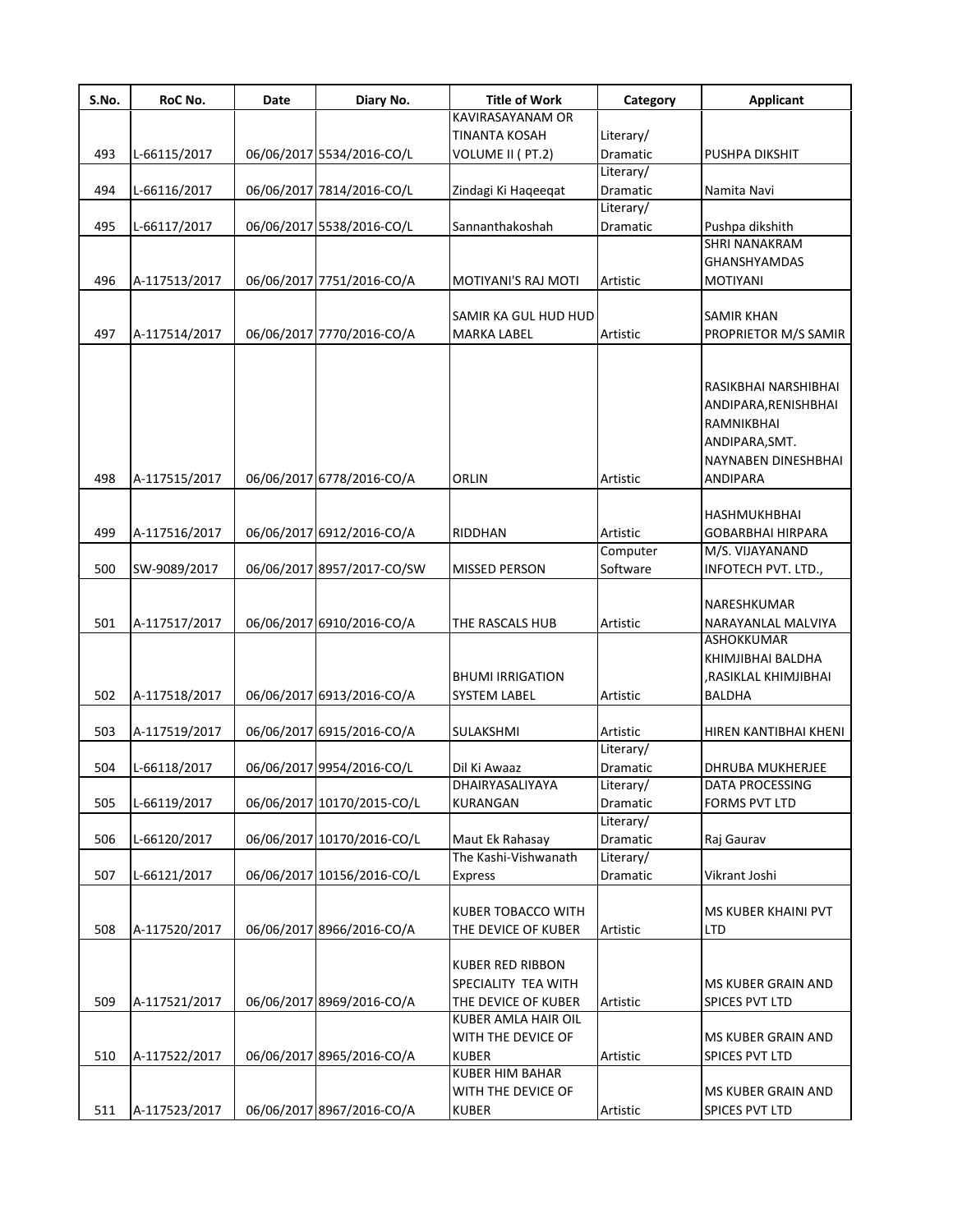| S.No. | RoC No.       | Date | Diary No.                  | <b>Title of Work</b>                     | Category                   | <b>Applicant</b>              |
|-------|---------------|------|----------------------------|------------------------------------------|----------------------------|-------------------------------|
|       |               |      |                            | <b>KUBER BRAHM</b>                       |                            |                               |
|       |               |      |                            | SANJIVANI WITH THE                       |                            | MS KUBER GRAIN AND            |
| 512   | A-117524/2017 |      | 06/06/2017 8972/2016-CO/A  | <b>DEVICE OF KUBER</b>                   | Artistic                   | SPICES PVT LTD                |
|       |               |      |                            |                                          |                            |                               |
|       |               |      |                            | <b>KUBER RANGREZ WITH</b>                |                            | <b>MS KUBER GRAIN AND</b>     |
| 513   | A-117525/2017 |      | 06/06/2017 8968/2016-CO/A  | THE DEVICE OF KUBER                      | Artistic                   | SPICES PVT LTD                |
|       |               |      |                            | <b>KUBER ALMOND HAIR</b>                 |                            |                               |
|       |               |      |                            | OIL WITH THE DEVICE OF                   |                            | <b>MS KUBER GRAIN AND</b>     |
| 514   | A-117526/2017 |      | 06/06/2017 8973/2016-CO/A  | <b>KUBER</b>                             | Artistic                   | SPICES PVT LTD                |
|       |               |      |                            | <b>KUBER JASMINE HAIR</b>                |                            |                               |
|       |               |      |                            | OIL WITH THE DEVICE OF                   |                            | <b>MS KUBER GRAIN AND</b>     |
| 515   | A-117527/2017 |      | 06/06/2017 8964/2016-CO/A  | <b>KUBER</b>                             | Artistic                   | <b>SPICES PVT LTD</b>         |
|       |               |      |                            |                                          |                            | <b>Special Situation</b>      |
|       |               |      |                            |                                          | Literary/                  | <b>Advisors India Private</b> |
| 516   | L-66122/2017  |      | 06/06/2017 9794/2016-CO/L  | SSA Document Checklist   Dramatic        |                            | Limited                       |
|       |               |      |                            | AN INTRODUCTION TO                       | Literary/                  | jyoti shamsundar              |
| 517   | L-66123/2017  |      | 06/06/2017 9026/2016-CO/L  | <b>HEALTH LAW</b>                        | Dramatic                   | bhakare                       |
|       |               |      |                            |                                          |                            | M/S. OM SHIVAM                |
| 518   | A-117528/2017 |      | 06/06/2017 9764/2016-CO/A  | <b>BROCKKIE</b>                          | Artistic                   | <b>UTPADAN</b>                |
|       |               |      |                            |                                          |                            |                               |
| 519   | A-117529/2017 |      | 06/06/2017 4722/2012-CO/A  | PUROHIT (Label)                          | Artistic                   | <b>Purohit Heena Products</b> |
|       |               |      |                            |                                          |                            |                               |
|       |               |      |                            | <b>BIODETECTORS IN</b>                   |                            |                               |
|       |               |      |                            | <b>DEFENCE EQUIPMENT</b>                 |                            |                               |
|       |               |      |                            | AND ACCESSORIES A                        | Literary/                  | DR. BRIJ MOHAN                |
| 520   | L-66124/2017  |      | 06/06/2017 1431/2016-CO/L  | <b>GUIDE BOOK</b>                        | Dramatic                   | <b>GANDHI</b>                 |
|       |               |      |                            |                                          | Literary/                  | SHYAM VITHALRAO               |
| 521   | L-66125/2017  |      | 06/06/2017 1465/2016-CO/L  | <b>E STORY</b>                           | Dramatic                   | DEVKATTE                      |
|       |               |      |                            |                                          |                            |                               |
|       |               |      |                            |                                          |                            |                               |
|       |               |      |                            | PYAAR ANJAANE MEIN                       |                            | <b>STEELBIRD HI-TECH</b>      |
| 522   | SR-11983/2017 |      | 06/06/2017 250/2016-CO/SR  | TUMSE KAB HO GAYA                        | Sound Recording INDIA LTD. |                               |
| 523   | A-117530/2017 |      | 06/06/2017 8649/2016-CO/A  | E3                                       | Artistic                   | SH. JAY GARG                  |
|       |               |      |                            |                                          | Computer                   |                               |
| 524   | SW-9090/2017  |      | 06/06/2017 7885/2016-CO/SW | Aid Js                                   | Software                   | Vinesh Selvarajan             |
|       |               |      |                            |                                          |                            | M/S. SAGAR SALES              |
| 525   | A-117531/2017 |      | 06/06/2017 8665/2016-CO/A  | <b>NEW SAGHAR GOLD</b>                   | Artistic                   | CORPORATION                   |
|       |               |      |                            |                                          |                            | M/S SAGAR SALES               |
| 526   | A-117532/2017 |      | 06/06/2017 8666/2016-CO/A  | <b>GANGA SAGAR</b>                       | Artistic                   | CORPORATION                   |
|       |               |      |                            |                                          | Literary/                  |                               |
| 527   | L-66126/2017  |      | 06/06/2017 8116/2016-CO/L  | KAATTUVAA                                | Dramatic                   | <b>BALA, INDIAN</b>           |
|       |               |      |                            | <b>QUESTION BANK DIRECT</b>              | Literary/                  |                               |
| 528   | L-66127/2017  |      | 06/06/2017 8387/2016-CO/L  | <b>TAXES</b>                             | Dramatic                   | <b>G SEKAR</b>                |
|       |               |      |                            |                                          |                            | EBD EDUCATIONAL PVT.          |
| 529   | A-117533/2017 |      | 06/06/2017 9866/2016-CO/A  | <b>DEVICE</b>                            | Artistic                   | LTD.                          |
|       |               |      |                            |                                          |                            |                               |
|       |               |      |                            | <b>Cancellation of Current</b>           |                            |                               |
|       |               |      |                            | Harmonics in Three                       |                            |                               |
|       |               |      |                            | Phase Four Wire System                   | Literary/                  |                               |
| 530   | L-66128/2017  |      | 06/06/2017 8868/2016-CO/L  | <b>Using Smart Filter</b>                | Dramatic                   | SONALI DILIP PAWAR            |
|       |               |      |                            |                                          |                            |                               |
| 531   | A-117534/2017 |      | 06/06/2017 8644/2016-CO/A  | <b>AIR WEAR</b>                          | Artistic                   | <b>AEROBOK SHOE PVT LTD.</b>  |
|       |               |      |                            |                                          |                            |                               |
| 532   | A-117535/2017 |      | 06/06/2017 8645/2016-CO/A  | <b>AQUALITE ULTRA</b>                    | Artistic                   | AEROBOK SHOE PVT LTD.         |
|       |               |      |                            |                                          |                            |                               |
|       |               |      |                            |                                          |                            |                               |
| 533   | A-117536/2017 |      | 06/06/2017 8646/2016-CO/A  | <b>LEADS</b>                             | Artistic                   | AEROBOK SHOE PVT LTD.         |
|       |               |      |                            |                                          | Literary/                  |                               |
| 534   | L-66129/2017  |      | 06/06/2017 9686/2016-CO/L  | <b>CCE Work Book - Class VI Dramatic</b> |                            | K.S.Arvind                    |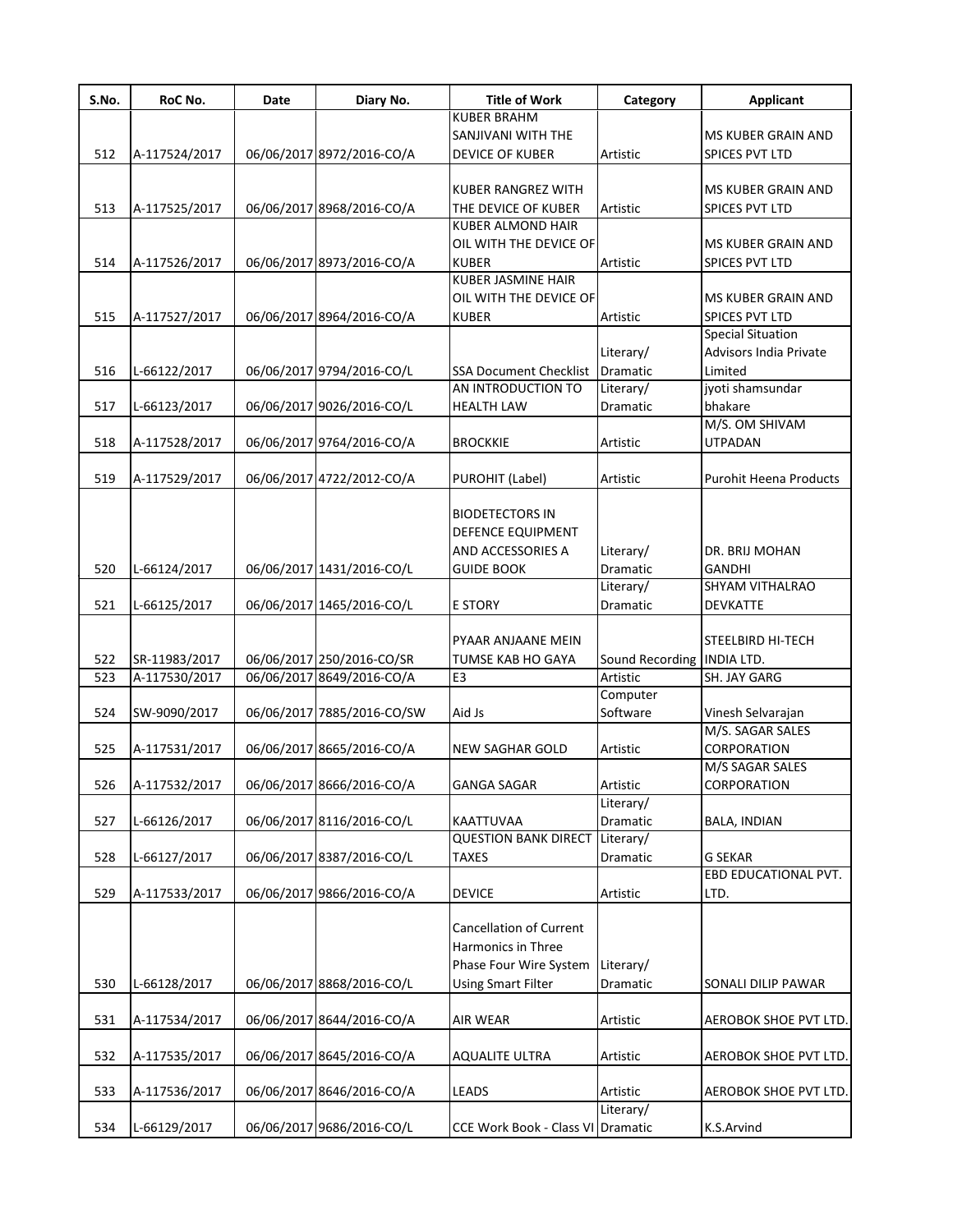| S.No. | RoC No.       | Date | Diary No.                   | <b>Title of Work</b>         | Category  | <b>Applicant</b>          |
|-------|---------------|------|-----------------------------|------------------------------|-----------|---------------------------|
| 535   | A-117537/2017 |      | 06/06/2017 8647/2016-CO/A   | <b>AEROBOK GURUKUL</b>       | Artistic  | AEROBOK SHOE PVT LTD.     |
|       |               |      |                             |                              |           | <b>Special Situation</b>  |
|       |               |      |                             | <b>SSA Guide for Reserve</b> | Literary/ | Advisors (India) Private  |
| 536   | L-66130/2017  |      | 06/06/2017 9805/2016-CO/L   | <b>Price Calculation</b>     | Dramatic  | Limited                   |
| 537   | A-117538/2017 |      | 06/06/2017 9680/2016-CO/A   | LAGNOTSAV                    | Artistic  | <b>ASEEM GUPTA</b>        |
|       |               |      |                             | JPP JINDAL POLYVIN           |           |                           |
| 538   | A-117539/2017 |      | 06/06/2017 9867/2016-CO/A   | <b>PIPES</b>                 | Artistic  | JINDAL PLOYVIN PIPES      |
|       |               |      |                             | FUN WITH SPELLINGS           | Literary/ | <b>XLMYMIND LEARNING</b>  |
| 539   | L-66131/2017  |      | 06/06/2017 8776/2016-CO/L   | SERIES <sub>3</sub>          | Dramatic  | LLP                       |
|       |               |      |                             | KAREER KONNECTION            | Literary/ |                           |
| 540   | L-66132/2017  |      | 06/06/2017 9649/2016-CO/L   | HAND BOOK / PROFILE          | Dramatic  | JOYDEEP DASGUPTA          |
|       |               |      |                             |                              |           | CHANDERKUMAR              |
|       |               |      |                             |                              |           |                           |
| 541   | A-117540/2017 |      | 06/06/2017 10858/2016-CO/A  | <b>MAYA FASHIONS</b>         | Artistic  | MULCHAND BHATIA           |
|       |               |      |                             |                              |           |                           |
|       |               |      |                             |                              |           | HITESH THAKARSHIBHAI      |
| 542   | A-117541/2017 |      | 06/06/2017 10859/2016-CO/A  | PRINCE INNOVATERS            | Artistic  | SAKARIYA                  |
|       |               |      |                             |                              |           | <b>AMRITPAL ROSHANLAL</b> |
| 543   | A-117542/2017 |      | 06/06/2017 10862/2016-CO/A  | <b>AMRIT SAREE</b>           | Artistic  | <b>BANSAL</b>             |
|       |               |      |                             |                              | Literary/ |                           |
| 544   | L-66133/2017  |      | 06/06/2017 9691/2016-CO/L   | My Father My Hero            | Dramatic  | Preeti Sharma             |
|       |               |      |                             |                              |           | MUKESH MITHALAL           |
| 545   | A-117543/2017 |      | 06/06/2017 10864/2016-CO/A  | <b>VAMAN CREATION</b>        | Artistic  | <b>BORANA</b>             |
|       |               |      |                             | <b>LOGO S WITH SIBANI</b>    |           | <b>JITIN MOHANBHAI</b>    |
| 546   | A-117544/2017 |      | 06/06/2017 10866/2016-CO/A  | <b>FASHION</b>               | Artistic  | NANDWANI                  |
|       |               |      |                             |                              |           |                           |
|       |               |      |                             | Alive Human Detection        |           |                           |
|       |               |      |                             | using Artificial             | Literary/ |                           |
| 547   | L-66134/2017  |      | 06/06/2017 10852/2016-CO/L  | Intelligence                 | Dramatic  | Megha Dorle               |
|       |               |      |                             |                              |           |                           |
|       |               |      |                             | <b>CHEMISTRY CLASS XTH</b>   | Literary/ |                           |
| 548   | L-66135/2017  |      | 06/06/2017 10739/2016-CO/L  | BY MEENAXI VERMA             | Dramatic  | <b>MEENAXI VERMA</b>      |
|       |               |      |                             | <b>Uttar Pradesh</b>         |           |                           |
|       |               |      |                             | <b>Badminton League</b>      | Literary/ |                           |
| 549   | L-66136/2017  |      | 06/06/2017 9640/2016-CO/L   | Concept                      | Dramatic  | Apoorv Prakash            |
|       |               |      |                             | <b>KAND D KIDS AND</b>       |           | M/S AAYUSH                |
| 550   | A-117545/2017 |      | 06/06/2017 8654/2016-CO/A   | <b>DOOLLS</b>                | Artistic  | <b>INTERNATIONAL</b>      |
| 551   | A-117546/2017 |      | 06/06/2017 8652/2016-CO/A   | PU.VTX                       | Artistic  | M/S. BALAJI PLASTIC       |
|       |               |      |                             |                              | Computer  | <b>JAIMIN NATVARLAL</b>   |
| 552   | SW-9091/2017  |      | 06/06/2017 11114/2016-CO/SW | E SMART SANKUL               | Software  | PATEL                     |
|       |               |      |                             |                              |           | DHARMAJ                   |
| 553   | A-117547/2017 |      | 06/06/2017 10865/2016-CO/A  | DHARMAJ                      | Artistic  | <b>TECHNOLOGIES</b>       |
|       |               |      |                             |                              |           | M/S KEWAL KIRAN           |
| 554   | A-117548/2017 |      | 06/06/2017 9878/2016-CO/A   | <b>ATTITUDE</b>              | Artistic  | <b>CLOTHING LTD</b>       |
|       |               |      |                             | RAJU FANCY PAYAL             |           |                           |
| 555   | A-117549/2017 |      | 06/06/2017 9872/2016-CO/A   | LABEL                        | Artistic  | AVDESH AGARWAL            |
|       |               |      |                             | DELUXE BHOLE BIRI NO         |           | M/S. MONALISA BIRI        |
| 556   | A-117550/2017 |      | 06/06/2017 8664/2016-CO/A   | 317                          | Artistic  | <b>WORKS</b>              |
|       |               |      |                             |                              |           |                           |
| 557   | A-117551/2017 |      | 06/06/2017 8970/2017-CO/A   | PUROHIT (LABEL)              | Artistic  | Purohit Heena Products    |
| 558   | A-117552/2017 |      | 06/06/2017 8651/2016-CO/A   | KINGLITE                     | Artistic  | M/S. BALAJI PLASTIC       |
|       |               |      |                             |                              | Literary/ | BHARAT HEAVY              |
| 559   | L-66137/2017  |      | 06/06/2017 8878/2016-CO/L   | URJA GEET                    | Dramatic  | ELECTRICALS LIMITED       |
|       |               |      |                             |                              |           |                           |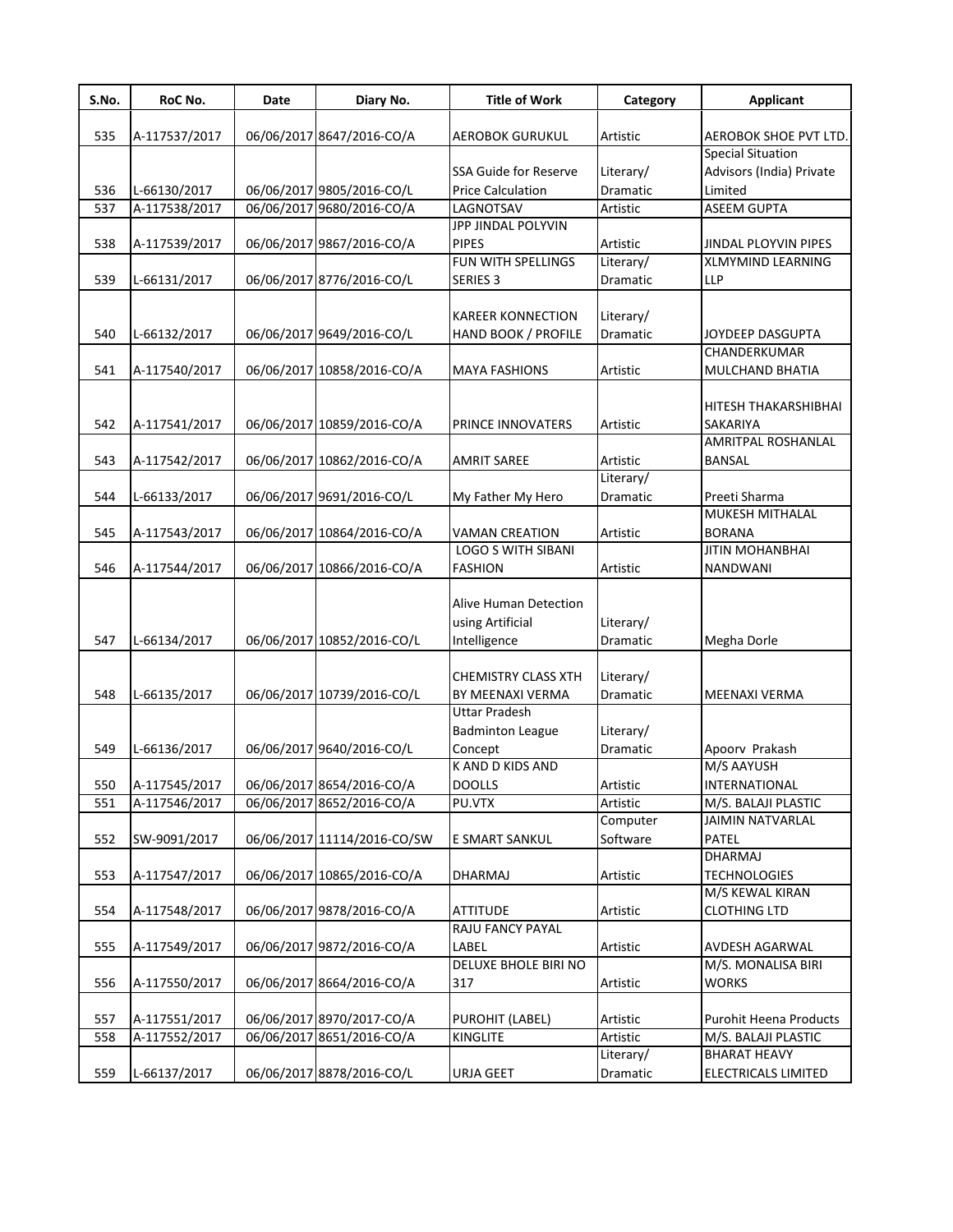| S.No. | RoC No.       | Date | Diary No.                  | <b>Title of Work</b>            | Category        | <b>Applicant</b>           |
|-------|---------------|------|----------------------------|---------------------------------|-----------------|----------------------------|
|       |               |      |                            |                                 |                 |                            |
|       |               |      |                            | <b>UPGRADATION OF</b>           |                 |                            |
|       |               |      |                            | <b>STATION C&amp;I CONTROLS</b> |                 |                            |
|       |               |      |                            |                                 |                 |                            |
|       |               |      |                            | FOR A CAPTIVE POWER             |                 |                            |
|       |               |      |                            | PLANT TO maxDNA                 |                 |                            |
|       |               |      |                            | <b>BASED DISTRIBUTED</b>        |                 |                            |
|       |               |      |                            | CONTROL SYSTEM FROM Literary/   |                 | <b>BHARAT HEAVY</b>        |
| 560   | L-66138/2017  |      | 06/06/2017 8881/2016-CO/L  | <b>EXISTING PLC SYSTEM</b>      | Dramatic        | <b>ELECTRICALS LIMITED</b> |
|       |               |      |                            |                                 |                 |                            |
|       |               |      |                            | <b>DESIGN AND</b>               |                 |                            |
|       |               |      |                            | <b>IMPLEMENTATION OF</b>        |                 |                            |
|       |               |      |                            | <b>DCS BASED STAND-</b>         |                 |                            |
|       |               |      |                            | <b>ALONE ALARM</b>              |                 |                            |
|       |               |      |                            | ANNUNCIATION SYSTEM Literary/   |                 | <b>BHARAT HEAVY</b>        |
| 561   | L-66139/2017  |      | 06/06/2017 8920/2016-CO/L  | FOR A POWER PLANT               | Dramatic        | <b>ELECTRICALS LIMITED</b> |
|       |               |      |                            | <b>MODIFIED CONTROL</b>         |                 |                            |
|       |               |      |                            | <b>PANEL DESIGN WITH</b>        |                 |                            |
|       |               |      |                            | <b>INTEGRATED MODULES</b>       |                 |                            |
|       |               |      |                            | AND FIELD INTERFACE             |                 |                            |
|       |               |      |                            | DEVICES (RELAYS,                | Literary/       | <b>BHARAT HEAVY</b>        |
| 562   | L-66140/2017  |      | 06/06/2017 8917/2016-CO/L  | <b>BARRIERS</b> )               | Dramatic        | <b>ELECTRICALS LIMITED</b> |
|       |               |      |                            |                                 |                 |                            |
|       |               |      |                            | <b>DEVELOPMENT OF</b>           |                 |                            |
|       |               |      |                            | <b>ENERGY EFFICIENT</b>         |                 |                            |
|       |               |      |                            | <b>AUXILIARY COOLING</b>        |                 |                            |
|       |               |      |                            | <b>WATER SYSTEM IN BTG</b>      |                 |                            |
|       |               |      |                            | (BOILER & TURBINE               |                 |                            |
|       |               |      |                            | <b>GENERATOR) ISLAND</b>        |                 |                            |
|       |               |      |                            | FOR THERMAL POWER               | Literary/       | <b>BHARAT HEAVY</b>        |
| 563   | L-66141/2017  |      | 06/06/2017 8923/2016-CO/L  | <b>PLANT</b>                    | Dramatic        | <b>ELECTRICALS LIMITED</b> |
|       |               |      |                            |                                 | Literary/       |                            |
| 564   | L-66142/2017  |      | 06/06/2017 9088/2016-CO/L  | <b>LOBBY</b>                    | Dramatic        | PARAS JAISWAL              |
|       |               |      |                            | <b>BISK FARM BUTTER</b>         |                 | SAJ FOOD PRODUCTS          |
| 565   | A-117553/2017 |      | 06/06/2017 9796/2016-CO/A  | <b>BISCOTTI</b>                 | Artistic        | PRIVATE LIMITED            |
|       |               |      |                            | <b>BISK FARM SWEETY PIE</b>     |                 | SAJ FOODS PRODUCTS         |
| 566   | A-117555/2017 |      | 06/06/2017 9864/2016-CO/A  | VANILLA                         | Artistic        | PVT LTD                    |
|       |               |      |                            |                                 | Literary/       |                            |
| 567   | L-66143/2017  |      | 06/06/2017 16966/2012-CO/L | DASRA GIVING CIRCLES            | <b>Dramatic</b> | <b>IMPACT FOUNDATION</b>   |
|       |               |      |                            |                                 | Literary/       |                            |
| 568   | L-66144/2017  |      | 06/06/2017 17034/2012-CO/L | DASRA GIVING CIRCLES            | <b>Dramatic</b> | <b>IMPACT FOUNDATION</b>   |
|       |               |      |                            | <b>BISK FARM SWEETY PIE</b>     |                 | SAJ FOODS PRODUCTS         |
| 569   | A-117556/2017 |      | 06/06/2017 9863/2016-CO/A  | <b>MIXED FRUIT</b>              | Artistic        | <b>PVT LTD</b>             |
|       |               |      |                            | <b>BISK FARM BOOM</b>           |                 | SAJ FOOD PRODUCTS          |
| 570   | A-117557/2017 |      | 06/06/2017 9865/2016-CO/A  | <b>CHEESY THRILLS</b>           | Artistic        | <b>PVT LTD</b>             |
|       |               |      |                            |                                 |                 | <b>In-Solutions Global</b> |
| 571   | A-117558/2017 |      | 06/06/2017 8492/2016-CO/A  | <b>ISG Logo</b>                 | Artistic        | Pvt.Ltd.                   |
|       |               |      |                            | jiklink.com Supply chain        | Literary/       |                            |
| 572   | L-66145/2017  |      | 06/06/2017 8092/2016-CO/L  | solution                        | Dramatic        | JIK INFO TECH PVT LTD      |
|       |               |      |                            |                                 |                 | M/s. SUNCREST FOOD         |
| 573   | A-117559/2017 |      | 06/06/2017 7984/2016-CO/A  | Funjeera - Packing              | Artistic        | <b>MAKERS</b>              |
| 574   | A-117560/2017 |      | 06/06/2017 7886/2016-CO/A  | SHREE DEVA                      | Artistic        | <b>VIKRANT SINGH</b>       |
|       |               |      |                            |                                 | Literary/       |                            |
| 575   | L-66146/2017  |      | 06/06/2017 9338/2016-CO/L  | The November Note               | Dramatic        | PepperScript               |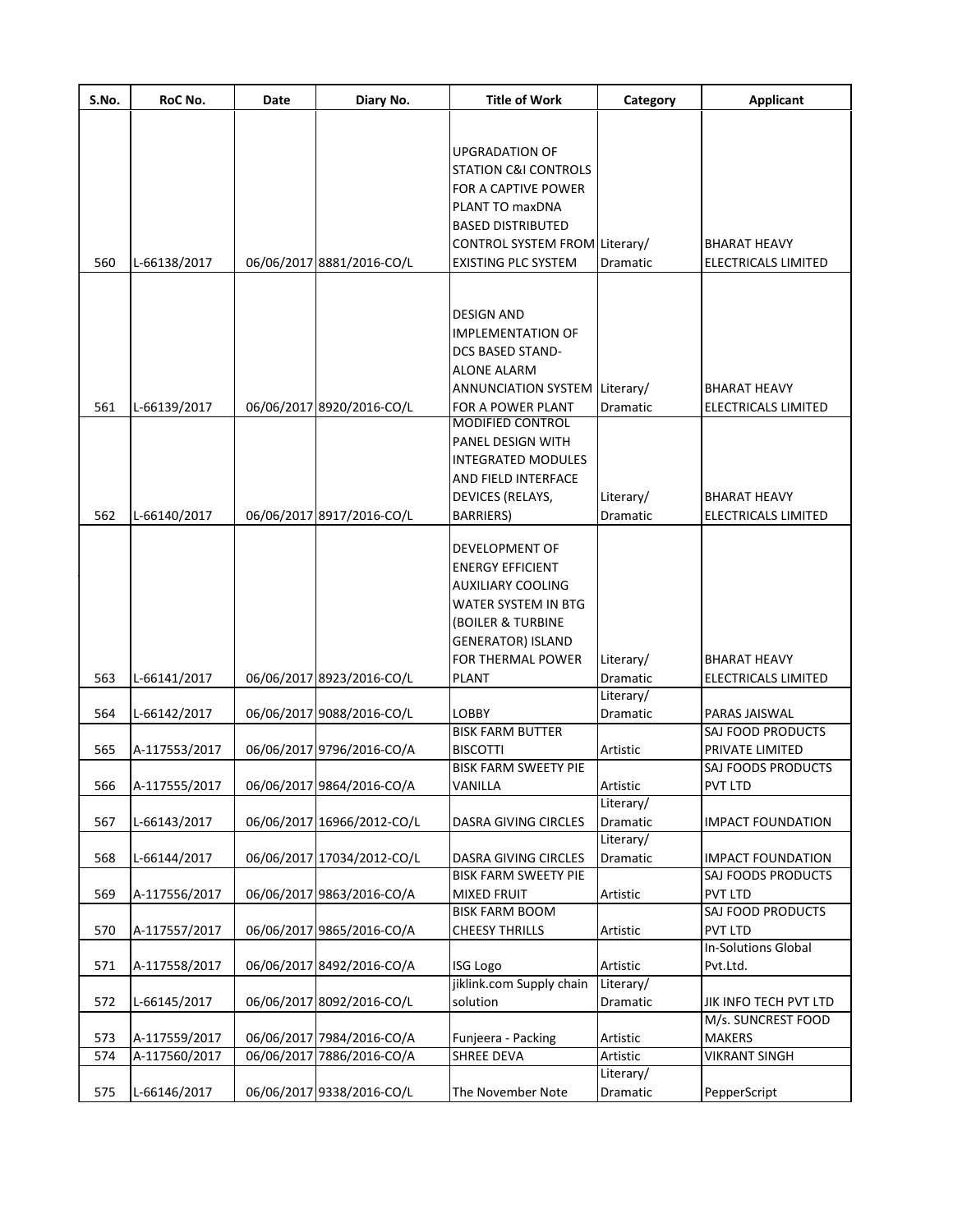| S.No. | RoC No.       | Date | Diary No.                 | <b>Title of Work</b>                                                                                                                                                                                                | Category                     | <b>Applicant</b>                               |
|-------|---------------|------|---------------------------|---------------------------------------------------------------------------------------------------------------------------------------------------------------------------------------------------------------------|------------------------------|------------------------------------------------|
|       |               |      |                           | Malware<br>Detection:"Analysis and<br>Classification of malware Literary/                                                                                                                                           |                              | Admane Ganesh Ulhas 2)                         |
| 576   | L-66147/2017  |      | 06/06/2017 8324/2016-CO/L | on android"                                                                                                                                                                                                         | Dramatic                     | Dr. Varsha H. Patil                            |
| 577   | L-66148/2017  |      | 06/06/2017 8241/2016-CO/L | <b>REFLECTIONS A BOOK</b><br>OF POEMS FROM INDIA                                                                                                                                                                    | Literary/<br><b>Dramatic</b> | <b>BALRAJ KRISHNA</b><br><b>CHOPRA</b>         |
| 578   | L-66149/2017  |      | 06/06/2017 8547/2016-CO/L | <b>Real Time Document</b><br>Recommendations<br><b>Based on User</b><br>Conversation                                                                                                                                | Literary/<br>Dramatic        | Nilesh Avinash Joshi<br>2) Prof. Swati Bhavsar |
| 579   | A-117561/2017 |      | 06/06/2017 8052/2016-CO/A | LOTUS                                                                                                                                                                                                               | Artistic                     | M/S Lotus Trendz Pvt.<br>Ltd.                  |
| 580   | A-117562/2017 |      | 06/06/2017 9063/2016-CO/A | JAI BABA GOLD WITH A<br>DEVICE OF A ARTISTIC<br>PLATE OF RICE WITH A<br>PUNCH LINE EAT WELL<br>FEEL FRESH IN ENGLISH<br>AND ACHA KHAO<br><b>SWASTH RAHO IN HINDI</b><br>WITH THE DEVICE OF<br><b>ARTISTIC SHIVA</b> | Artistic                     | MS SRI SHYAM TRADERS                           |
|       |               |      |                           |                                                                                                                                                                                                                     |                              |                                                |
| 581   | A-117563/2017 |      | 06/06/2017 9065/2016-CO/A | 'HLC-R' WITH DEVICE OF<br><b>INVENTED ARTISTIC</b><br><b>HANDPUM LABEL</b>                                                                                                                                          | Artistic                     | <b>MS USHA KIRAN PIPES</b><br><b>PVT LTD</b>   |
| 582   | L-66150/2017  |      | 06/06/2017 9731/2016-CO/L | What You Want                                                                                                                                                                                                       | Literary/<br><b>Dramatic</b> | Rahul Choudhary                                |
| 583   | L-66151/2017  |      | 06/06/2017 9725/2016-CO/L | <b>Baby Pretty Baby</b>                                                                                                                                                                                             | Literary/<br><b>Dramatic</b> | Rahul Choudhary                                |
| 584   | L-66152/2017  |      | 06/06/2017 9729/2016-CO/L | Zindagi Meri                                                                                                                                                                                                        | Literary/<br>Dramatic        | Rahul Choudhary                                |
| 585   | L-66153/2017  |      | 06/06/2017 9157/2016-CO/L | Handouts method of<br>Small Group Teaching in<br>Ayurveda                                                                                                                                                           | Literary/<br><b>Dramatic</b> | Dr Meena Shamrao<br>Deogade                    |
| 586   | A-117564/2017 |      | 06/06/2017 9066/2016-CO/A | <b>SUDH GEE WITH A</b><br><b>DEVICE OF AN ARTISTIC</b><br><b>WATER DROP LABEL</b>                                                                                                                                   | Artistic                     | <b>MS GEEAQUA</b><br><b>INDUSTRIES</b>         |
| 587   | A-117565/2017 |      | 06/06/2017 9067/2016-CO/A | <b>SOLAR TMT BARS WITH</b><br>A DEVICE OF AN<br>ARTISTIC BALL WITH A<br><b>BRIGHT ARTISTIC</b><br>ROUND AND A IRON<br><b>BAN IN ENGLISH</b><br><b>WRITTEN ARTISTICALLY</b><br>IN ENGLISH LABEL                      | Artistic                     | MS ALAKNANDA SPONGE<br><b>IRON LTD</b>         |
| 588   | L-66154/2017  |      | 07/06/2017 8760/2016-CO/L | Out of the blue                                                                                                                                                                                                     | Literary/<br>Dramatic        | sandeep tenneti                                |
|       |               |      |                           | FUN WITH TIMES TABLES Literary/                                                                                                                                                                                     |                              | <b>XLMYMIND LEARNING</b>                       |
| 589   | L-66155/2017  |      | 07/06/2017 8765/2016-CO/L | <b>SERIES 2</b>                                                                                                                                                                                                     | Dramatic                     | <b>LLP</b>                                     |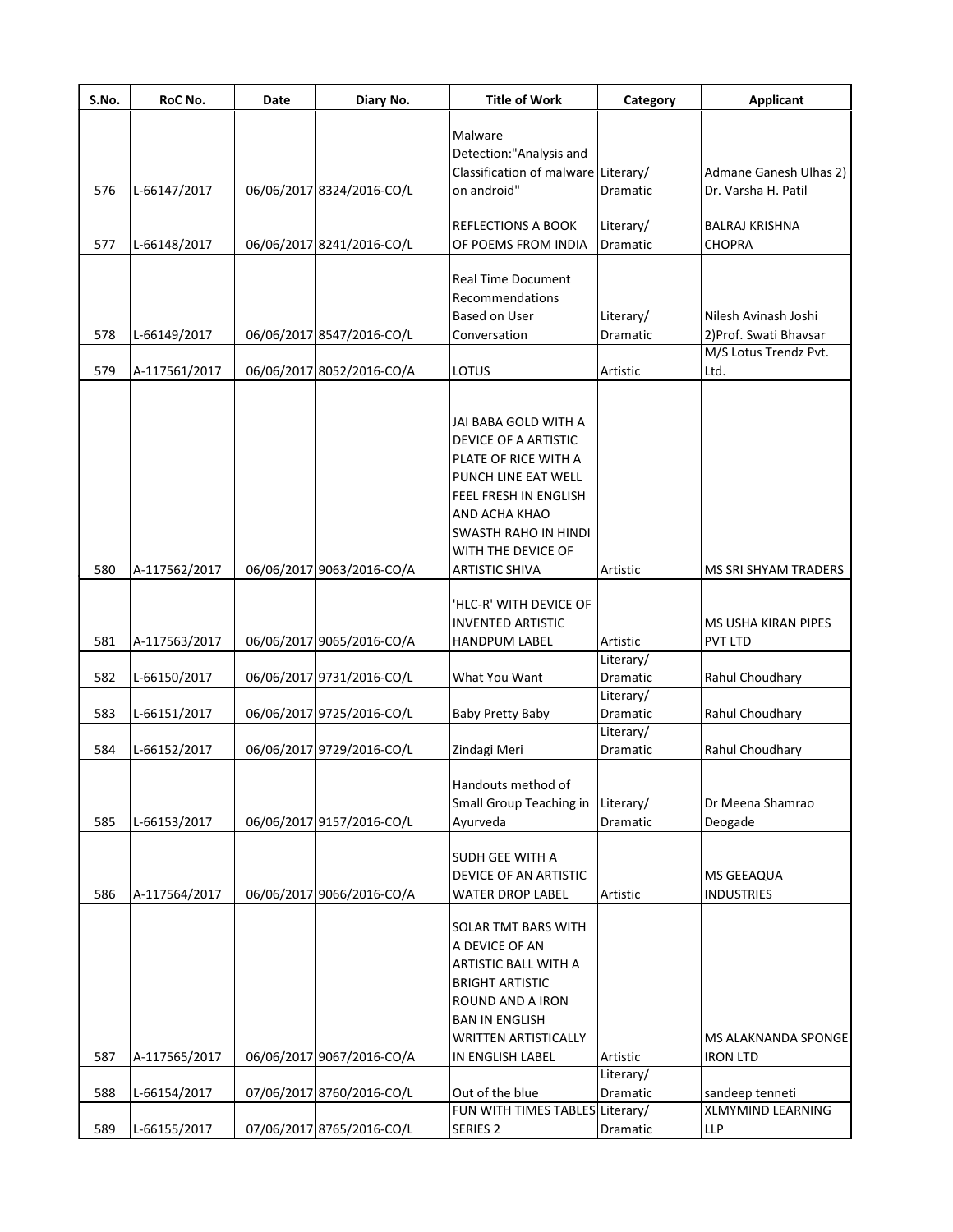| S.No. | RoC No.       | Date | Diary No.                   | <b>Title of Work</b>            | Category        | <b>Applicant</b>            |
|-------|---------------|------|-----------------------------|---------------------------------|-----------------|-----------------------------|
|       |               |      |                             | FUN WITH TIMES TABLES Literary/ |                 | <b>XLMYMIND LEARNING</b>    |
| 590   | L-66156/2017  |      | 07/06/2017 8759/2016-CO/L   | SERIES <sub>1</sub>             | <b>Dramatic</b> | <b>LLP</b>                  |
|       |               |      |                             |                                 | Literary/       |                             |
| 591   | L-66157/2017  |      | 07/06/2017 8701/2016-CO/L   | Balegaon                        | Dramatic        | Dr Shrikant Deshpande       |
|       |               |      |                             |                                 |                 |                             |
|       |               |      |                             | <b>Advance C Programming</b>    | Literary/       |                             |
| 592   | L-66158/2017  |      | 07/06/2017 56670/2014-CO/L  | and Logic Design                | Dramatic        | Santosh Kumar Sahu          |
|       |               |      |                             |                                 | Literary/       |                             |
| 593   | L-66159/2017  |      | 07/06/2017 5845/2016-CO/L   | fakr hai                        | Dramatic        | NIraj Shah                  |
|       |               |      |                             | T.E.A [THOUGHT                  |                 |                             |
|       |               |      |                             | <b>ENCODER AND</b>              | Literary/       |                             |
| 594   | L-66160/2017  |      | 07/06/2017 5821/2016-CO/L   | ANALYZER]                       | Dramatic        | SHOBHRAJ SINGH              |
|       |               |      |                             |                                 |                 |                             |
|       |               |      |                             | COMMUNICATION                   | Literary/       | 1. Ishan S Chintawar &      |
| 595   | L-66161/2017  |      | 07/06/2017 5231/2016-CO/L   | <b>ELECTRONICS</b>              | Dramatic        | 2.Samir Dilip Mhaske        |
|       |               |      |                             |                                 | Literary/       |                             |
| 596   | L-66162/2017  |      | 07/06/2017 6064/2016-CO/L   | Songs Of The Phoenix            | Dramatic        | <b>GAURAV M. RAO</b>        |
|       |               |      |                             |                                 |                 | The Indian Culinary         |
| 597   | A-117566/2017 |      | 07/06/2017 6256/2016-CO/A   | <b>Chefs Connect</b>            | Artistic        | Forum                       |
|       |               |      |                             |                                 |                 |                             |
|       |               |      |                             |                                 | Literary/       | Nikhil Pankajakshan         |
| 598   | L-66163/2017  |      | 07/06/2017 4061/2016-CO/L   | Eye for an Eye                  | Dramatic        | Menon                       |
|       |               |      |                             |                                 | Literary/       |                             |
| 599   | L-66163/2017  |      | 07/06/2017 4061/2016-CO/L   | Eye for an Eye                  | Dramatic        | Rajeev Varughese John       |
|       |               |      |                             |                                 |                 |                             |
|       |               |      |                             |                                 | Literary/       | Nikhil Pankajakshan         |
| 600   | L-66164/2017  |      | 07/06/2017 4062/2016-CO/L   | Arranged Love                   | Dramatic        | Menon                       |
|       |               |      |                             |                                 | Literary/       |                             |
| 601   | L-66164/2017  |      | 07/06/2017 4062/2016-CO/L   | Arranged Love                   | Dramatic        | Rajeev Varughese John       |
|       |               |      |                             |                                 | Computer        | M/s. Sonata Software        |
| 602   | SW-9092/2017  |      | 07/06/2017 5283/2016-CO/SW  | Retina Software                 | Software        | Limited                     |
|       |               |      |                             |                                 | Literary/       |                             |
| 603   | L-66165/2017  |      | 07/06/2017 6417/2016-CO/L   | MR. ASSASSIN                    | <b>Dramatic</b> | N. MURLI                    |
|       |               |      |                             |                                 |                 |                             |
|       |               |      |                             |                                 |                 |                             |
|       |               |      |                             |                                 |                 | M/S. ALKEN                  |
| 604   | A-117567/2017 |      | 07/06/2017 5794/2016-CO/A   | <b>FIZZO LEMON</b>              | Artistic        | <b>LABORATORIES LIMITED</b> |
|       |               |      |                             |                                 |                 |                             |
|       |               |      |                             |                                 |                 | M/S. ALKEN                  |
| 605   | A-117568/2017 |      | 07/06/2017 5795/2016-CO/A   | <b>FIZZO ORANGE</b>             | Artistic        | LABORATORIES LIMITED        |
|       |               |      |                             |                                 | Computer        |                             |
| 606   | SW-9093/2017  |      | 07/06/2017 36942/2013-CO/SW | <b>INTELLICAS</b>               | Software        | INTELLICON PVT. LTD.        |
|       |               |      |                             |                                 | Computer        |                             |
| 607   | SW-9094/2017  |      | 07/06/2017 36945/2013-CO/SW | INTELLICONTACT-VL               | Software        | INTELLICON PVT. LTD.        |
|       |               |      |                             |                                 | Computer        |                             |
| 608   | SW-9095/2017  |      | 07/06/2017 36948/2013-CO/SW | <b>INTELLIVMS</b>               | Software        | INTELLICON PVT. LTD.        |
|       |               |      |                             | DRAMA-JINHA                     |                 |                             |
|       |               |      |                             | DHAKIYAN OHI                    | Literary/       |                             |
| 609   | L-66166/2017  |      | 07/06/2017 7641/2015-CO/L   | <b>DUKHIYAN</b>                 | Dramatic        | <b>Bhanu Sood</b>           |
|       |               |      |                             |                                 |                 | MR TARUNBHAI M.             |
| 610   | A-117569/2017 |      | 07/06/2017 8778/2016-CO/A   | RAAGA                           | Artistic        | <b>MODH</b>                 |
|       |               |      |                             | <b>SELF SUFFICIENT</b>          |                 |                             |
|       |               |      |                             | <b>TRAFFIC MANAGEMENT</b>       | Literary/       |                             |
| 611   | L-66167/2017  |      | 07/06/2017 8814/2016-CO/L   | <b>PLAN</b>                     | Dramatic        | AMAN ARORA                  |
|       |               |      |                             | XPOSE A SCISSORS                |                 | GOPAL SAIN S/O. SH.         |
| 612   | A-117570/2017 |      | 07/06/2017 8657/2016-CO/A   | <b>BEAUTY SALOON</b>            | Artistic        | PRABHATI LAL SAIN           |
|       |               |      |                             | <b>HYMNS OF WAR</b>             | Literary/       |                             |
| 613   | L-66168/2017  |      | 07/06/2017 4225/2016-CO/L   | INVOKED                         | Dramatic        | <b>KARAN BHATIA</b>         |
|       |               |      |                             |                                 |                 |                             |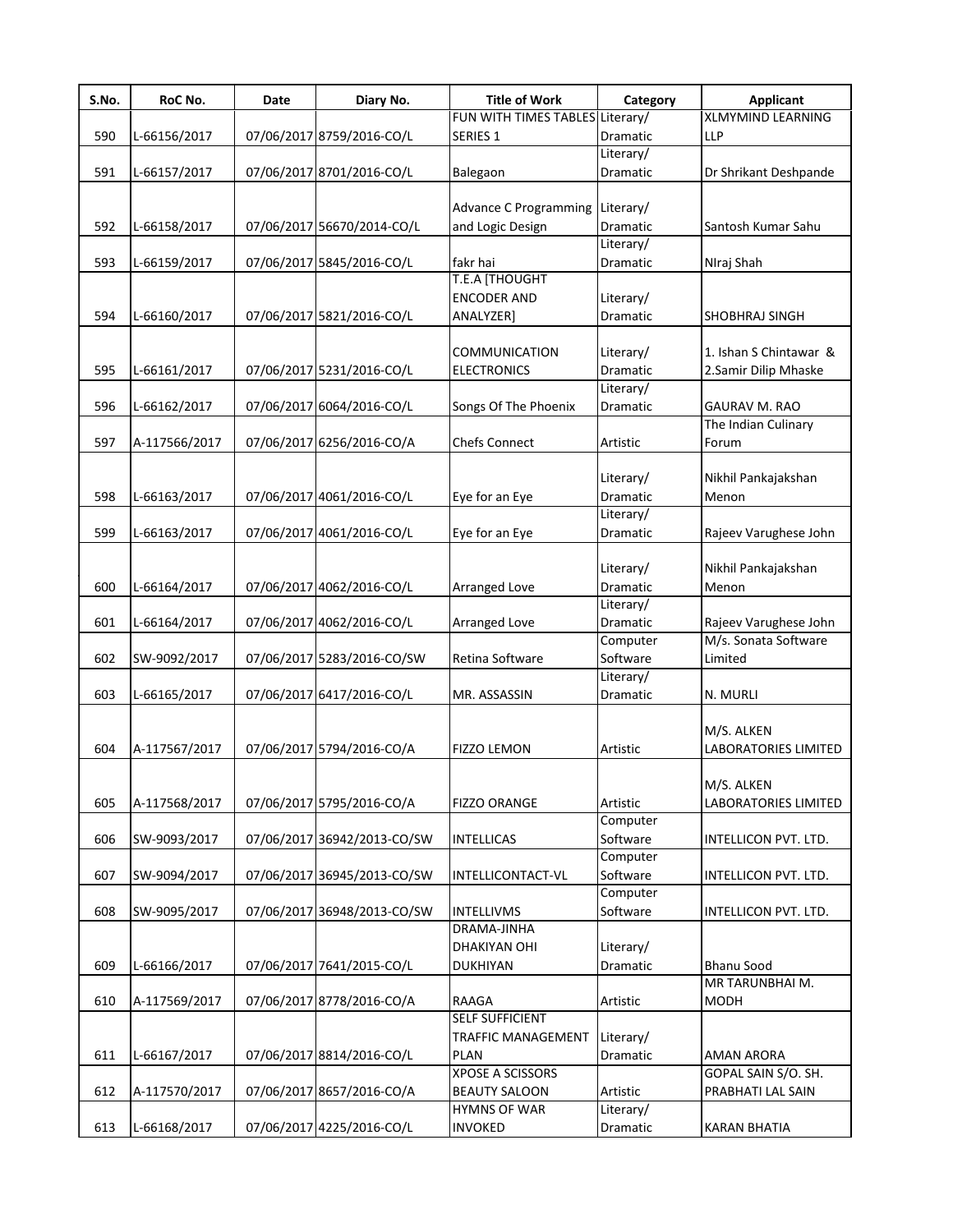| S.No. | RoC No.       | Date | Diary No.                  | <b>Title of Work</b>                                                                        | Category              | <b>Applicant</b>                                                                                        |
|-------|---------------|------|----------------------------|---------------------------------------------------------------------------------------------|-----------------------|---------------------------------------------------------------------------------------------------------|
|       |               |      |                            |                                                                                             | Literary/             |                                                                                                         |
| 614   | L-66169/2017  |      | 07/06/2017 6217/2016-CO/L  | Transform Your Life                                                                         | Dramatic              | Santosh                                                                                                 |
|       |               |      |                            | SMASH 500 WITH                                                                              |                       |                                                                                                         |
|       |               |      |                            | DEVICE OF SHUTTLE                                                                           |                       | M/S TECHNO                                                                                              |
| 615   | A-117571/2017 |      | 07/06/2017 7111/2016-CO/A  | <b>COCK LABEL</b>                                                                           | Artistic              | POLYSTRENE MOULDERS                                                                                     |
| 616   | L-66170/2017  |      | 07/06/2017 5243/2016-CO/L  | TALES OF SQUARE FIELD                                                                       | Literary/<br>Dramatic | <b>JAYANTA RAY</b>                                                                                      |
|       |               |      |                            |                                                                                             |                       |                                                                                                         |
| 617   | A-117572/2017 |      | 07/06/2017 7762/2016-CO/A  | CHAOBA                                                                                      | Artistic              | Ms Rajesh Cosmetics                                                                                     |
|       |               |      |                            |                                                                                             |                       | <b>MS R.A. PERFUMERY</b>                                                                                |
| 618   | A-117573/2017 |      | 07/06/2017 7771/2016-CO/A  | SIGNAL 350 LABEL                                                                            | Artistic              | <b>WORKS PVT LTD</b>                                                                                    |
|       |               |      |                            |                                                                                             | Literary/             |                                                                                                         |
| 619   | L-66171/2017  |      | 07/06/2017 7299/2016-CO/L  | <b>BARISHON MEIN</b>                                                                        | Dramatic              | PULKIT RAJVANSHI                                                                                        |
|       |               |      |                            | RAGA COMPLETE                                                                               |                       |                                                                                                         |
|       |               |      |                            | <b>CREATIVE SOLUTION</b>                                                                    |                       | MS RAGAWOOD                                                                                             |
| 620   | A-117574/2017 |      | 07/06/2017 7772/2016-CO/A  | LABEL                                                                                       | Artistic              | <b>VENEERS PVT LTD</b>                                                                                  |
|       |               |      |                            | <b>BMP BRAND TIL OIL</b>                                                                    |                       |                                                                                                         |
| 621   | A-117575/2017 |      | 07/06/2017 7763/2016-CO/A  | LABEL                                                                                       | Artistic              | <b>MS MEENA</b>                                                                                         |
| 622   | A-117576/2017 |      | 07/06/2017 6899/2016-CO/A  | <b>OSCORP WITH LOGO</b>                                                                     | Artistic              | <b>MR. MOHIT BUBBER</b>                                                                                 |
| 623   | A-117577/2017 |      | 07/06/2017 7768/2016-CO/A  | <b>RKP LABEL</b>                                                                            | Artistic              | <b>MS MEENA</b>                                                                                         |
| 624   | A-117578/2017 |      | 07/06/2017 8599/2016-CO/A  | RAYDEAN                                                                                     | Artistic              | SANJEEV DAKSHINI                                                                                        |
|       |               |      |                            |                                                                                             |                       | SANJAYBHAI                                                                                              |
|       |               |      |                            |                                                                                             |                       | VALLABHBHAI                                                                                             |
| 625   | A-117579/2017 |      | 07/06/2017 8940/2016-CO/A  | <b>BLIFE</b>                                                                                | Artistic              | DHAMELIYA                                                                                               |
|       |               |      |                            |                                                                                             | Literary/             |                                                                                                         |
| 626   | L-66172/2017  |      | 07/06/2017 7599/2016-CO/L  | Hriday se Kshitij tak                                                                       | Dramatic              | Pavan Kumar Upadhyay                                                                                    |
| 627   | A-117580/2017 |      | 07/06/2017 8937/2016-CO/A  | <b>SIDDHIPRIYA</b><br><b>INFRASTRUCTURE WITH</b><br>DEVICE OF ELEPHANT<br><b>FACE LABEL</b> | Artistic              | <b>MAHAVIRSINH</b><br>POPATSINH VAGHELA                                                                 |
|       |               |      |                            |                                                                                             |                       |                                                                                                         |
|       |               |      |                            |                                                                                             |                       | MUKESHKUMAR                                                                                             |
| 628   | A-117581/2017 |      | 07/06/2017 8939/2016-CO/A  | <b>KONOR WITH K</b>                                                                         | Artistic              | DHIRUBHAI ISAMALIYA                                                                                     |
| 629   | A-117582/2017 |      | 07/06/2017 8999/2016-CO/A  | ORFINA WITH O                                                                               | Artistic              | RAJESH VALLABHBHAI<br>BARAIYA RAJNIKANT<br>PRABHULAL<br>VANSADDIYA<br>JAYANTULAL<br>VALLABHBHAI BARAIYA |
|       |               |      |                            |                                                                                             |                       | <b>SANAT KUMAR JAIN &amp;</b>                                                                           |
| 630   | A-117583/2017 |      | 07/06/2017 734/2016-CO/A   | <b>JOHNMAN</b>                                                                              | Artistic              | GAJENDRA KUMAR JAIN,<br>PARTNER OF M/S JAINA<br><b>FORGING</b>                                          |
|       |               |      |                            | The Essence of Role<br>Contentment in                                                       | Literary/             |                                                                                                         |
| 631   | L-66173/2017  |      | 07/06/2017 10181/2016-CO/L | Corporate Leadership                                                                        | Dramatic              | Rahul Eragula                                                                                           |
|       |               |      |                            |                                                                                             |                       |                                                                                                         |
|       |               |      |                            | Science of Religion and                                                                     | Literary/             |                                                                                                         |
| 632   | L-66174/2017  |      | 07/06/2017 10148/2016-CO/L | Religion of Science                                                                         | Dramatic              | P C Mathur                                                                                              |
|       |               |      |                            | Retrograde Saturn - Part                                                                    | Literary/             |                                                                                                         |
| 633   | L-66175/2017  |      | 07/06/2017 10147/2016-CO/L |                                                                                             | Dramatic              | Himanshu Shangari                                                                                       |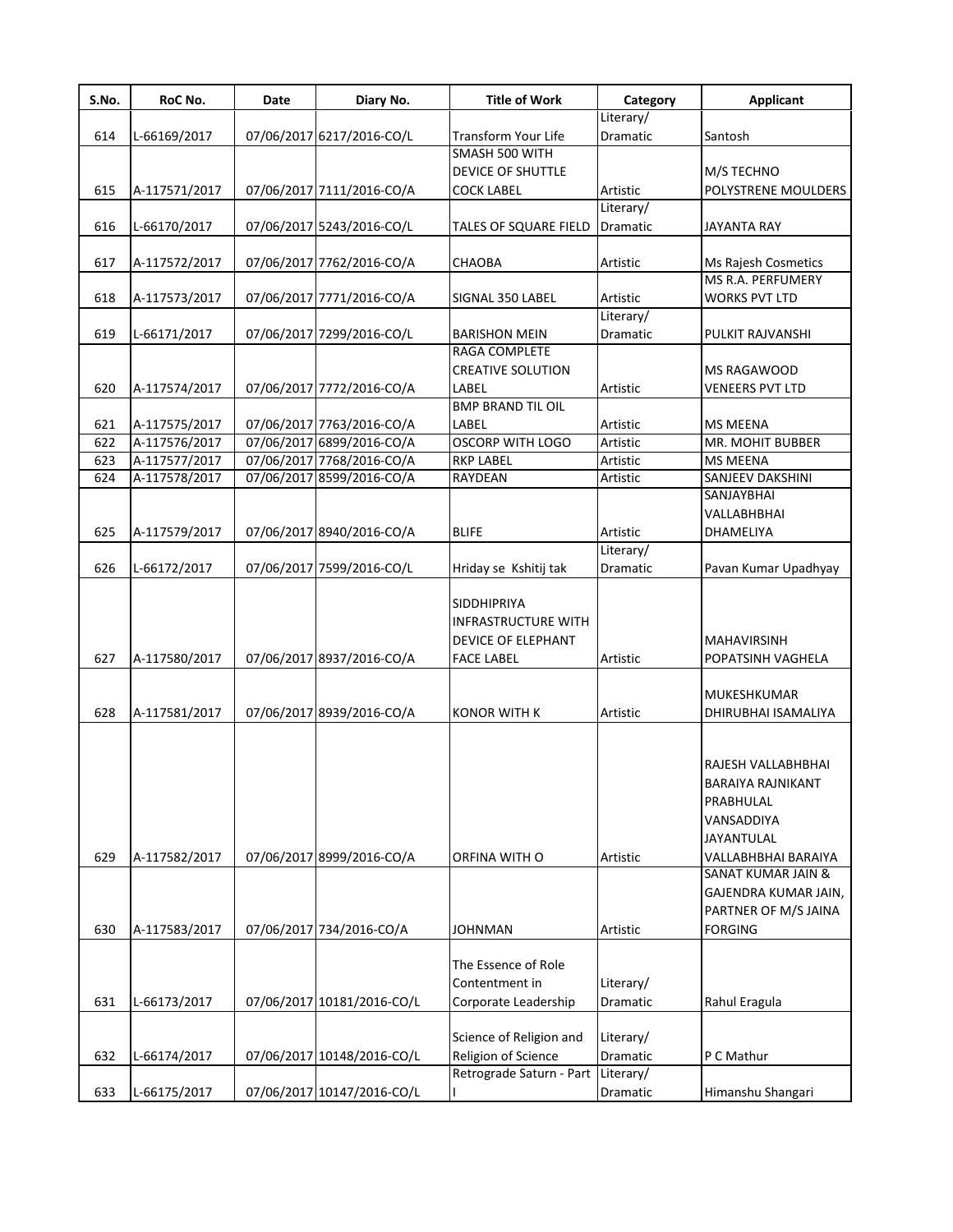| S.No. | RoC No.       | Date | Diary No.                   | <b>Title of Work</b>             | Category                     | <b>Applicant</b>          |
|-------|---------------|------|-----------------------------|----------------------------------|------------------------------|---------------------------|
|       |               |      |                             |                                  |                              |                           |
|       |               |      |                             | TRIO characters - Aashik,        |                              |                           |
| 634   | A-117584/2017 |      | 07/06/2017 6119/2016-CO/A   | Rajiya, Om, Billu.               | Artistic                     | Ram Pandurang Rokade      |
|       |               |      |                             |                                  | Literary/                    |                           |
| 635   | L-66176/2017  |      | 07/06/2017 6081/2016-CO/L   | <b>TRIO</b>                      | <b>Dramatic</b><br>Literary/ | Ram Pandurang Rokade      |
| 636   | L-66177/2017  |      | 07/06/2017 9928/2016-CO/L   | The Book of Life                 | Dramatic                     | Dr. Rajan Pandey          |
|       |               |      |                             | ZENOVA 20: FINEST                |                              |                           |
|       |               |      |                             | ASSORTMENT OF SHORT Literary/    |                              |                           |
| 637   | L-66178/2017  |      | 07/06/2017 2233/2016-CO/L   | <b>STORIES</b>                   | Dramatic                     | Reetwika Banerjee         |
|       |               |      |                             |                                  |                              |                           |
|       |               |      |                             | <b>QMAKER: AUTOMATIC</b>         |                              |                           |
|       |               |      |                             | <b>QUESTION PAPER</b>            | Computer                     |                           |
| 638   | SW-9096/2017  |      | 07/06/2017 56920/2014-CO/SW | <b>GENERATOR</b>                 | Software                     | Hariesh R                 |
|       |               |      |                             |                                  |                              |                           |
|       |               |      |                             | PRAKASH LITES WITH PLI           |                              |                           |
|       |               |      |                             | LOGO AND DEVICE OF               |                              | <b>PRAKASH NULB</b>       |
| 639   | A-117585/2017 |      | 07/06/2017 7112/2016-CO/A   | <b>LIGHT LABEL</b>               | Artistic                     | <b>INDUSTRIES PVT LTD</b> |
|       |               |      |                             | OPTIMIZATION OF                  |                              |                           |
|       |               |      |                             | <b>RESIDUAL STRESS IN</b>        |                              |                           |
|       |               |      |                             | RAIL BY FINITE ELEMENT Literary/ |                              | M/S STEEL AUTHORITY       |
| 640   | L-66179/2017  |      | 07/06/2017 1536/2016-CO/L   | <b>METHOD</b>                    | Dramatic                     | OF INDIA LIMITED          |
| 641   | A-117586/2017 |      | 07/06/2017 13551/2015-CO/A  | <b>VICTREX</b>                   | Artistic                     | MUKESH GOYAL              |
| 642   | A-117586/2017 |      | 07/06/2017 13551/2015-CO/A  | <b>VICTREX</b>                   | Artistic                     | <b>MANISH KUMAR</b>       |
| 643   | A-117586/2017 |      | 07/06/2017 13551/2015-CO/A  | <b>VICTREX</b>                   | Artistic                     | <b>GOPAL BANSAL</b>       |
| 644   | A-117586/2017 |      | 07/06/2017 13551/2015-CO/A  | <b>VICTREX</b>                   | Artistic                     | <b>BAL KISHAN BANSAL</b>  |
|       |               |      |                             |                                  | Literary/                    |                           |
| 645   | L-66180/2017  |      | 07/06/2017 10179/2016-CO/L  | Retreat                          | Dramatic                     | Karambeer                 |
|       |               |      |                             |                                  | Literary/                    |                           |
| 646   | L-66181/2017  |      | 07/06/2017 12272/2015-CO/L  | Truth has Etiquette              | Dramatic                     | <b>Ritwick Alok</b>       |
|       |               |      |                             | <b>SWEAT FREE SUN BLOCK</b>      |                              | <b>VLCC PERSONAL CARE</b> |
| 647   | A-117587/2017 |      | 07/06/2017 3241/2016-CO/A   | LOTION LOGO                      | Artistic                     | <b>LIMITED</b>            |
|       |               |      |                             |                                  | Literary/                    |                           |
| 648   | L-66182/2017  |      | 07/06/2017 12264/2015-CO/L  | Faheemiyat                       | Dramatic                     | Ashish                    |
|       |               |      |                             |                                  | Literary/                    |                           |
| 649   | L-66183/2017  |      | 07/06/2017 12268/2015-CO/L  | Triambika Omkar                  | Dramatic                     | Sumeet Savant             |
|       |               |      | 07/06/2017 4913/2016-CO/L   | <b>IFX STAR RING</b>             | Literary/                    |                           |
| 650   | L-66184/2017  |      |                             | INTELLIGENCE                     | Dramatic                     | <b>B KARTHEESH</b>        |
| 651   | L-66185/2017  |      | 07/06/2017 3278/2016-CO/L   |                                  | Literary/<br>Dramatic        | <b>AAMER BAIG</b>         |
|       |               |      |                             | Maya                             |                              |                           |
|       |               |      |                             |                                  |                              | Girdhar Ladha Trading as  |
|       |               |      |                             | MAHESHWARI'S                     |                              | Dhanlaxmi Food            |
| 652   | A-117588/2017 |      | 07/06/2017 7779/2016-CO/A   | <b>NONSTOP</b>                   | Artistic                     | Products                  |
|       |               |      |                             | JAMES COLLINS AND THE Literary/  |                              |                           |
| 653   | L-66186/2017  |      | 07/06/2017 7453/2016-CO/L   | <b>SEVEN DAGGERS</b>             | Dramatic                     | MS. MALVIKA MISRA         |
|       |               |      |                             |                                  |                              |                           |
|       |               |      |                             | PRAKASH LITES WITH PLI           |                              |                           |
|       |               |      |                             | LOGO AND DEVICE OF               |                              | PRAKASH BULB              |
| 654   | A-117589/2017 |      | 07/06/2017 7113/2016-CO/A   | LIGHT LABEL                      | Artistic                     | <b>INDUSTRIES PVT LTD</b> |
|       |               |      |                             |                                  | Literary/                    | SK. SHARUKH               |
| 655   | L-66187/2017  |      | 07/06/2017 7688/2016-CO/L   | <b>ADD SERVE</b>                 | Dramatic                     | MOHAMMED                  |
|       |               |      |                             |                                  | Literary/                    |                           |
| 656   | L-66188/2017  |      | 07/06/2017 8366/2016-CO/L   | Ram Katha                        | Dramatic                     | Anshu Tandon              |
|       |               |      |                             | <b>BABA TIME MAHA</b>            |                              |                           |
|       |               |      |                             | SHAKTISHALI                      |                              |                           |
| 657   | A-117590/2017 |      | 07/06/2017 7691/2016-CO/A   | <b>DETERGENT POWDER</b>          | Artistic                     | LAXMI CHAND AHUJA         |
|       |               |      |                             |                                  |                              |                           |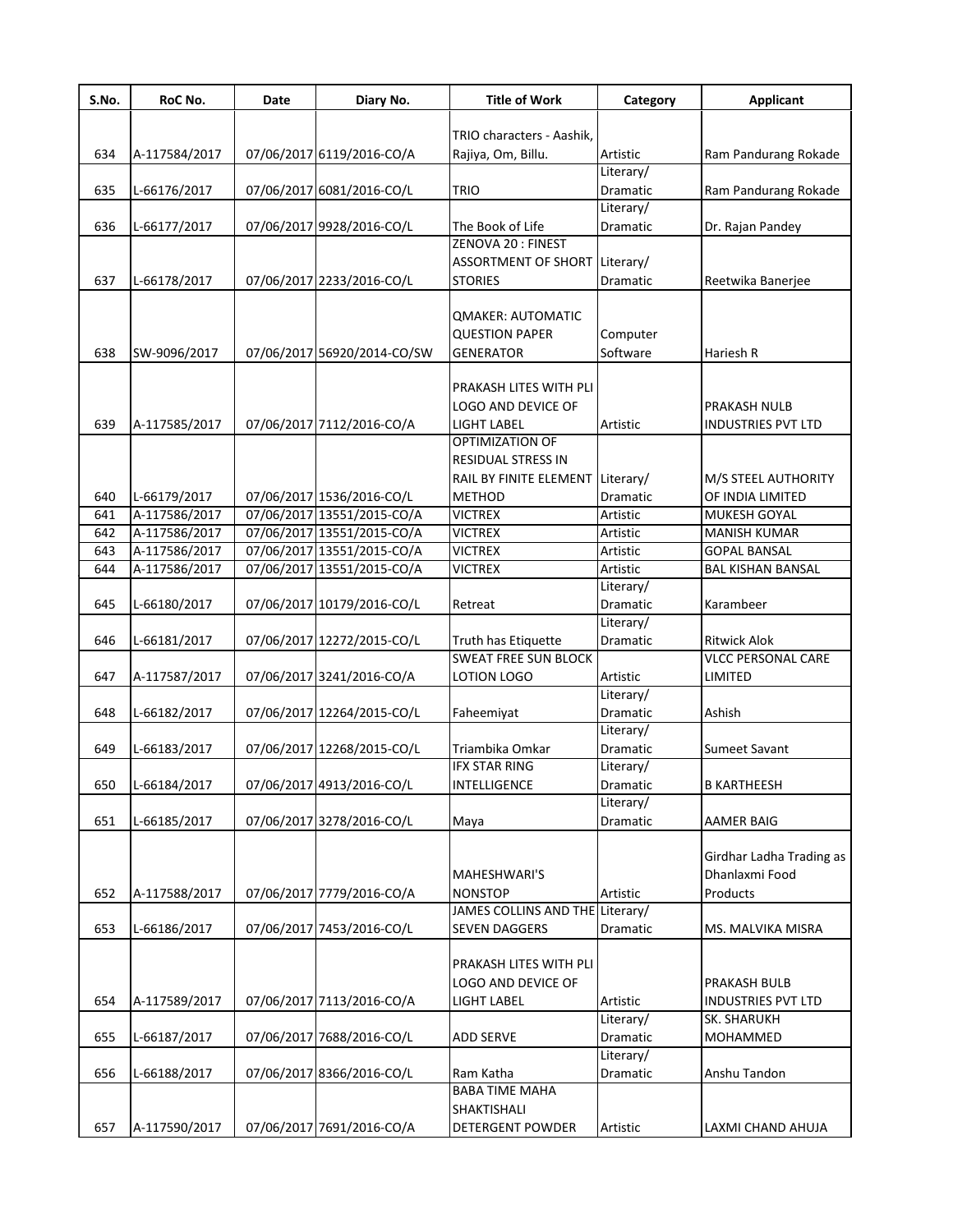| S.No. | RoC No.       | Date | Diary No.                  | <b>Title of Work</b>                      | Category  | <b>Applicant</b>             |
|-------|---------------|------|----------------------------|-------------------------------------------|-----------|------------------------------|
|       |               |      |                            | UNIQUE TECH AS PER                        |           |                              |
| 658   | A-117591/2017 |      | 07/06/2017 7665/2016-CO/A  | LABEL                                     | Artistic  | MD. NAUSHAD                  |
|       |               |      |                            |                                           |           | KALPESH PRAHLADBHAI          |
| 659   | A-117592/2017 |      | 07/06/2017 6251/2016-CO/A  | <b>PARZONE</b>                            | Artistic  | PATEL                        |
|       |               |      |                            |                                           | Literary/ |                              |
| 660   | L-66189/2017  |      | 07/06/2017 4918/2016-CO/L  | I Believe                                 | Dramatic  | Ragini Khandelwal            |
|       |               |      |                            |                                           | Literary/ |                              |
| 661   | L-66189/2017  |      | 07/06/2017 4918/2016-CO/L  | I Believe                                 | Dramatic  | Anjali Khandelwal            |
|       |               |      |                            |                                           |           |                              |
| 662   | A-117593/2017 |      | 07/06/2017 7780/2016-CO/A  | <b>ZOHRA'S BARTAN KING</b>                | Artistic  | HANNAN JADA                  |
|       |               |      |                            |                                           |           |                              |
|       |               |      |                            | PRAKASH LITES WITH PLI                    |           |                              |
|       |               |      |                            | <b>LOGO AND DEVICE OF</b>                 |           | PRAKASH BULB                 |
| 663   | A-117594/2017 |      | 07/06/2017 7114/2016-CO/A  | LIGHT LABEL                               | Artistic  | <b>INDUSTRIES PVT LTD</b>    |
|       |               |      |                            |                                           | Literary/ |                              |
| 664   | L-66190/2017  |      | 07/06/2017 4909/2016-CO/L  | <b>LUCKY FARMER</b><br>DEMAND HAI DJ WALE | Dramatic  | <b>LALIT PRASAD</b>          |
|       |               |      |                            |                                           | Literary/ |                              |
| 665   | L-66191/2017  |      | 07/06/2017 7689/2016-CO/L  | KI                                        | Dramatic  | GURPREET SINGH ALAG          |
|       |               |      |                            |                                           |           |                              |
|       |               |      |                            |                                           |           | KSSHITEJ RAJKUMAR            |
|       |               |      |                            |                                           |           | <b>BHUTDA PROPRIETOR</b>     |
|       |               |      |                            | <b>SMITA'S WEIGHT LOSS</b>                |           | OF SMITA'S WEIGHT            |
| 666   | A-117595/2017 |      | 07/06/2017 5362/2016-CO/A  | <b>CLINIC &amp; SPA LABEL</b>             | Artistic  | <b>LOSS CLINIC &amp; SPA</b> |
|       |               |      |                            |                                           |           |                              |
|       |               |      |                            | PRAKASH LITES WITH PLI                    |           |                              |
|       |               |      |                            | <b>LOGO AND DEVICE OF</b>                 |           | PRAKASH BULB                 |
| 667   | A-117596/2017 |      | 07/06/2017 7115/2016-CO/A  | LIGHT LABEL                               | Artistic  | <b>INDUSTRIES PVT LTD</b>    |
|       |               |      |                            |                                           | Literary/ |                              |
| 668   | L-66192/2017  |      | 07/06/2017 11604/2016-CO/L | The English Guru                          | Dramatic  | Kantilal Atmaram Patil       |
|       |               |      |                            |                                           | Literary/ |                              |
| 669   | L-66193/2017  |      | 07/06/2017 7872/2016-CO/L  | Consumed By "IT"                          | Dramatic  | Vishal Mishra                |
|       |               |      |                            | UNIVERSE- 'Allah's likely                 | Literary/ |                              |
| 670   | L-66194/2017  |      | 07/06/2017 9455/2016-CO/L  | Grand Design'                             | Dramatic  | Sayed Rafi Ahsan Rizvi       |
|       |               |      |                            | ASI SPORTING UP YOUR                      |           | <b>ANAND SPORTS</b>          |
| 671   | A-117597/2017 |      | 07/06/2017 9368/2016-CO/A  | <b>LIFE</b>                               | Artistic  | <b>INDUSTRIES</b>            |
|       |               |      |                            |                                           |           |                              |
| 672   | A-117598/2017 |      | 07/06/2017 9369/2016-CO/A  | <b>PRESTON</b>                            | Artistic  | MUNSHI RAM HOSIERY           |
|       |               |      |                            |                                           |           |                              |
| 673   | A-117599/2017 |      | 07/06/2017 9024/2016-CO/A  | ONE 100 MILES                             | Artistic  | H. P. Fab Tex Pvt. Ltd.,     |
| 674   | A-117600/2017 |      | 07/06/2017 8721/2016-CO/A  | <b>DRIPSEAL</b>                           | Artistic  | VINOD CEMENT CO.             |
|       |               |      |                            | HERBO GOLD TULSI                          |           |                              |
| 675   | A-117601/2017 |      | 07/06/2017 8720/2016-CO/A  | <b>POWER</b>                              | Artistic  | <b>HERBAL CREATIONS</b>      |
|       |               |      |                            |                                           |           | <b>DIFFERENT GARMENTS</b>    |
| 676   | A-117602/2017 |      | 07/06/2017 8719/2016-CO/A  | <b>DIFFERENT GARMENTS</b>                 | Artistic  | pvt. Ltd.                    |
|       |               |      |                            | www.NethraDomain.co                       | Literary/ |                              |
| 677   | L-66195/2017  |      | 07/06/2017 11704/2016-CO/L | m                                         | Dramatic  | S Rajesh                     |
|       |               |      |                            | AAJ BAR MEIN BHID                         | Literary/ |                              |
| 678   | L-66196/2017  |      | 07/06/2017 10723/2016-CO/L | <b>BADI HAI</b>                           | Dramatic  | <b>KUNAL SHARDA</b>          |
| 679   | A-117603/2017 |      | 07/06/2017 10719/2016-CO/A | <b>BHAGAT JI</b>                          | Artistic  | JAI KUMAR SINGHAL            |
| 680   | A-117604/2017 |      | 07/06/2017 10639/2016-CO/A | <b>MALU TRADELINKS</b>                    | Artistic  | Malu Tradelinks              |
|       |               |      |                            |                                           |           |                              |
|       |               |      |                            |                                           |           | Gokula Education             |
| 681   | A-117605/2017 |      | 07/06/2017 10764/2016-CO/A | Ramaiah Logo Art                          | Artistic  | Foundation (Medical)         |
|       |               |      |                            | <b>ALL WITHIN CHESS</b>                   |           |                              |
|       |               |      |                            | <b>BOARD - WORD GAME</b>                  | Literary/ |                              |
| 682   | L-66197/2017  |      | 07/06/2017 10869/2016-CO/L | <b>IN ENGLISH</b>                         | Dramatic  | T. Chintamani                |
|       |               |      |                            |                                           |           |                              |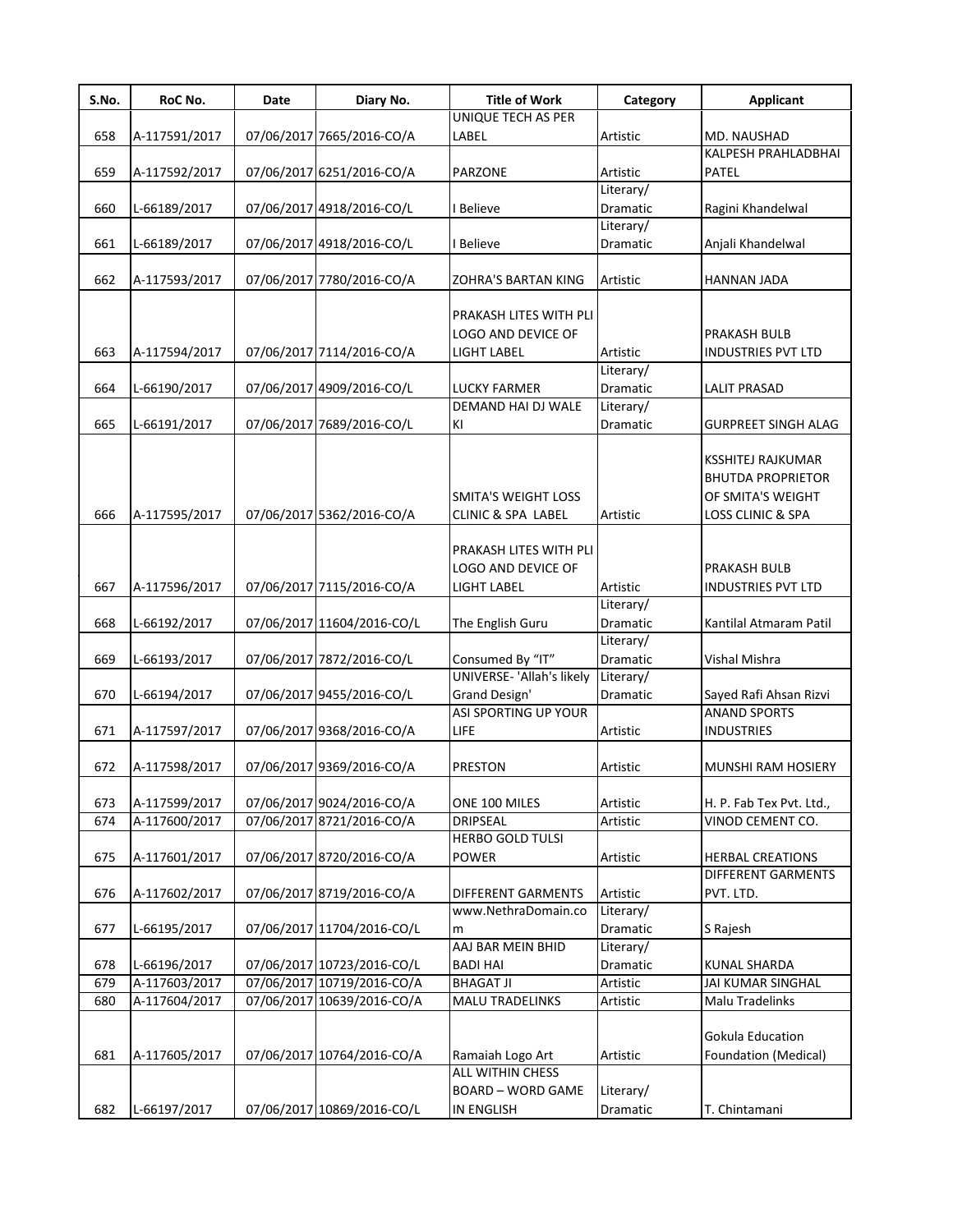| S.No. | RoC No.       | Date | Diary No.                  | <b>Title of Work</b>                 | Category        | <b>Applicant</b>                     |
|-------|---------------|------|----------------------------|--------------------------------------|-----------------|--------------------------------------|
|       |               |      |                            |                                      |                 | PRINTMAN ASSOCIATES                  |
| 683   | A-117606/2017 |      | 07/06/2017 9655/2016-CO/A  | PRINTMAN                             | Artistic        | <b>PVT LTD</b>                       |
|       |               |      |                            |                                      |                 | SAJ FOOD PRODUCTS                    |
| 684   | A-117607/2017 |      | 07/06/2017 9797/2016-CO/A  | BISK FARM BOOM CHILLI Artistic       |                 | PRIVATE LIMITED                      |
|       |               |      |                            |                                      |                 |                                      |
|       |               |      |                            |                                      |                 | HARMAN MARKETING                     |
| 685   | A-117608/2017 |      | 07/06/2017 9875/2016-CO/A  | HMPL DELUX                           | Artistic        | PVT. LTD.                            |
|       |               |      |                            |                                      |                 |                                      |
|       |               |      |                            |                                      |                 | HARMAN MARKETING                     |
| 686   | A-117609/2017 |      | 07/06/2017 9873/2016-CO/A  | PTR PANTHER                          | Artistic        | PVT. LTD.                            |
|       |               |      |                            |                                      | Literary/       |                                      |
| 687   | L-66198/2017  |      | 07/06/2017 9785/2016-CO/L  | <b>SIX SONGS</b>                     | Dramatic        | RAVI PATEL                           |
|       |               |      |                            | CASH AND CARRY WITH                  |                 | MR. ROOPA                            |
| 688   | A-117610/2017 |      | 07/06/2017 8680/2016-CO/A  | LOGO                                 | Artistic        | MAHESHWARI                           |
|       |               |      |                            |                                      |                 |                                      |
|       |               |      |                            | An Anthology on                      |                 |                                      |
|       |               |      |                            | Complimentary and                    |                 |                                      |
|       |               |      |                            | Alternative Therapies in             | Literary/       |                                      |
| 689   | L-66199/2017  |      | 07/06/2017 9155/2016-CO/L  | Nursing                              | Dramatic        | Sr. Tessy Sebastian                  |
|       |               |      |                            |                                      |                 |                                      |
|       |               |      |                            |                                      |                 | Federation of Indian                 |
|       |               |      |                            |                                      |                 | <b>Chambers of Commerce</b>          |
| 690   | A-117611/2017 |      | 07/06/2017 7482/2015-CO/A  | <b>INDIA PHARMA 2016</b>             | Artistic        | & Industry (FICCI)                   |
|       |               |      |                            |                                      |                 |                                      |
|       |               |      |                            |                                      |                 | <b>BOPARAI ELECTRICALS &amp;</b>     |
| 691   | A-117612/2017 |      | 07/06/2017 9871/2016-CO/A  | <b>BOPARAI</b>                       | Artistic        | <b>ELECTRONICS</b>                   |
|       |               |      |                            |                                      |                 |                                      |
|       |               |      |                            | <b>GANTANTRA KE JANAK</b>            | Literary/       |                                      |
| 692   | L-66200/2017  |      | 07/06/2017 8379/2016-CO/L  | <b>KOYATUR GOND</b>                  | Dramatic        | DR NARAYAN SINGH                     |
|       |               |      |                            | The Change Express App               | Literary/       |                                      |
| 693   | L-66201/2017  |      | 07/06/2017 3757/2015-CO/L  | Layout                               | Dramatic        | Kim-Jun Franzen                      |
|       |               |      |                            | The Change Express App               | Literary/       | Marianne Josephine                   |
| 694   | L-66201/2017  |      | 07/06/2017 3757/2015-CO/L  | Layout                               | <b>Dramatic</b> | Franzen                              |
|       |               |      |                            |                                      |                 |                                      |
|       |               |      |                            |                                      |                 |                                      |
|       |               |      |                            | Research Trends and                  |                 |                                      |
|       |               |      |                            | Citation Pattern of                  |                 |                                      |
|       |               |      |                            | International Journal of             |                 |                                      |
|       |               |      |                            | <b>Information Technology</b>        |                 |                                      |
|       |               |      |                            | and Knowledge                        |                 |                                      |
|       |               |      |                            | Management': A                       | Literary/       |                                      |
| 695   | L-66202/2017  |      | 07/06/2017 3785/2016-CO/L  | <b>Bibliometric Study</b>            | Dramatic        | Dr. Kaushal Chauhan                  |
| 696   | A-117613/2017 |      | 07/06/2017 6814/2016-CO/A  | <b>KFM SUPER TASTE</b>               | Artistic        | KAKKAR FLOUR MILL                    |
|       |               |      |                            |                                      |                 |                                      |
|       |               |      |                            |                                      |                 | Devendra Gopalchand                  |
| 697   | A-117614/2017 |      | 07/06/2017 10640/2016-CO/A | YUVRANI FASHIONS                     | Artistic        | Malu (Proprietor)                    |
|       |               |      |                            |                                      |                 |                                      |
|       |               |      |                            | Awareness and Use of E-              |                 |                                      |
|       |               |      |                            | Journals by the faculfy of Literary/ |                 |                                      |
| 698   | L-66203/2017  |      | 07/06/2017 3782/2016-CO/L  | <b>MMEC Library</b>                  | Dramatic        | Dr. Kaushal Chauhan                  |
|       |               |      |                            |                                      |                 | <b>SUPER CASSETTES</b>               |
| 699   | SR-11984/2017 |      | 07/06/2017 6381/2016-CO/SR | SUPERMAN ZORAWAR                     |                 | Sound Recording   INDUSTRIES PVT LTD |
|       |               |      |                            |                                      |                 | SUPER CASSETTES                      |
| 700   | SR-11985/2017 |      | 07/06/2017 6382/2016-CO/SR | CALL AUNDI ZORAWAR                   |                 | Sound Recording   INDUSTRIES PVT LTD |
|       |               |      |                            | KALLEY REHEN DE                      |                 | SUPER CASSETTES                      |
| 701   | SR-11986/2017 |      | 07/06/2017 6383/2016-CO/SR | ZORAWAR                              |                 | Sound Recording   INDUSTRIES PVT LTD |
|       |               |      |                            |                                      |                 |                                      |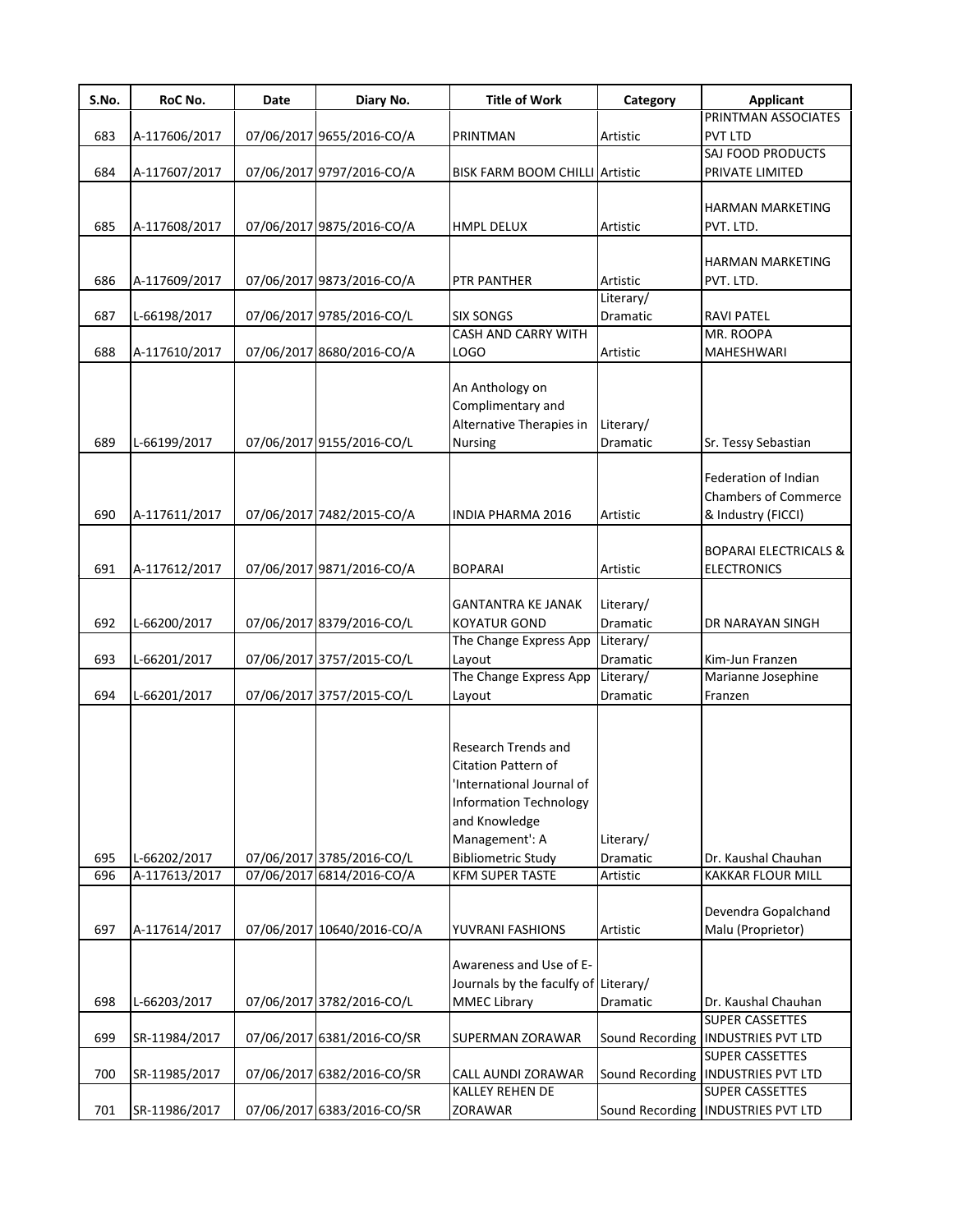| S.No. | RoC No.       | Date | Diary No.                  | <b>Title of Work</b>                                  | Category                     | <b>Applicant</b>                     |
|-------|---------------|------|----------------------------|-------------------------------------------------------|------------------------------|--------------------------------------|
|       |               |      |                            | RAAT JASHAN DI                                        |                              | <b>SUPER CASSETTES</b>               |
| 702   | SR-11987/2017 |      | 07/06/2017 6268/2016-CO/SR | ZORAWAR                                               |                              | Sound Recording   INDUSTRIES PVT LTD |
|       |               |      |                            | SAMOR JEWELLERS                                       |                              |                                      |
| 703   | A-117615/2017 |      | 07/06/2017 8941/2016-CO/A  | WITH SJ                                               | Artistic                     | VIRAL DINESHBHAI SHAH                |
|       |               |      |                            |                                                       |                              |                                      |
|       |               |      |                            | "Shiva Swarajya Nauka"                                | Literary/                    | Mr. Shrirang Sadashiv                |
| 704   | L-66204/2017  |      | 07/06/2017 10251/2016-CO/L | Literary Work                                         | Dramatic                     | Sathe                                |
|       |               |      |                            |                                                       | Literary/                    |                                      |
| 705   | L-66205/2017  |      | 07/06/2017 876/2016-CO/L   | The river's tale                                      | Dramatic                     | Deep Shree Chauhan                   |
| 706   | L-66206/2017  |      | 07/06/2017 10092/2016-CO/L |                                                       | Literary/<br><b>Dramatic</b> | Satyajeet Shailendra<br>Mujgule      |
|       |               |      |                            | <b>Beyond Dark Nights</b><br><b>TRANSMISSION LOSS</b> |                              |                                      |
|       |               |      |                            | <b>CALCULATION FOR</b>                                |                              |                                      |
|       |               |      |                            | <b>COMBINATION</b>                                    |                              |                                      |
|       |               |      |                            | MUFFLERS USING ITM                                    | Computer                     | <b>BHARAT HEAVY</b>                  |
| 707   | SW-9097/2017  |      | 07/06/2017 8936/2016-CO/SW | <b>METHOD</b>                                         | Software                     | ELECTRICALS LIMITED                  |
|       |               |      |                            |                                                       |                              |                                      |
| 708   | A-117616/2017 |      | 07/06/2017 12588/2016-CO/A | <b>TOPCRAFT</b>                                       | Artistic                     | TULSI DAS L. TEKWANI                 |
|       |               |      |                            | <b>INSTRUCTIONS FOR</b>                               |                              |                                      |
|       |               |      |                            | PLENUM & VENT                                         |                              |                                      |
|       |               |      |                            | INSTALLATION-                                         |                              |                                      |
|       |               |      |                            | APPLICABLE FOR BHEL                                   |                              |                                      |
|       |               |      |                            | 11kV VM12 TYPE                                        |                              |                                      |
|       |               |      |                            | <b>SWITCHGEAR</b>                                     |                              |                                      |
|       |               |      |                            | <b>COMPLAINT TO HIGHER</b>                            | Literary/                    | <b>BHARAT HEAVY</b>                  |
| 709   | L-66207/2017  |      | 07/06/2017 11368/2016-CO/L | <b>ARC FAULT</b>                                      | Dramatic                     | ELECTRICALS LIMITED                  |
|       |               |      |                            | AURA FOR MAXIMO /                                     |                              |                                      |
|       |               |      |                            | <b>TIVOLI AND AURA FOR</b>                            | Literary/                    | M/S ASTIN TECHNOLOGY                 |
| 710   | L-66208/2017  |      | 07/06/2017 7908/2016-CO/L  | <b>BMC REMEDY</b>                                     | Dramatic                     | PV.LTD.                              |
| 711   | M-455/2017    |      | 07/06/2017 10199/2016-CO/M | <b>MOGO</b>                                           | Music                        | <b>HDFC Bank Limited</b>             |
| 712   | A-117617/2017 |      | 07/06/2017 7916/2016-CO/A  | NO. 1 CROWN                                           | Artistic                     | SMT. RICHA JAIN                      |
| 713   | A-117617/2017 |      | 07/06/2017 7916/2016-CO/A  | NO. 1 CROWN                                           | Artistic                     | <b>ABHISHEK JAIN</b>                 |
|       |               |      |                            |                                                       | Literary/                    |                                      |
| 714   | L-66209/2017  |      | 07/06/2017 7875/2016-CO/L  | Romance of Thoughts                                   | <b>Dramatic</b>              | Mona Sundaram                        |
|       |               |      |                            |                                                       | Literary/                    |                                      |
| 715   | L-66210/2017  |      | 07/06/2017 8188/2016-CO/L  | <b>TUZYA SHODHAT</b>                                  | <b>Dramatic</b>              | <b>HEMANT TANAJI SHIRKE</b>          |
|       |               |      |                            |                                                       | Literary/                    |                                      |
| 716   | L-66211/2017  |      | 07/06/2017 7826/2016-CO/L  | En Route Goa                                          | Dramatic                     | Abilash Balan                        |
|       |               |      |                            | Feature Film Script /                                 | Literary/                    |                                      |
| 717   | L-66212/2017  |      | 07/06/2017 8892/2016-CO/L  | Concept                                               | Dramatic                     | Pawan Malhotra                       |
|       |               |      |                            |                                                       |                              |                                      |
|       |               |      |                            | <b>E-Health for Citizens</b>                          | Literary/                    |                                      |
| 718   | L-66213/2017  |      | 07/06/2017 9749/2016-CO/L  | using Cloud computing                                 | Dramatic                     | RUJUTA KAMBLI                        |
| 719   | A-117618/2017 |      | 07/06/2017 9393/2016-CO/A  | KASHMIR BRAND                                         | Artistic                     | YASHPAL MEHRA                        |
|       |               |      |                            |                                                       | Literary/                    |                                      |
| 720   | L-66214/2017  |      | 07/06/2017 8180/2016-CO/L  | Darkness and Beyond                                   | Dramatic                     | G.S.Subramanian                      |
|       |               |      |                            |                                                       |                              | M.L. AGGARWAL                        |
| 721   | A-117619/2017 |      | 07/06/2017 8858/2016-CO/A  | <b>HILLS &amp; DALES</b>                              | Artistic                     | HOSIERY PVT.LTD.                     |
|       |               |      |                            |                                                       |                              |                                      |
|       |               |      |                            | Managerial and                                        | Literary/                    |                                      |
| 722   | L-66215/2017  |      | 07/06/2017 10724/2016-CO/L | Leadership Skills BOOK-1                              | Dramatic                     | REVATHI TURAGA                       |
|       |               |      |                            |                                                       |                              |                                      |
|       |               |      |                            | Managerial and                                        | Literary/                    |                                      |
| 723   | L-66216/2017  |      | 07/06/2017 10751/2016-CO/L | Leadership Skill Book-2                               | Dramatic                     | REVATHI TURAGA                       |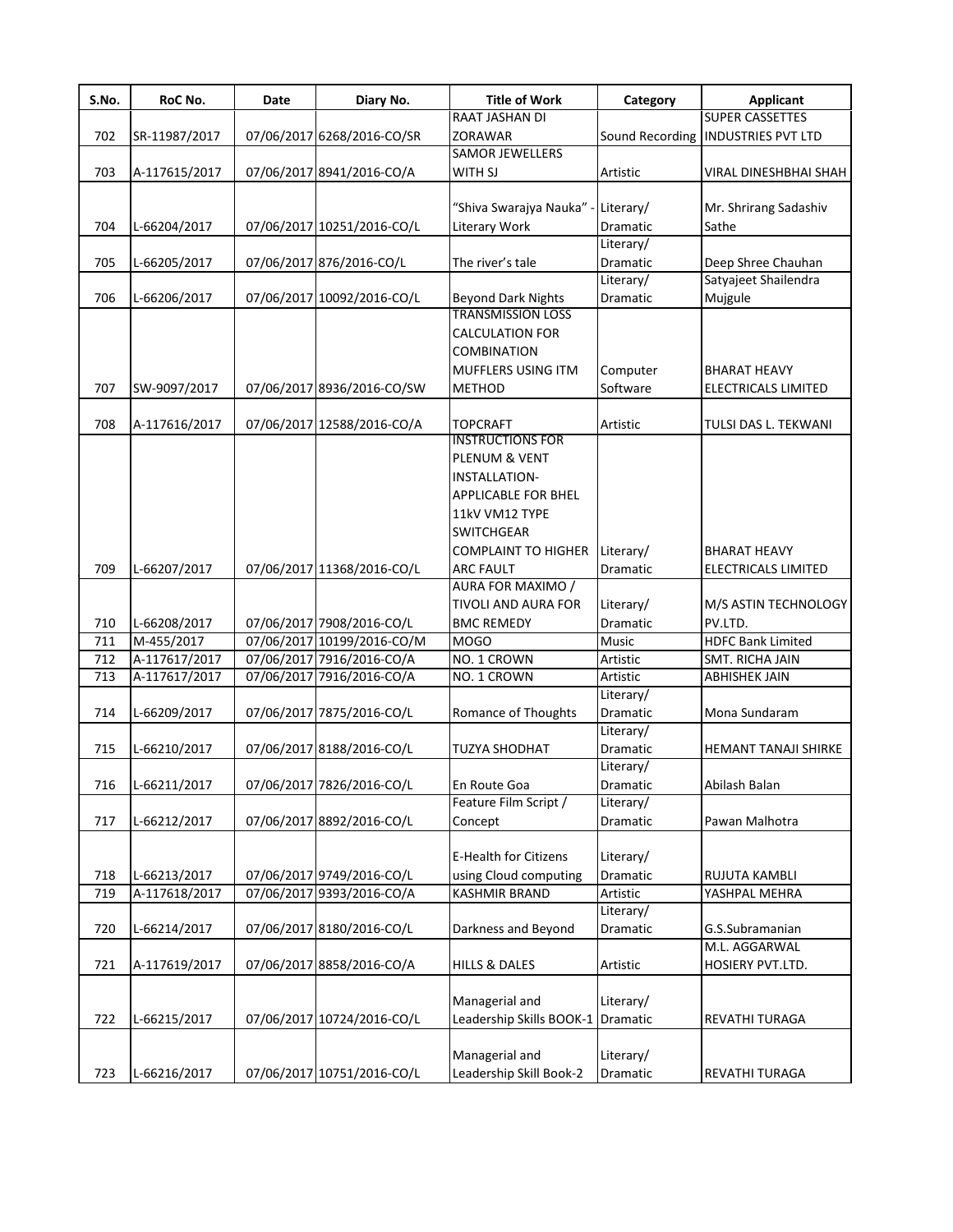| S.No. | RoC No.       | Date | Diary No.                  | <b>Title of Work</b>         | Category                     | <b>Applicant</b>         |
|-------|---------------|------|----------------------------|------------------------------|------------------------------|--------------------------|
|       |               |      |                            | <b>Experimental Study of</b> |                              |                          |
|       |               |      |                            | Parallel Plate Fin Heat      |                              |                          |
|       |               |      |                            | Sinks with and without       |                              |                          |
|       |               |      |                            | Perforation on Circular      |                              |                          |
|       |               |      |                            | Pin Fins between the         | Literary/                    | RAHUL RAJARAM            |
| 724   | L-66217/2017  |      | 07/06/2017 8556/2016-CO/L  | <b>Plate Fins</b>            | Dramatic                     | SONAWANE                 |
|       |               |      |                            | Digital Circuit and          |                              |                          |
|       |               |      |                            | Fundamental of               | Literary/                    |                          |
| 725   | L-66218/2017  |      | 07/06/2017 7687/2016-CO/L  | Microprocessor               | Dramatic                     | Pravin W. Jaronde        |
|       |               |      |                            | The Journey of Vastu         | Literary/                    |                          |
| 726   | L-66219/2017  |      | 07/06/2017 13697/2015-CO/L | Shastra                      | Dramatic                     | Abhishek Goel            |
|       |               |      |                            |                              |                              |                          |
|       |               |      |                            |                              |                              | MAHESHKUMAR              |
| 727   | A-117620/2017 |      | 07/06/2017 12107/2016-CO/A | <b>KARACHI PRINTS</b>        | Artistic                     | <b>BHAKTRAM DARIYANI</b> |
|       |               |      |                            | <b>ANKGANIT SAMANYA</b>      |                              | NITU SINGH ALIAS         |
|       |               |      |                            | PRATIYOGITA HETU             | Literary/                    | NEETU SINGH (PEN         |
| 728   | L-66220/2017  |      | 07/06/2017 10474/2016-CO/L | Revised 2016                 | Dramatic                     | NAME)                    |
|       |               |      |                            |                              |                              | NITU SINGH ALIAS         |
|       |               |      |                            | <b>ITIHAAS SAMANYA</b>       | Literary/                    | NEETU SINGH (PEN         |
| 729   | L-66222/2017  |      | 07/06/2017 10415/2016-CO/L | PRATIYOGITA HETU             | Dramatic                     | NAME)                    |
|       |               |      |                            |                              |                              | STEELBIRD HI-TECH        |
| 730   | SR-11988/2017 |      | 07/06/2017 48/2016-CO/SR   | <b>BEBO DARRU CHOR</b>       | Sound Recording   INDIA LTD. |                          |
|       |               |      |                            |                              |                              | NITU SINGH ALIAS         |
|       |               |      |                            | <b>History For general</b>   | Literary/                    | NEETU SINGH (PEN         |
| 731   | L-66223/2017  |      | 07/06/2017 10416/2016-CO/L | Competitions                 | Dramatic                     | NAME)                    |
|       |               |      |                            |                              |                              |                          |
|       |               |      |                            | <b>GAYAN GANGA</b>           |                              |                          |
|       |               |      |                            | PRISTAGE                     |                              |                          |
|       |               |      |                            | SARBOBHUMIK BAL              |                              |                          |
|       |               |      |                            | VISHVIDYALYA                 | Literary/                    |                          |
| 732   | L-66224/2017  |      | 07/06/2017 728/2016-CO/L   | <b>GORAKHPUR U P INDIA</b>   | <b>Dramatic</b>              | SHIV NARAYAN SINGH       |
|       |               |      |                            |                              |                              | <b>NITU SINGH ALIAS</b>  |
|       |               |      |                            |                              | Literary/                    | NEETU SINGH (PEN         |
|       |               |      |                            | <b>BHUGOL SAMANYA</b>        | <b>Dramatic</b>              |                          |
| 733   | L-66225/2017  |      | 07/06/2017 10417/2016-CO/L | PRATIYOGITA HETU             | Literary/                    | NAME)                    |
|       |               |      |                            |                              |                              |                          |
| 734   | L-66221/2017  |      | 07/06/2017 10789/2016-CO/L | Microprocessors              | Dramatic                     | Dr. Ram Niwas            |
| 735   | A-117621/2017 |      | 07/06/201715738/2016-CO/A  | <b>HOUSE FOIL</b>            | Artistic                     | DILIP KUMAR SWAMI        |
|       |               |      |                            | AASHAN ELLATHA               | Literary/                    |                          |
| 736   | L-66226/2017  |      | 07/06/2017 7444/2016-CO/L  | KALARI                       | Dramatic                     | Abin James               |
|       |               |      |                            | <b>FAROUT MEDIA LOGO</b>     |                              |                          |
| 737   | A-117622/2017 |      | 07/06/2017 8114/2016-CO/A  | <b>BHARTIYA</b>              | Artistic                     | FAROUT MEDIA PVT.LTD.    |
|       |               |      |                            | ARTHVYAVASTHA                |                              | NITU SINGH ALIAS         |
|       |               |      |                            |                              |                              |                          |
|       |               |      |                            | SAMANYA PRATIYOGITA          | Literary/                    | NEETU SINGH (PEN         |
| 738   | L-66227/2017  |      | 07/06/2017 10420/2016-CO/L | <b>HETU</b>                  | Dramatic                     | NAME)                    |
|       |               |      |                            | The Princess of a            | Literary/                    |                          |
| 739   | L-66228/2017  |      | 07/06/2017 11890/2016-CO/L | Whorehouse                   | Dramatic                     | Mayank Sharma            |
|       |               |      |                            | The Inspirational            | Literary/                    |                          |
| 740   | L-66229/2017  |      | 07/06/2017 11883/2016-CO/L | Journeys                     | Dramatic                     | Unaiza Khan              |
|       |               |      |                            |                              | Literary/                    |                          |
| 741   | L-66230/2017  |      | 07/06/2017 10647/2016-CO/L | <b>ANKAHI</b>                | Dramatic                     | M SUBRAMANIAM            |
|       |               |      |                            | <b>OMG EK AUR LOVE</b>       | Literary/                    |                          |
| 742   | L-66231/2017  |      | 07/06/2017 10648/2016-CO/L | <b>STORY</b>                 | Dramatic                     | M SUBRAMANIAM            |
|       |               |      |                            |                              | Literary/                    |                          |
| 743   | L-66232/2017  |      | 07/06/2017 10650/2016-CO/L | RAGHAVAN KA PARIVAR Dramatic |                              | M SUBRAMANIAM            |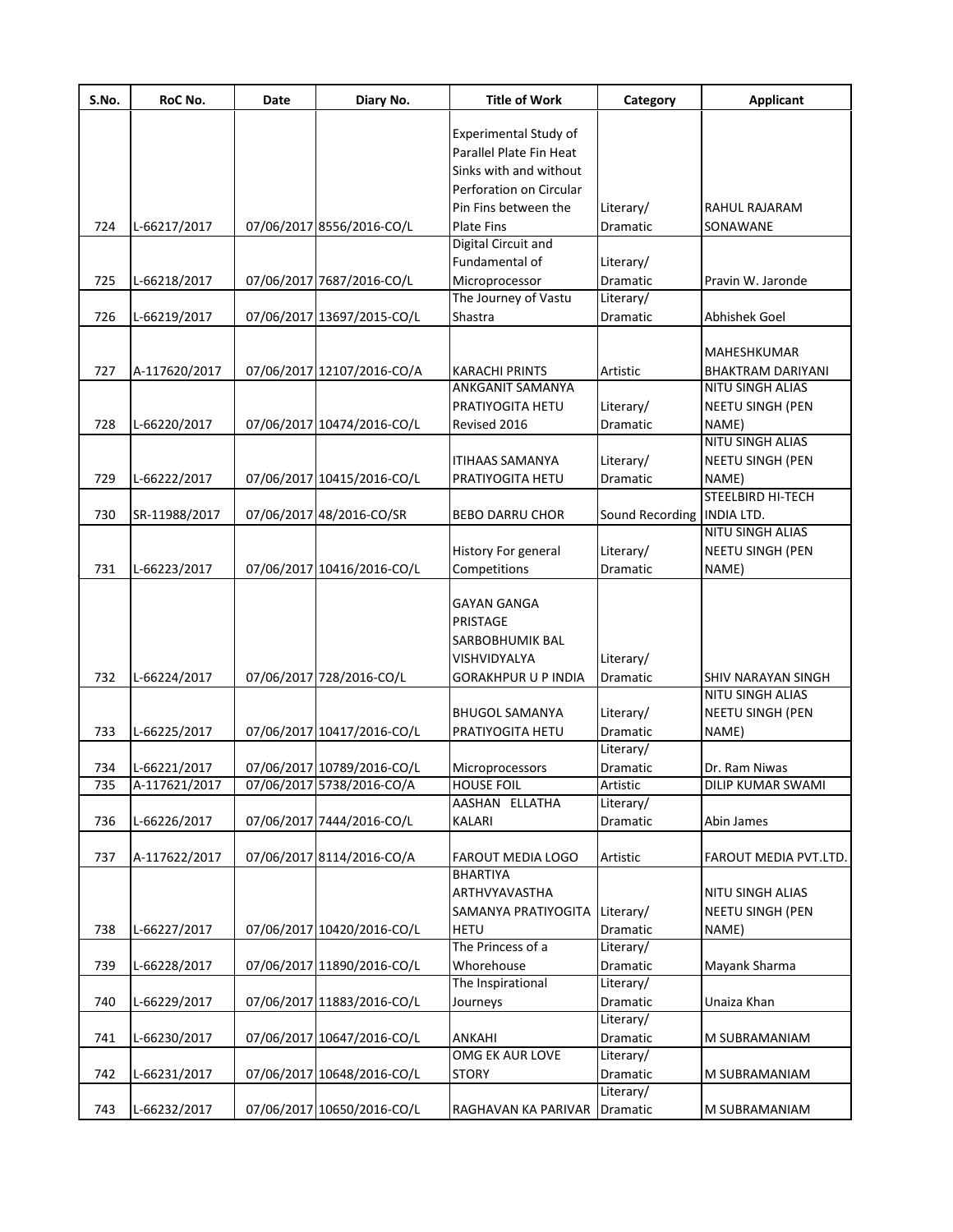| S.No. | RoC No.       | Date | Diary No.                  | <b>Title of Work</b>           | Category                     | <b>Applicant</b>         |
|-------|---------------|------|----------------------------|--------------------------------|------------------------------|--------------------------|
| 744   | L-66233/2017  |      | 07/06/2017 10651/2016-CO/L | <b>DALAL STREET</b>            | Literary/<br><b>Dramatic</b> | M SUBRAMANIAM            |
|       |               |      |                            |                                |                              |                          |
|       |               |      |                            | Arithmetic for general         |                              | NITU SINGH ALIAS         |
|       |               |      |                            | competitions Vol-2             | Literary/                    | NEETU SINGH (PEN         |
| 745   | L-66234/2017  |      | 07/06/2017 10468/2016-CO/L | (English)                      | Dramatic                     | NAME)                    |
|       |               |      |                            | <b>BHAUTIK VIGYAN</b>          |                              | <b>NITU SINGH ALIAS</b>  |
|       |               |      |                            | SAMANYA PRATIYOGITA            | Literary/                    | <b>NEETU SINGH (PEN</b>  |
| 746   | L-66235/2017  |      | 07/06/2017 10399/2016-CO/L | <b>HETU</b>                    | Dramatic                     | NAME)                    |
|       |               |      |                            | SINGH CAN DO                   |                              |                          |
|       |               |      |                            | <b>ANYTHING (AWAZ</b>          | Literary/                    |                          |
| 747   | L-66236/2017  |      | 07/06/2017 9053/2016-CO/L  | PUNJAB KI)                     | Dramatic                     | <b>JADEV</b>             |
| 748   | A-117623/2017 |      | 07/06/2017 6766/2016-CO/A  | Hotel Raviraj                  | Artistic                     | Hotel Raviraj            |
|       |               |      |                            | MUSICAL WORK FOR               |                              |                          |
| 749   | M-456/2017    |      | 07/06/2017 7920/2016-CO/M  | THE SONG TU MILA               | <b>Music</b>                 | Abhishek Pandey          |
|       |               |      |                            |                                | Literary/                    |                          |
| 750   | L-66237/2017  |      | 07/06/2017 11724/2016-CO/L | <b>MOBITENDANCE</b>            | Dramatic                     | <b>JNT REPORT</b>        |
|       |               |      |                            |                                | Literary/                    |                          |
| 751   | L-66238/2017  |      | 07/06/2017 8638/2016-CO/L  | <b>KOOLIMANE</b>               | Dramatic                     | Niranjana HH             |
|       |               |      |                            |                                |                              | <b>ASCENT</b>            |
|       |               |      |                            |                                |                              | <b>TECHNOSYSTEMS PVT</b> |
| 752   | A-117624/2017 |      | 07/06/2017 10053/2016-CO/A | MARS WITH LOGO                 | Artistic                     | <b>LTD</b>               |
|       |               |      |                            |                                |                              |                          |
|       |               |      |                            | THE YOGA ADVENTURES            |                              |                          |
|       |               |      |                            | OF MARLEEN THE                 |                              |                          |
|       |               |      |                            | <b>BUTTERFLY AND HISSY</b>     | Literary/                    |                          |
| 753   | L-66239/2017  |      | 07/06/2017 10120/2016-CO/L | <b>THE SNAKE</b>               | Dramatic                     | PRIYA SAWHNEY            |
|       |               |      |                            | <b>BHARTIYA</b>                |                              |                          |
|       |               |      |                            | RAJVYAVASTHA                   |                              | <b>NITU SINGH ALIAS</b>  |
|       |               |      |                            | SAMANYA PRATIYOGITA Literary/  |                              | NEETU SINGH (PEN         |
| 754   |               |      | 07/06/2017 10423/2016-CO/L | <b>HETU</b>                    | <b>Dramatic</b>              |                          |
|       | L-66240/2017  |      |                            |                                | Literary/                    | NAME)                    |
|       |               |      |                            |                                |                              | <b>BIMAL KOTTIYATTIL</b> |
| 755   | L-66241/2017  |      | 07/06/2017 11860/2016-CO/L | NISHAA SHALABHANGAL Dramatic   |                              |                          |
|       |               |      |                            |                                |                              | Royalradiant             |
|       |               |      |                            | Ya Gharib Nawaz! Ya            | Literary/                    | Entertainment Pvt. Ltd.  |
| 756   | L-66242/2017  |      | 07/06/2017 10891/2016-CO/L | Khwaja Ji!                     | <b>Dramatic</b>              | (OPC)                    |
|       |               |      |                            | <b>MUSICAL WORK FOR</b>        |                              |                          |
|       |               |      |                            | THE SONG PATIYAALE DI          |                              |                          |
| 757   | M-457/2017    |      | 07/06/2017 7927/2016-CO/M  | QUEEN                          | <b>Music</b>                 | Abhishek Pandey          |
|       |               |      |                            |                                | Literary/                    |                          |
| 758   | L-66243/2017  |      | 07/06/2017 10649/2016-CO/L | <b>ARJUN</b>                   | Dramatic                     | M SUBRAMANIAM            |
|       |               |      |                            |                                | Literary/                    |                          |
| 759   | L-66244/2017  |      | 07/06/2017 5815/2016-CO/L  | <b>Million Fools</b>           | Dramatic                     | Amit Karekar             |
|       |               |      |                            |                                |                              |                          |
|       |               |      |                            | Jeevan Ke Nupur - Wo           | Literary/                    |                          |
| 760   | L-66245/2017  |      | 08/06/2017 6278/2016-CO/L  | Hasin Surile sapno par         | Dramatic                     | Neha Nupur               |
|       |               |      |                            |                                |                              |                          |
|       |               |      |                            | <b>Experimental Evaluation</b> |                              |                          |
|       |               |      |                            | of SF6N2 mixtures for          |                              |                          |
|       |               |      |                            | application in Gas             |                              |                          |
|       |               |      |                            | Insulated                      |                              |                          |
|       |               |      |                            | Systems(GIS)/Gas               | Literary/                    |                          |
| 761   | L-66246/2017  |      | 08/06/2017 8779/2016-CO/L  | Insulated Lines(GIL)           | Dramatic                     | Mr. Shailesh R.Joshi     |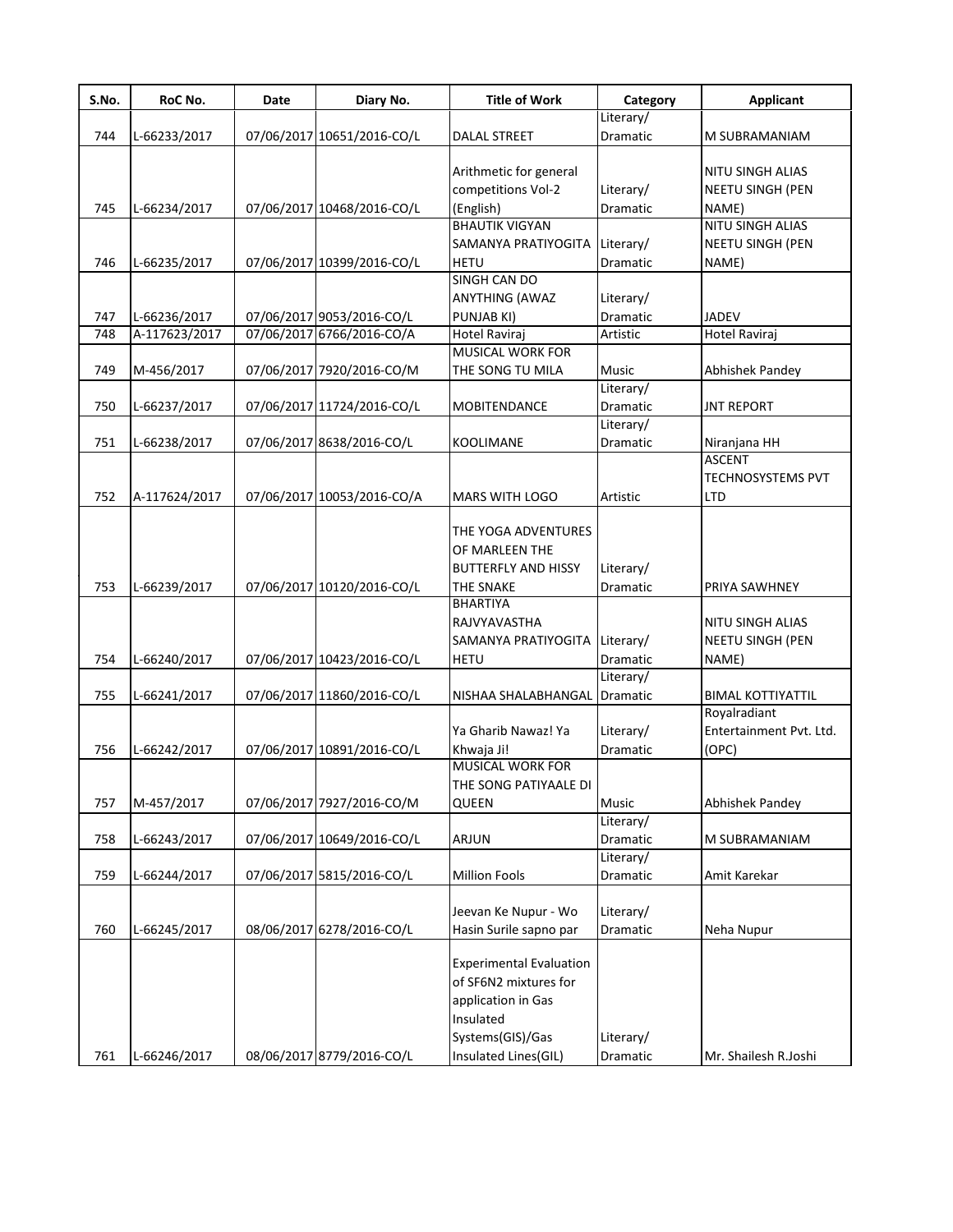| S.No. | RoC No.       | Date | Diary No.                  | <b>Title of Work</b>                | Category              | <b>Applicant</b>                      |
|-------|---------------|------|----------------------------|-------------------------------------|-----------------------|---------------------------------------|
|       |               |      |                            | <b>Experimental Evaluation</b>      |                       |                                       |
|       |               |      |                            | of SF6N2 mixtures for               |                       |                                       |
|       |               |      |                            | application in Gas                  |                       |                                       |
|       |               |      |                            | Insulated                           |                       |                                       |
|       |               |      |                            | Systems(GIS)/Gas                    | Literary/             |                                       |
| 762   | L-66246/2017  |      | 08/06/2017 8779/2016-CO/L  | Insulated Lines(GIL)                | Dramatic              | Mr.S.S.Hadpe                          |
|       |               |      |                            |                                     |                       | <b>USP STUDIOS PRIVATE</b>            |
| 763   | A-117625/2017 |      | 08/06/2017 8671/2016-CO/A  | <b>FARMEES</b>                      | Artistic              | LIMITED                               |
|       |               |      |                            | A. M. GROUP - DEVICE                |                       |                                       |
|       |               |      |                            | OF TRIANGLE -                       |                       |                                       |
|       |               |      |                            | SPREADING HAPPINESS                 |                       | <b>MOHAMMAD ARIF</b>                  |
| 764   | A-117626/2017 |      | 08/06/2017 8683/2016-CO/A  | FOREVER                             | Artistic              | <b>SHAIKH</b>                         |
|       |               |      |                            | AARUSHI - MY                        | Literary/             |                                       |
| 765   | L-66247/2017  |      | 08/06/2017 5746/2016-CO/L  | <b>DAUGHTER</b>                     | Dramatic              | CHANNESHA MJ                          |
|       |               |      |                            |                                     |                       |                                       |
|       |               |      |                            |                                     |                       |                                       |
|       |               |      |                            | Investigation of film               |                       |                                       |
|       |               |      |                            | cooling technique for               |                       |                                       |
|       |               |      |                            | cylindrical leading edge            |                       |                                       |
|       |               |      |                            | model using CFD and                 | Literary/             |                                       |
| 766   | L-66248/2017  |      | 08/06/2017 8740/2016-CO/L  | experimental method.                | Dramatic              | Prashant Bhaskar Kuyate               |
|       |               |      |                            |                                     |                       |                                       |
|       |               |      |                            |                                     | Literary/             | Dr. Sneh KamleshKumar                 |
| 767   | L-66249/2017  |      | 08/06/2017 10266/2016-CO/L | Life is Simple                      | Dramatic              | Desai                                 |
|       |               |      |                            |                                     | Literary/             |                                       |
| 768   | L-66250/2017  |      | 08/06/2017 10167/2016-CO/L | Ras Na Aayi Yayavari                | Dramatic              | Sanjay Gaur                           |
|       |               |      |                            |                                     | Literary/             |                                       |
| 769   | L-66251/2017  |      | 08/06/2017 10280/2016-CO/L | Pushpadhwani                        | Dramatic              | <b>Muhammad Danish</b>                |
|       |               |      |                            |                                     |                       |                                       |
|       |               |      |                            | <b>Next 7 Generations Will</b>      | Literary/             |                                       |
| 770   | L-66252/2017  |      | 08/06/2017 10127/2016-CO/L | Never Forgive You<br>Be Curious, Be | Dramatic<br>Literary/ | Avinash Vasant Sisode                 |
| 771   | L-66253/2017  |      | 08/06/2017 10264/2016-CO/L | Passionate                          | Dramatic              | Parthasarathi Nayak                   |
|       |               |      |                            |                                     |                       |                                       |
|       |               |      |                            | D DEW INTERIOR                      |                       |                                       |
|       |               |      |                            | PORTRAIT AND OTHER                  | Literary/             |                                       |
| 772   | L-66254/2017  |      | 08/06/2017 11251/2016-CO/L | <b>DESIGNS PART 4</b>               | Dramatic              | DHEERAJ DEWANGAN                      |
|       |               |      |                            |                                     |                       |                                       |
|       |               |      |                            | <b>INNOVATIVE FINANCIAL</b>         |                       |                                       |
|       |               |      |                            | PLANNING IN                         |                       |                                       |
|       |               |      |                            | UNCERTAIN ECONOMIC                  | Literary/             |                                       |
| 773   | L-66255/2017  |      | 08/06/2017 10874/2016-CO/L | <b>TIMES</b>                        | Dramatic              | SATYENDRA TRIPATH                     |
|       |               |      |                            |                                     | Literary/             |                                       |
| 774   | L-66256/2017  |      | 08/06/2017 10567/2016-CO/L | Songs by Renuka Jagtap              | Dramatic              | Renuka Bhagwat Jagtap                 |
|       |               |      |                            |                                     | Literary/             | M/S. BRANDSTAR                        |
| 775   | L-66257/2017  |      | 08/06/2017 10576/2016-CO/L | <b>WEEKEND PARTY</b>                | Dramatic              | <b>SOLUTIONS</b><br><b>DHARMENDRA</b> |
|       |               |      |                            |                                     |                       |                                       |
| 776   | A-117627/2017 |      | 08/06/2017 10448/2016-CO/A | GC                                  | Artistic              | <b>TANUKUMAR PATEL</b>                |
|       |               |      |                            |                                     |                       | <b>NEELIKON FOOD DYES &amp;</b>       |
| 777   | A-117628/2017 |      | 08/06/2017 11757/2016-CO/A | <b>COLOURS GLOBAL</b>               | Artistic              | CHEMICALS LTD.                        |
|       |               |      |                            |                                     |                       |                                       |
|       |               |      |                            |                                     |                       | M/s. ALKEM                            |
| 778   | A-117629/2017 |      | 08/06/2017 11725/2016-CO/A | <b>HONYHONY</b>                     | Artistic              | LABORATORIES LIMITED                  |
|       |               |      |                            |                                     |                       |                                       |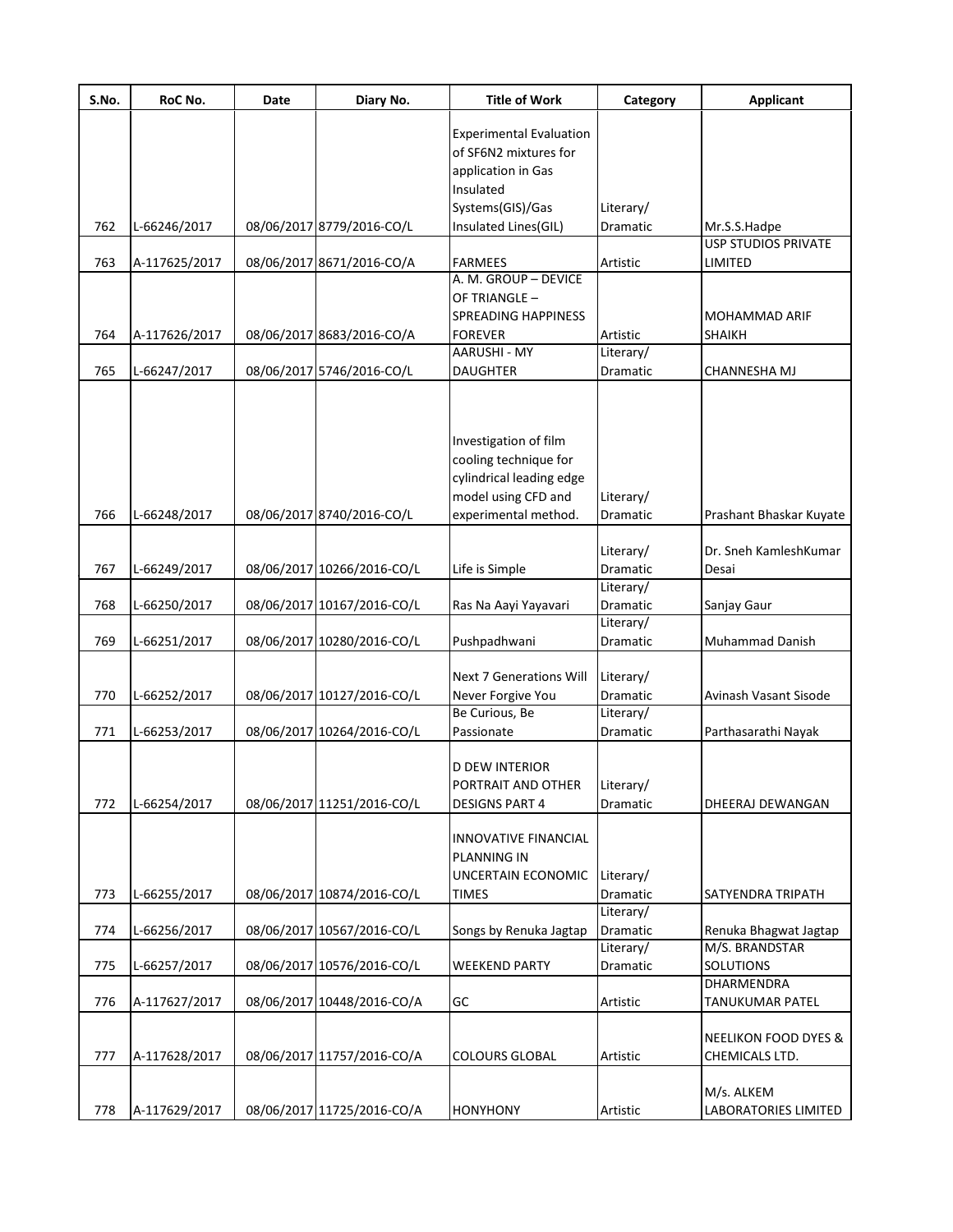| S.No. | RoC No.       | Date | Diary No.                                                | <b>Title of Work</b>                            | Category              | <b>Applicant</b>        |
|-------|---------------|------|----------------------------------------------------------|-------------------------------------------------|-----------------------|-------------------------|
|       |               |      |                                                          |                                                 |                       | <b>HARPAL SINGH</b>     |
|       |               |      |                                                          |                                                 |                       | PASSRICHA               |
| 779   | A-117630/2017 |      | 08/06/2017 5374/2016-CO/A                                | NAVIATER NAVCOLD                                | Artistic              | (PROPRIETOR)            |
|       |               |      |                                                          |                                                 | Literary/             |                         |
| 780   | L-66258/2017  |      | 08/06/2017 11593/2016-CO/L                               | <b>MALAR THULIGAL</b>                           | Dramatic              | GANESH NATARAJAN S      |
|       |               |      |                                                          | <b>HAJMOLA YOODLEY</b>                          |                       |                         |
|       |               |      |                                                          | KABHI KALA KABHI                                |                       |                         |
| 781   | A-117631/2017 |      | 08/06/2017 10951/2016-CO/A                               | <b>KHATTA PACK</b>                              | Artistic              | DABUR INDIA LIMITED     |
|       |               |      |                                                          |                                                 | Literary/             |                         |
| 782   | L-66259/2017  |      | 08/06/2017 11794/2016-CO/L                               | <b>AUDI</b>                                     | Dramatic              | Arun Sharma             |
|       |               |      |                                                          |                                                 |                       |                         |
|       |               |      |                                                          |                                                 |                       | MITALKUMAR              |
| 783   | A-117632/2017 |      | 08/06/2017 11083/2016-CO/A<br>08/06/2017 11081/2016-CO/A | <b>CAMDOOR LABEL</b>                            | Artistic              | KANTIBHAI SAPOVADIYA    |
| 784   | A-117633/2017 |      |                                                          | ULTRA VIRAL LABEL<br><b>ODONIL CITRUS SPICE</b> | Artistic              | KANUBHAI C. PATEL       |
|       |               |      |                                                          | <b>CARTON</b>                                   |                       |                         |
| 785   | A-117634/2017 |      | 08/06/2017 10929/2016-CO/A                               | <b>ODONIL JASMINE</b>                           | Artistic              | DABUR INDIA LIMITED     |
| 786   | A-117635/2017 |      | 08/06/2017 10928/2016-CO/A                               | <b>FANTASY CARTOON</b>                          | Artistic              | DABUR INDIA LIMITED     |
|       |               |      |                                                          | THE NEXT PM THE BEST                            | Literary/             |                         |
| 787   | L-66260/2017  |      | 08/06/2017 11248/2016-CO/L                               | PM                                              | Dramatic              | <b>NAVINDER OBEROI</b>  |
|       |               |      |                                                          | MERE SEENE ME MERA                              | Literary/             |                         |
| 788   | L-66261/2017  |      | 08/06/2017 11272/2016-CO/L                               | DIL NHI                                         | Dramatic              | <b>NEERAJ NAGOR</b>     |
|       |               |      |                                                          |                                                 | Literary/             |                         |
| 789   | L-66262/2017  |      | 08/06/2017 9921/2016-CO/L                                | The Dark Light                                  | Dramatic              | Darpan Goyal            |
|       |               |      |                                                          |                                                 |                       | MS TROPILITE FOODS      |
| 790   | A-117636/2017 |      | 08/06/2017 11211/2016-CO/A                               | CAROL S WHIP TO PPING Artistic                  |                       | PVT LTD                 |
|       |               |      |                                                          |                                                 |                       | MS TROPILITE FOODS      |
|       |               |      |                                                          |                                                 |                       | PVT LTD SHRI PUNEET     |
| 791   | A-117637/2017 |      | 08/06/2017 11210/2016-CO/A                               | <b>JUST JOOSSSS</b>                             | Artistic              | <b>DAVAR</b>            |
|       |               |      |                                                          |                                                 |                       |                         |
| 792   | A-117638/2017 |      | 08/06/2017 8035/2016-CO/A                                | <b>INCOLOR</b>                                  | Artistic              | M/S. RAJESH COSMETICS   |
|       |               |      |                                                          |                                                 |                       |                         |
|       |               |      |                                                          | ARDHADHATUKA                                    |                       |                         |
|       |               |      |                                                          | PRATYAYA TATHA UNKI                             | Literary/             |                         |
| 793   | L-66263/2017  |      | 08/06/2017 5527/2016-CO/L                                | IDAAGAMA VYAVASTHA                              | Dramatic              | PUSHPA DIKSHIT          |
|       |               |      |                                                          |                                                 | Literary/             |                         |
| 794   | L-66264/2017  |      | 08/06/2017 10205/2016-CO/L                               | Laiza                                           | Dramatic              | Kudrat Dutta Chaudhary  |
|       |               |      |                                                          |                                                 |                       |                         |
|       |               |      |                                                          |                                                 |                       | 1. LOKESH CHATURVEDI,   |
|       |               |      |                                                          |                                                 |                       | 2. VINOD CHATURVEDI,    |
|       |               |      |                                                          |                                                 |                       | 3. SMT. NEHA            |
|       |               |      |                                                          |                                                 |                       | CHATURVEDI, 4. SMT.     |
| 795   | A-117639/2017 |      | 08/06/2017 733/2016-CO/A                                 | <b>SHANKAR</b>                                  | Artistic              | NIKITA CHATURVEDI,      |
| 796   |               |      |                                                          |                                                 | Literary/<br>Dramatic | Utkarsh Srivastava      |
|       | L-66265/2017  |      | 08/06/2017 10149/2016-CO/L                               | Rankshetram                                     | Literary/             |                         |
| 797   | L-66266/2017  |      | 08/06/2017 10261/2016-CO/L                               |                                                 | Dramatic              | Ronak D. Jain           |
|       |               |      |                                                          | The Mythical Elements                           |                       | DOLPHIN FOODS INDIA     |
| 798   | A-117640/2017 |      | 08/06/2017 11230/2016-CO/A                               | <b>OSHON FRUITY MANGO</b>                       | Artistic              | LTD                     |
|       |               |      |                                                          | From Start-Up to Ramp-                          | Literary/             |                         |
| 799   | L-66267/2017  |      | 08/06/2017 10129/2016-CO/L                               | Up                                              | Dramatic              | C. Bhaktavatsala Rao    |
|       |               |      |                                                          |                                                 |                       | Ms Mayar Health Resorts |
| 800   | A-117641/2017 |      | 08/06/2017 7782/2016-CO/A                                | LOCKER 19 LOGO                                  | Artistic              | Limited                 |
|       |               |      |                                                          |                                                 | Cinematograph         | RAJESH PATHAK,          |
| 801   | CF-3848/2017  |      | 08/06/2017 6376/2016-CO/CF                               | SPECIAL SKILLS                                  | Film                  | <b>PROPRIETOR</b>       |
|       |               |      |                                                          |                                                 |                       | MS MAYAR HELATH         |
| 802   | A-117642/2017 |      | 08/06/2017 7781/2016-CO/A                                | AMATRRA LOGO                                    | Artistic              | <b>RESORTS LIMITED</b>  |
|       |               |      |                                                          |                                                 |                       |                         |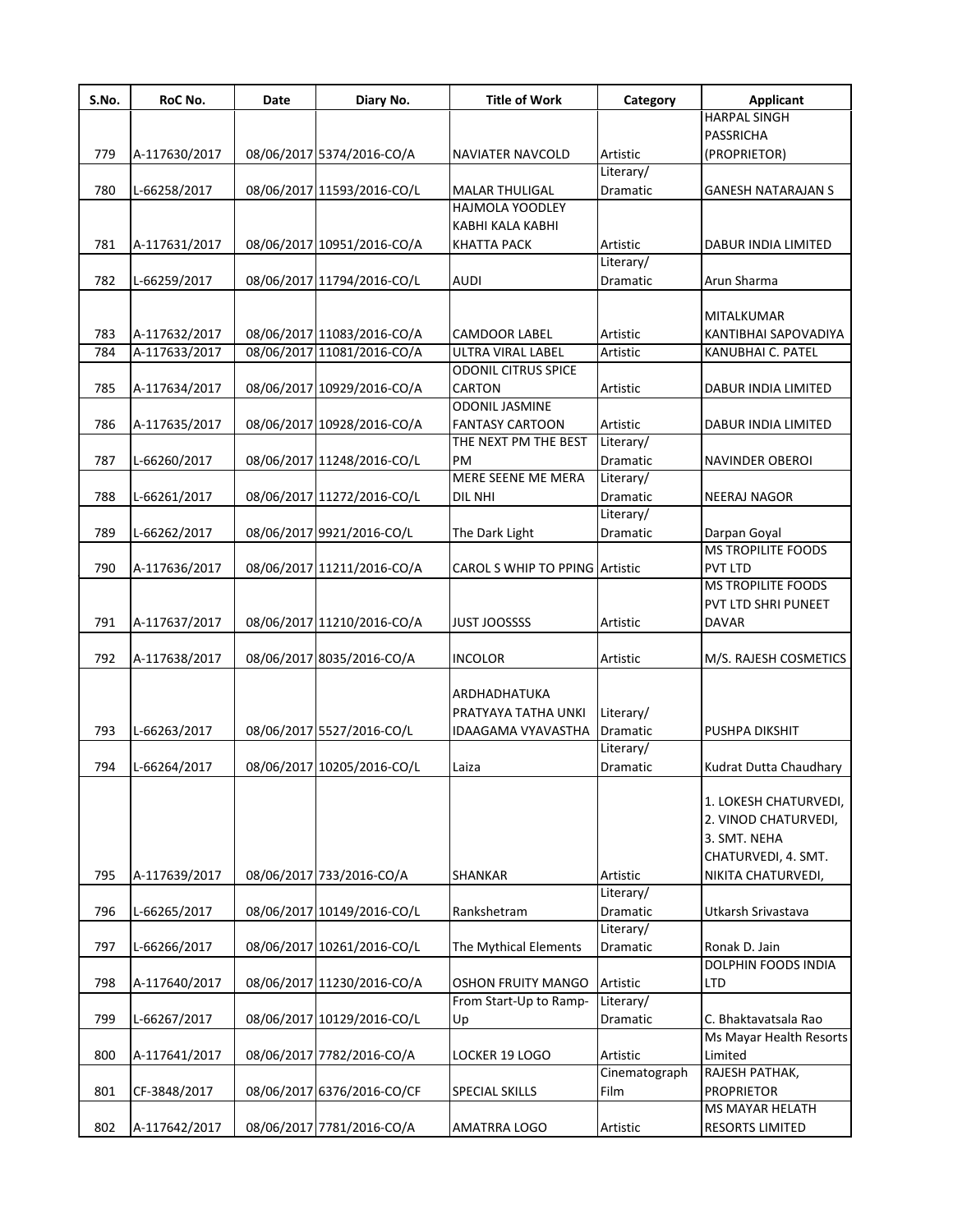| S.No. | RoC No.       | Date | Diary No.                  | <b>Title of Work</b>                                          | Category                     | <b>Applicant</b>                                               |
|-------|---------------|------|----------------------------|---------------------------------------------------------------|------------------------------|----------------------------------------------------------------|
|       |               |      |                            | AISHA AND TEHZEEB                                             |                              | M/S. MOTIWALA                                                  |
| 803   | A-117643/2017 |      | 08/06/2017 8037/2016-CO/A  | LABEL                                                         | Artistic                     | <b>ENTERPRISES</b>                                             |
| 804   | SR-11989/2017 |      | 08/06/2017 5172/2016-CO/SR | AANKHEIN MILAYENGE<br>WITHOUT RAP NEERJA                      |                              | <b>SUPER CASSETTES</b><br>Sound Recording INDUSTRIES PVT. LTD. |
| 805   | L-66268/2017  |      | 08/06/2017 6973/2016-CO/L  | <b>ADVANCES IN</b><br>MANAGEMENT<br><b>INFORMATION SYSTEM</b> | Literary/<br>Dramatic        | Kamal Hajari                                                   |
| 806   | L-66269/2017  |      | 08/06/2017 8252/2016-CO/L  | <b>QIKONNECT BUSINESS</b><br><b>MODEL</b>                     | Literary/<br>Dramatic        | <b>QIKONNECT</b><br>TECHNOLOGIES PVT.<br>LTD.                  |
| 807   | L-66270/2017  |      | 08/06/2017 8954/2016-CO/L  | <b>CRAFTING FUTURES</b><br>OPTEMOM 2 - 3 YEARS                | Literary/<br><b>Dramatic</b> | <b>CRAFTING FUTURES PVT</b><br><b>LTD</b>                      |
| 808   | L-66271/2017  |      | 08/06/2017 5612/2016-CO/L  | Al Qira'at ul Wadhiha<br>(Volume-3)                           | Literary/<br>Dramatic        | Badruzzaman Kairanwi                                           |
| 809   | L-66271/2017  |      | 08/06/2017 5612/2016-CO/L  | Al Qira'at ul Wadhiha<br>(Volume-3)                           | Literary/<br>Dramatic        | Sadruzzaman                                                    |
| 810   | L-66271/2017  |      | 08/06/2017 5612/2016-CO/L  | Al Qira'at ul Wadhiha<br>(Volume-3)                           | Literary/<br>Dramatic        | Qadruzzaman                                                    |
| 811   | L-66271/2017  |      | 08/06/2017 5612/2016-CO/L  | Al Qira'at ul Wadhiha<br>(Volume-3)                           | Literary/<br>Dramatic        | Badrunnisa<br>SANIFY HEALTHCARE                                |
| 812   | A-117644/2017 |      | 08/06/2017 10184/2016-CO/A | <b>SUPPORT LIFE CARE</b>                                      | Artistic                     | PVT. LTD.                                                      |
| 813   | A-117645/2017 |      | 08/06/2017 10189/2016-CO/A | <b>CARL NEILSON</b>                                           | Artistic                     | T.K. SAMRAT HOSIERY<br><b>MILLS</b>                            |
| 814   | L-66272/2017  |      | 08/06/2017 5611/2016-CO/L  | Al Qira'at ul Wadhiha<br>(Volume-2)                           | Literary/<br>Dramatic        | Badruzzaman Kairanwi                                           |
| 815   | L-66272/2017  |      | 08/06/201715611/2016-CO/L  | Al Qira'at ul Wadhiha<br>(Volume-2)                           | Literary/<br>Dramatic        | Sadruzzaman                                                    |
| 816   | L-66272/2017  |      | 08/06/2017 5611/2016-CO/L  | Al Qira'at ul Wadhiha<br>(Volume-2)                           | Literary/<br>Dramatic        | Qadruzzaman                                                    |
| 817   | L-66272/2017  |      | 08/06/2017 5611/2016-CO/L  | Al Qira'at ul Wadhiha<br>(Volume-2)                           | Literary/<br>Dramatic        | Badrunnisa                                                     |
| 818   | A-117646/2017 |      | 08/06/2017 10185/2016-CO/A | <b>SUCCESS</b><br>PHARMACEUTICALS                             | Artistic                     | SANIFY HEALTHCARE<br>PVT. LTD.<br>SANIFY HEALTHCARE            |
| 819   | A-117647/2017 |      | 08/06/2017 10187/2016-CO/A | <b>S9 PHARMA</b>                                              | Artistic                     | PVT. LTD.                                                      |
| 820   | A-117648/2017 |      | 08/06/2017 8861/2016-CO/A  | <b>APRODO</b>                                                 | Artistic                     | <b>VENEET SPORTS GOODS</b>                                     |
| 821   | A-117649/2017 |      | 08/06/2017 10186/2016-CO/A | <b>SEVEN BIOSCIENCES</b>                                      | Artistic                     | SANIFY HEALTHCARE<br>PVT. LTD.<br><b>FATEH</b>                 |
| 822   | A-117650/2017 |      | 08/06/2017 8863/2016-CO/A  | FATEH TV IN PUNJABI                                           | Artistic                     | COMMUNICATION PVT.<br>LTD.                                     |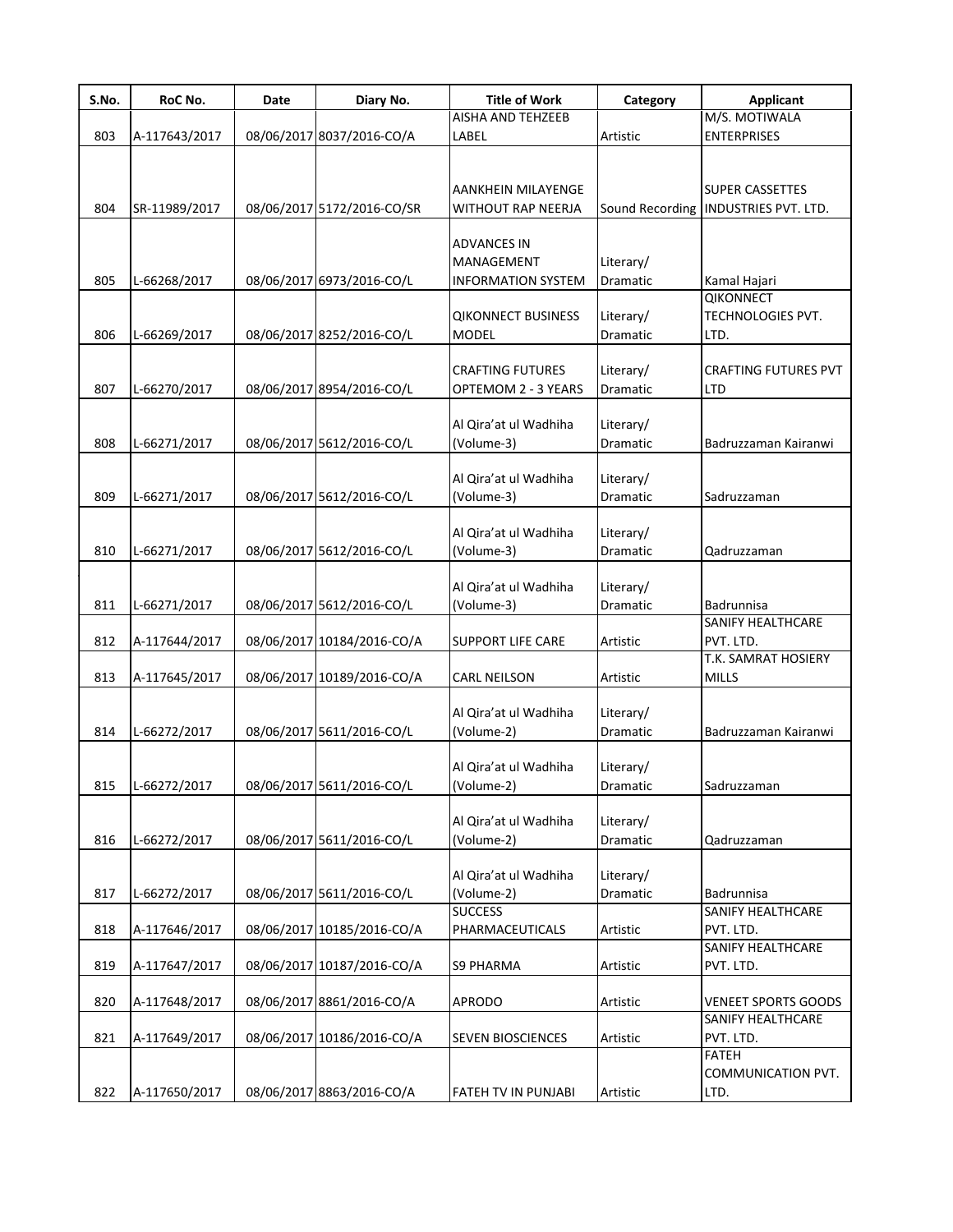| S.No. | RoC No.       | Date | Diary No.                  | <b>Title of Work</b>          | Category  | <b>Applicant</b>          |
|-------|---------------|------|----------------------------|-------------------------------|-----------|---------------------------|
|       |               |      |                            |                               |           | <b>FATEH</b>              |
|       |               |      |                            |                               |           | <b>COMMUNICATION PVT.</b> |
| 823   | A-117651/2017 |      | 08/06/2017 8862/2016-CO/A  | <b>FATEH TV</b>               | Artistic  | LTD.                      |
|       |               |      |                            | <b>BROTHERHOOD LET'S</b>      |           | <b>BROTHERHOOD</b>        |
| 824   | A-117652/2017 |      | 08/06/2017 8860/2016-CO/A  | <b>WALK TOGETHER</b>          | Artistic  | <b>ENTERPRISES</b>        |
|       |               |      |                            |                               |           |                           |
|       |               |      |                            | <b>VEXIL CONCENTRATE OF</b>   |           |                           |
| 825   | A-117653/2017 |      | 08/06/2017 10188/2016-CO/A | WHITE FLOOR CLEANER           | Artistic  | PARRY ASSOCIATES          |
|       |               |      |                            |                               |           | <b>SHREE KRISHNA</b>      |
| 826   | A-117654/2017 |      | 08/06/2017 10183/2016-CO/A | <b>DIAMOND PLUS</b>           | Artistic  | <b>INDUSTRIES</b>         |
|       |               |      |                            |                               |           |                           |
|       |               |      |                            | Sharah Urdu - Al Qira'at      | Literary/ |                           |
| 827   | L-66273/2017  |      | 08/06/2017 5614/2016-CO/L  | ul Wadhiha (Volume-3)         | Dramatic  | Badruzzman Kairanwi       |
|       |               |      |                            |                               |           |                           |
|       |               |      |                            | Sharah Urdu - Al Qira'at      | Literary/ |                           |
| 828   | L-66273/2017  |      | 08/06/2017 5614/2016-CO/L  | ul Wadhiha (Volume-3)         | Dramatic  | Sadruzzaman               |
|       |               |      |                            |                               |           |                           |
|       |               |      |                            | Sharah Urdu - Al Qira'at      | Literary/ |                           |
| 829   | L-66273/2017  |      | 08/06/2017 5614/2016-CO/L  | ul Wadhiha (Volume-3)         | Dramatic  | Qadruzzaman               |
|       |               |      |                            |                               |           |                           |
|       |               |      |                            | Sharah Urdu - Al Qira'at      | Literary/ |                           |
| 830   | L-66273/2017  |      | 08/06/2017 5614/2016-CO/L  | ul Wadhiha (Volume-3)         | Dramatic  | Badrunnisa                |
| 831   | A-117655/2017 |      | 08/06/2017 8288/2016-CO/A  | DEVICE OF SKELETON            | Artistic  | N.N.IMPEX                 |
|       |               |      |                            |                               |           | <b>NITU SINGH ALIAS</b>   |
|       |               |      |                            | Indian Polity For general     | Literary/ | NEETU SINGH (PEN          |
| 832   | L-66274/2017  |      | 08/06/2017 10426/2016-CO/L | Competitions                  | Dramatic  | NAME)                     |
|       |               |      |                            |                               |           |                           |
|       |               |      |                            | SSC (CGL) Tier-II English     |           |                           |
|       |               |      |                            | Language and                  |           | NITU SINGH ALIAS          |
|       |               |      |                            | <b>Comprehension Model</b>    | Literary/ | <b>NEETU SINGH (PEN</b>   |
| 833   | L-66275/2017  |      | 08/06/2017 10475/2016-CO/L | Papers 21 to 30               | Dramatic  | NAME)                     |
|       |               |      |                            |                               |           | NITU SINGH ALIAS          |
|       |               |      |                            | <b>Computer For Banking</b>   | Literary/ | <b>NEETU SINGH (PEN</b>   |
| 834   | L-66276/2017  |      | 08/06/2017 10470/2016-CO/L | Exams                         | Dramatic  | NAME)                     |
|       |               |      |                            |                               | Literary/ |                           |
| 835   | L-66277/2017  |      | 08/06/2017 9957/2016-CO/L  | The Black Barrier             | Dramatic  | KANISHK BANKA             |
|       |               |      |                            |                               |           | MAHESHBHAI VALJJI         |
| 836   | A-117656/2017 |      | 08/06/2017 9071/2016-CO/A  | NILKANTH WITH N LOGO Artistic |           | BHAI SURANI               |
| 837   | A-117657/2017 |      | 08/06/2017 3677/2016-CO/A  | SAPPHIRE GOLD                 | Artistic  | MS AKAL GARMENTS          |
| 838   | A-117658/2017 |      | 08/06/2017 12047/2016-CO/A | AV Logo                       | Artistic  | Amee Vora                 |
|       |               |      |                            | VATUMAL'S JAY FALUDA          |           |                           |
|       |               |      |                            | ICE CREAM WITH JFI            |           | <b>JAIRAM VATUMAL</b>     |
| 839   | A-117659/2017 |      | 08/06/2017 9072/2016-CO/A  | <b>LOGO</b>                   | Artistic  | <b>NAVANI</b>             |
|       |               |      |                            |                               | Literary/ |                           |
| 840   | L-66278/2017  |      | 08/06/2017 10155/2016-CO/L | Objective Biology             | Dramatic  | Sartaj A Rahim Shaikh     |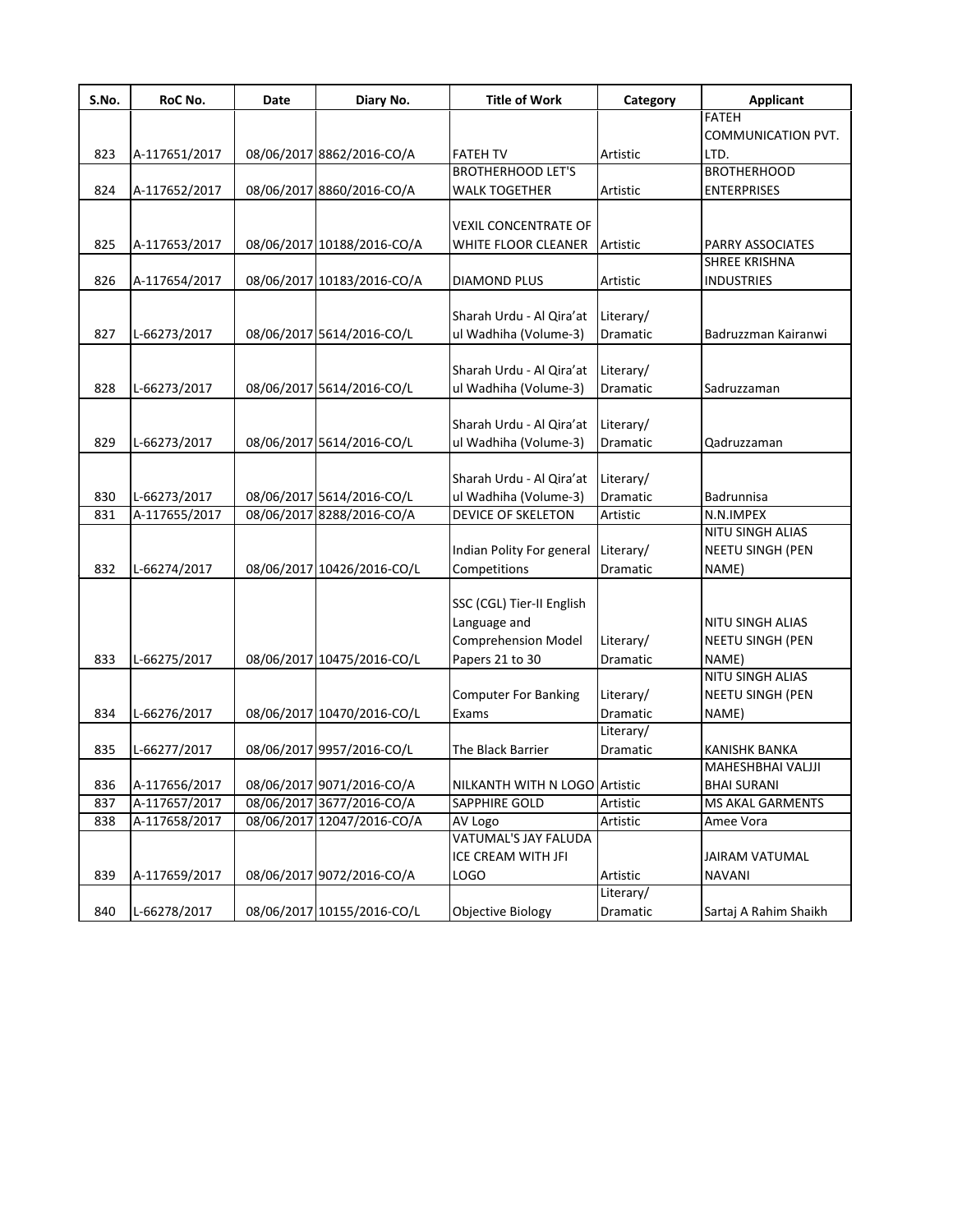| S.No. | RoC No.       | Date | Diary No.                  | <b>Title of Work</b>                | Category        | <b>Applicant</b>         |
|-------|---------------|------|----------------------------|-------------------------------------|-----------------|--------------------------|
|       |               |      |                            |                                     |                 |                          |
|       |               |      |                            |                                     |                 |                          |
|       |               |      |                            |                                     |                 |                          |
|       |               |      |                            |                                     |                 |                          |
|       |               |      |                            | The Complete Book on                |                 |                          |
|       |               |      |                            | Waste Treatment                     |                 |                          |
|       |               |      |                            | Technologies Industrial,            |                 |                          |
|       |               |      |                            | Biomedical, Water,                  |                 |                          |
|       |               |      |                            | Electronic, Municipal,              |                 |                          |
|       |               |      |                            | Household/ Kitchen,                 |                 |                          |
|       |               |      |                            | Farm Animal, Dairy,                 |                 |                          |
|       |               |      |                            | Poultry, Meat, Fish & Sea Literary/ |                 | Niir Project Consultancy |
| 841   | L-66279/2017  |      | 08/06/2017 12161/2016-CO/L | Food Industry Waste                 | Dramatic        | Services                 |
|       |               |      |                            |                                     | Literary/       |                          |
| 842   | L-66280/2017  |      | 08/06/2017 9671/2016-CO/L  | Shakespeare's Sonnets               | Dramatic        | Ch. Suryanarayana Rao    |
|       |               |      |                            | <b>VIJAY GOLD PALACE</b>            |                 | PRAKASHKUMAR             |
| 843   | A-117660/2017 |      | 08/06/2017 9075/2016-CO/A  | WITH VGP LOGO                       | Artistic        | <b>BABULAL MODI</b>      |
|       |               |      |                            |                                     |                 |                          |
|       |               |      |                            | Dissolved Gas Analysis              |                 |                          |
|       |               |      |                            | (DGA) of Power                      |                 |                          |
|       |               |      |                            | Transformer using                   |                 |                          |
|       |               |      |                            | <b>Artificial Neural</b>            | Literary/       |                          |
| 844   | L-66281/2017  |      | 08/06/2017 8761/2016-CO/L  | Network(ANN)                        | Dramatic        | Mr. Bankar Rahul Sanjay  |
|       |               |      |                            |                                     |                 |                          |
|       |               |      |                            | <b>Dissolved Gas Analysis</b>       |                 |                          |
|       |               |      |                            | (DGA) of Power                      |                 |                          |
|       |               |      |                            | Transformer using                   |                 |                          |
|       |               |      |                            | Artificial Neural                   | Literary/       |                          |
| 845   | L-66281/2017  |      | 08/06/2017 8761/2016-CO/L  | Network(ANN)                        | Dramatic        | Ms. P.A. Desai           |
|       |               |      |                            |                                     | Literary/       |                          |
| 846   | L-66282/2017  |      | 08/06/2017 5692/2016-CO/L  | Panorama                            | <b>Dramatic</b> | Shilpi Chaklanobis       |
|       |               |      |                            |                                     |                 |                          |
|       |               |      |                            | PARYAVARAN KI                       |                 |                          |
|       |               |      |                            | RASHTRIYA EVAM                      |                 |                          |
|       |               |      |                            | ANTARRASHTRIYA                      |                 |                          |
|       |               |      |                            | SANSTHAYEN                          | Literary/       |                          |
| 847   | L-66283/2017  |      | 08/06/2017 7376/2016-CO/L  | SANGATHAN AUR PEHAL Dramatic        | Literary/       | Nitin Singhal            |
|       |               |      |                            |                                     |                 |                          |
| 848   | L-66284/2017  |      | 08/06/2017 12219/2016-CO/L | KISMAT KI REKHA                     | Dramatic        | RAKESH TANDON            |
| 849   |               |      | 08/06/2017 9940/2016-CO/L  |                                     | Literary/       |                          |
|       | L-66285/2017  |      |                            | Rooh Se Sakshatkar                  | Dramatic        | Reeti Garg               |
|       |               |      |                            | SHREE RAM KRISHNA                   |                 | CHIRAGBHAI BABUBHAI      |
| 850   | A-117661/2017 |      | 08/06/2017 9076/2016-CO/A  | JARI WITH SRK LOGO                  | Artistic        | NAVADIYA                 |
|       |               |      |                            |                                     |                 |                          |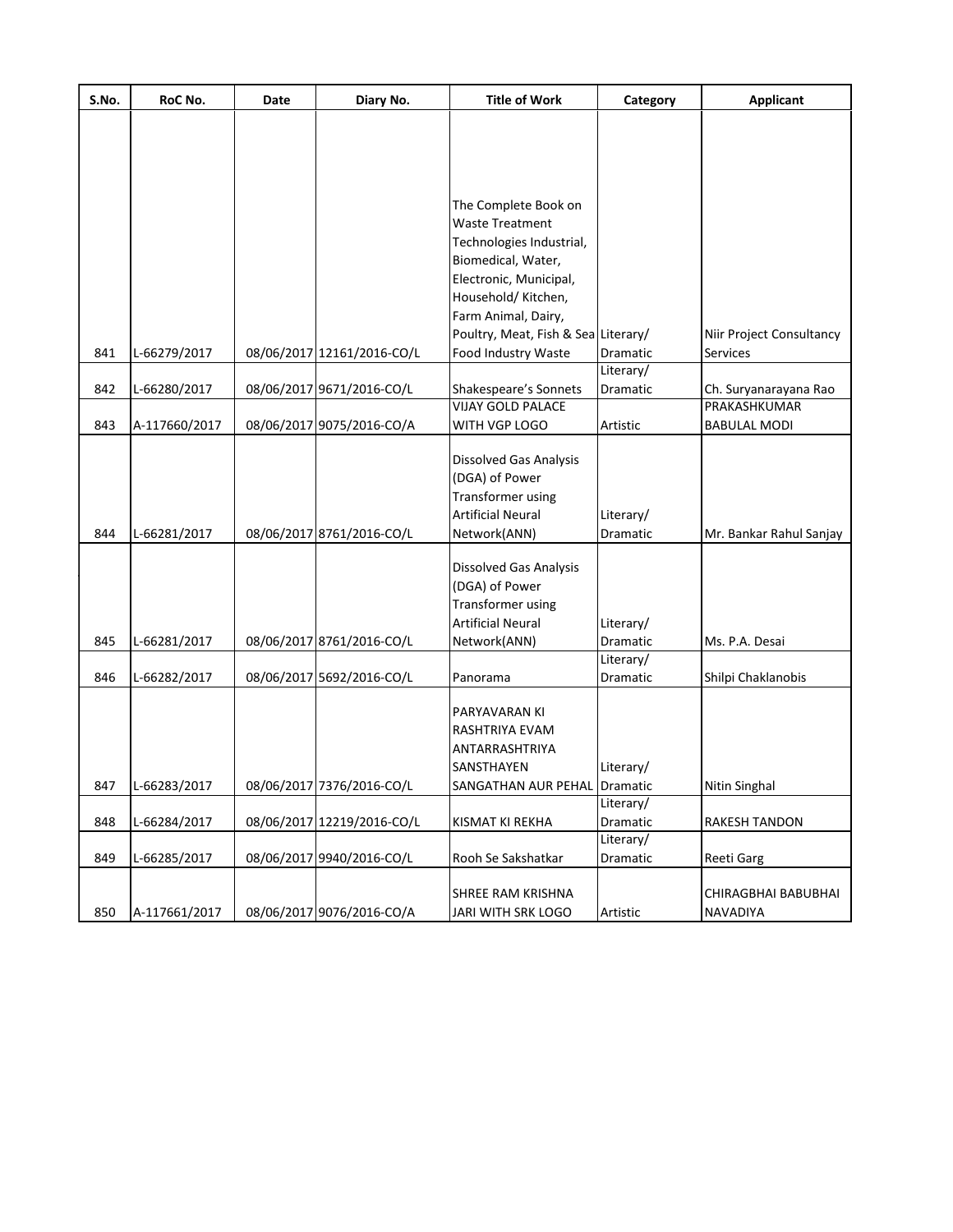| S.No. | RoC No.       | Date | Diary No.                  | <b>Title of Work</b>                                    | Category              | <b>Applicant</b>                       |
|-------|---------------|------|----------------------------|---------------------------------------------------------|-----------------------|----------------------------------------|
|       |               |      |                            |                                                         |                       |                                        |
|       |               |      |                            |                                                         |                       |                                        |
|       |               |      |                            |                                                         |                       |                                        |
|       |               |      |                            | <b>SmarRiver Purification</b><br>Scheme-Sewage Effluent |                       |                                        |
|       |               |      |                            | Transport Tunnel, Smart                                 |                       |                                        |
|       |               |      |                            | Sewage Treatment and                                    |                       |                                        |
|       |               |      |                            | <b>Smart Power</b>                                      |                       |                                        |
|       |               |      |                            | Generation.Smart                                        |                       |                                        |
|       |               |      |                            | conceptual Sewage                                       |                       |                                        |
|       |               |      |                            | System for Varanasi.                                    |                       |                                        |
|       |               |      |                            | Smart GravityFlow and                                   |                       |                                        |
|       |               |      |                            | <b>Smart Wetland</b>                                    |                       |                                        |
| 851   | A-117662/2017 |      | 08/06/2017 11895/2016-CO/A | treatment of Sewage                                     | Artistic              | Navin Chandra Maj.                     |
|       |               |      |                            | <b>CONTROL SCHEME FOR</b>                               | Literary/             | <b>BHARAT HEAVY</b>                    |
| 852   | L-66286/2017  |      | 08/06/2017 10754/2016-CO/L | <b>FGD BOOSTER FAN</b>                                  | Dramatic              | <b>ELECTRICALS LIMITED</b>             |
|       |               |      |                            |                                                         |                       |                                        |
|       |               |      |                            | Modelling of DSTATCOM                                   |                       |                                        |
|       |               |      |                            | under different loading                                 | Literary/             |                                        |
| 853   | L-66287/2017  |      | 08/06/2017 7914/2016-CO/L  | Conditions                                              | Dramatic              | Mr. Chavan Sunil R.                    |
|       |               |      |                            | Modelling of DSTATCOM                                   |                       |                                        |
|       |               |      |                            | under different loading                                 | Literary/             | Mr.Hadpe Somnath                       |
| 854   | L-66287/2017  |      | 08/06/2017 7914/2016-CO/L  | Conditions                                              | Dramatic              | Shantaram                              |
|       |               |      |                            | <b>FURNACE DRAFT</b>                                    |                       |                                        |
|       |               |      |                            | <b>CONTROL USING</b>                                    |                       |                                        |
|       |               |      |                            | MULTIPLE PRIME                                          | Literary/             | <b>BHARAT HEAVY</b>                    |
| 855   | L-66288/2017  |      | 08/06/2017 10759/2016-CO/L | <b>MOVERS</b>                                           | Dramatic              | ELECTRICALS LIMITED                    |
| 856   | L-66289/2017  |      | 08/06/2017 10790/2016-CO/L | Revenge of the Scorpion                                 | Literary/<br>Dramatic | Dileep Johnson                         |
|       |               |      |                            |                                                         |                       | Krishna Institute of                   |
|       |               |      |                            |                                                         |                       | <b>Medical Sciences</b>                |
|       |               |      |                            |                                                         |                       | Deemed University,                     |
|       |               |      |                            | KRISHNA HOSPITAL -                                      | Literary/             | through its Registrar Dr.              |
| 857   | L-66290/2017  |      | 08/06/2017 8768/2016-CO/L  | QUALITY HANDBOOK                                        | Dramatic              | M. V. Ghorpade                         |
|       |               |      |                            |                                                         | Literary/             |                                        |
| 858   | L-66291/2017  |      | 08/06/2017 8378/2016-CO/L  | Maid(less) in India                                     | Dramatic              | <b>Ritu Gupta</b>                      |
| 859   | L-66292/2017  |      | 08/06/2017 9504/2016-CO/L  | Pandava Pravesham                                       | Literary/<br>Dramatic | Satheesh Kumar                         |
|       |               |      |                            |                                                         |                       |                                        |
|       |               |      |                            |                                                         |                       | <b>SUPER CASSETTES</b>                 |
| 860   | SR-11990/2017 |      | 08/06/2017 4969/2016-CO/SR | HIGH HEELS KI AND KA                                    |                       | Sound Recording   INDUSTRIES PVT. LTD. |
|       |               |      |                            |                                                         |                       |                                        |
|       |               |      |                            |                                                         |                       | <b>SUPER CASSETTES</b>                 |
| 861   | SR-11991/2017 |      | 08/06/2017 4970/2016-CO/SR | JI HUZOORI KI AND KA                                    |                       | Sound Recording  INDUSTRIES PVT. LTD.  |
|       |               |      |                            | MOST WANTED MUNDA                                       |                       | <b>SUPER CASSETTES</b>                 |
| 862   | SR-11992/2017 |      | 08/06/2017 4971/2016-CO/SR | <b>KA AND KA</b>                                        |                       | Sound Recording   INDUSTRIES PVT. LTD. |
|       |               |      |                            |                                                         |                       |                                        |
|       |               |      |                            |                                                         |                       | <b>SUPER CASSETTES</b>                 |
| 863   | SR-11993/2017 |      | 08/06/2017 4972/2016-CO/SR | FOOLISHQ KA AND KA                                      | Sound Recording       | <b>INDUSTRIES PVT. LTD.</b>            |
|       |               |      |                            | PUMP IT THE WORKOUT                                     |                       | <b>SUPER CASSETTES</b>                 |
| 864   | SR-11994/2017 |      | 08/06/2017 4973/2016-CO/SR | SONG KI AND KA                                          |                       | Sound Recording   INDUSTRIES PVT. LTD. |
|       |               |      |                            |                                                         |                       |                                        |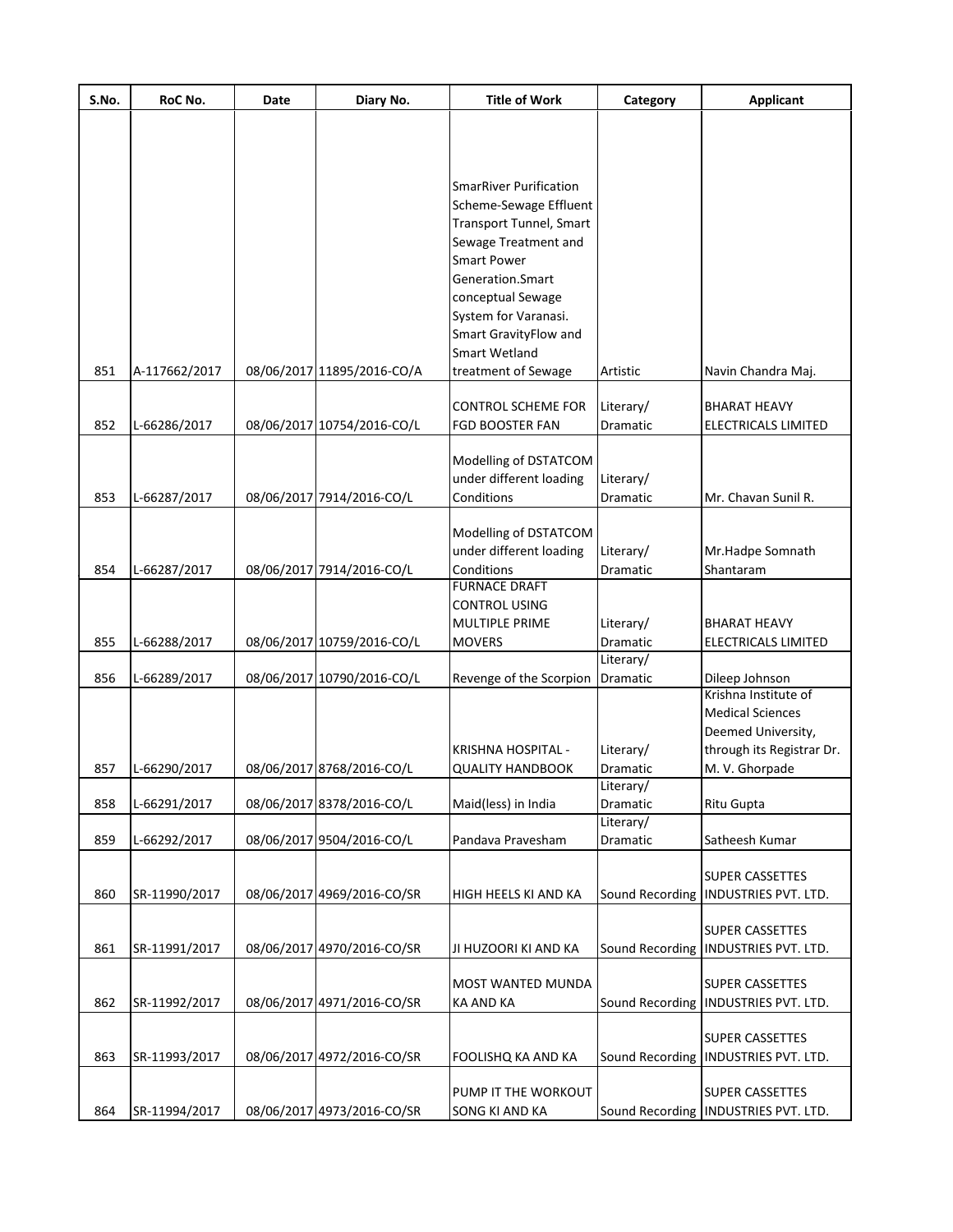| S.No. | RoC No.       | Date | Diary No.                  | <b>Title of Work</b>      | Category                       | <b>Applicant</b>                     |
|-------|---------------|------|----------------------------|---------------------------|--------------------------------|--------------------------------------|
|       |               |      |                            |                           |                                |                                      |
|       |               |      |                            | <b>KABIR MOST WANTED</b>  |                                | <b>SUPER CASSETTES</b>               |
| 865   | SR-11995/2017 |      | 08/06/2017 4974/2016-CO/SR | MUNDA KI AND KA           |                                | Sound Recording INDUSTRIES PVT. LTD. |
|       |               |      |                            |                           | Literary/                      |                                      |
| 866   | L-66293/2017  |      | 08/06/2017 3725/2016-CO/L  | Our Plans Vs. Destiny     | Dramatic                       | Pratibha Sharma                      |
| 867   | A-117663/2017 |      | 08/06/2017 10854/2016-CO/A | <b>SSKY REACHING LIFE</b> | Artistic                       | <b>AYUSH GOYAL</b>                   |
| 868   | A-117663/2017 |      | 08/06/2017 10854/2016-CO/A | <b>SSKY REACHING LIFE</b> | Artistic                       | DAMODAR PAREEK                       |
|       |               |      |                            | Suchit Puthalat Hindi     |                                |                                      |
| 869   | SR-11996/2017 |      | 08/06/2017 8166/2016-CO/SR | Songs Part 2              | Sound Recording Beena Puthalat |                                      |
|       |               |      |                            | Particle Swarm            |                                |                                      |
|       |               |      |                            | Optimization: An          |                                |                                      |
|       |               |      |                            | <b>Evolving Routing</b>   |                                |                                      |
|       |               |      |                            | Protocol in Mobile Ad-    | Literary/                      |                                      |
| 870   | L-66294/2017  |      | 08/06/2017 10637/2016-CO/L | <b>Hoc Networks</b>       | Dramatic                       | Bhushan S. Chaudhari                 |
|       |               |      |                            | Particle Swarm            |                                |                                      |
|       |               |      |                            | Optimization: An          |                                |                                      |
|       |               |      |                            | <b>Evolving Routing</b>   |                                |                                      |
|       |               |      |                            | Protocol in Mobile Ad-    | Literary/                      |                                      |
| 871   | L-66294/2017  |      | 08/06/2017 10637/2016-CO/L | <b>Hoc Networks</b>       | <b>Dramatic</b>                | Rajesh S. Prasad                     |
|       |               |      |                            |                           |                                | KAMLESH GANDALAL                     |
| 872   | A-117664/2017 |      | 08/06/2017 11882/2016-CO/A | S                         | Artistic                       | PATEL                                |
|       |               |      |                            |                           | Literary/                      |                                      |
| 873   | L-66295/2017  |      | 08/06/2017 2803/2016-CO/L  | Mithila Anthem            | Dramatic                       | <b>BIRBAL JHA</b>                    |
|       |               |      |                            |                           |                                |                                      |
|       |               |      |                            | KUBER PARAGOLD WITH       |                                | M/S KUBER GRAIN &                    |
| 874   | A-117665/2017 |      | 08/06/2017 11049/2016-CO/A | THE DEVICE OF KUBER       | Artistic                       | SPICES PVT LTD                       |
|       |               |      |                            |                           |                                |                                      |
|       |               |      |                            | POLICE INVESTIGATION      |                                |                                      |
|       |               |      |                            | Powers, Tactics and       | Literary/                      |                                      |
| 875   | L-66296/2017  |      | 08/06/2017 10619/2016-CO/L | Techniques                | Dramatic                       | V. SITHANNAN                         |
|       |               |      |                            | UTC Biriyani Rice Since   |                                |                                      |
|       |               |      |                            | 1994 Premium Biriyani     |                                |                                      |
| 876   | A-117666/2017 |      | 08/06/2017 12156/2016-CO/A | Rice                      | Artistic                       | Abu Haji. T                          |
|       |               |      |                            |                           |                                |                                      |
|       |               |      |                            | <b>CLASSIC GYPSUM</b>     |                                | Classic Gypsum                       |
| 877   | A-117667/2017 |      | 08/06/2017 9013/2016-CO/A  | INDUSTRIES PVT. LTD.      | Artistic                       | Industries Pvt. Ltd.                 |
|       |               |      |                            |                           | Literary/                      |                                      |
|       |               |      |                            |                           |                                |                                      |
| 878   | L-66297/2017  |      | 08/06/2017 14464/2016-CO/L | MERE MALKA                | Dramatic                       | SANDEEP BHAGAT                       |
|       |               |      |                            |                           |                                |                                      |
|       |               |      |                            | DEVICE OF BOY             |                                |                                      |
| 879   | A-117668/2017 |      | 08/06/2017 12292/2016-CO/A | (SHEIKHCHILLI - IMAGE)    | Artistic                       | AMAN BAJAJ                           |
|       |               |      |                            |                           |                                |                                      |
|       |               |      |                            | DEVICE OF BOY             |                                |                                      |
| 880   | A-117668/2017 |      | 08/06/2017 12292/2016-CO/A | (SHEIKHCHILLI - IMAGE)    | Artistic                       | PRAMOD KUMAR BAJAJ                   |
| 881   | A-117669/2017 |      | 08/06/2017 12299/2016-CO/A | <b>MAYAPURI</b>           | Artistic                       | AMAN BAJAJ                           |
|       |               |      |                            |                           |                                |                                      |
| 882   | A-117669/2017 |      | 08/06/2017 12299/2016-CO/A | <b>MAYAPURI</b>           | Artistic                       | PRAMOD KUMAR BAJAJ                   |
|       |               |      |                            |                           | Literary/                      |                                      |
| 883   | L-66298/2017  |      | 08/06/2017 10327/2016-CO/L | ISHQ TABAHI               | Dramatic                       | MR. BAHAR                            |
|       |               |      |                            |                           |                                |                                      |
|       |               |      |                            | DEVICE OF MAN (NOORI      |                                |                                      |
| 884   | A-117670/2017 |      | 08/06/2017 12304/2016-CO/A | JINN - IMAGE)             | Artistic                       | AMAN BAJAJ                           |
|       |               |      |                            |                           |                                |                                      |
|       |               |      |                            | DEVICE OF MAN (NOORI      |                                |                                      |
| 885   | A-117670/2017 |      | 08/06/2017 12304/2016-CO/A | JINN - IMAGE)             | Artistic                       | PRAMOD KUMAR BAJAJ                   |
|       |               |      |                            | PROFESSIONAL GUIDE        | Literary/                      |                                      |
| 886   | L-66300/2017  |      | 08/06/2017 8394/2016-CO/L  | <b>TO CARO 2016</b>       | Dramatic                       | <b>G SEKAR</b>                       |
|       |               |      |                            |                           |                                |                                      |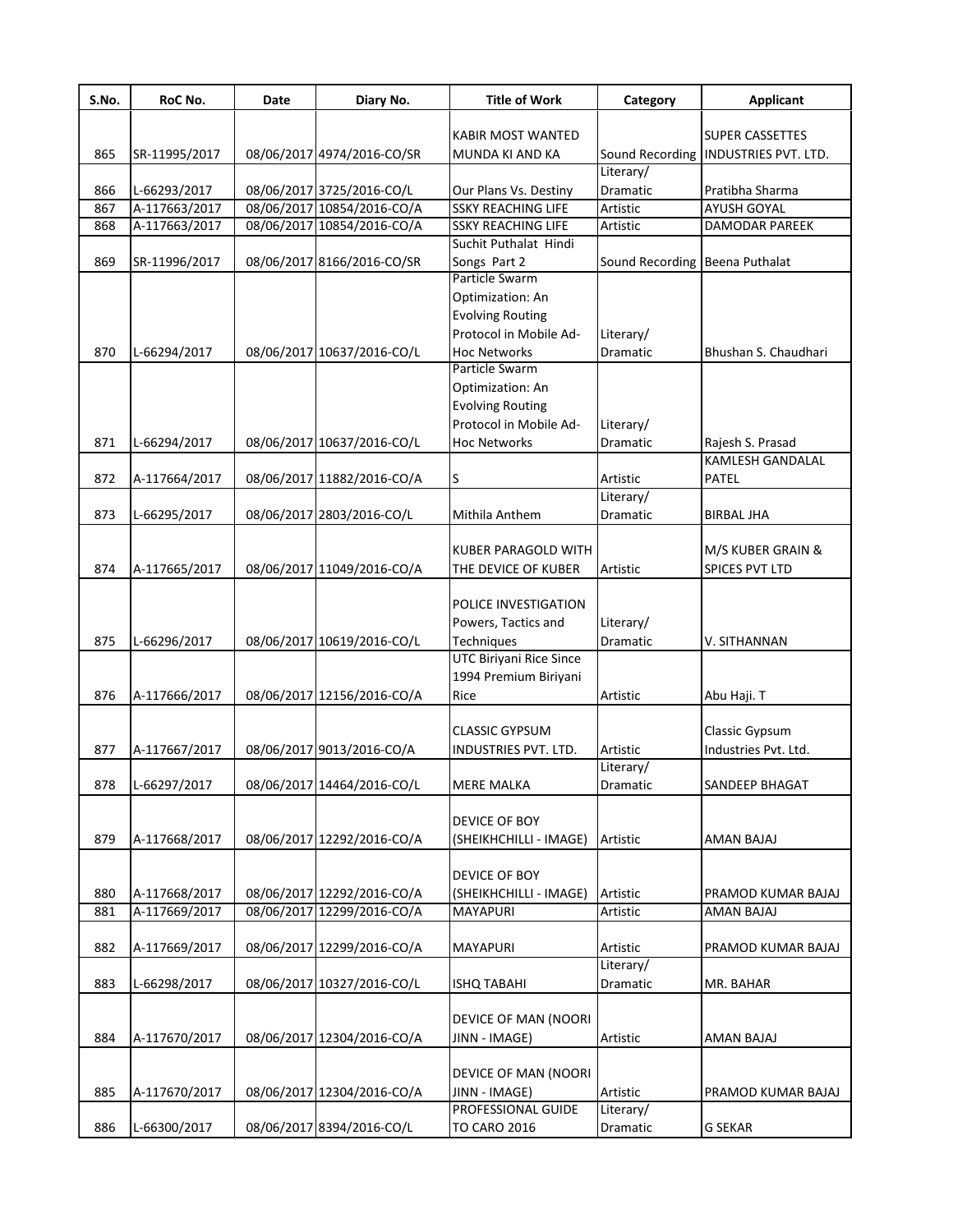| S.No. | RoC No.       | Date | Diary No.                  | <b>Title of Work</b>                                                                           | Category              | <b>Applicant</b>                |
|-------|---------------|------|----------------------------|------------------------------------------------------------------------------------------------|-----------------------|---------------------------------|
|       |               |      |                            | <b>ONLINE BARGAIN</b>                                                                          | Literary/             |                                 |
| 887   | L-66301/2017  |      | 08/06/2017 8639/2016-CO/L  | <b>WORLD</b>                                                                                   | Dramatic              | RAJESH KUMAR VERMA              |
|       |               |      |                            | LIFE LONG HEALTH CARE                                                                          |                       | M/S. LIFE LONG HEALTH           |
| 888   | A-117671/2017 |      | 08/06/2017 8653/2016-CO/A  | AND CURE                                                                                       | Artistic              | CARE & CURE                     |
|       |               |      |                            |                                                                                                |                       | <b>MEDLIFE</b>                  |
|       |               |      |                            | MEDLIFE ALL THINGS                                                                             |                       | INTERNATIONAL PVT.              |
| 889   | A-117672/2017 |      | 08/06/2017 9217/2016-CO/A  | <b>HEALTH</b>                                                                                  | Artistic              | LTD.                            |
|       |               |      |                            |                                                                                                | Literary/             |                                 |
| 890   | L-66302/2017  |      | 08/06/2017 9800/2016-CO/L  | ANU CHOCOLATY CAKES                                                                            | Dramatic              | Mrs. Anita Jain                 |
|       |               |      |                            |                                                                                                | Literary/             |                                 |
| 891   | L-66303/2017  |      | 08/06/2017 12224/2016-CO/L | <b>ATRUPT</b>                                                                                  | Dramatic              | Ravi Arunkumar Vyas             |
|       |               |      |                            |                                                                                                | Literary/             |                                 |
| 892   | L-66304/2017  |      | 08/06/2017 216/2016-CO/L   | maze goa nital goa                                                                             | Dramatic              | <b>VINAY DESHPANDE</b>          |
|       |               |      |                            | <b>UDAYAGIRI AN</b>                                                                            |                       |                                 |
|       |               |      |                            | UNDISCOVERED                                                                                   |                       |                                 |
| 893   | A-117673/2017 |      | 08/06/2017 44419/2014-CO/A | <b>HISTORIC DESTINATION</b>                                                                    | Artistic              | NIRMALA BASIREDDY               |
| 894   | L-66299/2017  |      | 08/06/2017 8004/2016-CO/L  | <b>Efficiency Improvement</b><br>of Photovoltaic Panel by Literary/<br><b>Tracking Methods</b> | Dramatic              | Mr. Tushar Madhukar<br>Wadghule |
| 895   | L-66299/2017  |      | 08/06/2017 8004/2016-CO/L  | Efficiency Improvement<br>of Photovoltaic Panel by Literary/<br><b>Tracking Methods</b>        | Dramatic              | Mr. Aranke Vivek<br>Raghunath   |
|       |               |      |                            |                                                                                                |                       | DHIRAJLAL KANJIBHAI             |
| 896   | A-117674/2017 |      | 08/06/2017 11534/2016-CO/A | <b>BHUMI</b>                                                                                   | Artistic              | <b>SURANI</b>                   |
| 897   | L-66305/2017  |      | 08/06/2017 6218/2016-CO/L  | <b>MAKRAND SHIV</b><br>PARWATI MISHRITANG                                                      | Literary/<br>Dramatic | SHRI PREM DAS SANT              |
|       |               |      |                            | <b>GOLDEN SHAHENSHAH</b>                                                                       |                       | M/S S.N BIRI FACTORY            |
| 898   | A-117675/2017 |      | 08/06/2017 9132/2016-CO/A  | BIRI NO 99                                                                                     | Artistic              | PVT. LTD.                       |
| 899   | A-117676/2017 |      | 08/06/2017 5771/2016-CO/A  | <b>ALLEN CPR</b>                                                                               | Artistic              | <b>STAR INDIA</b>               |
|       |               |      |                            |                                                                                                |                       | M/S S.N BIRI FACTORY            |
| 900   | A-117677/2017 |      | 08/06/2017 9133/2016-CO/A  | SARTHI BIRI NO 301                                                                             | Artistic              | PVT. LTD.                       |
|       |               |      |                            | The UAE: A Business                                                                            | Literary/             |                                 |
| 901   | L-66306/2017  |      | 08/06/2017 7047/2016-CO/L  | Manual                                                                                         | Dramatic              | Mahesh Sachdev                  |
|       |               |      |                            | SHAHENSHAH MATCHES                                                                             |                       | M/S S.N BIRI FACTORY            |
| 902   | A-117678/2017 |      | 08/06/2017 9134/2016-CO/A  | <b>NO 99</b>                                                                                   | Artistic              | PVT. LTD.                       |
|       |               |      |                            |                                                                                                |                       | <b>TOP TEAM MACHINES</b>        |
| 903   | A-117679/2017 |      | 08/06/2017 27127/2012-CO/A | <b>TYD</b>                                                                                     | Artistic              | <b>PVT LTD</b>                  |
|       |               |      |                            |                                                                                                |                       | M/S/ SHANTI                     |
| 904   | A-117680/2017 |      | 08/06/2017 9135/2016-CO/A  | LADLA XTREME                                                                                   | Artistic              | <b>CHEMICALS</b>                |
|       |               |      |                            | My Guy Who Was Never                                                                           | Literary/             |                                 |
| 905   | L-66307/2017  |      | 08/06/2017 9901/2016-CO/L  | Mine                                                                                           | Dramatic              | Vidushi Sharma                  |
|       |               |      |                            |                                                                                                |                       |                                 |
| 906   | A-117681/2017 |      | 08/06/2017 9136/2016-CO/A  | <b>MATADOR</b>                                                                                 | Artistic              | M/S SUPER PRODUCTS              |
|       |               |      |                            | Word of God Bhagavad                                                                           | Literary/             |                                 |
| 907   | L-66308/2017  |      | 08/06/2017 6921/2016-CO/L  | Gita                                                                                           | Dramatic              | Ajay Kumar Gupta                |
| 908   | A-117682/2017 |      | 08/06/2017 8419/2016-CO/A  | <b>DEVICE</b>                                                                                  | Artistic              | <b>TODAY LOGISTICS</b>          |
|       |               |      |                            |                                                                                                |                       | P.S SAGGU ENGEERING             |
| 909   | A-117683/2017 |      | 08/06/2017 8167/2016-CO/A  | <b>PPS</b>                                                                                     | Artistic              | <b>WORKS</b>                    |
|       |               |      |                            |                                                                                                |                       |                                 |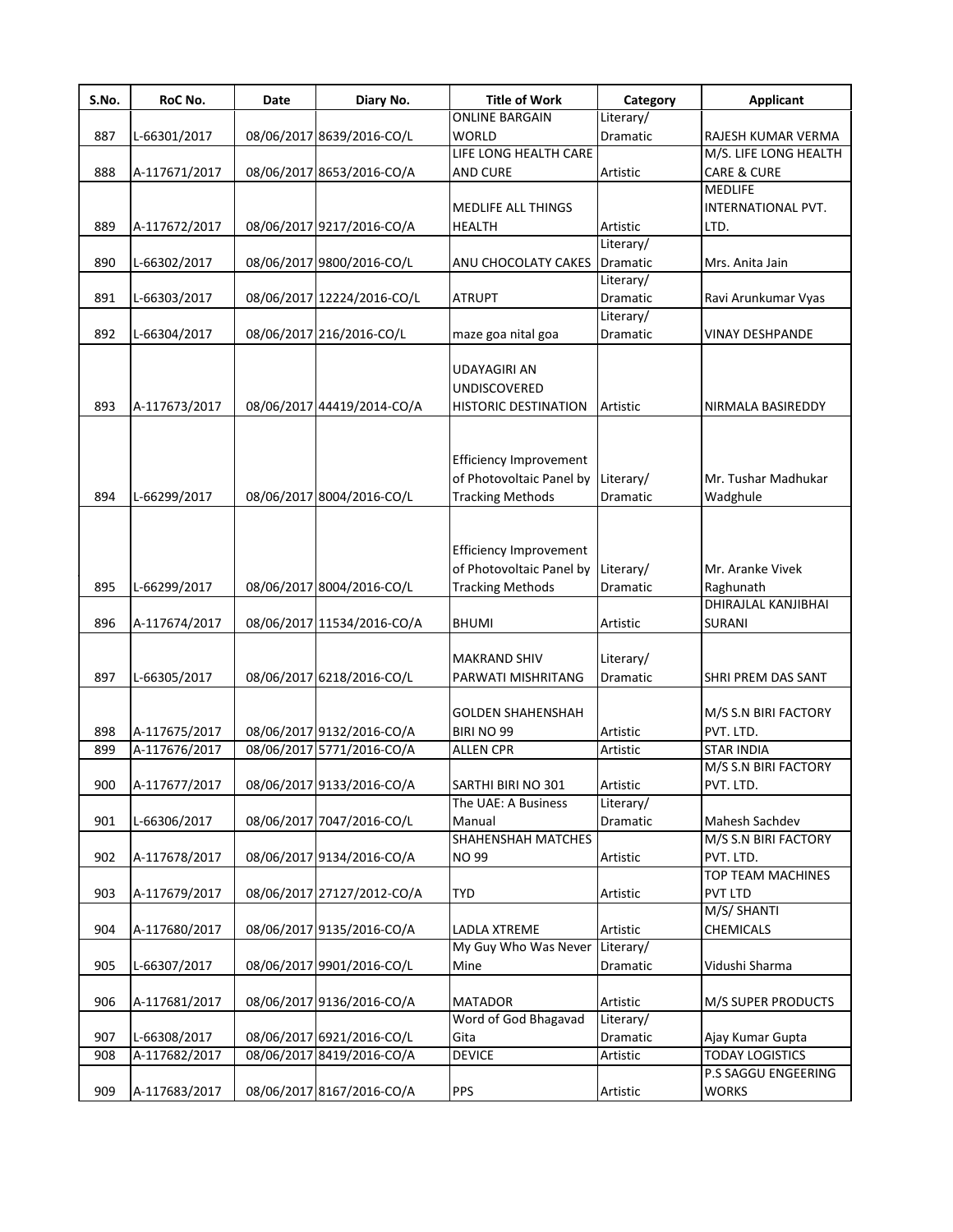| S.No. | RoC No.       | <b>Date</b> | Diary No.                   | <b>Title of Work</b>                 | Category  | <b>Applicant</b>                                   |
|-------|---------------|-------------|-----------------------------|--------------------------------------|-----------|----------------------------------------------------|
|       |               |             |                             |                                      |           |                                                    |
|       |               |             |                             |                                      | Literary/ | Name of Party Address<br>of Party Date of Dispatch |
| 910   | L-66309/2017  |             | 08/06/2017 8706/2016-CO/L   | Win Your Inner Battle                | Dramatic  | Deepak Jindal                                      |
| 911   |               |             | 08/06/2017 8343/2016-CO/A   | RAJ SUPER WHITE                      | Artistic  | RAJ INDUSTRIES                                     |
|       | A-117684/2017 |             |                             |                                      |           |                                                    |
|       |               |             |                             | ANNADARPAN SMART-A                   |           |                                                    |
|       |               |             |                             | <b>MACHINE VISION</b>                |           |                                                    |
|       |               |             |                             | <b>SYSTEM FOR MULTI-</b>             | Computer  |                                                    |
| 912   | SW-9098/2017  |             | 08/06/2017 10346/2016-CO/SW | <b>CROP ANALYSIS</b>                 | Software  | CDAC, KOLKATA                                      |
| 913   | A-117685/2017 |             | 08/06/2017 8425/2016-CO/A   | <b>DEVICE</b>                        | Artistic  | <b>OLIVA KNITS</b>                                 |
|       |               |             |                             |                                      | Literary/ |                                                    |
| 914   | L-66310/2017  |             | 08/06/2017 9448/2016-CO/L   | The Enchanting Nights                | Dramatic  | Bharat Kumar Potipireddi                           |
|       |               |             |                             |                                      |           | GJ LED LIGHTING PVT                                |
| 915   | A-117686/2017 |             | 08/06/2017 9868/2016-CO/A   | <b>GJ LED LABEL</b>                  | Artistic  | LTD                                                |
|       |               |             |                             | Debilitated Planets - Part Literary/ |           |                                                    |
| 916   | L-66311/2017  |             | 08/06/2017 7131/2016-CO/L   | П                                    | Dramatic  | Himanshu Shangari                                  |
|       |               |             |                             |                                      |           |                                                    |
| 917   | A-117687/2017 |             | 08/06/2017 11080/2016-CO/A  | <b>BHARGAV TASTY LABEL</b>           | Artistic  | DILIP MANILAL TANNA                                |
|       |               |             |                             | PRELUDE PUBLIC                       |           |                                                    |
| 918   | A-117688/2017 |             | 08/06/2017 9874/2016-CO/A   | <b>SCHOOL LABEL</b>                  | Artistic  | SATISH CHAND GUPTA                                 |
|       |               |             |                             |                                      |           |                                                    |
|       |               |             |                             | Khud Se Khud Ki Baat Hai             |           |                                                    |
|       |               |             |                             | - first Part of Aham-                | Literary/ |                                                    |
| 919   | L-66312/2017  |             | 08/06/2017 9693/2016-CO/L   | <b>Poetry Series</b>                 | Dramatic  | Nitesh Patidar                                     |
|       |               |             |                             | Know the Life Live the               | Literary/ |                                                    |
| 920   | L-66313/2017  |             | 08/06/2017 1792/2016-CO/L   | Known                                | Dramatic  | Lt Col M Kumar                                     |
|       |               |             |                             |                                      |           |                                                    |
|       |               |             |                             | HMI INTERFACE                        |           |                                                    |
|       |               |             |                             | SOFTWARE FOR POWER                   |           |                                                    |
|       |               |             |                             | <b>PLANT TRAINING</b>                | Computer  | <b>BHARAT HEAVY</b>                                |
| 921   | SW-9099/2017  |             | 08/06/2017 10390/2016-CO/SW | <b>SIMULATOR</b>                     | Software  | ELECTRICALS LIMITED                                |
|       |               |             |                             | EIBIFEF - TRADE                      |           |                                                    |
|       |               |             |                             | PERFORMANCE INDEX                    |           |                                                    |
|       |               |             |                             | FOR SPECIAL ECONOMIC Literary/       |           |                                                    |
| 922   | L-66314/2017  |             | 08/06/2017 7337/2016-CO/L   | <b>ZONES</b>                         | Dramatic  | S.K.P.PALANISAMY                                   |
|       |               |             |                             | <b>EIBIFEF - TRADE</b>               |           |                                                    |
|       |               |             |                             | PERFORMANCE INDEX                    |           |                                                    |
|       |               |             |                             | FOR SPECIAL ECONOMIC Literary/       |           |                                                    |
| 923   | L-66314/2017  |             | 08/06/2017 7337/2016-CO/L   | ZONES                                | Dramatic  | A. ELANGOVAN<br>JAYESHBHAIR.                       |
|       |               |             |                             |                                      |           | VADASOLA,                                          |
|       |               |             |                             |                                      |           |                                                    |
|       |               |             |                             |                                      |           | KAMLESHBHAI R. LORIA,                              |
|       |               |             |                             |                                      |           | PRADIPBHAI R.                                      |
|       |               |             |                             |                                      |           | RATKOTIA, NITABEN S.                               |
| 924   | A-117689/2017 |             | 08/06/2017 11088/2016-CO/A  | <b>DULCET LABEL</b>                  | Artistic  | <b>JIVANI</b>                                      |
|       |               |             |                             |                                      |           | SANGITABEN K. LORIA                                |
|       |               |             |                             |                                      |           | AND DINESHBHAI H.                                  |
| 925   | A-117689/2017 |             | 08/06/2017 11088/2016-CO/A  | <b>DULCET LABEL</b>                  | Artistic  | <b>JIVANI</b>                                      |
|       |               |             |                             | Debilitated Planets - Part Literary/ |           |                                                    |
| 926   | L-66315/2017  |             | 08/06/2017 7133/2016-CO/L   | Ш                                    | Dramatic  | Himanshu Shangari                                  |
|       |               |             |                             |                                      |           |                                                    |
|       |               |             |                             |                                      |           | M/S RAM PRATAP                                     |
|       |               |             |                             |                                      |           | AGRAWAL THROUGH ITS                                |
|       |               |             |                             |                                      |           | PARTNER SHRI RAM                                   |
| 927   | A-117690/2017 |             | 08/06/2017 8613/2016-CO/A   | <b>KUNDLI</b>                        | Artistic  | PRATAP AGRAWAL                                     |
|       |               |             |                             |                                      |           |                                                    |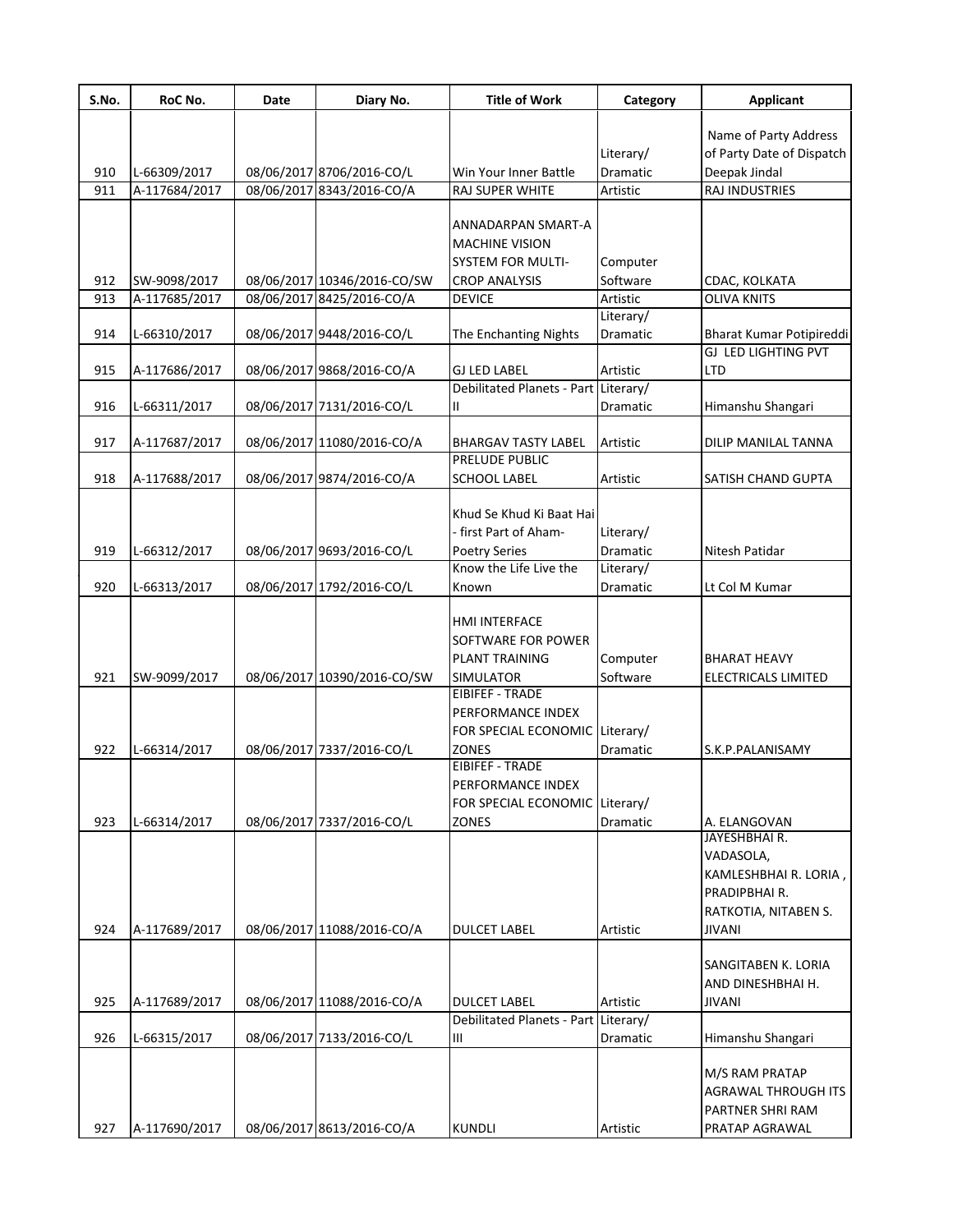| S.No. | RoC No.       | Date | Diary No.                   | <b>Title of Work</b>     | Category  | <b>Applicant</b>                    |
|-------|---------------|------|-----------------------------|--------------------------|-----------|-------------------------------------|
| 928   | A-117691/2017 |      | 08/06/2017 8615/2016-CO/A   | <b>RATAN GOLD</b>        | Artistic  | MR. SHEVA RAM TANEJA                |
|       |               |      |                             |                          |           | M/S AMBER NUTRITION                 |
|       |               |      |                             |                          |           | PVT. LTD. THROUGH                   |
|       |               |      |                             |                          |           | <b>DIRECTOR &amp;</b>               |
|       |               |      |                             |                          |           | AUTHORISED                          |
|       |               |      |                             |                          |           | SIGHNATORY SHRI                     |
| 929   | A-117692/2017 |      | 08/06/2017 8614/2016-CO/A   | SMOOOTH MILK GOLD        | Artistic  | RAJESH DHINGRA                      |
|       |               |      |                             | A HANDBOOK OF            |           |                                     |
|       |               |      |                             | <b>COMPUTER SCIENCE-</b> | Literary/ | <b>TWO MINDS</b>                    |
| 930   | L-66316/2017  |      | 08/06/2017 12135/2016-CO/L  | VOLUME 2                 | Dramatic  | TECHNOLOGY PVT. LTD.                |
|       |               |      |                             |                          |           |                                     |
|       |               |      |                             | In Pursuit of Penance:   | Literary/ |                                     |
| 931   | L-66317/2017  |      | 08/06/2017 7650/2016-CO/L   | Kedarnath, 2013          | Dramatic  | Sukriti Yadava                      |
|       |               |      |                             |                          |           |                                     |
|       |               |      |                             | ALUMFAB WITH AF          |           | SUNIL KAILASHCHANDRA                |
| 932   | A-117693/2017 |      | 08/06/2017 11022/2016-CO/A  | <b>LOGO</b>              | Artistic  | KHASGIWALA                          |
|       |               |      |                             |                          |           |                                     |
|       |               |      |                             |                          |           |                                     |
|       |               |      |                             |                          |           | HITESH BHIKUBHAI,                   |
|       |               |      |                             |                          |           | GITANJALI HITESHBHAI                |
|       |               |      |                             | <b>PATEL VIHAR</b>       |           | MAKATI AND JASMIN                   |
| 933   | A-117694/2017 |      | 08/06/2017 11030/2016-CO/A  | RESTAURANT LABEL         | Artistic  | GIRISHARLAL DHINGANI                |
|       |               |      |                             |                          | Literary/ |                                     |
| 934   | L-66318/2017  |      | 08/06/2017 3099/2016-CO/L   | Words of the Past        | Dramatic  | Deekshit E                          |
|       |               |      |                             |                          | Literary/ |                                     |
| 935   | L-66319/2017  |      | 08/06/2017 9602/2016-CO/L   | No Poems of Love         | Dramatic  | Rajat Kataria                       |
|       |               |      |                             |                          |           |                                     |
|       |               |      |                             |                          |           | JAYSUKHBHAI                         |
|       |               |      |                             |                          |           | PARSOTTAMBHAI                       |
|       |               |      |                             |                          |           |                                     |
|       |               |      |                             |                          |           | KATHIRIYA,                          |
|       |               |      |                             |                          |           | SHANKERBAHI                         |
|       |               |      |                             |                          |           | GOPALBHAI PATEL,                    |
|       |               |      |                             | SUNGRACE SCHOOL          |           | SHOBNA, CHAGANBHAI,                 |
| 936   | A-117695/2017 |      | 08/06/2017 11029/2016-CO/A  | LABEL                    | Artistic  | YOGESHKUMAR                         |
|       |               |      |                             |                          | Literary/ |                                     |
| 937   | L-66320/2017  |      | 08/06/2017 10253/2016-CO/L  | Teesa                    | Dramatic  | Nandani Agrawal                     |
|       |               |      |                             |                          |           | MAESIRO                             |
|       |               |      |                             |                          |           | PHARMACEUTICALS PVT.                |
| 938   | A-117696/2017 |      | 08/06/2017 8938/2016-CO/A   | <b>CHEMIST DOOR</b>      | Artistic  | LTD.                                |
|       |               |      |                             |                          |           |                                     |
|       |               |      |                             | JAI LAXMI WITH JLF       |           | NARSINGHPRASAD                      |
| 939   | A-117697/2017 |      | 08/06/2017 11028/2016-CO/A  | LOGO                     | Artistic  | DEENANATH TEKRIWAL                  |
|       |               |      |                             | AASHIYANA BAKERY         |           | MOHAMED AFJAL KADIR                 |
| 940   | A-117698/2017 |      | 08/06/2017 11027/2016-CO/A  | WITH ASB LOGO            | Artistic  | ANSARI                              |
|       |               |      |                             |                          |           |                                     |
|       |               |      |                             |                          |           | DHARMESHBHAI T                      |
|       |               |      |                             |                          |           | BAVARVA,                            |
|       |               |      |                             |                          |           | GHANSHYAMBHAI P.                    |
|       |               |      |                             | IMPERIAL QUARTZ          |           | BAVARVA AND                         |
| 941   | A-117699/2017 |      | 08/06/2017 11026/2016-CO/A  | LABEL                    | Artistic  | JAYENDRABHIA BHIMANI                |
|       |               |      |                             |                          |           | AMAR SYNTHETICS                     |
| 942   | A-117700/2017 |      | 08/06/2017 11652/2016-CO/A  | DHARMA OSWAL             | Artistic  | PRIVATE LIMITED                     |
|       |               |      |                             |                          |           |                                     |
| 943   | SR-11997/2017 |      | 08/06/2017 10538/2016-CO/SR | PARI                     |           | Sound Recording Kuldip Singh Dhalla |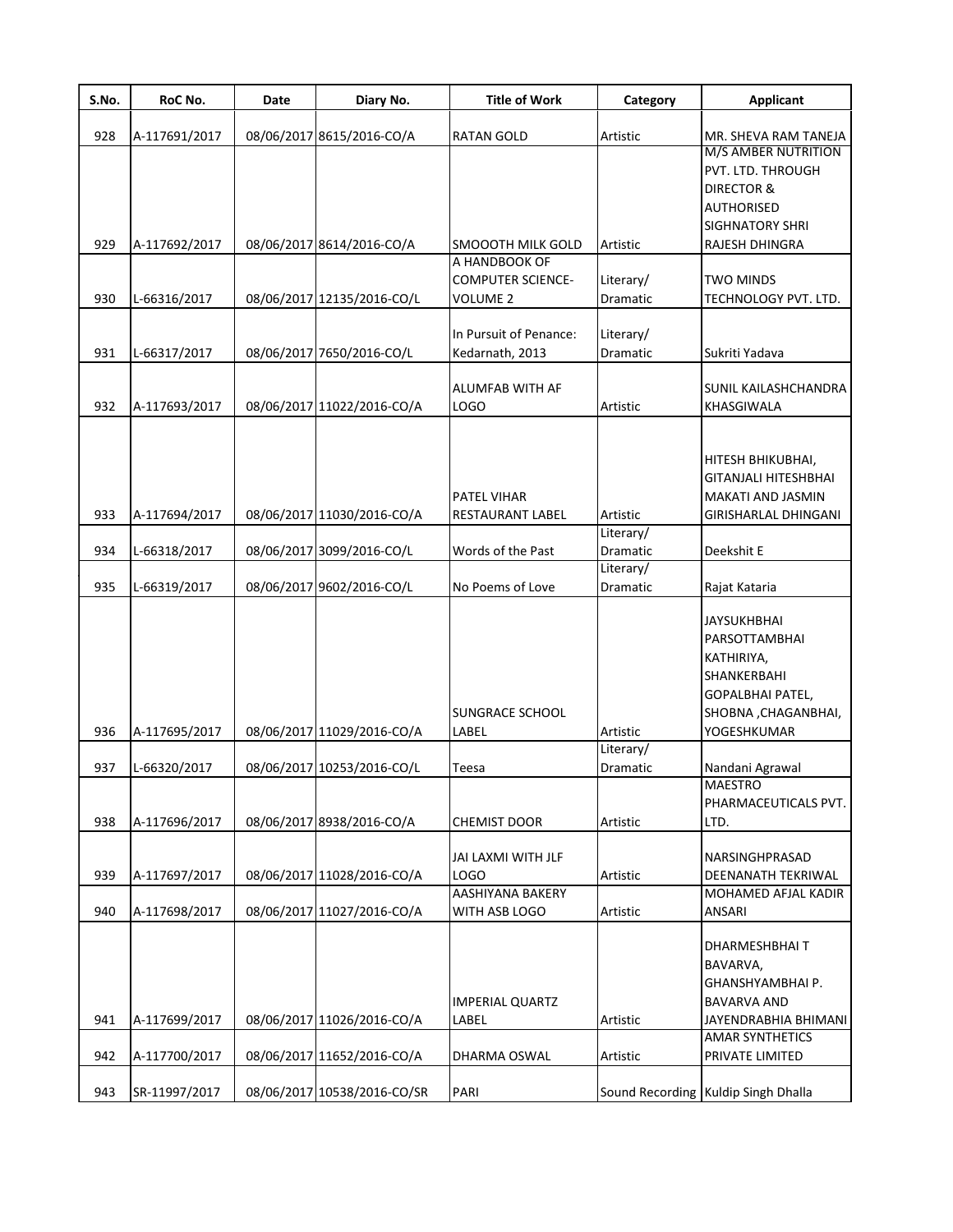| S.No. | RoC No.       | Date | Diary No.                  | <b>Title of Work</b>           | Category        | <b>Applicant</b>            |
|-------|---------------|------|----------------------------|--------------------------------|-----------------|-----------------------------|
|       |               |      |                            | SAFEALIVE WITH SA              |                 | SANDEEPKUMAR                |
| 944   | A-117701/2017 |      | 08/06/2017 11025/2016-CO/A | LOGO                           | Artistic        | HARESHBHAI KAKADIYA         |
|       |               |      |                            |                                |                 | M/S.AULTRA GROUP            |
|       |               |      |                            |                                |                 | PARTNERS OF SHRI.           |
|       |               |      |                            |                                |                 | D.SAIDI REDDY,              |
|       |               |      |                            |                                |                 | SMT.D.KOTESWARI,            |
|       |               |      |                            |                                |                 | SHRI.K.MANIKYA RAO &        |
| 945   | A-117702/2017 |      | 08/06/2017 12001/2016-CO/A | <b>AULTRA</b>                  | Artistic        | SHRI.P.V.N                  |
|       |               |      |                            |                                | Literary/       |                             |
| 946   | L-66321/2017  |      | 08/06/2017 10845/2016-CO/L | Untamed                        | Dramatic        | Sunit Gajbhiye              |
|       |               |      |                            |                                | Literary/       |                             |
| 947   | L-66322/2017  |      | 08/06/2017 3206/2016-CO/L  | Horses Can Fly                 | Dramatic        | Ajay Sharma                 |
|       |               |      |                            | The 70 percent achiever,       |                 |                             |
|       |               |      |                            | yet a 100 percent              | Literary/       |                             |
| 948   | L-66323/2017  |      | 08/06/2017 11594/2016-CO/L | believer                       | <b>Dramatic</b> | Sarthak Ohri                |
|       |               |      |                            |                                |                 |                             |
|       |               |      |                            |                                |                 |                             |
|       |               |      |                            |                                |                 | DILIPBHAI KAGATHARA,        |
|       |               |      |                            |                                |                 | <b>BHAVNABEN P. DETROJA</b> |
| 949   | A-117703/2017 |      | 08/06/2017 11024/2016-CO/A | <b>SIMSTONE</b>                | Artistic        | AND JAYBHAI D. PATEL        |
|       |               |      |                            | <b>Brand Loyalty Model for</b> |                 |                             |
|       |               |      |                            | Consumer Packaged              | Literary/       |                             |
| 950   |               |      |                            | <b>Food Products</b>           |                 |                             |
|       | L-66324/2017  |      | 08/06/2017 11633/2016-CO/L |                                | Dramatic        | Dr.K.Krishnakumar           |
|       |               |      |                            | <b>Brand Loyalty Model for</b> |                 |                             |
|       |               |      |                            | Consumer Packaged              | Literary/       |                             |
| 951   | L-66324/2017  |      | 08/06/2017 11633/2016-CO/L | <b>Food Products</b>           | Dramatic        | Dr.S.Kavitha                |
|       |               |      |                            |                                |                 |                             |
|       |               |      |                            |                                |                 | BAKULCHANDRA                |
|       |               |      |                            |                                |                 | BARJIBHAI CHAUDHARI         |
|       |               |      |                            |                                |                 | <b>AND BHADRESH</b>         |
| 952   | A-117704/2017 |      | 08/06/2017 11023/2016-CO/A | <b>AGRO EXIM LABEL</b>         | Artistic        | <b>ISHWARILAL PATEL</b>     |
|       |               |      |                            | <b>DHAN BARSE AAPKE</b>        |                 |                             |
|       |               |      |                            | <b>DWAR SHASTARON KE</b>       | Literary/       | SACCHIDANAND                |
| 953   | L-66325/2017  |      | 08/06/2017 10528/2016-CO/L | <b>ANUSAR</b>                  | Dramatic        | VASHISHTH                   |
|       |               |      |                            |                                |                 | HITESH PRAVINBHAI           |
| 954   | A-117705/2017 |      | 08/06/2017 11021/2016-CO/A | NIAM ENTERPRISE LABEL Artistic |                 | <b>JOSHI</b>                |
|       |               |      |                            |                                | Literary/       |                             |
| 955   | L-66326/2017  |      | 08/06/2017 7838/2016-CO/L  | I For an Eye                   | Dramatic        | Babu Rajendran              |
|       |               |      |                            | HOW TO RAISE YOUR              | Literary/       |                             |
| 956   | L-66327/2017  |      | 08/06/2017 7877/2016-CO/L  | CHILDREN                       | Dramatic        | Ms. Archana Sinha           |
|       |               |      |                            |                                |                 |                             |
|       |               |      |                            | <b>SURAAG MYSTERY OF</b>       | Literary/       |                             |
| 957   | L-66328/2017  |      | 08/06/2017 12167/2016-CO/L | THE MISSING TRISHUL            | Dramatic        | MR MANISH GUPTA             |
|       |               |      |                            |                                |                 |                             |
|       |               |      |                            | ARTI WITH AN ARTISTIC          |                 | MS PUJA GLASS AND PLY       |
| 958   | A-117706/2017 |      | 08/06/2017 12179/2016-CO/A | LEAF WITH A DIYA INSIE         | Artistic        | HARDWARE                    |
|       |               |      |                            | PUJA WITH AN ARTISTIC          |                 |                             |
|       |               |      |                            | LEAF WITH A DIYA               |                 | MS PUJA GLASS PLY           |
| 959   | A-117707/2017 |      | 08/06/2017 12180/2016-CO/A | <b>INSIDE</b>                  | Artistic        | HARDWARE                    |
|       |               |      |                            | <b>International Roll Ball</b> |                 | International Roll Ball     |
| 960   | A-117708/2017 |      | 08/06/2017 10690/2016-CO/A | Federation                     | Artistic        | Federation                  |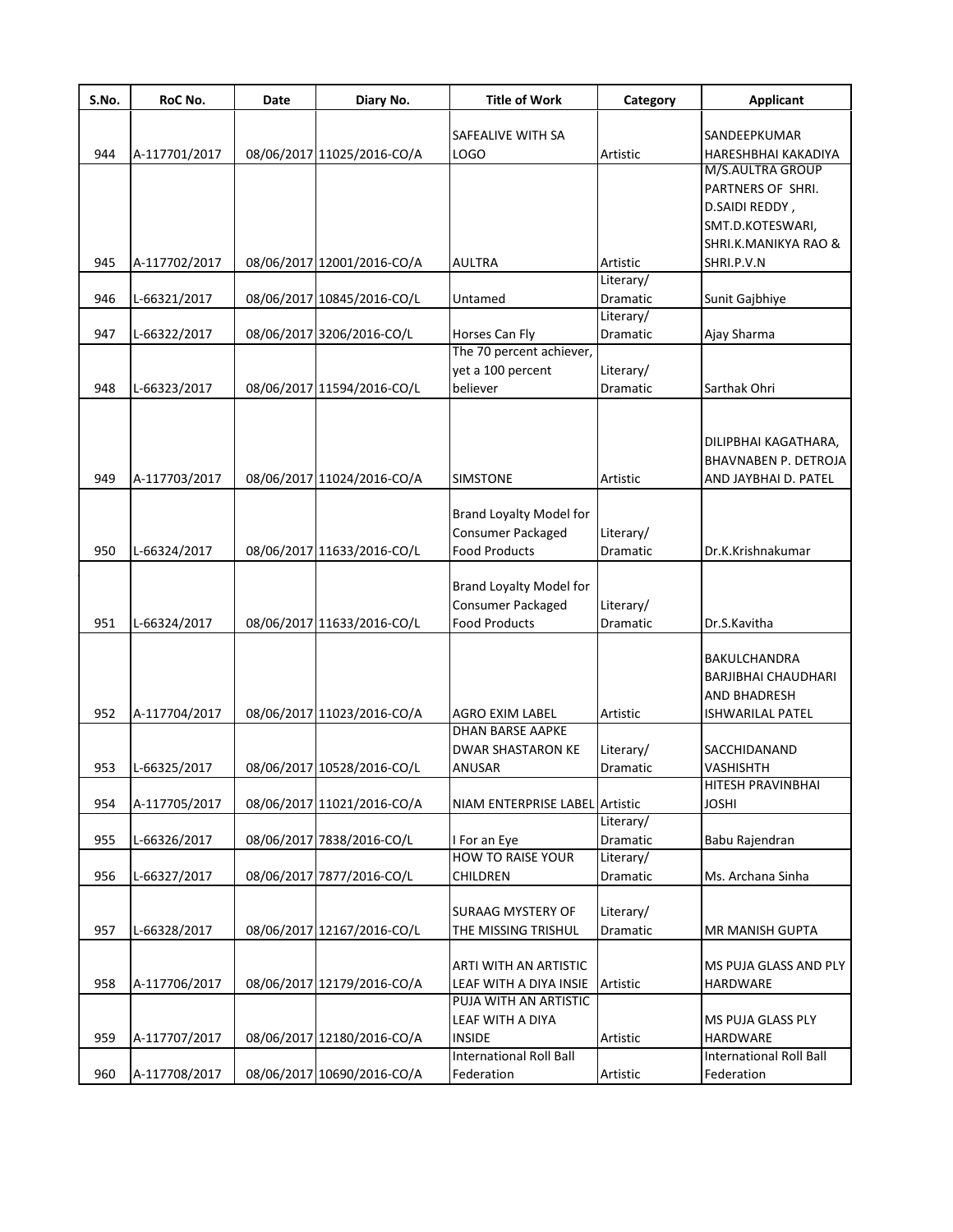| S.No. | RoC No.       | Date | Diary No.                  | Title of Work                               | Category  | Applicant                   |
|-------|---------------|------|----------------------------|---------------------------------------------|-----------|-----------------------------|
|       |               |      |                            | SONU KREAK WITH A                           |           |                             |
|       |               |      |                            | PUNCH LINE BAS YAHI                         |           |                             |
|       |               |      |                            | <b>HAR KAHI CRISPY</b>                      |           |                             |
| 961   | A-117709/2017 |      | 08/06/2017 12169/2016-CO/A | <b>CRUNCHY</b>                              | Artistic  | <b>MS S.S. GROUPS</b>       |
|       |               |      |                            |                                             |           |                             |
|       |               |      |                            | DIVYA JYOTI CANDLE                          |           |                             |
|       |               |      |                            | WITH A DEVICE OF A                          |           |                             |
|       |               |      |                            | ARTISTIC CANDLE WITH                        |           |                             |
|       |               |      |                            | A PUNCH LINE SUPER                          |           |                             |
|       |               |      |                            | <b>QUALITY BETTER LIGHT</b>                 |           | MS JAI SHREE RAM            |
| 962   | A-117710/2017 |      | 08/06/2017 12170/2016-CO/A | AND LOGO IN ENGLISH                         | Artistic  | <b>TRADERS</b>              |
|       |               |      |                            | <b>SONU FREE FLOW</b>                       |           |                             |
|       |               |      |                            | <b>IODISED SALT WITH</b>                    |           |                             |
|       |               |      |                            | TWO BOWLS OF                                |           |                             |
|       |               |      |                            | <b>VEGETABLES AND A SALT</b>                |           |                             |
|       |               |      |                            |                                             |           |                             |
| 963   | A-117711/2017 |      | 08/06/2017 12171/2016-CO/A | <b>BOTTLE</b><br><b>GNX STYLE IS IN OUR</b> | Artistic  | MS S.S. GROUPS              |
|       |               |      |                            |                                             |           |                             |
| 964   | A-117712/2017 |      | 08/06/2017 12038/2016-CO/A | SOLE                                        | Artistic  | Gaurav Singhi               |
|       |               |      |                            |                                             | Literary/ |                             |
| 965   | L-66329/2017  |      | 08/06/2017 3108/2016-CO/L  | Science of Person                           | Dramatic  | N Sivasubramanian           |
| 966   | A-117713/2017 |      | 08/06/2017 10811/2016-CO/A | Angels Within                               | Artistic  | Mrs. Mahrukh Daruwala       |
|       |               |      |                            |                                             |           | Vinita Synthetic            |
|       |               |      |                            |                                             |           | <b>Industries Private</b>   |
| 967   | A-117714/2017 |      | 08/06/2017 10812/2016-CO/A |                                             | Artistic  | Limited                     |
|       |               |      |                            | Flag Logo                                   |           | <b>MS TORETO RETAIL PVT</b> |
|       |               |      |                            |                                             |           |                             |
| 968   | A-117715/2017 |      | 08/06/2017 11954/2016-CO/A | <b>TORETO</b>                               | Artistic  | LTD                         |
| 969   | A-117716/2017 |      | 08/06/2017 11957/2016-CO/A | XYZ DIGITAL PVT LTD                         | Artistic  | MS XYZ DIGITAL PVT LTD      |
| 970   | A-117717/2017 |      | 08/06/2017 12136/2016-CO/A | I LOVE GOA                                  | Artistic  | Mr. Raj Bhandare            |
|       |               |      |                            |                                             |           |                             |
| 971   | A-117718/2017 |      | 08/06/2017 12143/2016-CO/A | Grand 7 Entertainment                       | Artistic  | Grand 7 Entertainment       |
|       |               |      |                            |                                             |           |                             |
| 972   | A-117719/2017 |      | 08/06/2017 10774/2016-CO/A | QR QURESHI ROADWAYS Artistic                |           | ABDUL QAYUM                 |
|       |               |      |                            |                                             | Literary/ |                             |
| 973   | L-66330/2017  |      | 08/06/2017 7152/2016-CO/L  | Combust Moon - Part I                       | Dramatic  | Himanshu Shangari           |
|       |               |      |                            |                                             |           |                             |
| 974   | A-117720/2017 |      | 08/06/2017 8609/2016-CO/A  | <b>ALIEN</b>                                | Artistic  | M/S ALIEN INDUSTRIES        |
|       |               |      |                            |                                             |           | M/S. G. TELECOM HK          |
| 975   | A-117721/2017 |      | 08/06/2017 8610/2016-CO/A  | GAMMA WITH LOGO                             | Artistic  | LTD                         |
|       |               |      |                            |                                             |           | PRECISION PLASTICS PVT      |
| 976   | A-117722/2017 |      | 08/06/2017 8468/2016-CO/A  | <b>PRECISION</b>                            | Artistic  | LTD                         |
|       |               |      |                            |                                             |           | <b>M/S TROPILITE FOODS</b>  |
|       |               |      |                            |                                             |           | PVT. LTD. THROUGH           |
|       |               |      |                            |                                             |           | DIRECTOR &                  |
|       |               |      |                            |                                             |           | AUTHORISED                  |
|       |               |      |                            |                                             |           | <b>SIGNATORY SHRI</b>       |
| 977   | A-117723/2017 |      | 08/06/2017 8611/2016-CO/A  | CRYSTAL                                     | Artistic  | PUNEET DAVAR                |
|       |               |      |                            |                                             |           | <b>M/S TROPILITE FOODS</b>  |
|       |               |      |                            |                                             |           | PVT. LTD. THROUGH           |
|       |               |      |                            |                                             |           | <b>DIRECTOR &amp;</b>       |
|       |               |      |                            |                                             |           |                             |
|       |               |      |                            |                                             |           | AUTHORISED                  |
|       |               |      |                            |                                             |           | <b>SIGNATORY SHRI</b>       |
| 978   | A-117724/2017 |      | 08/06/2017 8612/2016-CO/A  | TEMPTATION                                  | Artistic  | PUNEET DAVAR                |
| 979   | A-117725/2017 |      | 08/06/2017 8384/2016-CO/A  | <b>BRUGGE</b>                               | Artistic  | SHABBIR KANOREWALA          |
|       |               |      |                            |                                             |           |                             |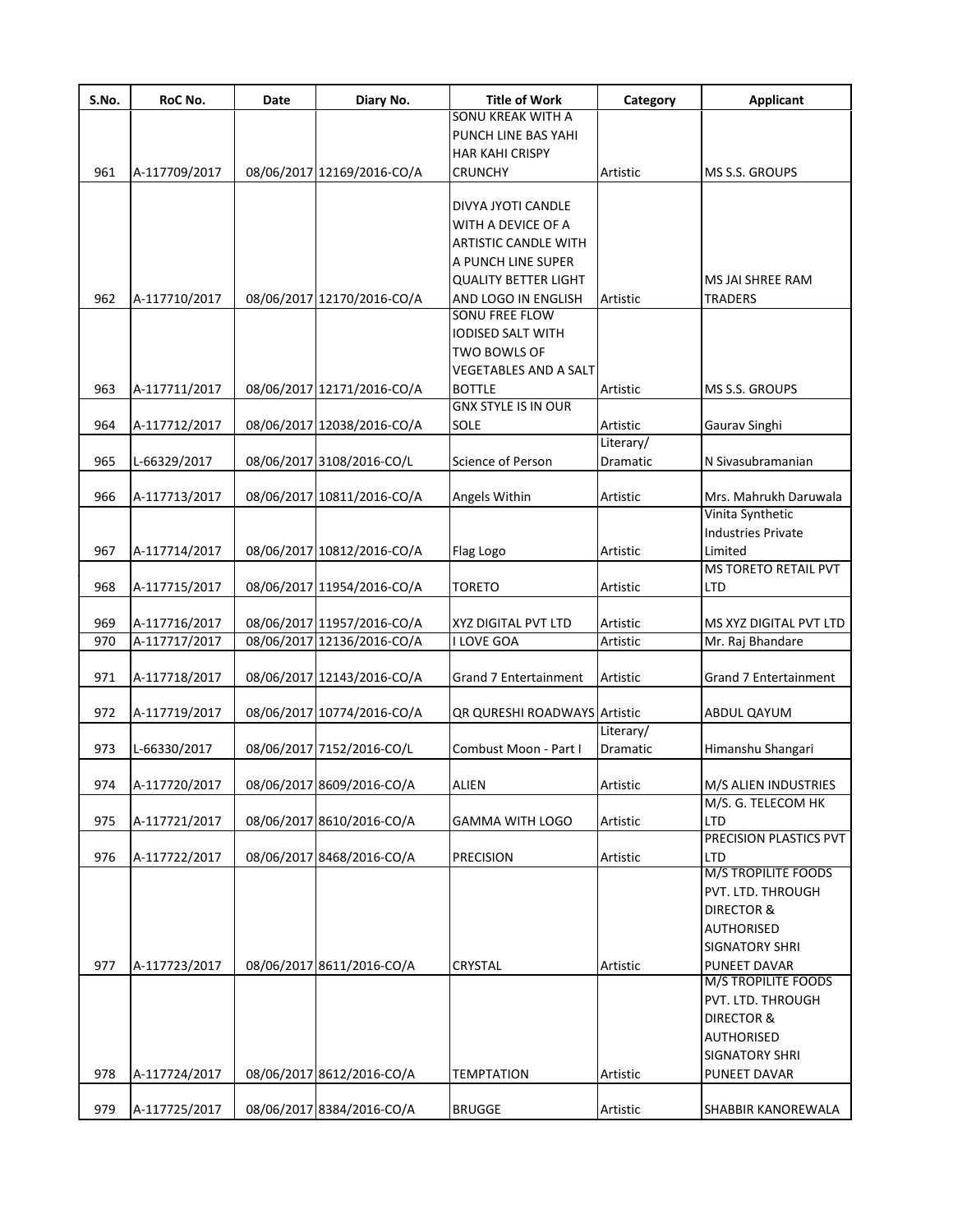| S.No. | RoC No.       | Date | Diary No.                   | <b>Title of Work</b>          | Category              | <b>Applicant</b>                  |
|-------|---------------|------|-----------------------------|-------------------------------|-----------------------|-----------------------------------|
| 980   | A-117726/2017 |      | 08/06/2017 8479/2016-CO/A   | MAHAKOSHAL LABEL              | Artistic              | MAHAKOSHAL PVT LTD                |
|       |               |      |                             |                               |                       |                                   |
|       |               |      |                             |                               |                       | JAGDISHWAR EVENT &                |
| 981   | A-117727/2017 |      | 08/06/2017 8978/2016-CO/A   | THE ROYAL FASHION             | Artistic              | <b>EXPO PRIVATE LIMITED</b>       |
| 982   | A-117728/2017 |      | 08/06/2017 8480/2016-CO/A   | DEFENDER LOGO                 | Artistic              | <b>CHAVAS APPARELS</b>            |
|       |               |      |                             |                               |                       |                                   |
|       |               |      |                             | The Six-Key Signature         | Literary/             |                                   |
| 983   | L-66331/2017  |      | 08/06/2017 8194/2016-CO/L   | <b>Screening Model</b>        | Dramatic              | Hiral A. Mehta                    |
| 984   | A-117729/2017 |      | 08/06/2017 8608/2016-CO/A   | <b>MWS</b>                    | Artistic              | M/S. MOTIWALA & SONS              |
|       |               |      |                             |                               |                       |                                   |
|       |               |      |                             | <b>BULLET AUTHENTIC</b>       |                       | M/S EAGLE KNIT WEAR               |
| 985   | A-117730/2017 |      | 09/06/2017 11610/2016-CO/A  | <b>WEAR</b>                   | Artistic              | INDIA PRIVATE LIMITED             |
|       |               |      |                             |                               | Literary/             |                                   |
| 986   | L-66332/2017  |      | 09/06/2017 11566/2016-CO/L  | hindi ARTHAT PRATIBHA         | Dramatic              | jayprakash vishwakarma            |
|       |               |      |                             |                               | Literary/             |                                   |
| 987   | L-66333/2017  |      | 09/06/2017 10519/2016-CO/L  | The Ailing India              | Dramatic              | Y Udaya Chandar                   |
|       |               |      |                             | The Rationale for Re-         |                       |                                   |
|       |               |      |                             | <b>Structuring Vocational</b> | Literary/             |                                   |
| 988   | L-66334/2017  |      | 09/06/2017 10504/2016-CO/L  | Education in India            | Dramatic              | Tilak Kumar Sharma                |
|       |               |      |                             |                               |                       |                                   |
| 989   | SR-11998/2017 |      | 09/06/2017 22071/2012-CO/SR | BABA TERI YAAD AAYI           | Sound Recording       | MLB SURTAAL PVT. LTD.             |
| 990   | A-117731/2017 |      | 09/06/2017 8427/2016-CO/A   | <b>OKANE</b>                  | Artistic              | <b>INDRA VALUES</b>               |
|       |               |      |                             |                               |                       | <b>DELUX SALES</b>                |
| 991   | A-117732/2017 |      | 09/06/2017 8428/2016-CO/A   | LOGO                          | Artistic              | CORPORATION                       |
|       |               |      |                             |                               |                       | <b>GAJJAN MAJRA FEED</b>          |
| 992   | A-117733/2017 |      | 09/06/2017 8429/2016-CO/A   | <b>HANI</b>                   | Artistic              | LIMITED                           |
|       |               |      |                             |                               | Literary/             |                                   |
| 993   | L-66335/2017  |      | 09/06/2017 10178/2016-CO/L  | Percolation                   | Dramatic              | Amisha Mehta                      |
|       |               |      |                             |                               |                       | <b>GAJJAN MAJRA FEED</b>          |
| 994   | A-117734/2017 |      | 09/06/2017 8430/2016-CO/A   | <b>HANI - 5000</b>            | Artistic<br>Literary/ | LIMITED<br><b>JASMINE MURTUZA</b> |
| 995   | L-66336/2017  |      | 09/06/2017 10565/2016-CO/L  | Nine Parts Steel              | Dramatic              | <b>MOGHUL</b>                     |
|       |               |      |                             |                               |                       | <b>GAJJAN MAJRA FEED</b>          |
| 996   | A-117735/2017 |      | 09/06/2017 8431/2016-CO/A   | <b>HANI-7000</b>              | Artistic              | LIMITED                           |
|       |               |      |                             |                               |                       | GAJJAN MAJRA FEED                 |
| 997   | A-117736/2017 |      | 09/06/2017 8432/2016-CO/A   | <b>HANI - 9000</b>            | Artistic              | LIMITED                           |
|       |               |      |                             |                               |                       | Workplace Interior                |
| 998   | A-117737/2017 |      | 09/06/2017 11777/2016-CO/A  | workplace                     | Artistic              | Private Limited                   |
|       |               |      |                             |                               |                       | CHAWLA                            |
|       |               |      |                             |                               |                       | <b>MANUFACTURING</b>              |
| 999   | A-117738/2017 |      | 09/06/2017 8433/2016-CO/A   | <b>BAAZ</b>                   | Artistic              | <b>INDUSTRIES</b>                 |
|       |               |      |                             |                               | Literary/             |                                   |
| 1000  | L-66337/2017  |      | 09/06/2017 9955/2016-CO/L   | The Royal Blue                | Dramatic              | Ayodhya Prasad                    |
|       |               |      |                             |                               |                       | <b>NANAK LABORATORIES</b>         |
| 1001  | A-117739/2017 |      | 09/06/2017 8434/2016-CO/A   | MASTI - PLUS +                | Artistic              | PVT. LTD.                         |
|       |               |      |                             |                               |                       |                                   |
|       |               |      |                             |                               |                       | <b>NANAK LABORATORIES</b>         |
| 1002  | A-117740/2017 |      | 09/06/2017 8435/2016-CO/A   | DR.JOHNS J-33                 | Artistic              | PVT.LTD.                          |
| 1003  | A-117741/2017 |      | 09/06/2017 8436/2016-CO/A   | PEGASUS HOSPITAL              | Artistic              | PEGASUS HOSPITAL                  |
|       |               |      |                             |                               |                       | B.V.M.                            |
|       |               |      |                             | SPOREX - UK ULTIMATE          |                       | <b>MANUFACTURERS &amp;</b>        |
| 1004  | A-117742/2017 |      | 09/06/2017 8437/2016-CO/A   | <b>KWALITY</b>                | Artistic              | <b>EXPORTERS</b>                  |
| 1005  | A-117743/2017 |      | 09/06/2017 8438/2016-CO/A   | <b>JUNEJA BRIGHT</b>          | Artistic              | JUNEJA DETERGENTS                 |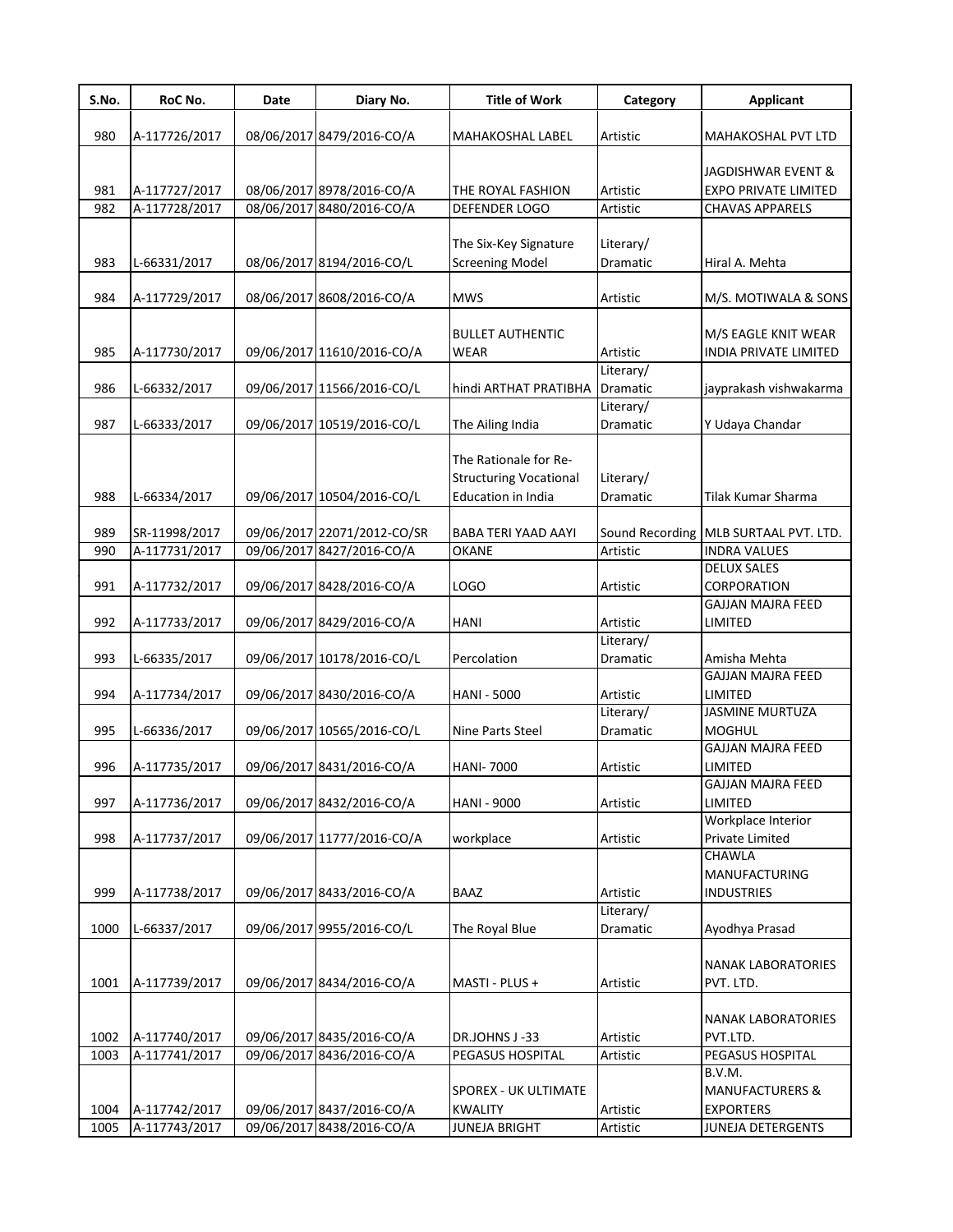| S.No. | RoC No.       | Date | Diary No.                  | <b>Title of Work</b>                                                                                                                                                                                                                                                 | Category              | <b>Applicant</b>                               |
|-------|---------------|------|----------------------------|----------------------------------------------------------------------------------------------------------------------------------------------------------------------------------------------------------------------------------------------------------------------|-----------------------|------------------------------------------------|
| 1006  | A-117744/2017 |      | 09/06/2017 8439/2016-CO/A  | APEX SINCE 1959                                                                                                                                                                                                                                                      | Artistic              | <b>APEX INDUSTRIES</b>                         |
|       |               |      |                            |                                                                                                                                                                                                                                                                      | Literary/             |                                                |
| 1007  | L-66338/2017  |      | 09/06/2017 10465/2016-CO/L | You have to Love                                                                                                                                                                                                                                                     | Dramatic              | Siddhant Gautam                                |
|       |               |      |                            | <b>MONITORING</b>                                                                                                                                                                                                                                                    |                       |                                                |
|       |               |      |                            | ATTENDANCE BY FACE                                                                                                                                                                                                                                                   | Literary/             |                                                |
| 1008  | L-66339/2017  |      | 09/06/2017 9943/2016-CO/L  | <b>DETECTION</b>                                                                                                                                                                                                                                                     | Dramatic              | Yogita Dubey                                   |
|       |               |      |                            | <b>BISK FARM BOOM</b>                                                                                                                                                                                                                                                |                       | SAJ FOOD PRODUCTS                              |
| 1009  | A-117745/2017 |      | 09/06/2017 9855/2016-CO/A  | <b>DESERT SPICE</b>                                                                                                                                                                                                                                                  | Artistic              | PRIVATE LIMITED                                |
|       |               |      |                            |                                                                                                                                                                                                                                                                      |                       |                                                |
|       |               |      |                            | User Feedback based                                                                                                                                                                                                                                                  | Literary/             |                                                |
| 1010  | L-66340/2017  |      | 09/06/2017 11702/2016-CO/L | <b>Test Suite Management</b>                                                                                                                                                                                                                                         | Dramatic              | Akhil Pillai                                   |
|       |               |      |                            |                                                                                                                                                                                                                                                                      |                       |                                                |
|       |               |      |                            | User Feedback based                                                                                                                                                                                                                                                  | Literary/             |                                                |
| 1011  | L-66340/2017  |      | 09/06/2017 11702/2016-CO/L | <b>Test Suite Management</b>                                                                                                                                                                                                                                         | Dramatic              | Dr. Varun Gupta                                |
|       |               |      |                            |                                                                                                                                                                                                                                                                      |                       | MR SONAL JAIN PRO. MS                          |
|       |               |      |                            |                                                                                                                                                                                                                                                                      |                       | LITTLE PROFIT TRADING                          |
| 1012  | A-117746/2017 |      | 09/06/2017 11282/2016-CO/A | <b>MATTLOOK</b>                                                                                                                                                                                                                                                      | Artistic              | COMPANY                                        |
|       |               |      |                            |                                                                                                                                                                                                                                                                      |                       |                                                |
|       |               |      |                            | SHERLOCK HOLMESON                                                                                                                                                                                                                                                    |                       |                                                |
|       |               |      |                            | <b>ON JACK RIPPERED</b>                                                                                                                                                                                                                                              |                       |                                                |
|       |               |      |                            | <b>MORIARTY AND JULES</b>                                                                                                                                                                                                                                            | Literary/             |                                                |
| 1013  | L-66341/2017  |      | 09/06/2017 8681/2016-CO/L  | <b>VERNIAN TREASURE</b>                                                                                                                                                                                                                                              | Dramatic              | MR. CHACKO VARGHESE                            |
|       |               |      |                            | SPECIAL BILAL BIRI                                                                                                                                                                                                                                                   |                       |                                                |
| 1014  | A-117747/2017 |      | 09/06/2017 11318/2016-CO/A | LABEL                                                                                                                                                                                                                                                                | Artistic              | Md. Jakir Hossain                              |
|       |               |      |                            | LAKARASARANIH (PART-                                                                                                                                                                                                                                                 | Literary/             |                                                |
| 1015  | L-66342/2017  |      | 09/06/2017 5547/2016-CO/L  | 4)                                                                                                                                                                                                                                                                   | Dramatic              | PUSHPA DIKSHIT                                 |
| 1016  | L-66343/2017  |      | 09/06/2017 9667/2016-CO/L  | <b>NADI ASTROLOGY SERIES</b><br><b>GLIMPSES OF NADI</b><br>NADI TEXT ON UNIQUE<br>METHOD OF ANALYZING<br><b>VARIOUS YEARS OF NADI</b><br><b>HAPPENINGS WITH NADI</b><br><b>CHARTS :STUDENT COPY</b><br>: AN ADVANCED TEXT<br><b>BOOK ON NADI</b><br><b>ASTROLOGY</b> | Literary/<br>Dramatic | DR PROF DINESH<br>CHANDRA AMRITLAL<br>NEGANDHI |
|       |               |      |                            |                                                                                                                                                                                                                                                                      |                       |                                                |
| 1017  | A-117748/2017 |      | 09/06/2017 1364/2012-CO/A  | Royal Pure Herbal Henna Artistic                                                                                                                                                                                                                                     |                       | TOPLINE EXIM INC.                              |
|       |               |      |                            |                                                                                                                                                                                                                                                                      | Literary/             | Prof. Amit Kamalakar                           |
| 1018  | L-66344/2017  |      | 09/06/2017 8442/2016-CO/L  | Run- In- Run technology                                                                                                                                                                                                                                              | Dramatic              | Gaikwad                                        |
|       |               |      |                            |                                                                                                                                                                                                                                                                      | Literary/             |                                                |
| 1019  | L-66344/2017  |      | 09/06/2017 8442/2016-CO/L  | Run- In- Run technology                                                                                                                                                                                                                                              | Dramatic              | Dr. Ajay Anil Gurjar                           |
|       |               |      |                            |                                                                                                                                                                                                                                                                      | Literary/             | Prof. Amit Kamalakar                           |
| 1020  | L-66345/2017  |      | 09/06/2017 8444/2016-CO/L  | Program Slicer                                                                                                                                                                                                                                                       | Dramatic              | Gaikwad                                        |
|       |               |      |                            |                                                                                                                                                                                                                                                                      | Literary/             |                                                |
| 1021  | L-66345/2017  |      | 09/06/2017 8444/2016-CO/L  | Program Slicer                                                                                                                                                                                                                                                       | Dramatic              | Dr. Ajay Anil Gurjar                           |
|       |               |      |                            | Neersagar(Imagined                                                                                                                                                                                                                                                   | Literary/             |                                                |
| 1022  | L-66346/2017  |      | 09/06/2017 10405/2016-CO/L | story)                                                                                                                                                                                                                                                               | Dramatic              | Sudhir Kumar Sahu                              |
| 1023  | L-66347/2017  |      | 09/06/2017 8443/2016-CO/L  | Parallel Computing in<br>Distribution system                                                                                                                                                                                                                         | Literary/<br>Dramatic | Prof. Amit Kamalakar<br>Gaikwad                |
|       |               |      |                            |                                                                                                                                                                                                                                                                      |                       |                                                |
|       |               |      |                            | Parallel Computing in                                                                                                                                                                                                                                                | Literary/             |                                                |
| 1024  | L-66347/2017  |      | 09/06/2017 8443/2016-CO/L  | Distribution system                                                                                                                                                                                                                                                  | Dramatic              | Dr. Ajay Anil Gurjar                           |
|       |               |      |                            |                                                                                                                                                                                                                                                                      |                       |                                                |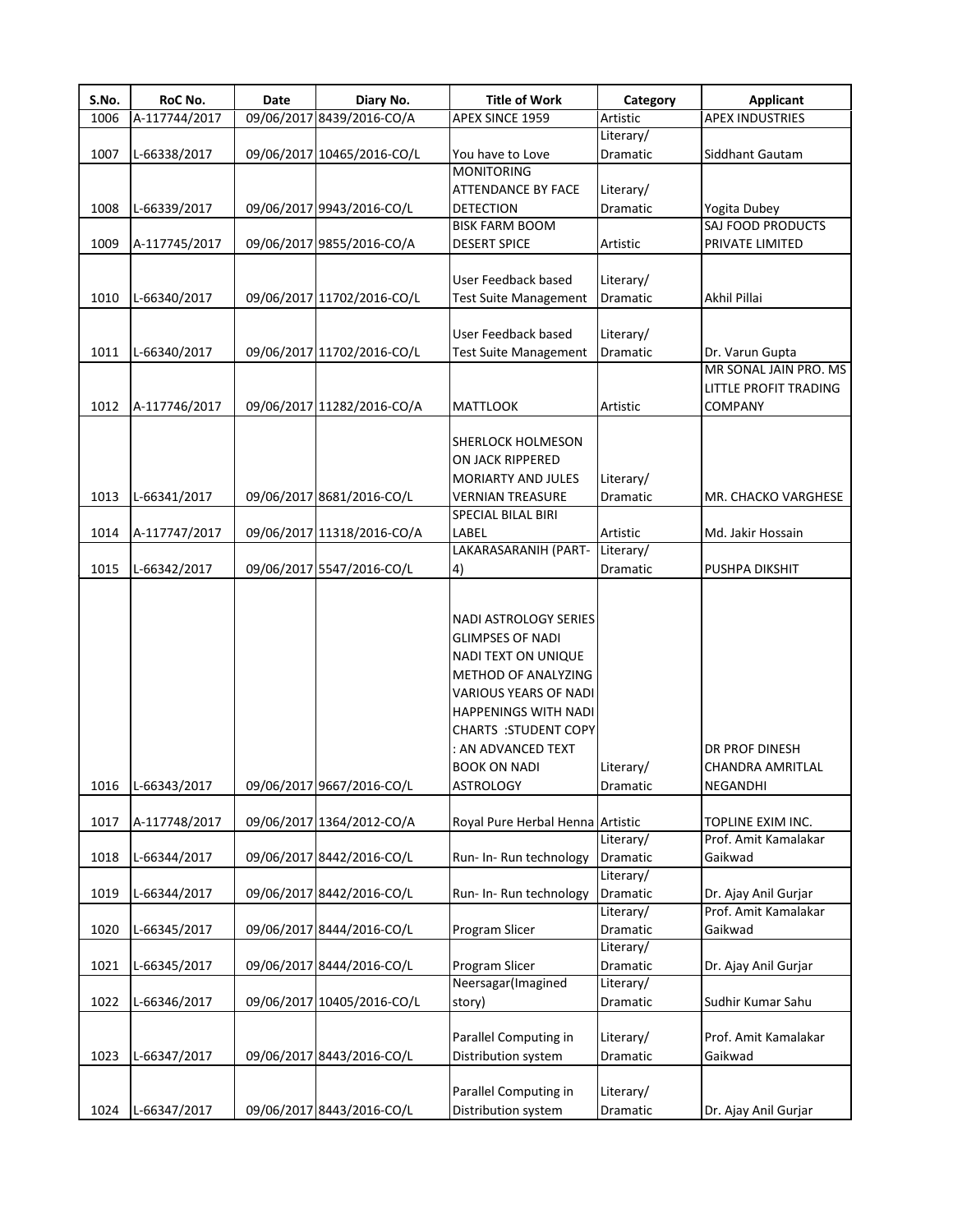| S.No. | RoC No.       | Date | Diary No.                  | <b>Title of Work</b>                                       | Category              | <b>Applicant</b>         |
|-------|---------------|------|----------------------------|------------------------------------------------------------|-----------------------|--------------------------|
|       |               |      |                            |                                                            |                       | DHIRAJLAL KANJIBHAI      |
|       |               |      |                            |                                                            |                       | SURANI PRO. DHARTI       |
| 1025  | A-117749/2017 |      | 09/06/2017 11535/2016-CO/A | <b>BHUMI</b>                                               | Artistic              | <b>INDUSTRIES</b>        |
|       |               |      |                            |                                                            |                       |                          |
|       |               |      |                            |                                                            |                       |                          |
|       |               |      |                            |                                                            |                       | <b>SHRI RAJIV</b>        |
|       |               |      |                            |                                                            |                       | CHILAKALAPUDI S/O.       |
|       |               |      |                            |                                                            |                       | SHRI MADHUSUDANA         |
|       |               |      |                            |                                                            |                       | RAO, SHRI SAMIR BIMAL    |
| 1026  | A-117750/2017 |      | 09/06/2017 16441/2012-CO/A | <b>MIGHTY RAJU</b>                                         | Artistic              | PRAKASH JAIN, Directors  |
|       |               |      |                            |                                                            |                       | DHIRAJLAL KANJIBHAI      |
| 1027  | A-117751/2017 |      | 09/06/2017 11536/2016-CO/A | <b>BHUMI</b>                                               | Artistic              | <b>SURANI</b>            |
|       |               |      |                            |                                                            |                       |                          |
|       |               |      |                            | <b>EMBRYOLOGY OF THE</b><br>CARDIOVASCULAR                 |                       |                          |
|       |               |      |                            | SYSTEM FOR                                                 |                       |                          |
|       |               |      |                            | <b>CARDIOLOGY</b>                                          | Literary/             |                          |
| 1028  | L-66348/2017  |      | 09/06/2017 34014/2013-CO/L | <b>POSTGRADUATES</b>                                       | <b>Dramatic</b>       | DR. M.K. BANSAL          |
|       |               |      |                            | Where One is Not A                                         | Literary/             |                          |
| 1029  | L-66349/2017  |      | 09/06/2017 9714/2016-CO/L  | Number                                                     | Dramatic              | Aarti Raheja             |
|       |               |      |                            |                                                            | Literary/             |                          |
| 1030  | L-66350/2017  |      | 09/06/2017 10239/2016-CO/L | Varnikaa                                                   | Dramatic              | Deepika Mahalakshmi      |
|       |               |      |                            |                                                            |                       |                          |
|       |               |      |                            |                                                            |                       |                          |
|       |               |      |                            | Data Analysis & Applying<br><b>Statistics: A Text Book</b> |                       |                          |
|       |               |      |                            | for Medical Students                                       |                       |                          |
| 1031  | L-66351/2017  |      | 09/06/2017 11827/2016-CO/L | & Doctors [Volume - 1]                                     | Literary/<br>Dramatic | Dr. HARSHA KUMAR H N     |
|       |               |      |                            | Summary of                                                 |                       |                          |
|       |               |      |                            | Autobiography of Capt.                                     | Literary/             |                          |
| 1032  | L-66352/2017  |      | 09/06/2017 8371/2016-CO/L  | Rakesh Walia                                               | Dramatic              | Capt. Rakesh Walia       |
|       |               |      |                            |                                                            | Literary/             |                          |
| 1033  | L-66353/2017  |      | 09/06/2017 10816/2016-CO/L | YOUR POSITIVE ENERGY                                       | Dramatic              | PRAVEEN JAIN             |
|       |               |      |                            |                                                            | Literary/             |                          |
| 1034  | L-66353/2017  |      | 09/06/2017 10816/2016-CO/L | YOUR POSITIVE ENERGY                                       | <b>Dramatic</b>       | PIYUSH JAIN              |
|       |               |      |                            |                                                            |                       |                          |
|       |               |      |                            |                                                            |                       |                          |
|       |               |      |                            | ADAANYANCHE VISHVA -                                       |                       |                          |
|       |               |      |                            | PRUTHVICHYA                                                |                       |                          |
|       |               |      | 09/06/2017 10660/2016-CO/L | <b>KENDRAKADE SHUNYA</b>                                   | Literary/             | Mr. Uttam Shankar        |
| 1035  | L-66354/2017  |      |                            | GURUTVAKARSHAN?<br>NAANGAAM                                | Dramatic<br>Literary/ | Kolte.                   |
| 1036  | L-66355/2017  |      | 09/06/2017 10673/2016-CO/L | PARIMAANAM                                                 | Dramatic              | M. JOTHI MANICKAM,       |
|       |               |      |                            |                                                            | Literary/             |                          |
| 1037  | L-66356/2017  |      | 09/06/2017 10507/2016-CO/L | The End Takes All                                          | Dramatic              | Aashish Nikhil Ghosh     |
|       |               |      |                            |                                                            |                       |                          |
| 1038  | L-66357/2017  |      | 09/06/2017 10500/2016-CO/L | Cut2Stitch (Vol-I) Do It<br>Yourself Stitching Kit         | Literary/<br>Dramatic | Koyande's Inventures LLP |
|       |               |      |                            |                                                            |                       |                          |
|       |               |      |                            | LOK SHASHAK MAHAKAL                                        |                       |                          |
|       |               |      |                            | CHITRAGUPTA EVAM                                           |                       |                          |
|       |               |      |                            | <b>BRAHMA KAYASTHA</b>                                     | Literary/             | <b>MANOJ KUMAR</b>       |
| 1039  | L-66358/2017  |      | 09/06/2017 10583/2016-CO/L | <b>GOD BRAHMIN</b>                                         | Dramatic              | SRIVASTAVA               |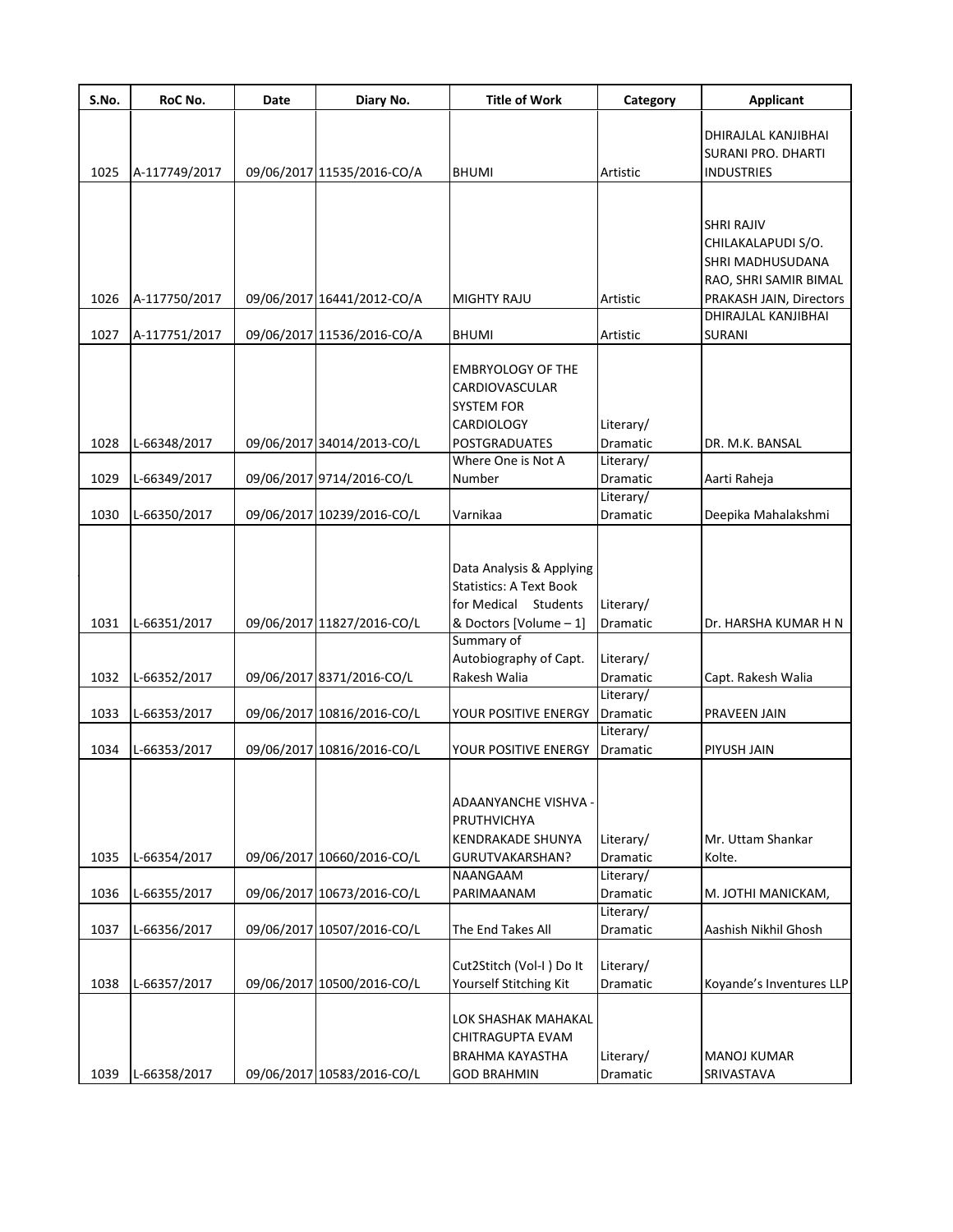| S.No. | RoC No.       | Date | Diary No.                   | <b>Title of Work</b>             | Category        | <b>Applicant</b>                    |
|-------|---------------|------|-----------------------------|----------------------------------|-----------------|-------------------------------------|
|       |               |      |                             | SOFTWARE FOR                     |                 |                                     |
|       |               |      |                             | <b>CALCULATION OF SWIRL</b>      |                 |                                     |
|       |               |      |                             | ANGLE FROM COOLING               |                 |                                     |
|       |               |      |                             | WATER SUMP FLOW CFD Computer     |                 | <b>BHARAT HEAVY</b>                 |
| 1040  | SW-9100/2017  |      | 09/06/2017 12490/2016-CO/SW | <b>ANALYSIS</b>                  | Software        | ELECTRICALS LIMITED                 |
|       |               |      |                             | <b>WEB ENABLING OF</b>           |                 |                                     |
|       |               |      |                             | <b>EXCEL CALCULATION</b>         |                 |                                     |
|       |               |      |                             | FOR AIR DUCT                     | Computer        | BHARAT HEAVY                        |
| 1041  | SW-9101/2017  |      | 09/06/2017 12427/2016-CO/SW | <b>INSULATION</b>                | Software        | ELECTRICALS LIMITED                 |
|       |               |      |                             |                                  |                 |                                     |
| 1042  | SR-11999/2017 |      | 09/06/2017 10718/2016-CO/SR | Tera Ishq                        |                 | Sound Recording Jasmer Singh Wadhwa |
|       |               |      |                             |                                  | Literary/       | Sumeet Hukamchand                   |
| 1043  | L-66359/2017  |      | 09/06/2017 10434/2016-CO/L  | Oji Sunte Ho                     | Dramatic        | Mittal                              |
|       |               |      |                             |                                  | Literary/       |                                     |
| 1044  | L-66360/2017  |      | 09/06/2017 12061/2016-CO/L  | Level One                        | Dramatic        | Ananth Palaniappan                  |
|       |               |      |                             |                                  | Literary/       |                                     |
| 1045  | L-66361/2017  |      | 09/06/2017 1847/2016-CO/L   | A Walk                           | Dramatic        | Yuvraj Jain                         |
|       |               |      |                             |                                  | Literary/       |                                     |
| 1046  | L-66362/2017  |      | 09/06/2017 10588/2016-CO/L  | <b>Elements Awakening</b>        | Dramatic        | <b>Mittul Desai</b>                 |
|       |               |      |                             |                                  | Literary/       |                                     |
| 1047  | L-66363/2017  |      | 09/06/2017 11160/2016-CO/L  | <b>Bakthi</b>                    | Dramatic        | M CHANDRASEKARAN                    |
|       |               |      |                             |                                  |                 | UNIVERSITY OF                       |
|       |               |      |                             | <b>B.TECH. FIRE &amp; SAFETY</b> | Literary/       | PETROLEUM & ENERGY                  |
| 1048  | L-66364/2017  |      | 09/06/2017 10771/2016-CO/L  | ENGINEERING                      | Dramatic        | <b>STUDIES</b>                      |
|       |               |      |                             | <b>B.TECH. APPLIED</b>           |                 |                                     |
|       |               |      |                             | PETROLEUM                        |                 | UNIVERSITY OF                       |
|       |               |      |                             | <b>ENGINEERING WITH SPL</b>      | Literary/       | PETROLEUM & ENERGY                  |
| 1049  | L-66365/2017  |      | 09/06/2017 10766/2016-CO/L  | IN GAS                           | Dramatic        | <b>STUDIES</b>                      |
|       |               |      |                             |                                  |                 |                                     |
|       |               |      |                             |                                  |                 | UNIVERSITY OF                       |
|       |               |      |                             | <b>B.TECH. AUTOMOTIVE</b>        | Literary/       | PETROLEUM & ENERGY                  |
| 1050  | L-66366/2017  |      | 09/06/2017 10735/2016-CO/L  | <b>DESIGN ENGINEERING</b>        | Dramatic        | <b>STUDIES</b>                      |
|       |               |      |                             |                                  | Literary/       | <b>BERTRAND WILSON</b>              |
| 1051  | L-66367/2017  |      | 09/06/2017 29969/2013-CO/L  | <b>SHADES AND NUANCES</b>        | <b>Dramatic</b> | <b>HATIA</b>                        |
|       |               |      |                             |                                  | Literary/       |                                     |
| 1052  | L-66368/2017  |      | 09/06/2017 11556/2016-CO/L  | God Created Them All             | Dramatic        | C.P.RABINDRANATH                    |
|       |               |      |                             |                                  | Cinematograph   |                                     |
| 1053  | CF-3849/2017  |      | 09/06/2017 11099/2016-CO/CF | Story A to Z - Hindi             | Film            | <b>Bhavesh Panwar</b>               |
|       |               |      |                             | <b>DECODING VARNA</b>            | Literary/       |                                     |
| 1054  | L-66369/2017  |      | 09/06/2017 10839/2016-CO/L  | VYAVASTHA                        | Dramatic        | AMBUJ KUMAR MISHRA                  |
|       |               |      |                             |                                  | Literary/       |                                     |
| 1055  | L-66370/2017  |      | 09/06/2017 8372/2016-CO/L   | DHOOM MACHALE                    | Dramatic        | SHISHPAL MALIK                      |
|       |               |      |                             |                                  | Literary/       |                                     |
| 1056  | L-66371/2017  |      | 09/06/2017 10202/2016-CO/L  | 28 Days of Sunshine              | Dramatic        | Pratyush Dayal Misra                |
|       |               |      |                             | <b>IMPROVE YOUR SOFT</b>         | Literary/       | SREENIVASA RAO                      |
| 1057  | L-66372/2017  |      | 09/06/2017 10730/2016-CO/L  | <b>SKILLS</b>                    | Dramatic        | <b>KROTHAPALLI</b>                  |
|       |               |      |                             |                                  |                 |                                     |
|       |               |      |                             |                                  |                 |                                     |
|       |               |      |                             |                                  |                 | EL SHADDAI CHRISTIAN                |
|       |               |      |                             |                                  |                 | <b>FOUNDATION (A TRUST</b>          |
|       |               |      |                             |                                  |                 | REGISTERED UNDER THE                |
| 1058  | A-117752/2017 |      | 09/06/2017 12222/2016-CO/A  | <b>ESCF CHRIST CHAPEL</b>        | Artistic        | INDIAN TRUST ACT),                  |
|       |               |      |                             |                                  | Literary/       |                                     |
| 1059  | L-66373/2017  |      | 09/06/2017 10100/2016-CO/L  | Sankalp Shakti                   | Dramatic        | RITIKA BANGWAE                      |
|       |               |      |                             | SRI SABARIMALAI                  |                 |                                     |
| 1060  | A-117753/2017 |      | 09/06/2017 11340/2016-CO/A  | AYYAPPA                          | Artistic        | K.C.Byrappa                         |
|       |               |      |                             |                                  |                 |                                     |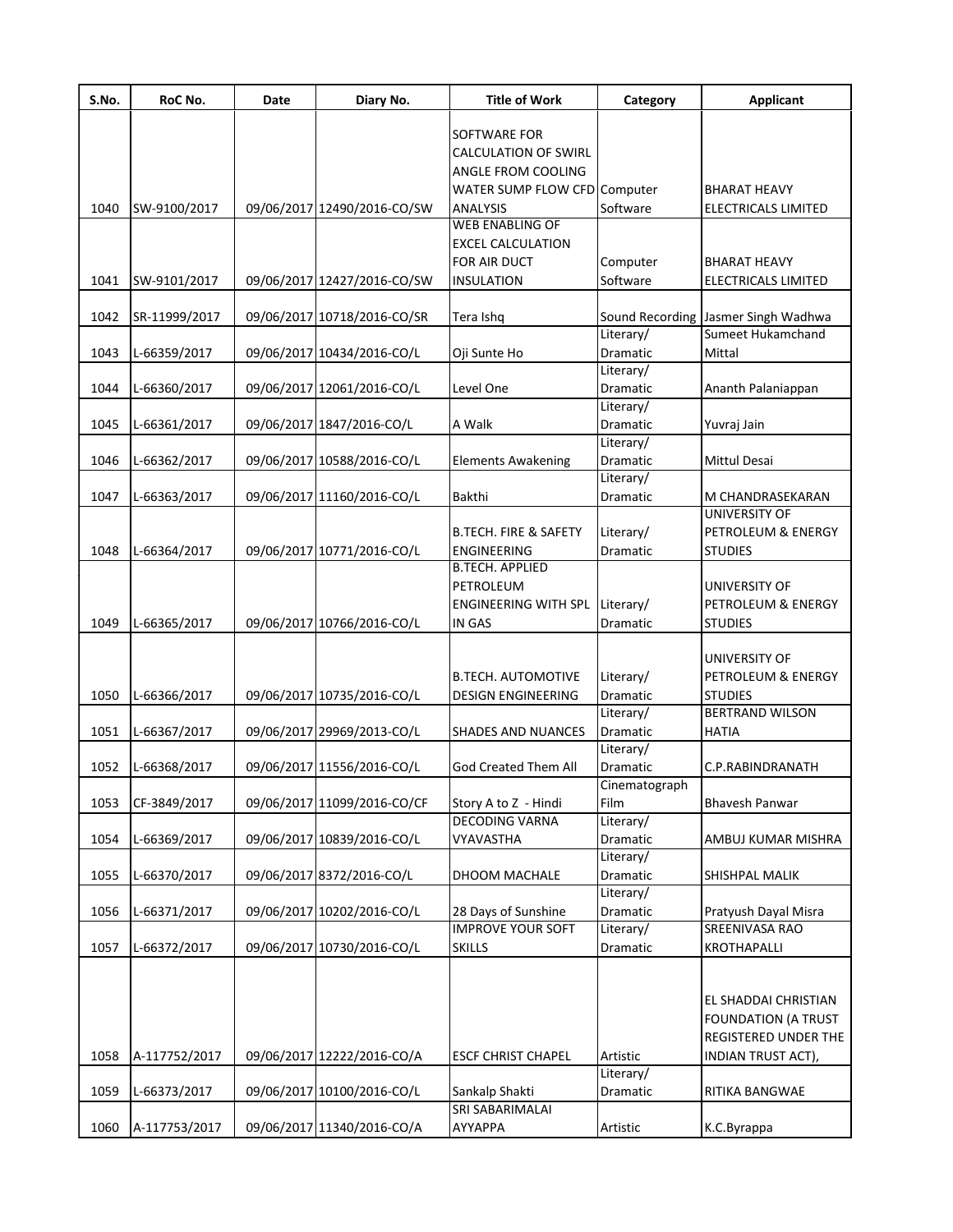| S.No. | RoC No.       | Date | Diary No.                   | <b>Title of Work</b>        | Category                        | <b>Applicant</b>           |
|-------|---------------|------|-----------------------------|-----------------------------|---------------------------------|----------------------------|
|       |               |      |                             | The Seven Deadly            | Literary/                       |                            |
| 1061  | L-66374/2017  |      | 09/06/2017 11838/2016-CO/L  | Misconceptions              | Dramatic                        | H V Mohanlal               |
|       |               |      |                             | <b>ASHTADHYAYI</b>          |                                 |                            |
|       |               |      |                             | SAHAJBODH - TRITIYA         |                                 |                            |
|       |               |      |                             | BHAG-                       |                                 |                            |
|       |               |      |                             | KRUDANTAPRAKARANA           | Literary/                       |                            |
| 1062  | L-66375/2017  |      | 09/06/2017 5551/2016-CO/L   | M                           | Dramatic                        | <b>PUSHPA DIKSHIT</b>      |
|       |               |      |                             |                             |                                 |                            |
|       |               |      |                             | ASTADHAYI                   | Literary/                       |                            |
| 1063  | L-66376/2017  |      | 09/06/2017 5552/2016-CO/L   | SAHAJABODHA (PART-4)        | Dramatic                        | PUSHPA DIKSHIT             |
|       |               |      |                             |                             | Literary/                       |                            |
| 1064  | L-66377/2017  |      | 09/06/2017 11428/2016-CO/L  | Musicidia                   | Dramatic                        | <b>Tarsame Mittal</b>      |
|       |               |      |                             | YANGANTAKOSHAN-             |                                 |                            |
|       |               |      |                             | NAMADHATUKOSHASCH Literary/ |                                 |                            |
| 1065  | L-66378/2017  |      | 09/06/2017 5537/2016-CO/L   | Α                           | Dramatic                        | PUSHPA DISKHIT             |
|       |               |      |                             |                             |                                 | CYBERORAM                  |
|       |               |      |                             |                             | Computer                        | <b>TECHNOLOGIES PVT.</b>   |
| 1066  | SW-9102/2017  |      | 09/06/2017 28028/2012-CO/SW | <b>CYBEROAM FIRMWARE</b>    | Software                        | LTD.                       |
|       |               |      |                             |                             |                                 |                            |
| 1067  | SR-12000/2017 |      | 09/06/2017 11543/2016-CO/SR | Someone Like You            | Sound Recording Avinash Kashyap |                            |
|       |               |      |                             | Till you touch a            | Literary/                       |                            |
| 1068  | L-66379/2017  |      | 09/06/2017 11830/2016-CO/L  | touchstone                  | Dramatic                        | Ajit Kumar.S.Nambiar       |
|       |               |      |                             |                             | Literary/                       | DR NARAYAN SINGH           |
| 1069  | L-66380/2017  |      | 09/06/2017 8380/2016-CO/L   | AADIM SHODH SATSANE         | <b>Dramatic</b>                 | <b>TEKUM</b>               |
|       |               |      |                             |                             | Literary/                       |                            |
| 1070  | L-66381/2017  |      | 09/06/2017 11063/2016-CO/L  | Git Jivan Saral Ke          | Dramatic                        | Jeewan Lal Yadav           |
|       |               |      |                             | The Quiz Master's           | Literary/                       |                            |
| 1071  | L-66382/2017  |      | 09/06/2017 11826/2016-CO/L  | Volume I                    | Dramatic                        | Krishna Daksh              |
|       |               |      |                             |                             | Literary/                       |                            |
| 1072  | L-66383/2017  |      | 09/06/2017 11443/2016-CO/L  | Abb Jaago Tum               | Dramatic                        | Jatin Sharma               |
|       |               |      |                             |                             | Literary/                       | ARCHANA HITENDRA           |
| 1073  | L-66384/2017  |      | 09/06/2017 11907/2016-CO/L  | <b>ACCOUNTANCY</b>          | Dramatic                        | <b>THAOKAR</b>             |
| 1074  | A-117754/2017 |      | 09/06/2017 11260/2016-CO/A  | <b>DEXLAB TREE</b>          | Artistic                        | Vivek Kumar Debuka         |
|       |               |      |                             |                             |                                 |                            |
|       |               |      |                             | Desk Gardening              |                                 |                            |
|       |               |      |                             | consultants to enhance      | Literary/                       | <b>GHANSHYAM NANJIBHAI</b> |
| 1075  | L-66385/2017  |      | 09/06/2017 10601/2016-CO/L  | human capabilities          | Dramatic                        | <b>TAWADIA</b>             |
|       |               |      |                             | Freedom from Failure        |                                 |                            |
|       |               |      |                             | with the Laws of            | Literary/                       | Tejgyan Global             |
| 1076  | L-66386/2017  |      | 09/06/2017 11424/2016-CO/L  | Thought.                    | Dramatic                        | Foundation                 |
|       |               |      |                             |                             | Literary/                       |                            |
| 1077  | L-66387/2017  |      | 09/06/2017 13384/2016-CO/L  |                             | Dramatic                        | <b>MG Singh</b>            |
|       |               |      |                             |                             |                                 |                            |
|       |               |      |                             |                             |                                 |                            |
|       |               |      |                             | Model of Undergraduate      |                                 |                            |
|       |               |      |                             | Competency Based            |                                 |                            |
|       |               |      |                             | Curriculum of Physiology    |                                 |                            |
|       |               |      |                             | for Indian Medical          | Literary/                       |                            |
| 1078  | L-66388/2017  |      | 09/06/2017 11263/2016-CO/L  | Education.                  | Dramatic                        | Dr Alka Rawekar            |
|       |               |      |                             |                             |                                 |                            |
|       |               |      |                             |                             |                                 |                            |
|       |               |      |                             | Model of Undergraduate      |                                 |                            |
|       |               |      |                             | Competency Based            |                                 |                            |
|       |               |      |                             | Curriculum of Physiology    |                                 |                            |
|       |               |      |                             | for Indian Medical          | Literary/                       |                            |
| 1079  | L-66388/2017  |      | 09/06/2017 11263/2016-CO/L  | Education.                  | Dramatic                        | Dr Tripti Srivastava       |
|       |               |      |                             |                             |                                 |                            |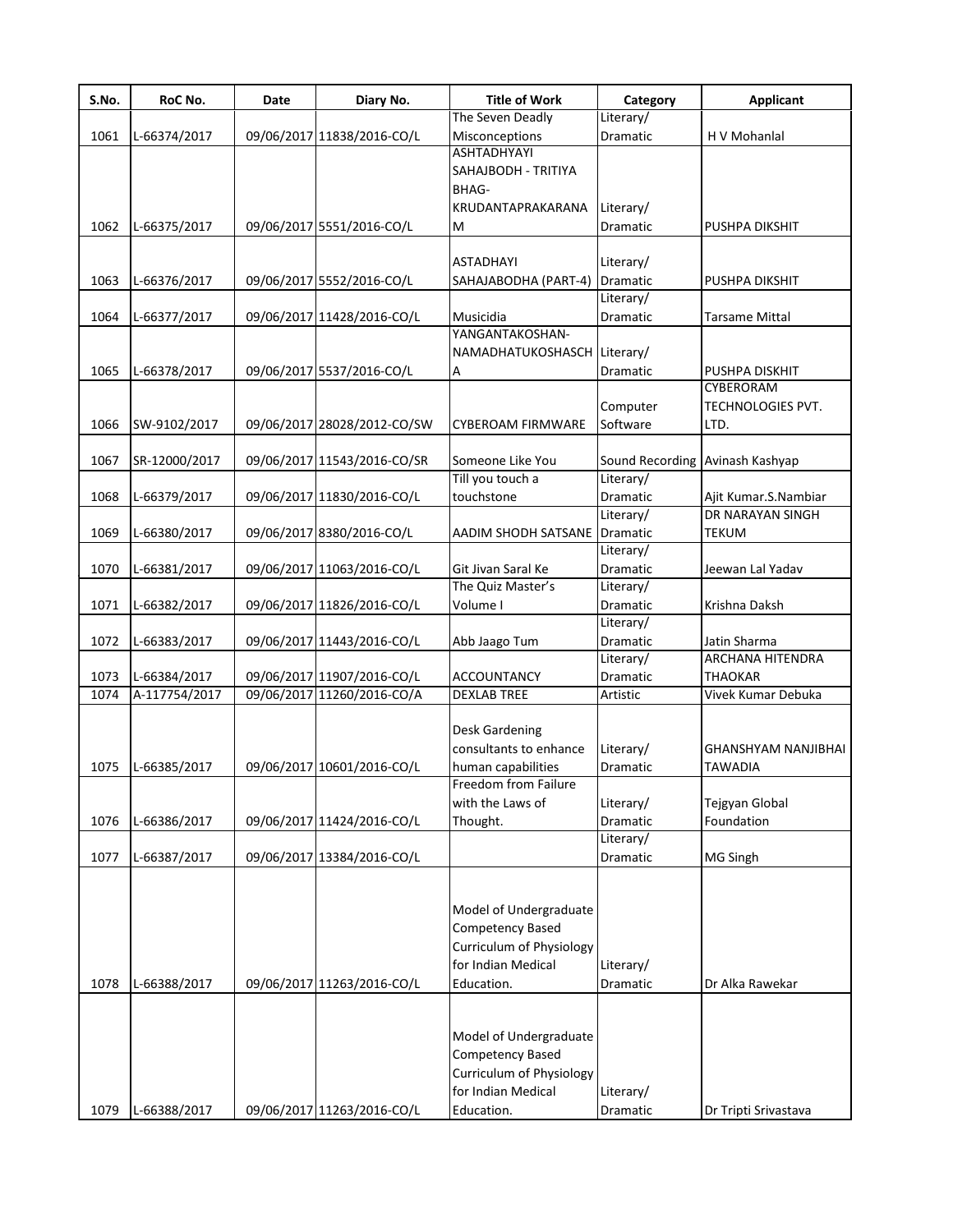| S.No. | RoC No.       | Date | Diary No.                   | <b>Title of Work</b>           | Category  | <b>Applicant</b>                            |
|-------|---------------|------|-----------------------------|--------------------------------|-----------|---------------------------------------------|
|       |               |      |                             |                                |           |                                             |
|       |               |      |                             | Model of Undergraduate         |           |                                             |
|       |               |      |                             | Competency Based               |           |                                             |
|       |               |      |                             | Curriculum of Physiology       |           |                                             |
|       |               |      |                             | for Indian Medical             | Literary/ |                                             |
| 1080  | L-66388/2017  |      | 09/06/2017 11263/2016-CO/L  | Education.                     | Dramatic  | Dr Nazli Khatib                             |
|       |               |      |                             |                                |           |                                             |
|       |               |      |                             |                                |           |                                             |
|       |               |      |                             | Model of Undergraduate         |           |                                             |
|       |               |      |                             | <b>Competency Based</b>        |           |                                             |
|       |               |      |                             | Curriculum of Physiology       |           |                                             |
|       |               |      |                             | for Indian Medical             | Literary/ |                                             |
| 1081  | L-66388/2017  |      | 09/06/2017 11263/2016-CO/L  | Education.                     | Dramatic  | Dr Lalit Waghmare                           |
|       |               |      |                             |                                | Literary/ |                                             |
| 1082  | L-66389/2017  |      | 09/06/2017 12251/2016-CO/L  | Beneath his Mask               | Dramatic  | Debapriya Datta Roy                         |
|       |               |      |                             | Economic In The View           | Literary/ |                                             |
| 1083  | L-66390/2017  |      | 09/06/2017 11892/2016-CO/L  | Of Struggle                    | Dramatic  | Ajit Ashok Waghole                          |
| 1084  | A-117755/2017 |      | 09/06/2017 10853/2016-CO/A  | <b>B.D. PHARMA</b>             | Artistic  | DHARMENDRA KUMAR                            |
|       |               |      |                             |                                | Literary/ | Tejgyan Global                              |
| 1085  | L-66391/2017  |      | 09/06/2017 11501/2016-CO/L  | Tanav se Mukti                 | Dramatic  | Foundation                                  |
| 1086  | A-117756/2017 |      | 09/06/2017 8029/2016-CO/A   | PCI LABEL                      | Artistic  | SANJIV NARULA                               |
|       |               |      |                             |                                | Literary/ |                                             |
| 1087  | L-66392/2017  |      | 09/06/2017 11844/2016-CO/L  | Joy                            | Dramatic  | Prosenjit Adhya                             |
|       |               |      |                             | Plays on Breast Cancer         |           |                                             |
|       |               |      |                             | Awareness ?????? ????          | Literary/ |                                             |
| 1088  | L-66393/2017  |      | 09/06/2017 8027/2016-CO/L   | ְרְרְרָךְ                      | Dramatic  | Rashmi Ghatwai                              |
|       |               |      |                             | Holy Wedlock Or Unholy         | Literary/ |                                             |
| 1089  | L-66394/2017  |      | 09/06/2017 11831/2016-CO/L  | <b>Deadlock</b>                | Dramatic  | J.L.Dhar                                    |
| 1090  | A-117757/2017 |      | 09/06/2017 8807/2016-CO/A   | SACHASABU                      | Artistic  | SABU TRADE PVT LTD                          |
|       |               |      |                             | <b>DIGITAL IMAGE</b>           | Literary/ |                                             |
| 1091  | L-66395/2017  |      | 09/06/2017 6969/2016-CO/L   | <b>PROCESSING</b>              | Dramatic  | Kamal Hajari                                |
|       |               |      |                             | <b>DIGITAL IMAGE</b>           | Literary/ |                                             |
| 1092  | L-66395/2017  |      | 09/06/2017 6969/2016-CO/L   | PROCESSING                     | Dramatic  | Yogesh Golhar                               |
|       |               |      |                             | DIGITAL IMAGE                  | Literary/ |                                             |
| 1093  | L-66395/2017  |      | 09/06/2017 6969/2016-CO/L   | <b>PROCESSING</b>              | Dramatic  | Dr. Ujwalla Gawande                         |
|       |               |      |                             | Geography For general          | Literary/ | NITU SINGH ALIAS<br><b>NEETU SINGH (PEN</b> |
| 1094  | L-66396/2017  |      | 09/06/2017 10418/2016-CO/L  | Competitions                   | Dramatic  | NAME)                                       |
|       |               |      |                             | <b>ANKGANIT SAMANYA</b>        |           | <b>NITU SINGH ALIAS</b>                     |
|       |               |      |                             | PRATIYOGITA HETU VOL-Literary/ |           | <b>NEETU SINGH (PEN</b>                     |
| 1095  | L-66397/2017  |      | 09/06/2017 10473/2016-CO/L  | $2$ (HINDI)                    | Dramatic  | NAME)                                       |
|       |               |      |                             |                                | Literary/ |                                             |
| 1096  | L-66398/2017  |      | 09/06/2017 11864/2016-CO/L  | Mai Ge Dhobitalao              | Dramatic  | andrew ferrao                               |
|       |               |      |                             |                                | Literary/ |                                             |
| 1097  | L-66399/2017  |      | 09/06/2017 9335/2016-CO/L   | <b>Red Light</b>               | Dramatic  | Sanjay Sharma                               |
|       |               |      |                             |                                | Literary/ |                                             |
| 1098  | L-66400/2017  |      | 09/06/2017 4859/2016-CO/L   | <b>HOUSE OF AUCTIONS</b>       | Dramatic  | Amit Gupta                                  |
|       |               |      |                             |                                |           |                                             |
| 1099  | SR-12001/2017 |      | 09/06/2017 49960/2014-CO/SR | Nangatha Faqir                 |           | Sound Recording Gunjan Communication        |
|       |               |      |                             |                                |           |                                             |
| 1100  | SR-12002/2017 |      | 09/06/2017 49961/2014-CO/SR | Vaalam nee Emmaan              |           | Sound Recording Gunjan Communication        |
| 1101  | SR-12003/2017 |      | 09/06/2017 49962/2014-CO/SR | Gandhi Maharaj                 |           | Sound Recording Gunjan Communication        |
|       |               |      |                             |                                |           |                                             |
| 1102  | SR-12004/2017 |      | 09/06/2017 49963/2014-CO/SR | Ma Gandhi                      |           | Sound Recording Gunjan Communication        |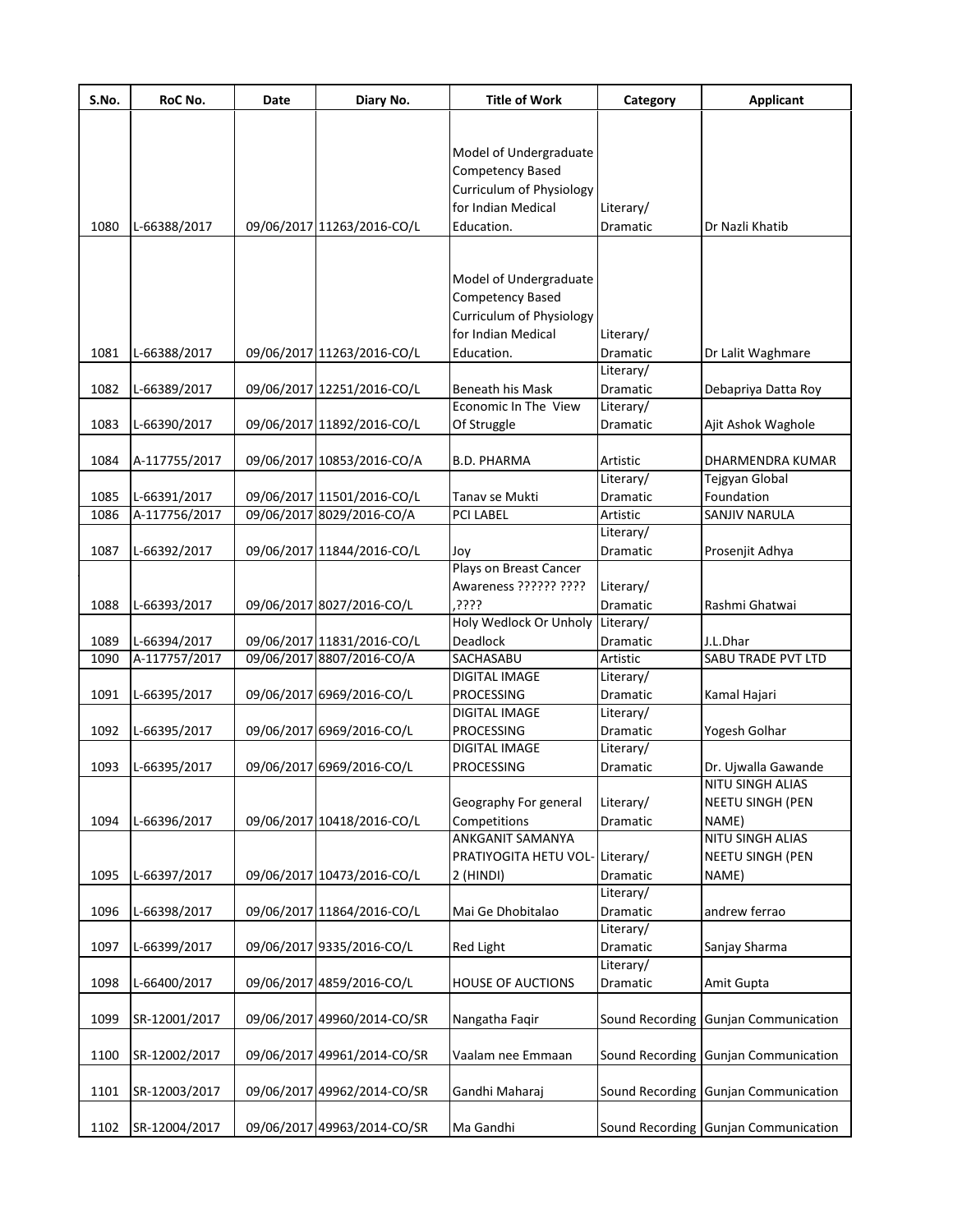| S.No. | RoC No.       | Date | Diary No.                  | <b>Title of Work</b>                        | Category              | <b>Applicant</b>          |
|-------|---------------|------|----------------------------|---------------------------------------------|-----------------------|---------------------------|
|       |               |      |                            | FIPO Model' of                              |                       |                           |
| 1103  | L-66401/2017  |      | 09/06/2017 4142/2016-CO/L  | <b>Curriculum Evaluation</b>                | Literary/<br>Dramatic | Dr Alka Rawekar           |
|       |               |      |                            |                                             |                       |                           |
|       |               |      |                            | FIPO Model' of                              | Literary/             |                           |
| 1104  | L-66401/2017  |      | 09/06/2017 4142/2016-CO/L  | <b>Curriculum Evaluation</b>                | <b>Dramatic</b>       | Dr Sonali Choudhary       |
|       |               |      |                            |                                             |                       |                           |
|       |               |      |                            | Power Quality                               |                       |                           |
|       |               |      |                            | Improvement in grid                         |                       |                           |
|       |               |      |                            | connected wind energy                       |                       |                           |
|       |               |      |                            | system supplying a                          |                       |                           |
|       |               |      |                            | nonlinear load using                        | Literary/             | Ms. Kokne Saroj           |
| 1105  | L-66402/2017  |      | 09/06/2017 7987/2016-CO/L  | <b>STATCOM</b>                              | <b>Dramatic</b>       | <b>Bhanudas</b>           |
|       |               |      |                            | Power Quality                               |                       |                           |
|       |               |      |                            | Improvement in grid                         |                       |                           |
|       |               |      |                            | connected wind energy                       |                       |                           |
|       |               |      |                            | system supplying a                          |                       |                           |
|       |               |      |                            | nonlinear load using                        | Literary/             | Mr.Hadpe Somnath          |
| 1106  | L-66402/2017  |      | 09/06/2017 7987/2016-CO/L  | <b>STATCOM</b>                              | <b>Dramatic</b>       | Shantaram                 |
|       |               |      |                            |                                             |                       |                           |
|       |               |      |                            |                                             | Literary/             | Nathan Constructions      |
| 1107  | L-66403/2017  |      | 09/06/2017 8091/2016-CO/L  | Dream Home Concept                          | Dramatic              | Pvt. Ltd.                 |
|       |               |      |                            |                                             | Literary/             |                           |
| 1108  | L-66404/2017  |      | 09/06/2017 8012/2016-CO/L  | PRAKHAR BODH                                | Dramatic              | Prabhat Kumar             |
|       |               |      |                            |                                             |                       |                           |
| 1109  | L-66405/2017  |      | 09/06/2017 11835/2016-CO/L | Chiruneer Chikichaiyin<br>Iyarkai Nanmaigal | Literary/<br>Dramatic | Jagdish R Bhurani         |
|       |               |      |                            |                                             |                       |                           |
|       |               |      |                            |                                             |                       |                           |
|       |               |      |                            |                                             |                       | RAMESHBHAI A.             |
|       |               |      |                            |                                             |                       | ZALARIA, DINESHBHAI A.    |
|       |               |      |                            | APPU WITH DEVICE OF                         |                       | ZALARIA AND               |
| 1110  | A-117758/2017 |      | 09/06/2017 11087/2016-CO/A | <b>ELEPHANT LABEL</b>                       | Artistic              | BHARATBHAI A. ZALARIA     |
|       |               |      |                            | <b>MILLGIN STORE WITH</b>                   |                       | <b>GAUTAM JASHVANBHAI</b> |
| 1111  | A-117759/2017 |      | 09/06/2017 11031/2016-CO/A | MS LOGO                                     | Artistic              | PATEL                     |
|       |               |      |                            |                                             |                       |                           |
|       |               |      |                            | 100 Percent Health and                      | Literary/             | Tejgyan Global            |
| 1112  | L-66406/2017  |      | 09/06/2017 11489/2016-CO/L | Laws of Thought<br>Logo of Kyunki Shahar    | Dramatic              | Foundation                |
| 1113  | A-117760/2017 |      | 09/06/2017 8986/2016-CO/A  | Hai Aapka                                   | Artistic              | Shamim Akhtar             |
|       |               |      |                            |                                             |                       |                           |
|       |               |      |                            |                                             |                       |                           |
|       |               |      |                            | <b>SCHEME SYSTEM</b>                        |                       |                           |
|       |               |      |                            | <b>METHOD PATTERN</b>                       |                       |                           |
|       |               |      |                            | FORMAT IDEA OF                              |                       |                           |
|       |               |      |                            | <b>INCREASING DISCOUNT</b>                  |                       |                           |
|       |               |      |                            | REDUCING PRICE WITH                         |                       |                           |
|       |               |      |                            | RESPECT TO INCREASE                         |                       |                           |
|       |               |      |                            | IN QUANTITY OR                              |                       |                           |
|       |               |      |                            | <b>INCREASE IN PURCHASE</b>                 | Literary/             |                           |
| 1114  | L-66407/2017  |      | 09/06/2017 8812/2016-CO/L  | VALUE                                       | Dramatic              | M/S HARISH                |
|       |               |      |                            |                                             |                       | PREMLATA GUPTA W/O.       |
| 1115  | A-117761/2017 |      | 09/06/2017 9033/2016-CO/A  | OMNI ICE CREAM                              | Artistic              | SH. OM PRAKASH GUPTA      |
|       |               |      |                            | FUN WITH MENTAL                             | Literary/             | XLMYMIND LEARNING         |
| 1116  | L-66408/2017  |      | 09/06/2017 8974/2016-CO/L  | <b>MATHS SERIES 2</b>                       | Dramatic              | LLP                       |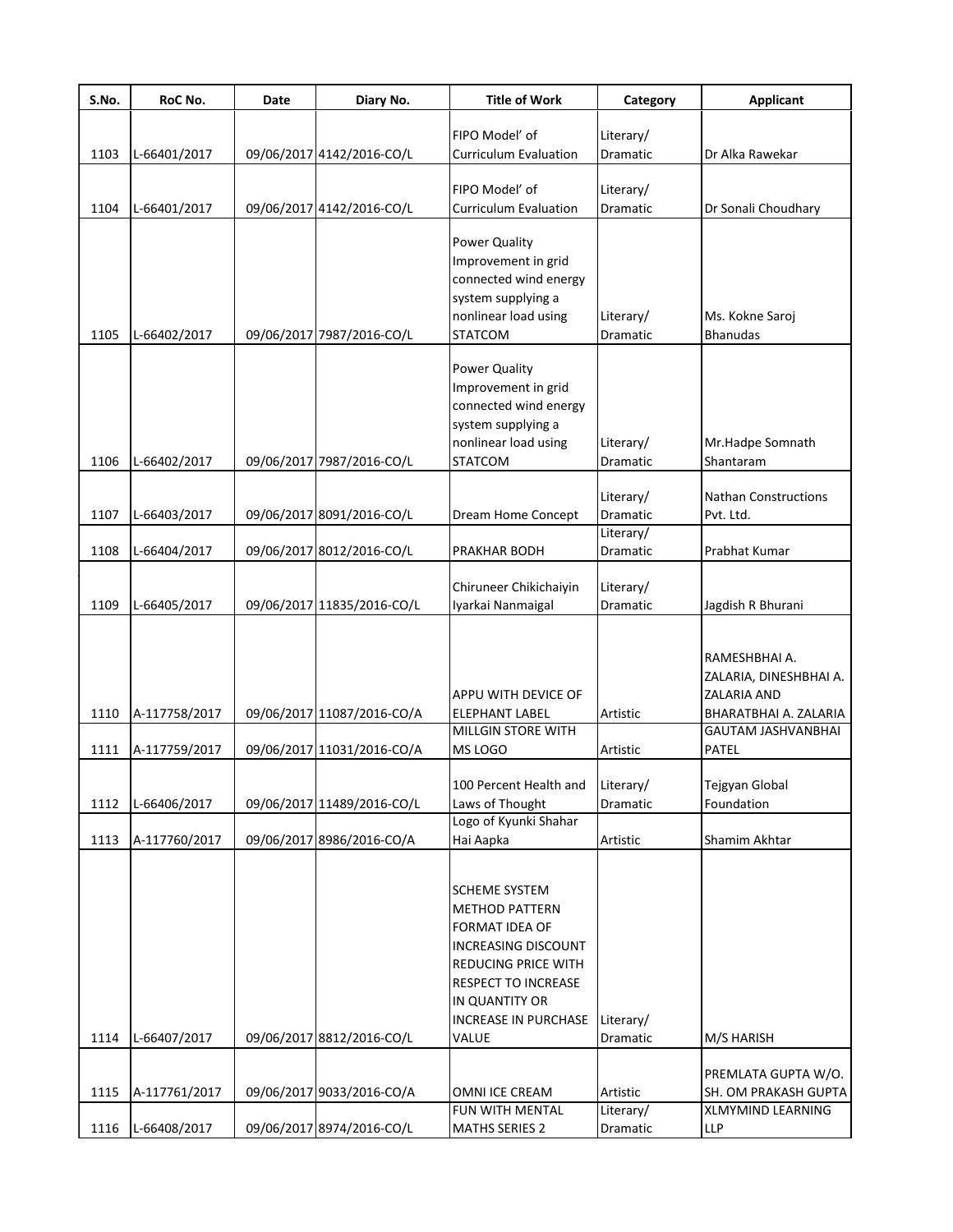| S.No. | RoC No.       | Date | Diary No.                  | <b>Title of Work</b>                          | Category  | <b>Applicant</b>                                 |
|-------|---------------|------|----------------------------|-----------------------------------------------|-----------|--------------------------------------------------|
|       |               |      |                            |                                               |           |                                                  |
|       |               |      |                            | Title of Work Being                           | Literary/ |                                                  |
| 1117  | L-66409/2017  |      | 09/06/2017 12317/2016-CO/L | Registered or the addict<br>SYNERGY ON - SITE | Dramatic  | <b>VIKASH SHEEL</b>                              |
|       |               |      |                            |                                               |           |                                                  |
|       |               |      |                            | <b>FULLY AUTOMATED</b>                        | Literary/ |                                                  |
| 1118  | L-66410/2017  |      | 09/06/2017 9529/2016-CO/L  | REFUELING SERVICE                             | Dramatic  | PRASAN SURANA                                    |
|       |               |      |                            |                                               |           | Institute of Technology<br>Management & Research |
|       |               |      |                            | <b>TWEET BASED TICKET</b>                     | Literary/ | Group of HTC Global                              |
| 1119  | L-66411/2017  |      | 09/06/2017 12401/2016-CO/L | <b>SYSTEM</b>                                 | Dramatic  | Services                                         |
|       |               |      |                            |                                               |           |                                                  |
|       |               |      |                            |                                               |           | Institute of Technology                          |
|       |               |      |                            | CGPA - Z SCORE BASED                          |           | Management & Research                            |
|       |               |      |                            | <b>RECOMMENDATION</b>                         | Literary/ | - Group of HTC Global                            |
| 1120  | L-66412/2017  |      | 09/06/2017 12400/2016-CO/L | ALGORITHM                                     | Dramatic  | <b>Services</b>                                  |
|       |               |      |                            |                                               |           |                                                  |
|       |               |      |                            |                                               |           | Institute of Technology                          |
|       |               |      |                            |                                               |           | Management & Research                            |
|       |               |      |                            | CALL PREDICTION BASED Literary/               |           | Group of HTC Global                              |
| 1121  | L-66413/2017  |      | 09/06/2017 12403/2016-CO/L | ON PDF AND Z SCORE                            | Dramatic  | Services                                         |
| 1122  | A-117762/2017 |      | 09/06/2017 8007/2016-CO/A  | <b>SUPER LALIPOP</b>                          | Artistic  | PAHEEM SAPHI KHAN                                |
|       |               |      |                            | "Statue of Small Sai                          |           | Mr. Manoj Jagdish                                |
| 1123  | A-117763/2017 |      | 09/06/2017 11167/2016-CO/A | Sitting on Stone"                             | Artistic  | Dodiya                                           |
|       |               |      |                            | <b>WSN: Energy Aware</b>                      | Literary/ |                                                  |
| 1124  | L-66414/2017  |      | 09/06/2017 8766/2016-CO/L  | Sensor Node Design                            | Dramatic  | Prajakta Ananda Kharote                          |
|       |               |      |                            |                                               |           | SILGO RETAIL PRIVATE                             |
| 1125  | A-117764/2017 |      | 09/06/2017 13313/2016-CO/A | <b>DYUTI</b>                                  | Artistic  | LIMITED                                          |
|       |               |      |                            |                                               |           |                                                  |
|       |               |      |                            | Mother Goddess Reveals Literary/              |           |                                                  |
| 1126  | L-66415/2017  |      | 09/06/2017 9093/2016-CO/L  | True Knowledge                                | Dramatic  | Dinanath Prasad Singh                            |
| 1127  | A-117765/2017 |      | 09/06/2017 12359/2016-CO/A | <b>DESI MIX</b>                               | Artistic  | DINESH AHUJA                                     |
|       |               |      |                            |                                               | Literary/ | Tejgyan Global                                   |
| 1128  | L-66416/2017  |      | 09/06/2017 11490/2016-CO/L | 100 Percent Wisdom                            | Dramatic  | Foundation                                       |
|       |               |      |                            | Competences                                   |           |                                                  |
|       |               |      |                            | Incorporation in                              |           |                                                  |
|       |               |      |                            | Undergraduate Medical                         | Literary/ |                                                  |
| 1129  | L-66417/2017  |      | 09/06/2017 9511/2016-CO/L  | Curriculum                                    | Dramatic  | Dr Ved Prakash Mishra                            |
|       |               |      |                            | Competences                                   |           |                                                  |
|       |               |      |                            | Incorporation in                              |           |                                                  |
|       |               |      |                            | Undergraduate Medical                         | Literary/ | Dr Garuv Ved Prakash                             |
| 1130  | L-66417/2017  |      | 09/06/2017 9511/2016-CO/L  | Curriculum                                    | Dramatic  | Mishra                                           |
|       |               |      |                            | Competences                                   |           |                                                  |
|       |               |      |                            | Incorporation in                              |           |                                                  |
|       |               |      |                            | Undergraduate Medical                         | Literary/ |                                                  |
| 1131  | L-66417/2017  |      | 09/06/2017 9511/2016-CO/L  | Curriculum                                    | Dramatic  | Dr. Adarshlata Singh                             |
|       |               |      |                            | When, After Love Story                        | Literary/ |                                                  |
| 1132  | L-66418/2017  |      | 09/06/2017 10326/2015-CO/L | <b>Breaks</b>                                 | Dramatic  | Aditya Raj                                       |
|       |               |      |                            |                                               |           |                                                  |
|       |               |      |                            | Essence of Bhagavad                           | Literary/ |                                                  |
| 1133  | L-66419/2017  |      | 09/06/2017 10341/2015-CO/L | Gita for Learners                             | Dramatic  | A S R Prasad                                     |
|       |               |      |                            |                                               |           | PEACE STORAGE SYSTEM                             |
| 1134  | A-117766/2017 |      | 09/06/2017 12496/2016-CO/A | PEACE (DEVICE)                                | Artistic  | (P) LTD                                          |
| 1135  | A-117767/2017 |      | 09/06/2017 12498/2016-CO/A | LA AMERICANA                                  | Artistic  | <b>B &amp; B BAKE PVT. LTD.</b>                  |
| 1136  | A-117768/2017 |      | 09/06/2017 12489/2016-CO/A | KRRISH                                        | Artistic  | KOHINOOR VALVES                                  |
|       |               |      |                            |                                               | Literary/ |                                                  |
| 1137  | L-66420/2017  |      | 09/06/2017 12976/2015-CO/L | Killer Punjabi                                | Dramatic  | Ravinder Singh Kailey                            |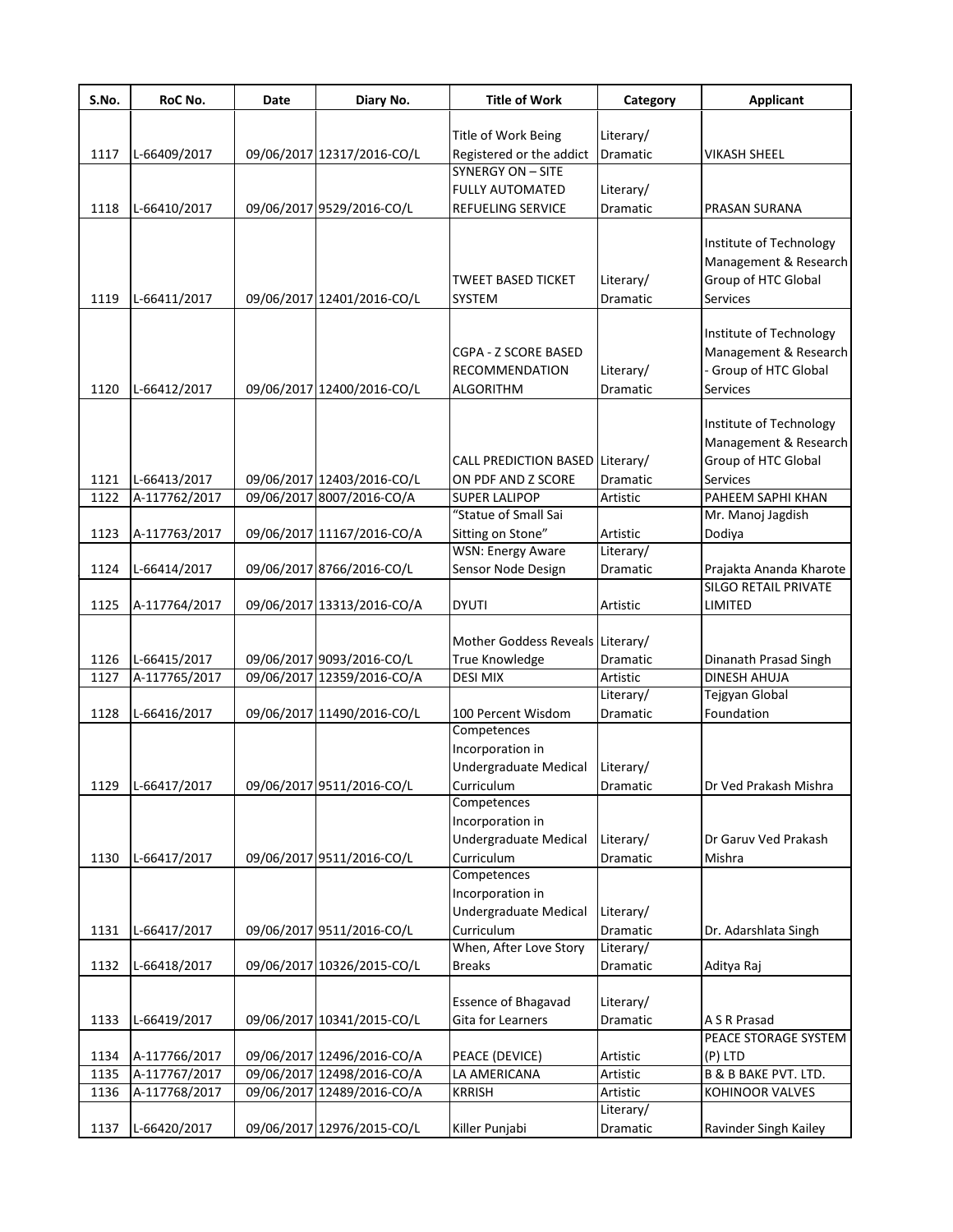| S.No. | RoC No.       | Date | Diary No.                  | <b>Title of Work</b>           | Category              | <b>Applicant</b>                                 |
|-------|---------------|------|----------------------------|--------------------------------|-----------------------|--------------------------------------------------|
|       |               |      |                            |                                |                       | KITTY INDUSTRIES PVT.                            |
| 1138  | A-117769/2017 |      | 09/06/2017 12482/2016-CO/A | <b>KITTY SUJI RUSK</b>         | Artistic              | LTD.                                             |
|       |               |      |                            |                                |                       |                                                  |
| 1139  | A-117770/2017 |      | 09/06/2017 12480/2016-CO/A | <b>SLEEPNIGHT MATTRESS</b>     | Artistic              | S.C. INDUSTRIES                                  |
|       |               |      |                            |                                |                       |                                                  |
| 1140  | A-117771/2017 |      | 09/06/2017 12487/2016-CO/A | <b>BODY STAR</b>               | Artistic              | <b>KRITI UNDER GARMENTS</b>                      |
|       |               |      |                            | SAI BHAKTA SHREE               | Literary/             |                                                  |
| 1141  | L-66421/2017  |      | 09/06/2017 7778/2016-CO/L  | KAKASAHEB DIXIT DIARY          | Dramatic              | MR P VIJAY KISHORE                               |
|       |               |      |                            |                                | Literary/             |                                                  |
| 1142  | L-66422/2017  |      | 09/06/2017 10488/2015-CO/L | The Transient Soliloquy        | Dramatic              | Pradipta Roy Choudhury                           |
|       |               |      |                            |                                |                       |                                                  |
|       |               |      |                            |                                |                       | K.S. AGRICULTURAL                                |
| 1143  | A-117772/2017 |      | 09/06/2017 12483/2016-CO/A | K.S                            | Artistic              | INDUSTRIES PVT. LTD.                             |
| 1144  | A-117773/2017 |      | 09/06/2017 12488/2016-CO/A | <b>SPARTAN (DEVICE)</b>        | Artistic              | P. RAM CHAND & CO.                               |
|       |               |      |                            | NRL SEEDS PRIDE OF             |                       |                                                  |
| 1145  | A-117774/2017 |      | 09/06/2017 12486/2016-CO/A | <b>INDIA</b>                   | Artistic              | NRL SEEDS PVT. LTD.                              |
|       |               |      |                            |                                | Computer              |                                                  |
| 1146  | SW-9103/2017  |      | 09/06/2017 7020/2016-CO/SW | www.CupidMagics.com            | Software              | Harshad Bagrecha<br><b>SURINDERA TOOLS &amp;</b> |
| 1147  | A-117775/2017 |      | 09/06/2017 12481/2016-CO/A | <b>REAL STF</b>                | Artistic              | <b>FORGINGS</b>                                  |
|       |               |      |                            | RAJ SHREE DETERGENT            |                       |                                                  |
| 1148  | A-117776/2017 |      | 09/06/2017 12494/2016-CO/A | CAKE                           | Artistic              | NATIONAL SOAP MILLS                              |
|       |               |      |                            |                                | Literary/             |                                                  |
| 1149  | L-66423/2017  |      | 09/06/2017 10470/2015-CO/L | MANNEWAR                       | Dramatic              | Omprakash S Bone                                 |
|       |               |      |                            | 12/12/2012, ?????? ??          | Literary/             |                                                  |
| 1150  | L-66424/2017  |      | 09/06/2017 13768/2015-CO/L | ????                           | Dramatic              | dharmendra kumar                                 |
|       |               |      |                            |                                | Literary/             |                                                  |
| 1151  | L-66425/2017  |      | 09/06/2017 10577/2016-CO/L | <b>GARDISH E ZINDAGI</b>       | Dramatic              | <b>ASHOK KUMAR BHATT</b>                         |
|       |               |      |                            | Only If, You Can See           | Literary/             |                                                  |
| 1152  | L-66426/2017  |      | 09/06/2017 8727/2016-CO/L  | through.                       | Dramatic              | Deepshikha Bhatnagar                             |
|       |               |      |                            | Only If, You Can See           | Literary/             |                                                  |
| 1153  | L-66426/2017  |      | 09/06/2017 8727/2016-CO/L  | through.                       | Dramatic              | Deepshikha Bhatnagar                             |
|       |               |      |                            |                                | Literary/             |                                                  |
| 1154  | L-66427/2017  |      | 09/06/2017 12319/2016-CO/L | Divine Light Ascension         | Dramatic              | Divine Light Ascension                           |
|       |               |      |                            |                                |                       |                                                  |
| 1155  | A-117777/2017 |      | 09/06/2017 12395/2016-CO/A | Thunder<br>NATH FRESH Fruits & | Artistic              | Kamal Bottling Company<br>M/s. NATH BIO-GENES I  |
| 1156  | A-117778/2017 |      | 09/06/2017 9414/2016-CO/A  | Vegetables                     | Artistic              | LTD.,                                            |
|       |               |      |                            |                                | Literary/             |                                                  |
| 1157  | L-66428/2017  |      | 09/06/2017 9995/2016-CO/L  | Share Taxi                     | Dramatic              | Ramesh Avadhani                                  |
|       |               |      |                            |                                |                       |                                                  |
|       |               |      |                            |                                |                       | BRIJESH P. FULTARIYA,                            |
|       |               |      |                            |                                |                       | VIPUL H. KUNDARIYA,                              |
|       |               |      |                            | RELISO SPAIN CERAMICA          |                       | RAJESHBHAI L.                                    |
| 1158  | A-117779/2017 |      | 09/06/2017 11033/2016-CO/A | LABEL                          | Artistic              | JAKASANIYA                                       |
|       |               |      |                            |                                | Literary/             |                                                  |
| 1159  | L-66429/2017  |      | 09/06/2017 12452/2016-CO/L | THEE NATPU                     | Dramatic              | J. Praveen Kumar                                 |
|       |               |      |                            |                                | Literary/             |                                                  |
| 1160  | L-66430/2017  |      | 09/06/2017 10338/2015-CO/L | The Secret Portal              | Dramatic              | Venkatesh                                        |
|       |               |      |                            |                                |                       |                                                  |
|       |               |      |                            | Experimental                   |                       |                                                  |
|       |               |      |                            | investigation of vortex        |                       |                                                  |
|       |               |      |                            | tube double inlet nozzle       |                       |                                                  |
| 1161  | L-66431/2017  |      | 09/06/2017 8755/2016-CO/L  | using air as working<br>medium | Literary/<br>Dramatic |                                                  |
| 1162  | A-117780/2017 |      | 09/06/2017 8239/2016-CO/A  | <b>BIC SOUND DEVICE</b>        | Artistic              | RAHUL DILIP PAWAR<br>MRS SNEH BINDRA             |
|       |               |      |                            |                                |                       |                                                  |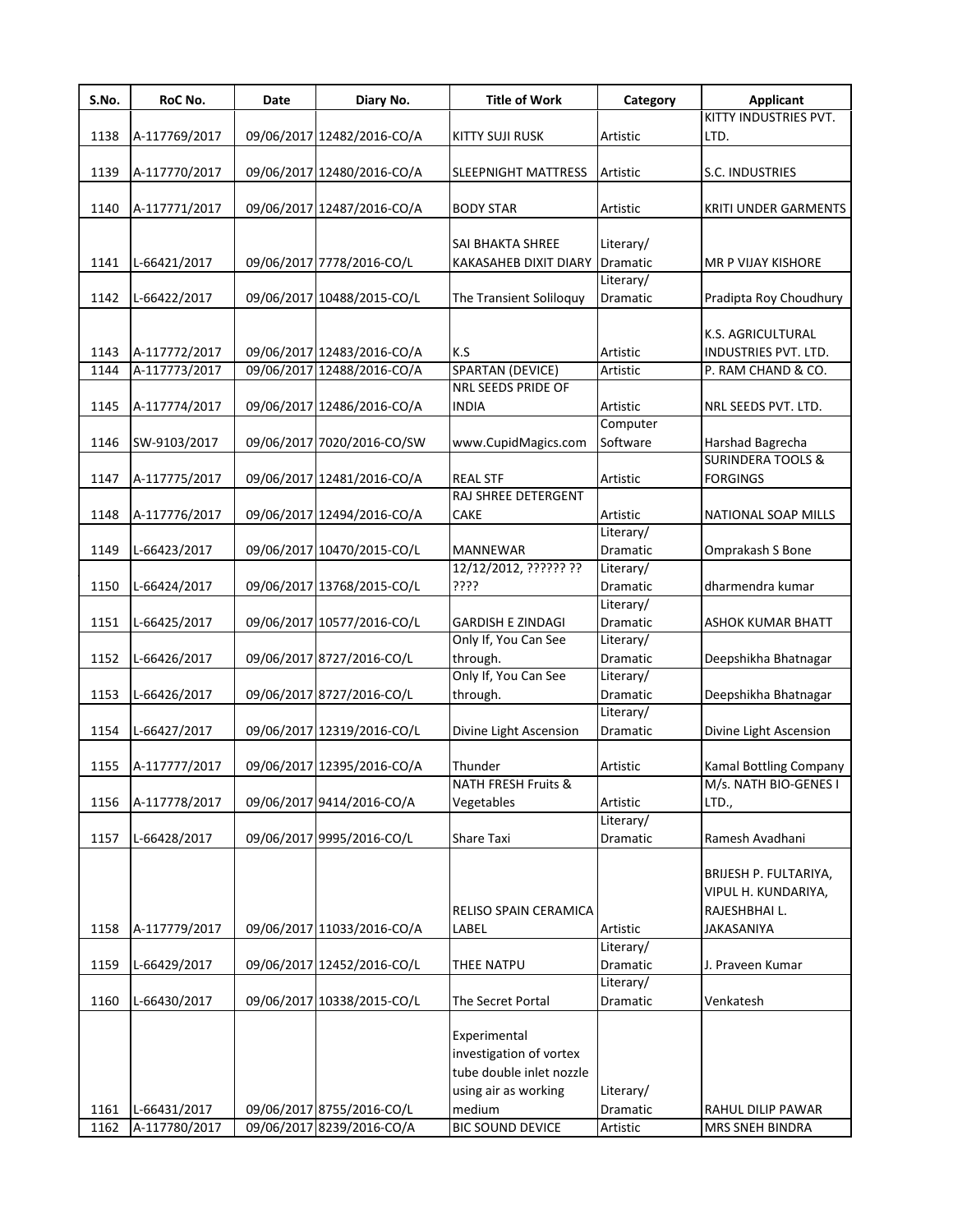| S.No. | RoC No.       | Date | Diary No.                                               | <b>Title of Work</b>                                                                                                                | Category              | <b>Applicant</b>                                                             |
|-------|---------------|------|---------------------------------------------------------|-------------------------------------------------------------------------------------------------------------------------------------|-----------------------|------------------------------------------------------------------------------|
|       |               |      |                                                         |                                                                                                                                     |                       | HARSHIT MUKESHBHAI                                                           |
| 1163  | A-117781/2017 |      | 09/06/2017 8385/2016-CO/A                               | <b>D STONE</b>                                                                                                                      | Artistic              | <b>SHAH</b>                                                                  |
| 1164  | A-117782/2017 |      | 09/06/2017 11793/2016-CO/A                              | <b>RENOVO</b>                                                                                                                       | Artistic              | <b>NEERAJ RALLAN</b>                                                         |
|       |               |      |                                                         |                                                                                                                                     |                       |                                                                              |
|       |               |      |                                                         | Nerolac Excel Rain Guard                                                                                                            |                       | Kansai Nerolac Paints                                                        |
| 1165  | A-117783/2017 |      | 09/06/2017 13313/2015-CO/A                              | <b>Waterproof Primer</b>                                                                                                            | Artistic              | Limited                                                                      |
| 1166  | A-117784/2017 |      | 09/06/2017 11770/2016-CO/A                              | LETJIO SOULES                                                                                                                       | Artistic              | <b>SHUAIB ALAM</b>                                                           |
|       |               |      |                                                         | Performance Evaluation<br>of a Two Phase<br>Thermosyphon using                                                                      | Literary/             | LEENA BHUPENDRA                                                              |
| 1167  | L-66432/2017  |      | 09/06/2017 8830/2016-CO/L                               | Hybrid Nanofluid                                                                                                                    | Dramatic              | PARDESHI                                                                     |
| 1168  | L-66433/2017  |      | 09/06/2017 10720/2016-CO/L<br>09/06/2017 8499/2016-CO/A | <b>Digitally Powered</b><br>Doorstep Tailoring<br>Services                                                                          | Literary/<br>Dramatic | MOHD ASIF KAMAL                                                              |
| 1169  | A-117785/2017 |      |                                                         | <b>LAST LONELY FRIEND</b><br><b>STCR EXERCISER IN</b>                                                                               | Artistic              | <b>MUKESH THAPA</b>                                                          |
| 1170  | L-66434/2017  |      | 09/06/2017 7791/2016-CO/L                               | <b>BOOKLET FORM</b>                                                                                                                 | Literary/<br>Dramatic | <b>VINAY TARSEM LAL</b>                                                      |
|       |               |      |                                                         |                                                                                                                                     |                       | <b>OCEAN HOMESTORE</b>                                                       |
| 1171  | A-117786/2017 |      | 09/06/2017 8294/2016-CO/A                               | <b>OCEAN Home Store</b>                                                                                                             | Artistic              | PRIVATE LIMITED                                                              |
|       |               |      |                                                         |                                                                                                                                     |                       | KAMAL KUMAR S/o. SH.                                                         |
| 1172  | A-117787/2017 |      | 09/06/2017 8290/2016-CO/A                               | SONU KA DISCO PAPAD                                                                                                                 | Artistic              | <b>SHYAM LAL</b>                                                             |
| 1173  | A-117788/2017 |      | 09/06/2017 8295/2016-CO/A                               | <b>SUNNY</b>                                                                                                                        | Artistic              | <b>GULAB CHAND JAIN</b>                                                      |
|       |               |      |                                                         |                                                                                                                                     |                       | SALONA BICHONA                                                               |
|       |               |      |                                                         |                                                                                                                                     |                       | <b>FABTEX INDIA PRIVATE</b>                                                  |
| 1174  | A-117789/2017 |      | 09/06/2017 8292/2016-CO/A                               | <b>SALONA BICHONA</b>                                                                                                               | Artistic              | LIMITED                                                                      |
|       |               |      |                                                         |                                                                                                                                     | Literary/             |                                                                              |
| 1175  | L-66435/2017  |      | 09/06/2017 8263/2016-CO/L                               | SETU                                                                                                                                | Dramatic              | Mr. ARVIND NAHAR                                                             |
|       |               |      |                                                         |                                                                                                                                     |                       | M/S. ALEMAC                                                                  |
| 1176  | A-117790/2017 |      | 09/06/2017 9119/2016-CO/A                               | <b>ALEMAC LABEL</b>                                                                                                                 | Artistic              | ELECTRICAL PVT. LTD.                                                         |
| 1177  | L-66436/2017  |      | 09/06/2017 7683/2016-CO/L                               | ENGINEERING DRAWING<br>OF THE EXOSKELETON<br>OF HUMAN INDEX<br><b>FINGER</b>                                                        | Literary/<br>Dramatic | <b>COUNCIL OF SCIENTIFIC</b><br>& INDUSTRIAL RESEARCH                        |
| 1178  | L-66437/2017  |      | 09/06/2017 7680/2016-CO/L                               | PROCESS FOR<br>STABILIZATION /<br>SOLIDIFICATION OF<br><b>ARSENIC</b><br>CONTAMINATED WATER Literary/<br><b>TREATMENT RESIDUALS</b> | Dramatic              | <b>COUNCIL OF SCIENTIFIC</b><br>& INDUSTRIAL RESEARCH<br>M/S. BHARAT TOBACCO |
| 1179  | A-117791/2017 |      | 09/06/2017 7465/2016-CO/A                               | MANOJ M LABEL                                                                                                                       | Artistic              | CO.                                                                          |
| 1180  | A-117792/2017 |      | 09/06/2017 7746/2016-CO/A                               | NYSTATINE                                                                                                                           | Artistic              | <b>AMINA LIMITED</b>                                                         |
|       |               |      |                                                         |                                                                                                                                     |                       |                                                                              |
| 1181  | A-117793/2017 |      | 09/06/2017 9120/2016-CO/A                               | A G NICE LOOK LABEL                                                                                                                 | Artistic              | M/S. ASHISH GARMENTS                                                         |
|       |               |      |                                                         | <b>RGM REAL GOLD</b>                                                                                                                |                       |                                                                              |
| 1182  | A-117794/2017 |      | 09/06/2017 7969/2016-CO/A                               | <b>MATTRESS</b>                                                                                                                     | Artistic              | M/S. J.K. ENTERPRISES                                                        |
| 1183  | A-117795/2017 |      | 09/06/2017 7954/2016-CO/A                               | CUTTACKWALLA<br><b>JEWELLERS WITH</b><br><b>DEVICE OF JEWELLERY</b><br><b>BOX</b>                                                   | Artistic              | M/S- CUTTACKWALLA<br>JEWELLERS.                                              |
|       |               |      |                                                         | SAMBHU WITH OIL                                                                                                                     |                       | SAMBHU PRASAD                                                                |
| 1184  | A-117796/2017 |      | 09/06/2017 7949/2016-CO/A                               | DROP LOGO LABEL                                                                                                                     | Artistic              | AGARWAL                                                                      |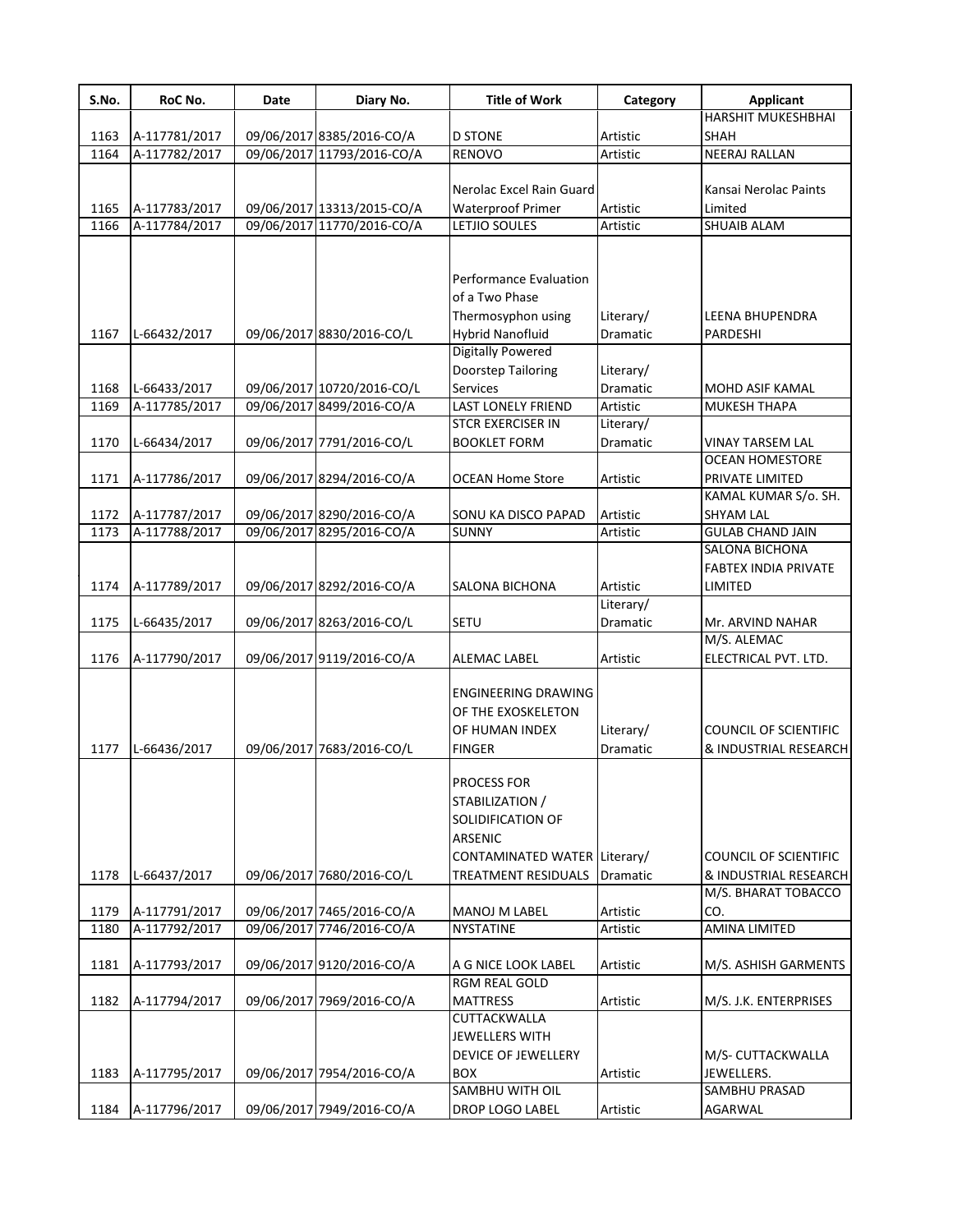| S.No. | RoC No.       | Date | Diary No.                  | <b>Title of Work</b>                | Category              | <b>Applicant</b>             |
|-------|---------------|------|----------------------------|-------------------------------------|-----------------------|------------------------------|
|       |               |      |                            | <b>FASHION CITY LABEL</b>           |                       |                              |
| 1185  | A-117797/2017 |      | 09/06/2017 7952/2016-CO/A  | WITH LOGO                           | Artistic              | BAAZAR RETAIL LIMITED.       |
|       |               |      |                            | FCT THE GARMENT                     |                       |                              |
| 1186  | A-117798/2017 |      | 09/06/2017 7953/2016-CO/A  | <b>SHOP LABEL</b>                   | Artistic              | BAAZAR RETAIL LIMITED.       |
|       |               |      |                            | <b>BAAZAR KOLKATA LABEL</b>         |                       |                              |
| 1187  | A-117799/2017 |      | 09/06/2017 7951/2016-CO/A  | WITH LOGO                           | Artistic              | <b>BAAZAR RETAIL LIMITED</b> |
| 1188  | A-117800/2017 |      | 10/06/2017 7659/2016-CO/A  | White Tiger Group                   | Artistic              | Mr. Deepak Kalra             |
|       |               |      |                            |                                     | Literary/             |                              |
| 1189  | L-66438/2017  |      | 10/06/2017 7228/2016-CO/L  | Power Surge In Eden                 | Dramatic              | Eva Bell                     |
|       |               |      |                            |                                     | Literary/             |                              |
| 1190  | L-66439/2017  |      | 10/06/2017 7231/2016-CO/L  | <b>Operation Al-Nagrib</b>          | Dramatic              | Ajay Sachdev                 |
|       |               |      |                            |                                     | Literary/             |                              |
| 1191  | L-66440/2017  |      | 10/06/2017 7212/2016-CO/L  | Of Knights and Lilies               | Dramatic              | Sonali Vijay Dabade          |
|       |               |      |                            |                                     |                       | MS CHERAL AGROTECH           |
| 1192  | A-117801/2017 |      | 10/06/2017 7756/2016-CO/A  | <b>MANSINGH</b>                     | Artistic              | PVT LTD                      |
|       |               |      |                            |                                     | Literary/             | <b>MEHAZ &amp; KRIPS</b>     |
| 1193  | L-66441/2017  |      | 10/06/2017 8291/2016-CO/L  | <b>STEGO IMAGE READER</b>           | Dramatic              | INTERNATIONAL                |
| 1194  | A-117802/2017 |      | 10/06/2017 7955/2016-CO/A  | <b>ALLYS PAGLU LABEL</b>            | Artistic              | <b>ASHIM SADHUKHAN</b>       |
|       |               |      |                            | PANCHWATI CHULBULE                  |                       |                              |
| 1195  | A-117803/2017 |      | 10/06/2017 7960/2016-CO/A  | DIL                                 | Artistic              | SH. PANKAJ GOEL              |
|       |               |      |                            | PANCHWATI AAM                       |                       |                              |
| 1196  | A-117804/2017 |      | 10/06/2017 7959/2016-CO/A  | BAMBAIYA                            | Artistic              | SH. PANKAJ GOEL              |
|       |               |      |                            | PANCHWATI MR AAM                    |                       |                              |
| 1197  | A-117805/2017 |      | 10/06/2017 7957/2016-CO/A  | PAPAD                               | Artistic              | SH. PANKAJ GOEL              |
|       |               |      |                            |                                     |                       |                              |
|       |               |      |                            | THE EMERGENT THEORY Literary/       |                       |                              |
| 1198  | L-66442/2017  |      | 10/06/2017 7084/2016-CO/L  | OF EVERYTHING LIVING                | Dramatic              | ROHAN RAJEEV JAIN            |
|       |               |      |                            |                                     |                       |                              |
| 1199  | A-117806/2017 |      | 10/06/2017 421/2016-CO/A   | YAHUKA                              | Artistic              | M/S YAHUKA LED LIGHTS        |
|       |               |      |                            |                                     |                       | TRADONOMIX WEB               |
|       |               |      |                            |                                     |                       | <b>SOLUTIONS PVT</b>         |
|       |               |      |                            | "TRADONOMIX PRICE                   |                       | LTD, Repsendted by its       |
|       |               |      |                            | <b>ACTION</b><br><b>TRADING</b>     | Literary/             | Director: Mr. Sreekumar      |
| 1200  | L-66443/2017  |      | 10/06/2017 6879/2016-CO/L  |                                     | Dramatic              | Ravindran.                   |
|       |               |      |                            |                                     |                       |                              |
| 1201  | A-117807/2017 |      | 10/06/2017 7514/2016-CO/A  | Mangaldeep                          | Artistic              | <b>MANGALDEEP TEXTILES</b>   |
|       |               |      |                            |                                     |                       |                              |
| 1202  | L-66444/2017  |      | 10/06/2017 7572/2016-CO/L  | THE INFINITY                        | Literary/<br>Dramatic | <b>BAKUL PARNAMI</b>         |
|       |               |      |                            |                                     | Literary/             |                              |
| 1203  | L-66445/2017  |      | 10/06/2017 1881/2016-CO/L  | P.S. Be My Angel                    | Dramatic              | Baman Tadiwala               |
| 1204  | A-117808/2017 |      | 10/06/2017 6847/2016-CO/A  | ZENRIK                              | Artistic              | Mr. Rajendra Kumar           |
|       |               |      |                            |                                     |                       | <b>HOUSE OF BRANDS</b>       |
| 1205  | A-117809/2017 |      | 10/06/2017 8062/2016-CO/A  | <b>HOB HOUSE OF BRANDS Artistic</b> |                       | <b>FASHION LLP</b>           |
|       |               |      |                            |                                     | Literary/             |                              |
| 1206  | L-66446/2017  |      | 10/06/2017 11583/2016-CO/L | Despite Love                        | Dramatic              | Siddhartha Srivastava        |
|       |               |      |                            |                                     | Literary/             |                              |
| 1207  | L-66447/2017  |      | 10/06/2017 11584/2016-CO/L | The Golden Despair                  | Dramatic              | Shubhi Raghav                |
|       |               |      |                            |                                     | Literary/             |                              |
| 1208  | L-66448/2017  |      | 10/06/2017 7919/2016-CO/L  | Tu Mila                             | Dramatic              | Abhishek Pandey              |
|       |               |      |                            | <b>TECHNICAL ANALYSIS</b>           |                       |                              |
|       |               |      |                            | WITH TACTICAL                       | Literary/             |                              |
| 1209  | L-66449/2017  |      | 10/06/2017 11695/2016-CO/L | MARKING STRATEGY                    | Dramatic              | RAVI HARSHAD PATEL           |
|       |               |      |                            |                                     |                       | VIKAS AGARWAL, M/S           |
|       |               |      |                            | <b>VIKASIT DEVELOPING</b>           |                       | <b>VIKAS PRINTING &amp;</b>  |
| 1210  | A-117810/2017 |      | 10/06/2017 11608/2016-CO/A | <b>BRAINS</b>                       | Artistic              | MARKETING                    |
|       |               |      |                            |                                     |                       |                              |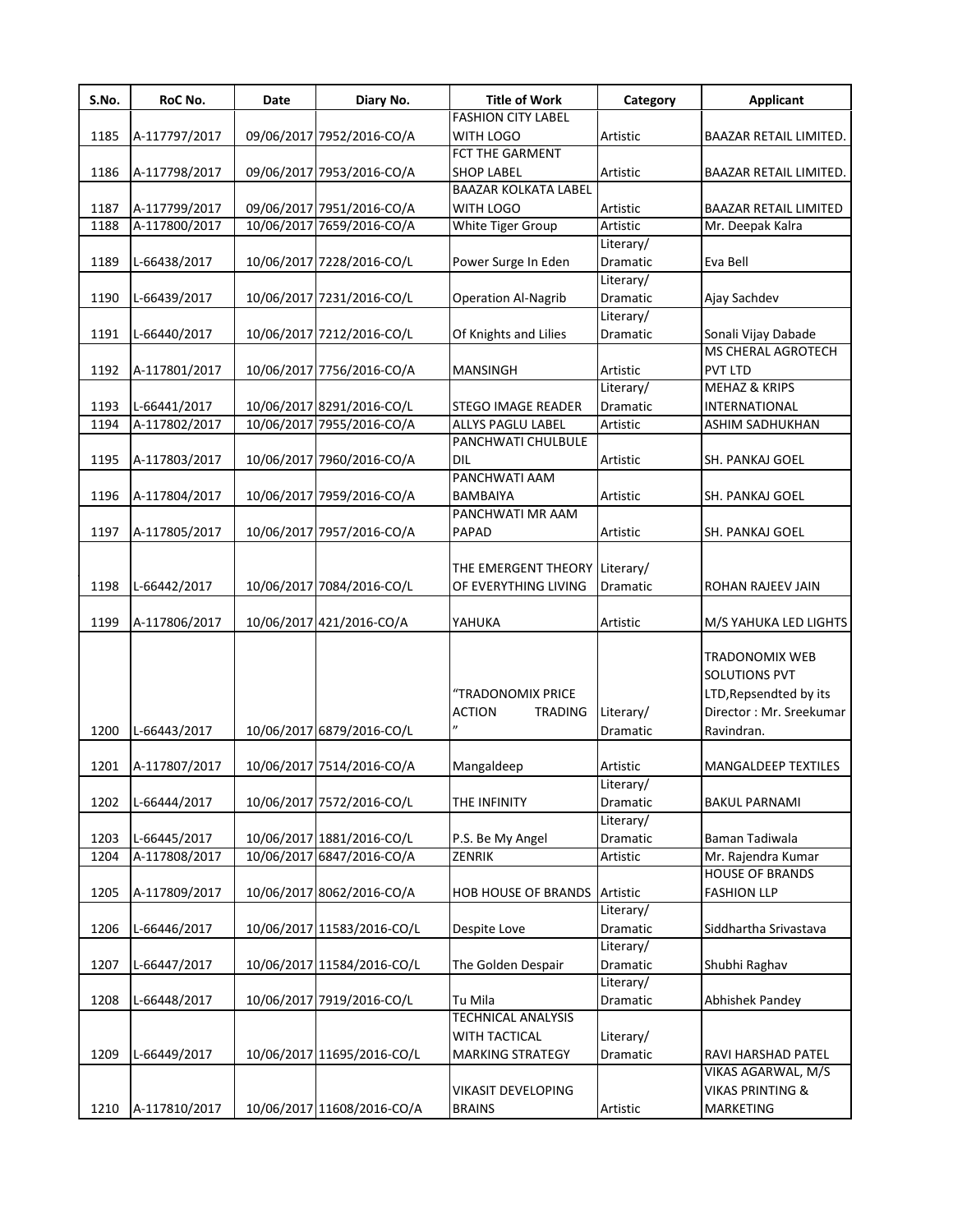| S.No. | RoC No.       | Date | Diary No.                  | <b>Title of Work</b>                             | Category              | <b>Applicant</b>            |
|-------|---------------|------|----------------------------|--------------------------------------------------|-----------------------|-----------------------------|
|       |               |      |                            |                                                  | Literary/             |                             |
| 1211  | L-66450/2017  |      | 10/06/2017 7924/2016-CO/L  | Patiyaale Di Queen                               | Dramatic              | Abhishek Pandey             |
|       |               |      |                            | ASAP Law's English for<br>Judicial Services Exam |                       |                             |
|       |               |      |                            |                                                  | Literary/             |                             |
| 1212  | L-66451/2017  |      | 10/06/2017 5988/2016-CO/L  | Preparation                                      | Dramatic<br>Literary/ | Siddhartha K Garg           |
| 1213  |               |      | 10/06/2017 8010/2016-CO/L  | <b>MAHAAN</b>                                    | Dramatic              | Abhishek Pandey             |
|       | L-66452/2017  |      |                            |                                                  |                       |                             |
|       |               |      |                            |                                                  |                       | MR JITENDRA SONI MS         |
| 1214  | A-117811/2017 |      | 10/06/2017 11216/2016-CO/A | RAJDHANI                                         | Artistic              | M.P. FOOD PRODUCT           |
| 1215  | A-117812/2017 |      | 10/06/2017 11213/2016-CO/A | <b>NYRA</b>                                      | Artistic              | MR RAJESH DHINGRA           |
|       |               |      |                            |                                                  | Literary/             | <b>KULDEEP</b>              |
| 1216  | L-66453/2017  |      | 10/06/2017 8383/2016-CO/L  | YOG SANSKRITI                                    | Dramatic              | SUMANAKSHAR                 |
|       |               |      |                            |                                                  | Literary/             |                             |
| 1217  | L-66454/2017  |      | 10/06/2017 5543/2016-CO/L  | Lakarasaranihi Part-1                            | Dramatic              | Pushpa Dikshith             |
|       |               |      |                            |                                                  |                       |                             |
|       |               |      |                            |                                                  |                       |                             |
|       |               |      |                            | SolarInstall-Hands-On                            |                       |                             |
|       |               |      |                            | Solar PV System Design                           | Literary/             | <b>KWATT SOLUTIONS PVT.</b> |
| 1218  | L-66455/2017  |      | 10/06/2017 11674/2016-CO/L | and Installation Training                        | Dramatic              | LTD.                        |
|       |               |      |                            |                                                  | Literary/             |                             |
| 1219  | L-66456/2017  |      | 10/06/2017 11677/2016-CO/L | <b>Advanced Solar Course</b>                     | Dramatic              | kWatt Solutions Pvt. Ltd.   |
|       |               |      |                            |                                                  | Literary/             |                             |
| 1220  | L-66457/2017  |      | 10/06/2017 11678/2016-CO/L | <b>Basic Solar Course</b>                        | Dramatic              | kWatt Solutions Pvt. Ltd.   |
|       |               |      |                            |                                                  |                       |                             |
|       |               |      |                            | SOLBIZZ-Understanding                            | Literary/             |                             |
| 1221  | L-66458/2017  |      | 10/06/2017 11679/2016-CO/L | Solar Business                                   | Dramatic              | kWatt Solutions Pvt. Ltd.   |
|       |               |      |                            |                                                  | Literary/             |                             |
| 1222  | L-66459/2017  |      | 10/06/2017 6952/2016-CO/L  | Kahani Riya Ki Zindagi Ki                        | Dramatic              | Kamaljeet Kaur              |
|       |               |      |                            |                                                  |                       | NITU SINGH ALIAS            |
|       |               |      |                            |                                                  | Literary/             | NEETU SINGH (PEN            |
| 1223  | L-66460/2017  |      | 10/06/2017 10454/2016-CO/L | Statistical Investigator                         | Dramatic              | NAME)                       |
|       |               |      |                            | DR. JUNEJA's ROOP                                |                       |                             |
| 1224  | A-117813/2017 |      | 10/06/2017 6116/2016-CO/A  | <b>MANTRA</b>                                    | Artistic              | Sanjeev Juneja              |
|       |               |      |                            |                                                  |                       | NITU SINGH ALIAS            |
|       |               |      |                            | Indian Economy For                               | Literary/             | NEETU SINGH (PEN            |
| 1225  | L-66461/2017  |      | 10/06/2017 10421/2016-CO/L | general Competitions                             | Dramatic              | NAME)                       |
|       |               |      |                            | CONTROL FLUID                                    |                       |                             |
|       |               |      |                            | <b>SCHEME FOR</b>                                |                       |                             |
|       |               |      |                            | <b>EXTRACTION NRVs</b>                           |                       |                             |
|       |               |      |                            | AGAINST 600 MW                                   |                       |                             |
|       |               |      |                            | <b>STEAM TURBINES WITH</b>                       |                       |                             |
|       |               |      |                            | 565º C HRH                                       |                       |                             |
|       |               |      |                            | <b>TEMPERATURE WITH</b>                          |                       |                             |
|       |               |      |                            | <b>EXTRACTION VALVE</b>                          | Literary/             | <b>BHARAT HEAVY</b>         |
| 1226  | L-66462/2017  |      | 10/06/2017 6047/2016-CO/L  | RELAY                                            | Dramatic              | ELECTRICALS LIMITED         |
| 1227  | A-117814/2017 |      | 10/06/2017 6114/2016-CO/A  | Accumass                                         | Artistic              | Sanjeev Juneja              |
|       |               |      |                            |                                                  |                       | M/S. RIDDHI                 |
| 1228  | A-117815/2017 |      | 10/06/2017 11089/2016-CO/A | <b>REVH LABEL</b>                                | Artistic              | <b>DEVELOPERS</b>           |
|       |               |      |                            | The Cheetah and the                              | Literary/             | Shriram                     |
| 1229  | L-66463/2017  |      | 10/06/2017 8617/2016-CO/L  | Snail                                            | Dramatic              | Venkatachalapathy           |
|       |               |      |                            | THE TAZZA PIZZA MAZZA                            |                       |                             |
| 1230  | A-117816/2017 |      | 10/06/2017 11090/2016-CO/A | LABEL                                            | Artistic              | M/S. MANSAROVAR             |
|       |               |      |                            |                                                  |                       |                             |
| 1231  | A-117817/2017 |      | 10/06/2017 11092/2016-CO/A | 'UMIYA' LABEL                                    | Artistic              | UMIYA FMCG PVT.LTD          |
|       |               |      |                            |                                                  |                       | M/S. PIONEER PAPER          |
| 1232  | A-117818/2017 |      | 10/06/2017 11093/2016-CO/A | PIONEER LABEL                                    | Artistic              | PRODUCT                     |
|       |               |      |                            |                                                  |                       |                             |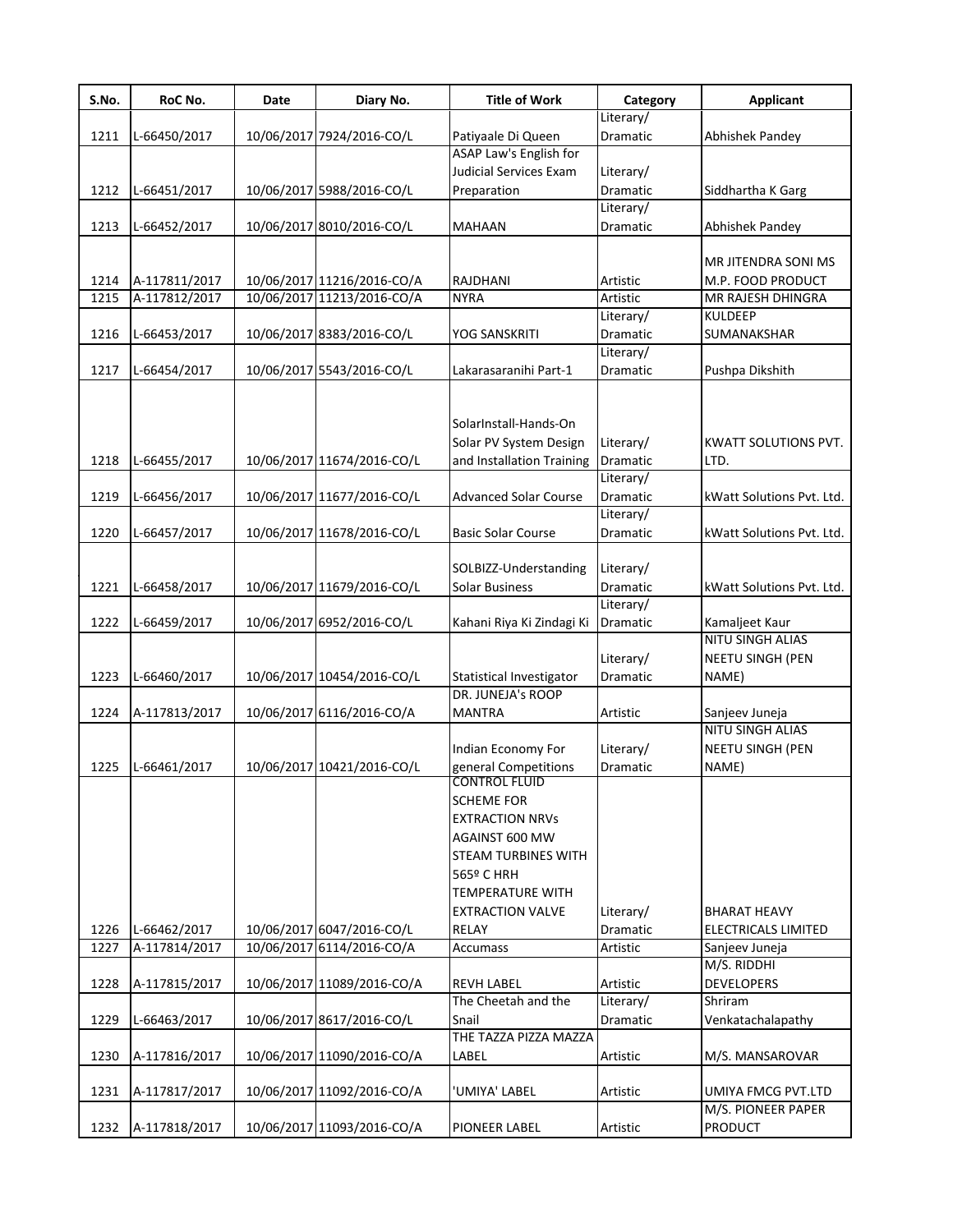| S.No. | RoC No.       | Date | Diary No.                  | <b>Title of Work</b>                                                  | Category              | <b>Applicant</b>                                                         |
|-------|---------------|------|----------------------------|-----------------------------------------------------------------------|-----------------------|--------------------------------------------------------------------------|
|       |               |      |                            |                                                                       |                       | <b>KHATTAR EDIBLES</b>                                                   |
| 1233  | A-117819/2017 |      | 10/06/2017 8847/2016-CO/A  | <b>HONEY BUNNY</b>                                                    | Artistic              | PRIVATE LIMITED                                                          |
|       |               |      |                            |                                                                       |                       |                                                                          |
|       |               |      |                            | <b>TRADITIONAL GAMES</b>                                              | Literary/             | <b>KULDEEP</b>                                                           |
| 1234  | L-66465/2017  |      | 10/06/2017 8382/2016-CO/L  | FEDERATION OF WORLD                                                   | <b>Dramatic</b>       | SUMANAKSHAR                                                              |
|       |               |      |                            |                                                                       |                       | M/S. ANUPAM                                                              |
| 1235  | A-117820/2017 |      | 10/06/2017 11094/2016-CO/A | 'FUL GULABI' LABEL                                                    | Artistic              | <b>INDUSTRIES</b>                                                        |
|       |               |      |                            | 'RAMSETU JEWELLERS'                                                   |                       | M/S. RAMSETU                                                             |
| 1236  | A-117821/2017 |      | 10/06/2017 11096/2016-CO/A | LABEL                                                                 | Artistic              | <b>JEWELLERS</b>                                                         |
|       |               |      |                            |                                                                       |                       |                                                                          |
| 1237  | A-117822/2017 |      | 10/06/2017 7999/2016-CO/A  | EGOSS                                                                 | Artistic              | SMT. POONAM BHATIA                                                       |
|       |               |      |                            |                                                                       |                       | <b>BHARAT BHUSHAN</b>                                                    |
| 1238  | A-117822/2017 |      | 10/06/2017 7999/2016-CO/A  | <b>EGOSS</b>                                                          | Artistic              | <b>BHATIA</b>                                                            |
| 1239  | A-117822/2017 |      | 10/06/2017 7999/2016-CO/A  | <b>EGOSS</b>                                                          | Artistic              | SMT. USHA BHATIA                                                         |
|       |               |      |                            |                                                                       |                       | RAVINDRA KUMAR                                                           |
| 1240  | A-117822/2017 |      | 10/06/2017 7999/2016-CO/A  | <b>EGOSS</b>                                                          | Artistic              | <b>BHATIA</b>                                                            |
|       |               |      |                            |                                                                       | Literary/             |                                                                          |
| 1241  | L-66466/2017  |      | 10/06/2017 13464/2015-CO/L | JEEVA AMIRDHAM                                                        | Dramatic              | K. Thirumurugan                                                          |
|       |               |      |                            |                                                                       |                       |                                                                          |
|       |               |      |                            |                                                                       |                       | <b>RADHE RENEWABLE</b>                                                   |
|       |               |      |                            |                                                                       |                       | <b>ENERGY DEVELOPMENT</b>                                                |
| 1242  | A-117823/2017 |      | 10/06/2017 11012/2016-CO/A | <b>RADHER</b>                                                         | Artistic              | PVT. LTD                                                                 |
|       |               |      |                            |                                                                       | Literary/             |                                                                          |
| 1243  | L-66467/2017  |      | 10/06/2017 13277/2015-CO/L | PRIVY TO AN ABSENCE                                                   | Dramatic              | Mr. Prithwiraj Sen                                                       |
|       |               |      |                            |                                                                       |                       | GIRISHKUMAR                                                              |
| 1244  | A-117824/2017 |      | 10/06/2017 11153/2016-CO/A | ODOREX'                                                               | Artistic              | DAYALBHAI PATEL                                                          |
| 1245  | SR-12005/2017 |      | 10/06/2017 8674/2016-CO/SR | TERI BAANKI ADAA NE O<br>SAANWRE, MUJHE TERA<br>DEEWANA BANA DIYA     | Sound Recording       | <b>GAURAV KRISHNA</b><br><b>GOSWAMI</b>                                  |
|       |               |      |                            |                                                                       | Literary/             |                                                                          |
| 1246  | L-66468/2017  |      | 10/06/2017 11164/2016-CO/L | Hastakshar                                                            | Dramatic              | Mrs Sandhya Shrivastava                                                  |
|       |               |      |                            |                                                                       |                       | <b>GIRISHKUMAR</b>                                                       |
| 1247  | A-117825/2017 |      | 10/06/2017 11154/2016-CO/A | <b>RIO AFRICA</b>                                                     | Artistic              | DAYALBHAI PATEL                                                          |
|       |               |      |                            | <b>GEETAN DI MAHAK</b>                                                | Literary/             |                                                                          |
| 1248  | L-66469/2017  |      | 10/06/2017 4949/2016-CO/L  | <b>BHAG 2</b>                                                         | Dramatic              | SH. SUMIT KUMAR                                                          |
|       |               |      |                            |                                                                       |                       |                                                                          |
|       |               |      |                            |                                                                       |                       | JIGNABEN HARSHABHAI                                                      |
| 1249  | A-117826/2017 |      | 10/06/2017 11152/2016-CO/A | <b>SHILPA</b>                                                         | Artistic              | <b>BHOJANI</b>                                                           |
|       |               |      |                            |                                                                       | Literary/             | <b>HARISH GANGADHAR</b>                                                  |
| 1250  | L-66470/2017  |      | 10/06/2017 10351/2016-CO/L | RAYNDAR                                                               | Dramatic              | AMLE                                                                     |
| 1251  | L-66471/2017  |      | 10/06/2017 8980/2016-CO/L  | <b>VELO- ENGINEERING</b><br><b>CHANGE MANAGEMENT</b><br><b>SYSTEM</b> | Literary/<br>Dramatic | MRS. ASHWINIKULKARNI<br><b>TRADING AS PROBITY</b><br><b>TECHNOLOGIES</b> |
|       |               |      |                            | <b>ELECTRICAL MACHINE</b>                                             | Literary/             |                                                                          |
| 1252  | L-66472/2017  |      | 10/06/2017 10069/2016-CO/L | <b>DESIGN</b>                                                         | Dramatic              | <b>XMA R POTE</b>                                                        |
|       |               |      |                            | <b>ELECTRICAL MACHINE</b>                                             | Literary/             |                                                                          |
| 1253  | L-66472/2017  |      | 10/06/2017 10069/2016-CO/L | <b>DESIGN</b>                                                         | Dramatic              | SARALA P ADHAU                                                           |
|       |               |      |                            |                                                                       |                       | SHIRISH BABUBHAI                                                         |
| 1254  | A-117827/2017 |      | 10/06/2017 11131/2016-CO/A |                                                                       | Artistic              | <b>MODI</b>                                                              |
|       |               |      |                            | KRISH GOLD LABEL                                                      |                       |                                                                          |
| 1255  | A-117828/2017 |      | 10/06/2017 11133/2016-CO/A | 'ASTAGUNI' LABEL                                                      | Artistic              | ASHVINBHAI<br>CHHAGANBHAI LATHIYA<br>PIYUSH BHUPATRAY                    |
| 1256  | A-117829/2017 |      | 10/06/2017 11127/2016-CO/A | 'OPTIC HOUSE' LABEL                                                   | Artistic              | <b>GANDHI</b>                                                            |
|       |               |      |                            |                                                                       |                       |                                                                          |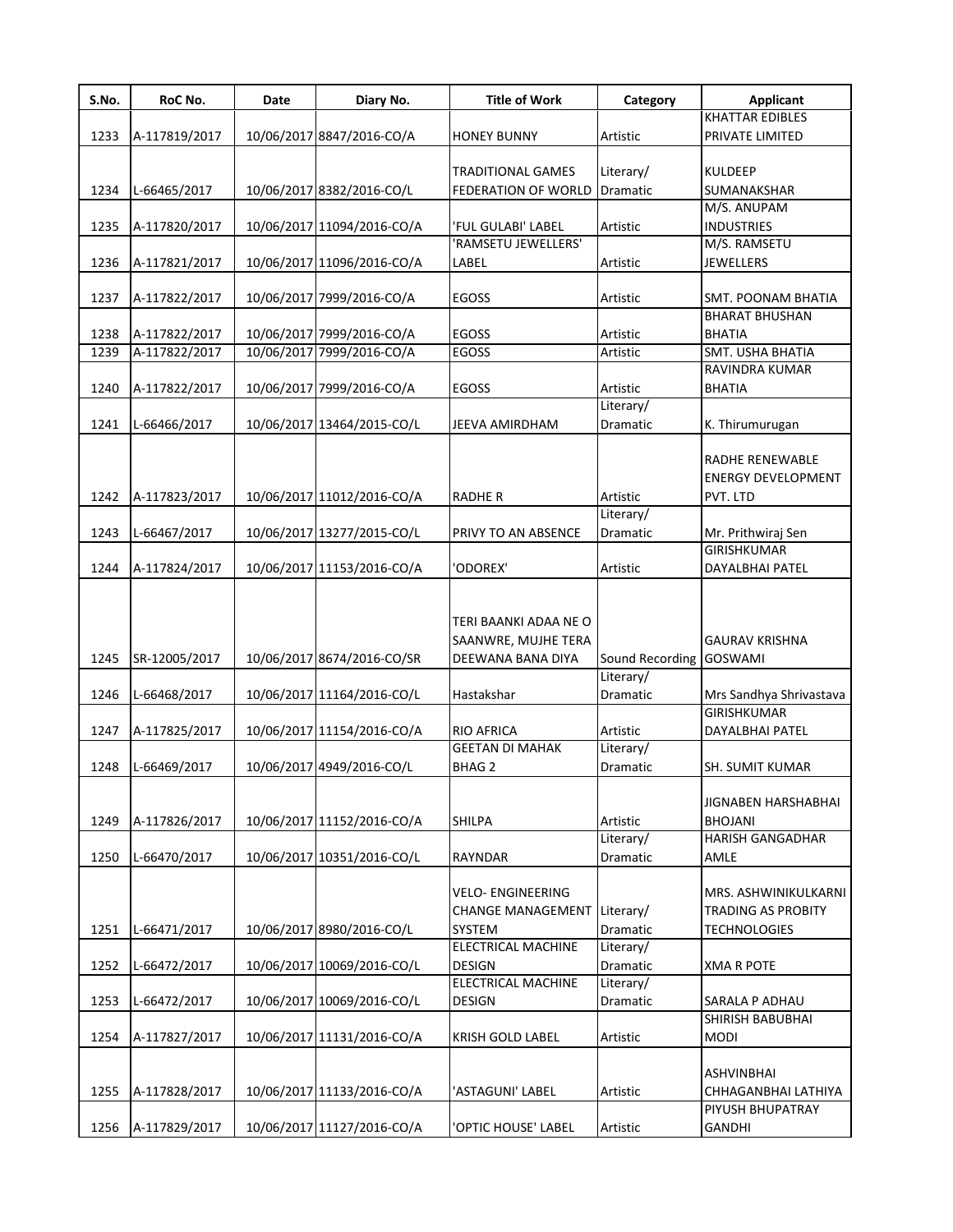| S.No. | RoC No.       | Date | Diary No.                  | <b>Title of Work</b>                            | Category              | <b>Applicant</b>          |
|-------|---------------|------|----------------------------|-------------------------------------------------|-----------------------|---------------------------|
|       |               |      |                            | Performance and                                 |                       |                           |
|       |               |      |                            | <b>Emission Analysis of</b>                     |                       |                           |
|       |               |      |                            | Diesel-Ethanol-Biodiesel                        | Literary/             | SACHIN VISHWANATH         |
| 1257  | L-66473/2017  |      | 10/06/2017 8687/2016-CO/L  | Blend on VCR Engine                             | Dramatic              | <b>SHINDE</b>             |
|       |               |      |                            | <b>Estimating Sizes of</b>                      |                       |                           |
|       |               |      |                            | <b>Circular Features Using</b>                  | Literary/             |                           |
| 1258  | L-66474/2017  |      | 10/06/2017 8732/2016-CO/L  | <b>RPSW</b>                                     | Dramatic              | Monali R. Shinde          |
|       |               |      |                            |                                                 |                       | <b>VANISH MADHUBHAI</b>   |
| 1259  | A-117830/2017 |      | 10/06/2017 11128/2016-CO/A | <b>MITVA LABEL</b>                              | Artistic              | KATHROTIYA                |
|       |               |      |                            | 'KOTAK LOGISTICS'                               |                       | PURVI RAJNIKANT           |
| 1260  | A-117831/2017 |      | 10/06/2017 11136/2016-CO/A | LABEL                                           | Artistic              | <b>KOTAK</b>              |
|       |               |      |                            |                                                 |                       | PARTH KISHORBHAI          |
|       |               |      |                            |                                                 |                       | <b>KANERIA TRADING AS</b> |
| 1261  | A-117832/2017 |      | 10/06/2017 6047/2015-CO/A  | <b>HIRVA</b>                                    | Artistic              | M/S. PRECISION PLASTIC    |
|       |               |      |                            |                                                 |                       | <b>VIVEK ARORA,</b>       |
|       |               |      |                            |                                                 |                       | PROPRITOR OF M/s VEE      |
| 1262  | A-117833/2017 |      | 10/06/2017 8859/2016-CO/A  | <b>FOXLER</b>                                   | Artistic              | <b>KAY INDUSTRIES</b>     |
| 1263  | A-117834/2017 |      | 10/06/2017 9079/2016-CO/A  | TINNY'S FIGHTER PLANE                           | Artistic              | <b>MANJU DEVI</b>         |
| 1264  | A-117835/2017 |      | 10/06/2017 9080/2016-CO/A  | <b>TINNY'S PASTA</b>                            | Artistic              | <b>MANJU DEVI</b>         |
|       |               |      |                            |                                                 | Literary/             |                           |
| 1265  | L-66475/2017  |      | 10/06/2017 11225/2016-CO/L | <b>SAR ME</b>                                   | Dramatic              | <b>GAUTAM NARWAT</b>      |
| 1266  | A-117836/2017 |      | 10/06/2017 9081/2016-CO/A  | <b>TINNY'S 5G</b>                               | Artistic              | <b>MANJU DEVI</b>         |
|       |               |      |                            |                                                 | Literary/             |                           |
| 1267  | L-66476/2017  |      | 10/06/2017 10140/2016-CO/L | <b>Crossing Over</b>                            | Dramatic              | Eshan Parikh              |
| 1268  | A-117837/2017 |      | 10/06/2017 9083/2016-CO/A  | SAMOSA                                          | Artistic              | <b>MANJU DEVI</b>         |
|       |               |      |                            |                                                 |                       | T. SOLAISAMY, SOLE        |
|       |               |      |                            |                                                 |                       | PROPRIETOR, TRADING       |
|       |               |      |                            | JIL DETERGENT POWDER                            |                       | <b>AS SREE</b>            |
|       |               |      |                            | WITH 3D BOOSTERS                                |                       | MURALIKRISHNA SOAP        |
| 1269  | A-117838/2017 |      | 10/06/2017 11477/2016-CO/A | <b>ENZYMATIC</b>                                | Artistic              | WORKS,                    |
|       |               |      |                            |                                                 |                       |                           |
|       |               |      |                            |                                                 |                       |                           |
|       |               |      |                            | <b>Experimental Study of</b>                    |                       |                           |
|       |               |      |                            | Natural Convective Heat                         |                       |                           |
|       |               |      |                            | <b>Transfer Performance</b>                     |                       |                           |
|       |               |      |                            |                                                 |                       | ASHWINI VISHWASRAO        |
| 1270  | L-66477/2017  |      | 10/06/2017 8833/2016-CO/L  | From Rectangular Fin<br>Array with Perforations | Literary/<br>Dramatic | ZOMAN                     |
| 1271  | A-117839/2017 |      | 10/06/2017 9085/2016-CO/A  | <b>MAST KACHAURI</b>                            | Artistic              | MANJU DEVI                |
|       |               |      |                            |                                                 |                       |                           |
|       |               |      |                            | Sharah Urdu - Al Qira'at                        | Literary/             |                           |
| 1272  | L-66478/2017  |      | 10/06/2017 5613/2016-CO/L  | ul Wadhiha (Volume-2)                           | Dramatic              | Badruzzman Kairanwi       |
|       |               |      |                            |                                                 |                       |                           |
|       |               |      |                            | Sharah Urdu - Al Qira'at                        | Literary/             |                           |
| 1273  | L-66478/2017  |      | 10/06/2017 5613/2016-CO/L  | ul Wadhiha (Volume-2)                           | Dramatic              | Sadruzzman                |
|       |               |      |                            |                                                 |                       |                           |
|       |               |      |                            | Sharah Urdu - Al Qira'at                        | Literary/             |                           |
| 1274  | L-66478/2017  |      | 10/06/2017 5613/2016-CO/L  | ul Wadhiha (Volume-2)                           | Dramatic              | Qadruzzaman               |
|       |               |      |                            |                                                 |                       |                           |
|       |               |      |                            | Sharah Urdu - Al Qira'at                        | Literary/             |                           |
| 1275  | L-66478/2017  |      | 10/06/2017 5613/2016-CO/L  | ul Wadhiha (Volume-2)                           | Dramatic              | Badrunnisa                |
|       |               |      |                            | <b>ODONIL BLOCK ORCHID</b>                      |                       |                           |
| 1276  | A-117840/2017 |      | 10/06/2017 10930/2016-CO/A | CARTON                                          | Artistic              | DABUR INDIA LIMITED       |
| 1277  | A-117841/2017 |      | 10/06/2017 9086/2016-CO/A  | <b>MAPPY</b>                                    | Artistic              | MANJU DEVI                |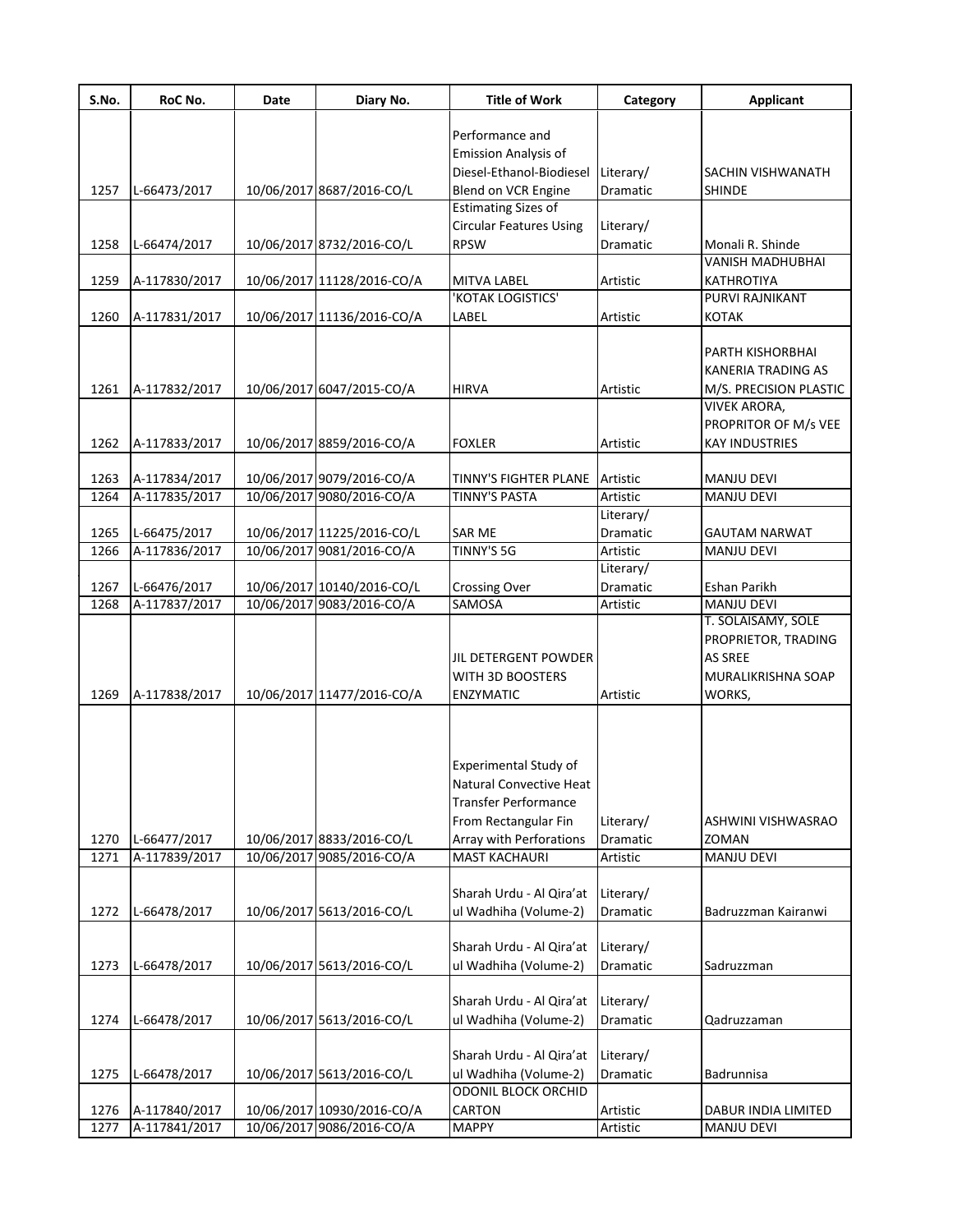| S.No. | RoC No.       | Date | Diary No.                  | <b>Title of Work</b>                 | Category              | <b>Applicant</b>                |
|-------|---------------|------|----------------------------|--------------------------------------|-----------------------|---------------------------------|
|       |               |      |                            |                                      |                       |                                 |
|       |               |      |                            | Analysis of PCB Images               |                       |                                 |
|       |               |      |                            | <b>Based on Triclass</b>             |                       |                                 |
|       |               |      |                            | Thresholding Technique               | Literary/             |                                 |
| 1278  | L-66479/2017  |      | 10/06/2017 8723/2016-CO/L  | for Segmentation                     | Dramatic              | Ankita Ganesh Sangle            |
| 1279  | A-117842/2017 |      | 10/06/2017 9090/2016-CO/A  | A <sub>2</sub> Z                     | Artistic              | <b>MANJU DEVI</b>               |
|       |               |      |                            |                                      |                       |                                 |
| 1280  | A-117843/2017 |      | 10/06/2017 8641/2016-CO/A  | <b>MOTION LABEL</b>                  | Artistic              | DILIP KUMAR AGRAWAL             |
|       |               |      |                            |                                      |                       | 1. SHRI PRATEEK KUMAR           |
|       |               |      |                            | <b>BERRY TARTS DHOOM</b>             |                       | PORWAL, 2. SHRI ANKIT           |
| 1281  | A-117844/2017 |      | 10/06/2017 8643/2016-CO/A  | DHADAKA                              | Artistic              | AGARWAL                         |
|       |               |      |                            |                                      |                       | <b>SURESH KUMAR</b>             |
| 1282  | A-117845/2017 |      | 10/06/2017 8640/2016-CO/A  | KALA GHODA                           | Artistic              | <b>KANODIA</b>                  |
|       |               |      |                            | <b>ODONIL CITRUS FRESH</b>           |                       |                                 |
| 1283  | A-117846/2017 |      | 10/06/2017 10931/2016-CO/A | LABEL                                | Artistic              | DABUR INDIA LIMITED             |
|       |               |      |                            | PANINIYADHATUPAATA                   | Literary/             |                                 |
| 1284  | L-66480/2017  |      | 10/06/2017 5528/2016-CO/L  | н                                    | Dramatic              | PUSHPA DIKSHIT                  |
|       |               |      |                            | <b>YN CHANDANI</b>                   |                       |                                 |
| 1285  | A-117847/2017 |      | 10/06/2017 8642/2016-CO/A  | NAMKEEN                              | Artistic              | RAJMAN YADAV                    |
|       |               |      |                            | ODONIL JASMINE FRESH                 |                       |                                 |
| 1286  | A-117848/2017 |      | 10/06/2017 10932/2016-CO/A | LABEL                                | Artistic              | DABUR INDIA LIMITED             |
|       |               |      |                            |                                      | Literary/             |                                 |
| 1287  | L-66481/2017  |      | 10/06/2017 10192/2016-CO/L | <b>Unexpectedly Accepted</b>         | Dramatic              | Savvi Bundela                   |
|       |               |      |                            | <b>DEVICE</b>                        |                       |                                 |
| 1288  | A-117849/2017 |      | 10/06/2017 9143/2016-CO/A  |                                      | Artistic              | MANTHAN K SARDHARA              |
|       |               |      |                            | ODONIL LAVENDER MIST                 | Artistic              |                                 |
| 1289  | A-117850/2017 |      | 10/06/2017 10933/2016-CO/A | LABEL<br><b>ODONIL ROSE GARDEN</b>   |                       | DABUR INDIA LIMITED             |
| 1290  | A-117851/2017 |      | 10/06/2017 10934/2016-CO/A | LABEL                                | Artistic              | DABUR INDIA LIMITED             |
|       |               |      |                            |                                      |                       | 1. AYUSHBHAI B.                 |
|       |               |      |                            |                                      |                       | UNDHAD, 2.                      |
|       |               |      |                            |                                      |                       | BHARATBHAI D.                   |
|       |               |      |                            |                                      |                       | UNDHAD AND 3.                   |
|       |               |      |                            |                                      |                       | MUKESHBHAI K.                   |
| 1291  | A-117852/2017 |      | 10/06/2017 9145/2016-CO/A  | <b>AVADH</b>                         | Artistic              | UNDHAD                          |
|       |               |      |                            |                                      | Literary/             | M/S. ODISHA                     |
| 1292  | L-66482/2017  |      | 10/06/2017 9021/2016-CO/L  | <b>TEJASWINI</b>                     | Dramatic              | <b>TELEVISION LIMITED</b>       |
|       |               |      |                            | <b>ODONIL SANDAL</b>                 |                       |                                 |
| 1293  | A-117853/2017 |      | 10/06/2017 10935/2016-CO/A | <b>BOUQUET LABEL</b>                 | Artistic              | DABUR INDIA LIMITED             |
|       |               |      |                            |                                      |                       | <b>GURERA TEXTILES</b>          |
| 1294  | A-117854/2017 |      | 10/06/2017 9148/2016-CO/A  | <b>MODESI</b>                        | Artistic              | PRIVATE LIMITED                 |
|       |               |      |                            | <b>ODONIL PASSION FRUIT</b>          |                       |                                 |
| 1295  | A-117855/2017 |      | 10/06/2017 10936/2016-CO/A | <b>CARTON</b>                        | Artistic              | DABUR INDIA LIMITED             |
| 1296  | A-117856/2017 |      | 10/06/2017 9151/2016-CO/A  | <b>GLOSIMA</b><br><b>ODONIL ROOM</b> | Artistic              | PRABHULAL MALOO                 |
|       |               |      |                            |                                      |                       |                                 |
|       |               |      |                            | FRESHENING GEL CITRUS<br>LABEL       |                       |                                 |
| 1297  | A-117857/2017 |      | 10/06/2017 10937/2016-CO/A |                                      | Artistic<br>Literary/ | DABUR INDIA LIMITED             |
| 1298  |               |      | 10/06/2017 8869/2016-CO/L  |                                      | Dramatic              | Sandeep Manikrao<br>Hippargekar |
|       | L-66483/2017  |      |                            | Mogra                                |                       | RONAK APPAREL                   |
| 1299  | A-117858/2017 |      | 10/06/2017 9146/2016-CO/A  | NIRUPAMA                             | Artistic              | PRIVATE LIMITED                 |
|       |               |      |                            | <b>ODONIL ROOM</b>                   |                       |                                 |
|       |               |      |                            | FRESHENING GEL                       |                       |                                 |
| 1300  | A-117859/2017 |      | 10/06/2017 10938/2016-CO/A | LAVINDER LABEL                       | Artistic              | DABUR INDIA LIMITED             |
|       |               |      |                            |                                      |                       |                                 |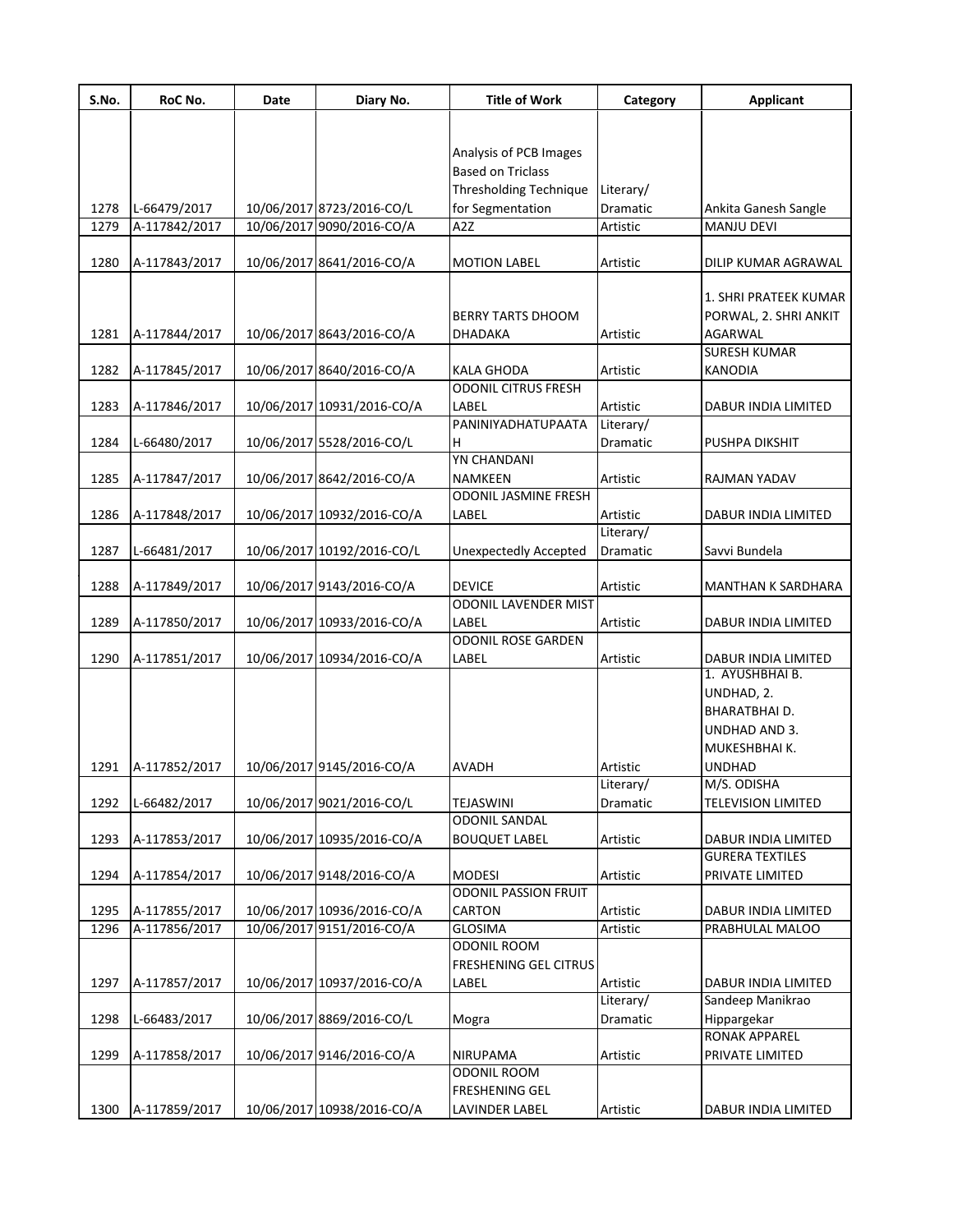| S.No. | RoC No.       | Date | Diary No.                  | <b>Title of Work</b>            | Category        | <b>Applicant</b>      |
|-------|---------------|------|----------------------------|---------------------------------|-----------------|-----------------------|
|       |               |      |                            | Panineeyamuladhatupat Literary/ |                 |                       |
| 1301  | L-66484/2017  |      | 10/06/2017 5530/2016-CO/L  | ah                              | <b>Dramatic</b> | Pushpa Dikshit        |
|       |               |      |                            | LONGTHARAI JEERA                |                 |                       |
| 1302  | A-117860/2017 |      | 10/06/2017 8679/2016-CO/A  | <b>POWDER LABEL</b>             | Artistic        | <b>RATAN DEB NATH</b> |
|       |               |      |                            | Island Game of Modern           | Literary/       |                       |
| 1303  | L-66485/2017  |      | 10/06/2017 9946/2016-CO/L  | Life<br>Playing Keyboard Made   | Dramatic        | Himanshu Kumar Sah    |
|       |               |      |                            |                                 | Literary/       |                       |
| 1304  | L-66486/2017  |      | 10/06/2017 9022/2016-CO/L  | Easy                            | Dramatic        | Vanshika Verma Khare  |
|       |               |      |                            | 'LONGTHARAI CHILLI              |                 |                       |
| 1305  | A-117861/2017 |      | 10/06/2017 8676/2016-CO/A  | POWDER' LABEL                   | Artistic        | RATAN DEB NATH        |
|       |               |      |                            | <b>HAJMOLA YOODLEY</b>          |                 |                       |
| 1306  | A-117862/2017 |      | 10/06/2017 10953/2016-CO/A | <b>GUAVA NO 1 LABEL</b>         | Artistic        | DABUR INDIA LIMITED   |
|       |               |      |                            | REAL ACTIV 100 PER              |                 |                       |
|       |               |      |                            | CENT MIXED FRUIT JUICE          |                 |                       |
| 1307  | A-117863/2017 |      | 10/06/2017 10952/2016-CO/A | CARTON                          | Artistic        | DABUR INDIA LIMITED   |
|       |               |      |                            | LONGTHARAI DHANIA               |                 |                       |
| 1308  | A-117864/2017 |      | 10/06/2017 8673/2016-CO/A  | <b>POWDER</b>                   | Artistic        | RATAN DEB NATH        |
|       |               |      |                            | Shighra Bodha                   |                 |                       |
|       |               |      |                            | Vyakaranam A Basic              |                 |                       |
|       |               |      |                            | Subsidiary book on              | Literary/       |                       |
| 1309  | L-66487/2017  |      | 10/06/2017 5553/2016-CO/L  | Sanskrit Grammar                | Dramatic        | Pushpa Dikshith       |
|       |               |      |                            | LONGTHARAI HALDI                |                 |                       |
| 1310  | A-117865/2017 |      | 10/06/2017 8670/2016-CO/A  | <b>POWDER</b>                   | Artistic        | RATAN DEB NATH        |
|       |               |      |                            | REAL ACTIV 100 PER              |                 |                       |
|       |               |      |                            | CENT ORANGE JUICE               |                 |                       |
| 1311  | A-117866/2017 |      | 10/06/2017 11018/2016-CO/A | CARTOON                         | Artistic        | DABUR INDIA LIMITED   |
|       |               |      |                            |                                 | Literary/       |                       |
| 1312  | L-66488/2017  |      | 10/06/2017 11553/2016-CO/L | Indian Penal Code               | Dramatic        | P.R.Kanchanamala      |
|       |               |      |                            | <b>ODONIL ROOM</b>              |                 |                       |
|       |               |      |                            | FRESHENING GEL ROSE             |                 |                       |
| 1313  | A-117867/2017 |      | 10/06/2017 10955/2016-CO/A | LABEL                           | Artistic        | DABUR INDIA LIMITED   |
|       |               |      |                            | REAL VOLO                       |                 |                       |
|       |               |      |                            | <b>BLUCKCURRENT AND</b>         |                 |                       |
| 1314  | A-117868/2017 |      | 10/06/2017 10958/2016-CO/A | <b>GRAPE</b>                    | Artistic        | DABUR INDIA LIMITED   |
|       |               |      |                            |                                 | Literary/       |                       |
| 1315  | L-66489/2017  |      | 10/06/2017 10294/2016-CO/L | Born Again                      | Dramatic        | Anush Ravindranathan  |
|       |               |      |                            | <b>ODONIL ROOM</b>              |                 |                       |
|       |               |      |                            | <b>FRESHENING GEL</b>           |                 |                       |
| 1316  | A-117869/2017 |      | 10/06/2017 10956/2016-CO/A | JASMINE LABEL                   | Artistic        | DABUR INDIA LIMITED   |
|       |               |      |                            |                                 |                 |                       |
|       |               |      |                            | REAL VOLO CRANBERRY             |                 |                       |
| 1317  | A-117870/2017 |      | 10/06/2017 10959/2016-CO/A | AND BLUEBERRY                   | Artistic        | DABUR INIDA LIMITED   |
|       |               |      |                            | REAL ACTIV 100 PER              |                 |                       |
|       |               |      |                            | <b>CENT GRAPE JUICE</b>         |                 |                       |
| 1318  | A-117871/2017 |      | 10/06/2017 10961/2016-CO/A | CARTON                          | Artistic        | DABUR INDIA LIMITED   |
|       |               |      |                            |                                 |                 |                       |
|       |               |      |                            |                                 |                 | MR RAJEEV AGICHA MS   |
| 1319  | A-117872/2017 |      | 10/06/2017 11214/2016-CO/A | <b>CHADDI VTAR KE</b>           | Artistic        | KINGS CONFECTIONERY   |
|       |               |      |                            | LAKARASARANIH (PART-            | Literary/       |                       |
| 1320  | L-66490/2017  |      | 10/06/2017 5545/2016-CO/L  | 3)                              | Dramatic        | PUSHPA DEKSHIT        |
|       |               |      |                            | REAL ACTIV 100 PER              |                 |                       |
|       |               |      |                            | <b>CENT APPLE JUICE</b>         |                 |                       |
|       |               |      |                            |                                 |                 |                       |
| 1321  | A-117873/2017 |      | 10/06/2017 10960/2016-CO/A | CARTON                          | Artistic        | DABUR INDIA LIMITED   |
|       |               |      |                            | The Steamy Hearts               | Literary/       |                       |
| 1322  | L-66491/2017  |      | 10/06/2017 10276/2016-CO/L | Bard's In Love!                 | Dramatic        | Dr. Pradeep Gadugesh  |
|       |               |      |                            |                                 |                 | M3M INDIA PRIVATE     |
| 1323  | A-117874/2017 |      | 10/06/2017 11303/2016-CO/A | M3M THE MARINA                  | Artistic        | LIMITED               |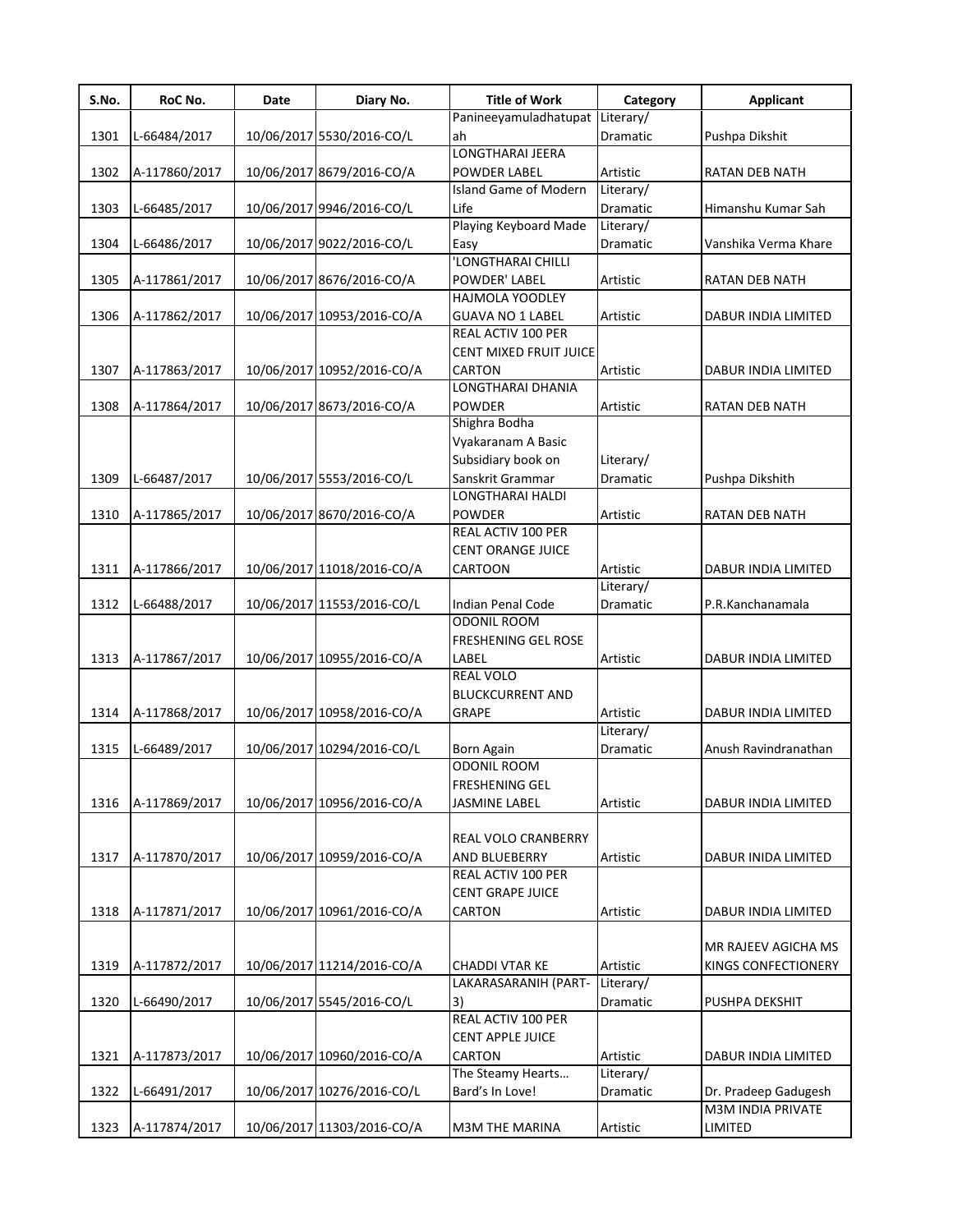| S.No. | RoC No.       | Date | Diary No.                   | <b>Title of Work</b>              | Category                | <b>Applicant</b>                     |
|-------|---------------|------|-----------------------------|-----------------------------------|-------------------------|--------------------------------------|
|       |               |      |                             |                                   | Literary/               |                                      |
| 1324  | L-66492/2017  |      | 10/06/2017 10307/2016-CO/L  | <b>Beyond Shirdi</b>              | Dramatic                | Kaushalya Kuwadekar                  |
|       |               |      |                             |                                   |                         |                                      |
|       |               |      |                             | APPLICATION OF                    | Literary/               |                                      |
| 1325  | L-66493/2017  |      | 10/06/2017 11509/2016-CO/L  | <b>COMPUTER NETWORK</b>           | Dramatic                | PANKAJ HATWAR                        |
|       |               |      |                             |                                   | Literary/               |                                      |
| 1326  | L-66494/2017  |      | 10/06/2017 10158/2016-CO/L  | Boonde                            | Dramatic                | Saurabh Mishra<br>MR ANAND BHATIA MS |
|       |               |      |                             |                                   |                         | BHATIA FOOD                          |
| 1327  |               |      |                             | <b>DAIRY MAN</b>                  | Artistic                | <b>PRODUCTS</b>                      |
|       | A-117875/2017 |      | 10/06/2017 11215/2016-CO/A  |                                   | Literary/               |                                      |
| 1328  | L-66495/2017  |      | 10/06/2017 10983/2016-CO/L  | Mursaleen                         | Dramatic                | sonu shivhare                        |
|       |               |      |                             | Notes for Food and                | Literary/               |                                      |
| 1329  | L-66496/2017  |      | 10/06/2017 10306/2016-CO/L  | <b>Beverage Service</b>           | Dramatic                | Kanchan Prajapati                    |
|       |               |      |                             |                                   | Literary/               |                                      |
| 1330  | L-66497/2017  |      | 10/06/2017 10078/2016-CO/L  | <b>Temporal Edge</b>              | Dramatic                | Swapnil Joshi                        |
|       |               |      |                             |                                   | Literary/               |                                      |
| 1331  | L-66498/2017  |      | 10/06/2017 10173/2016-CO/L  | Gaadhe-Phike Rang                 | Dramatic                | <b>NAVEEN VYAS</b>                   |
|       |               |      |                             |                                   | Literary/               | Baswaprasad                          |
| 1332  | L-66499/2017  |      | 10/06/2017 10072/2016-CO/L  | <b>Galaxy of Destinations</b>     | Dramatic                | Chandrakant Swami                    |
|       |               |      |                             |                                   |                         |                                      |
|       |               |      |                             |                                   | Literary/               | Vishwa Stariya Santmat               |
| 1333  | L-66500/2017  |      | 10/06/2017 10238/2016-CO/L  | Dharam Ki Reedh                   | Dramatic                | Satsang Samiti                       |
|       |               |      |                             | <b>RAWAFD SUPER SAFE</b>          |                         |                                      |
| 1334  | A-117876/2017 |      | 10/06/2017 8286/2016-CO/A   | LPG HOSE                          | Artistic                | N.N.IMPEX                            |
|       |               |      |                             | http://www.responssa.c            | Computer                |                                      |
| 1335  | SW-9104/2017  |      | 10/06/2017 2061/2016-CO/SW  | om/                               | Software                | Raakesh Vishwakarma                  |
|       |               |      |                             | https://www.complylab.            | Computer                |                                      |
| 1336  | SW-9105/2017  |      | 10/06/2017 2060/2016-CO/SW  | com/                              | Software                | Raakesh Vishwakarma                  |
|       |               |      |                             |                                   |                         |                                      |
|       |               |      |                             | <b>Electrical and Electronics</b> |                         |                                      |
|       |               |      |                             | Engineering (Theory and           | Literary/               |                                      |
| 1337  | L-66501/2017  |      | 10/06/2017 11201/2016-CO/L  | Concepts) Volume I                | Dramatic                | Ram Niwas                            |
|       |               |      |                             |                                   | Literary/               |                                      |
| 1338  | L-66502/2017  |      | 10/06/2017 9031/2016-CO/L   | Salaam Kargil                     | Dramatic                | Abhimanas Foundation                 |
|       |               |      |                             | <b>Electrical And Electronics</b> |                         |                                      |
|       |               |      |                             | Engineering (Theory and           | Literary/               |                                      |
| 1339  | L-66503/2017  |      | 10/06/2017 11409/2016-CO/L  | Concepts) Volume III              | Dramatic                | Dr. Ram Niwas                        |
|       |               |      |                             |                                   |                         |                                      |
|       |               |      |                             |                                   |                         | Abhimanas Foundation                 |
|       |               |      |                             |                                   |                         | through its founder Mr.              |
| 1340  | SR-12006/2017 |      | 10/06/2017 9032/2016-CO/SR  | Salaam Kargil                     |                         | Sound Recording Gaurav Kolhapurkar   |
|       |               |      |                             |                                   |                         |                                      |
|       |               |      |                             |                                   |                         |                                      |
|       |               |      |                             | <b>Electrical and Electronics</b> |                         |                                      |
|       |               |      |                             | Engineering (Theory and           | Literary/               |                                      |
| 1341  | L-66504/2017  |      | 10/06/2017 11202/2016-CO/L  | Concepts) Volume II               | Dramatic                | Dr. Ram Niwas                        |
| 1342  | A-117877/2017 |      | 10/06/2017 8284/2016-CO/A   | <b>RR</b>                         | Artistic                | N.N.IMPEX                            |
|       |               |      |                             |                                   | Literary/               |                                      |
| 1343  | L-66505/2017  |      | 10/06/2017 10106/2016-CO/L  | Fall of a Bride                   | Dramatic                | Anushka Singh                        |
|       |               |      |                             |                                   |                         |                                      |
|       |               |      |                             |                                   |                         | MIRAJ ENTERTAINMENT                  |
| 1344  | SR-12007/2017 |      | 10/06/2017 11228/2016-CO/SR | <b>MASHOOK DA</b>                 | Sound Recording LIMITED |                                      |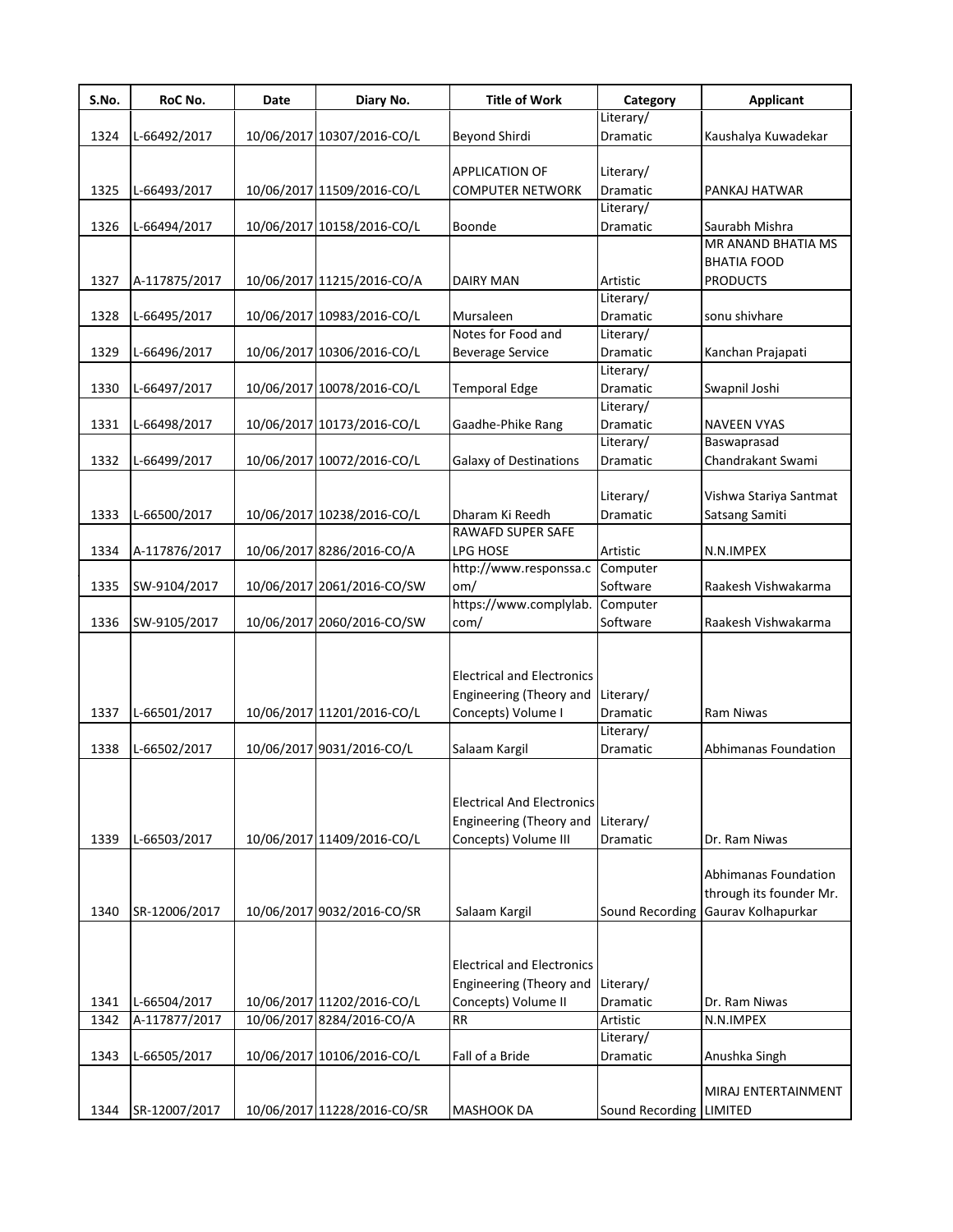| S.No. | RoC No.       | Date | Diary No.                  | <b>Title of Work</b>       | Category              | <b>Applicant</b>           |
|-------|---------------|------|----------------------------|----------------------------|-----------------------|----------------------------|
|       |               |      |                            |                            | Literary/             |                            |
| 1345  | L-66506/2017  |      | 10/06/2017 10375/2016-CO/L | Babygems - the story       | Dramatic              | Akshat Gupta               |
|       |               |      |                            |                            | Literary/             | Mukesh Kumar               |
| 1346  | L-66507/2017  |      | 10/06/2017 10113/2016-CO/L | Vande Janani               | Dramatic              | Mahapatra                  |
|       |               |      |                            |                            | Literary/             |                            |
| 1347  | L-66508/2017  |      | 10/06/2017 11222/2016-CO/L | SALAKHEN                   | Dramatic<br>Literary/ | GAUTAM NARWAT              |
|       |               |      |                            |                            |                       |                            |
| 1348  | L-66509/2017  |      | 10/06/2017 11224/2016-CO/L | <b>KALI DUNIA</b>          | Dramatic<br>Literary/ | <b>GAUTAM NARWAT</b>       |
| 1349  | L-66510/2017  |      | 10/06/2017 11008/2016-CO/L | <b>DINOSOUR</b>            | Dramatic              | GAUTAM NARWAT              |
|       |               |      |                            | <b>SUNLO BHAGVAT</b>       | Literary/             |                            |
| 1350  | L-66511/2017  |      | 10/06/2017 8751/2016-CO/L  | <b>PURAAN</b>              | Dramatic              | <b>B.S. YOGI</b>           |
|       |               |      |                            | A Hundred Nights'          | Literary/             |                            |
| 1351  | L-66512/2017  |      | 10/06/2017 10121/2016-CO/L | Dinner                     | Dramatic              | <b>Fazle Karim</b>         |
|       |               |      |                            |                            |                       |                            |
| 1352  | A-117878/2017 |      | 10/06/2017 11091/2016-CO/A | <b>VISHAL LABEL</b>        | Artistic              | M/S. VISHAL ENGINEERS      |
|       |               |      |                            |                            | Literary/             |                            |
| 1353  | L-66513/2017  |      | 10/06/2017 11184/2016-CO/L | www.clubresale.com         | Dramatic              | Zulfiqaar Attarwala        |
|       |               |      |                            |                            | Literary/             |                            |
| 1354  | L-66514/2017  |      | 10/06/2017 11439/2016-CO/L | Startup India Academy      | Dramatic              | Jigar Thakkar              |
|       |               |      |                            |                            |                       |                            |
|       |               |      |                            | WASH YOUR WOUNDS           | Literary/             |                            |
| 1355  | L-66515/2017  |      | 10/06/2017 9048/2016-CO/L  | WITH BLOOD                 | Dramatic              | <b>ABHIJEET BHALERAO</b>   |
|       |               |      |                            |                            |                       |                            |
|       |               |      |                            |                            |                       | LA- GAJJAR MACHNERIES      |
| 1356  | A-117879/2017 |      | 10/06/2017 11116/2016-CO/A | VARUNA GOLD                | Artistic              | <b>PVT LTD</b>             |
|       |               |      |                            |                            |                       |                            |
| 1357  | A-117880/2017 |      | 10/06/2017 11056/2016-CO/A | KINGSON HAIR PROTEIN       | Artistic              | AMIT JAIN, PROP            |
|       |               |      |                            | DG KICHNAM MASALE          |                       | SH OM PRAKASH              |
| 1358  | A-117881/2017 |      | 10/06/2017 11549/2016-CO/A | <b>DEVICE</b>              | Artistic              | <b>DHAMIJA</b>             |
|       |               |      |                            | Broken Crayons an          |                       |                            |
|       |               |      |                            | Colour Too! A Soldier      | Literary/             |                            |
| 1359  | L-66516/2017  |      | 10/06/2017 11891/2016-CO/L | and a Fighter              | Dramatic              | Capt. Rakesh Walia         |
|       |               |      |                            |                            |                       | <b>ARVINDBHAI</b>          |
|       |               |      |                            | AB JEWELS  AAPNU           |                       | <b>BECHARDAS JEWELLERS</b> |
| 1360  | A-117882/2017 |      | 10/06/2017 11254/2016-CO/A | GARV                       | Artistic              | PVT LTD                    |
|       |               |      |                            |                            |                       | ARVINDBHAI                 |
|       |               |      |                            | AB JEWELS FEEL THE         |                       | <b>BECHARDAS JEWELLERS</b> |
| 1361  | A-117883/2017 |      | 10/06/2017 11253/2016-CO/A | <b>PRIDE</b>               | Artistic              | <b>PVT LTD</b>             |
|       |               |      |                            | THE PRINCIPLES OF          |                       |                            |
|       |               |      |                            | SAHAJ MARG - Volume        | Literary/             | SHRI RAM CHANDRA           |
| 1362  | L-66517/2017  |      | 10/06/2017 9943/2015-CO/L  | seven                      | Dramatic              | <b>MISSION</b>             |
| 1363  | A-117884/2017 |      | 10/06/2017 10387/2016-CO/A | Gohil Software             | Artistic              | <b>AJAYSINH GOHIL</b>      |
|       |               |      |                            | <b>GRANDEUR INDUSTRIES</b> |                       |                            |
|       |               |      |                            | <b>SECRETS OF</b>          |                       |                            |
|       |               |      |                            | <b>ADVERTISING IN TV</b>   |                       |                            |
|       |               |      |                            | RADIO AND                  | Literary/             |                            |
| 1364  | L-66518/2017  |      | 10/06/2017 6896/2016-CO/L  | <b>NEWSPAPERS</b>          | Dramatic              | SABINA SINHA               |
|       |               |      |                            | THE PRINCIPLES OF          |                       |                            |
|       |               |      |                            | SAHAJ MARG - Volume        | Literary/             | SHRI RAM CHANDRA           |
| 1365  | L-66519/2017  |      | 10/06/2017 9941/2015-CO/L  | twelve                     | Dramatic              | <b>MISSION</b>             |
|       |               |      |                            |                            |                       | M/s Shankar Rice &         |
| 1366  | A-117885/2017 |      | 10/06/2017 10019/2016-CO/A | CHAK DE INDIA              | Artistic              | <b>General Mils</b>        |
|       |               |      |                            | <b>FEED FINE</b>           |                       |                            |
|       |               |      |                            | (CYPROHEPTADINE            |                       | KHURSHEED ANWAR            |
| 1367  | A-117886/2017 |      | 10/06/2017 10174/2016-CO/A | CAPLETS)                   | Artistic              | MOHAMMED ALI               |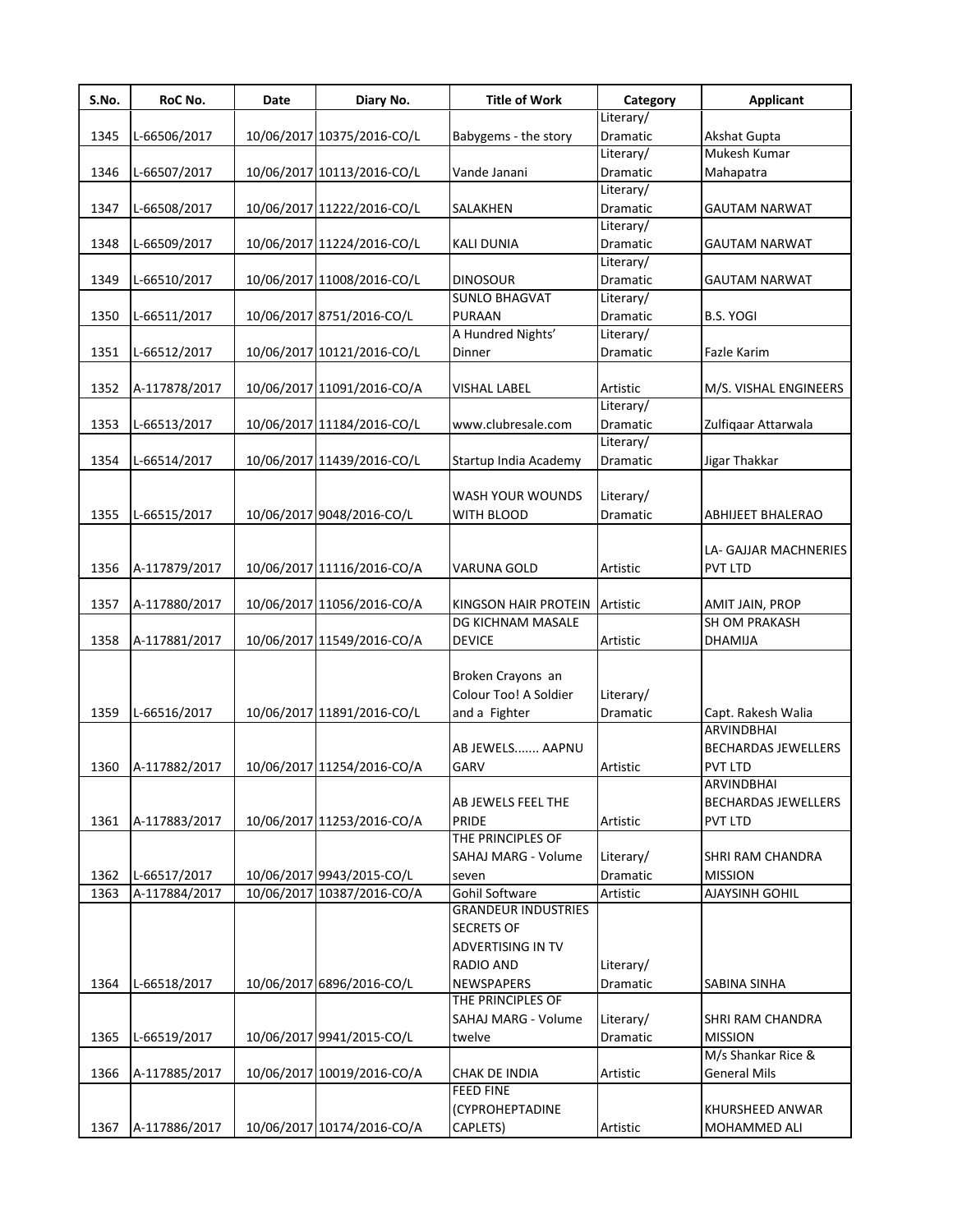| S.No. | RoC No.       | Date | Diary No.                  | <b>Title of Work</b>           | Category        | <b>Applicant</b>          |
|-------|---------------|------|----------------------------|--------------------------------|-----------------|---------------------------|
|       |               |      |                            | SIMCO SWIFT 1000               |                 |                           |
| 1368  | A-117887/2017 |      | 10/06/2017 5759/2016-CO/A  | (LABEL)                        | Artistic        | Simla Chemicals Pvt. Ltd. |
|       |               |      |                            |                                | Literary/       |                           |
| 1369  | L-66520/2017  |      | 10/06/2017 10141/2016-CO/L | Step by Step into EPF          | Dramatic        | Ram Niwas Bairwa          |
|       |               |      |                            |                                |                 | M/S INDKUS BIOTECH        |
| 1370  | A-117888/2017 |      | 10/06/2017 7390/2016-CO/A  | <b>INDO TIGERDERM</b>          | Artistic        | <b>INDIA</b>              |
|       |               |      |                            |                                | Literary/       |                           |
| 1371  | L-66521/2017  |      | 10/06/2017 10292/2016-CO/L | Tamanna-The Desire             | <b>Dramatic</b> | MANJIT SINGH LAMBA        |
|       |               |      |                            |                                | Literary/       |                           |
| 1372  | L-66522/2017  |      | 10/06/2017 9941/2016-CO/L  | It Is Not Late                 | Dramatic        | Professor Gold            |
|       |               |      |                            | <b>ULTIMATE GUIDE TO</b>       | Literary/       | M/S TRU WEIGHT            |
| 1373  | L-66523/2017  |      | 10/06/2017 7003/2016-CO/L  | <b>TRUEWEIGHT LOSS</b>         | Dramatic        | WELLNESS PVT. LTD.        |
|       |               |      |                            | ALL YOU NEED TO                |                 |                           |
|       |               |      |                            | <b>KNOW MORE ABOUT</b>         |                 |                           |
|       |               |      |                            | <b>BLADDER PAIN</b>            | Literary/       |                           |
| 1374  | L-66524/2017  |      | 10/06/2017 8229/2016-CO/L  | <b>INTERSTITIAL CYSTITIS</b>   | <b>Dramatic</b> | DR RAJESH TANEJA          |
| 1375  | A-117889/2017 |      | 10/06/2017 3678/2016-CO/A  | <b>KNIGHT CLUB</b>             | Artistic        | MS JOLLY GARMENTS         |
|       |               |      |                            | The Endearing World of         | Literary/       |                           |
| 1376  | L-66525/2017  |      | 10/06/2017 9020/2016-CO/L  | a Maverick                     | Dramatic        | Hari Bala Subrahmanyam    |
|       |               |      |                            |                                |                 |                           |
|       |               |      |                            | FINANCIAL ACCOUNTING Literary/ |                 |                           |
| 1377  | L-66526/2017  |      | 10/06/2017 6746/2016-CO/L  | IN TALLY.ERP9                  | Dramatic        | PROF.SRINATH KOLEY        |
|       |               |      |                            |                                |                 | <b>HARPAL SINGH</b>       |
|       |               |      |                            |                                |                 | PASSRICHA                 |
| 1378  | A-117890/2017 |      | 10/06/2017 5376/2016-CO/A  | <b>NAVCAFE NAVTEA</b>          | Artistic        | (PROPRIETOR)              |
|       |               |      |                            |                                |                 | <b>HARPAL SINGH</b>       |
|       |               |      |                            | NAV YUG HOSPITALITY            |                 | PASSRICHA                 |
| 1379  | A-117891/2017 |      | 10/06/2017 5377/2016-CO/A  | <b>HOLDING GROUP</b>           | Artistic        | (PROPRIETOR)              |
|       |               |      |                            |                                |                 | <b>HARPAL SINGH</b>       |
|       |               |      |                            | NHHG THE NAV YUG S             |                 | PASSRICHA                 |
| 1380  | A-117892/2017 |      | 10/06/2017 5379/2016-CO/A  | <b>CHIMNEY</b>                 | Artistic        | (PROPRIETOR)              |
|       |               |      |                            |                                |                 | <b>HARPAL SINGH</b>       |
|       |               |      |                            | NHHG THE NAV YUG S             |                 | PASSRICHA                 |
| 1381  | A-117893/2017 |      | 10/06/2017 5383/2016-CO/A  | <b>BANQUET</b>                 | Artistic        | (PROPRIETOR)              |
|       |               |      |                            | <b>ENGLISH</b> for general     |                 |                           |
|       |               |      |                            | competitions from Plinth       |                 | NITU SINGH ALIAS          |
|       |               |      |                            | to Paramount Vol-1             | Literary/       | NEETU SINGH (PEN          |
| 1382  | L-66527/2017  |      | 10/06/2017 10357/2016-CO/L | (English)                      | Dramatic        | NAME)                     |
|       |               |      |                            |                                |                 |                           |
|       |               |      |                            | Mascara on Whiskey             | Literary/       |                           |
| 1383  | L-66528/2017  |      | 10/06/2017 10176/2016-CO/L | Nights & Other Poems           | Dramatic        | Sanjay Kumar Singh        |
| 1384  | A-117894/2017 |      | 10/06/2017 8490/2016-CO/A  | THE FLOWER SMILE               | Artistic        | MUKESH THAPA              |
|       |               |      |                            |                                |                 | M SRICHARAN               |
|       |               |      |                            |                                |                 | RANGARAJAN AND K          |
| 1385  | A-117895/2017 |      | 10/06/2017 6923/2016-CO/A  | <b>6 WAY LEARNING</b>          | Artistic        | <b>GOWTHAM KUMAR</b>      |
|       |               |      |                            |                                |                 |                           |
|       |               |      |                            |                                |                 | D. BASKARAN, SOLE         |
|       |               |      |                            |                                |                 | PROPRIETOR, TRADING       |
|       |               |      |                            | TAJMAHAL INDIAN                |                 | AS VALARMATHI             |
| 1386  | A-117896/2017 |      | 10/06/2017 12221/2016-CO/A | <b>PAPAD</b>                   | Artistic        | TRADERS,                  |
|       |               |      |                            |                                |                 | NITU SINGH ALIAS          |
|       |               |      |                            | Banking for general            | Literary/       | NEETU SINGH (PEN          |
| 1387  | L-66529/2017  |      | 10/06/2017 10363/2016-CO/L | competition                    | Dramatic        | NAME)                     |
|       |               |      |                            |                                |                 |                           |
| 1388  | A-117897/2017 |      | 10/06/2017 12232/2016-CO/A | <b>Bhaiya Group</b>            | Artistic        | Gaurav Ashok Bhaiya       |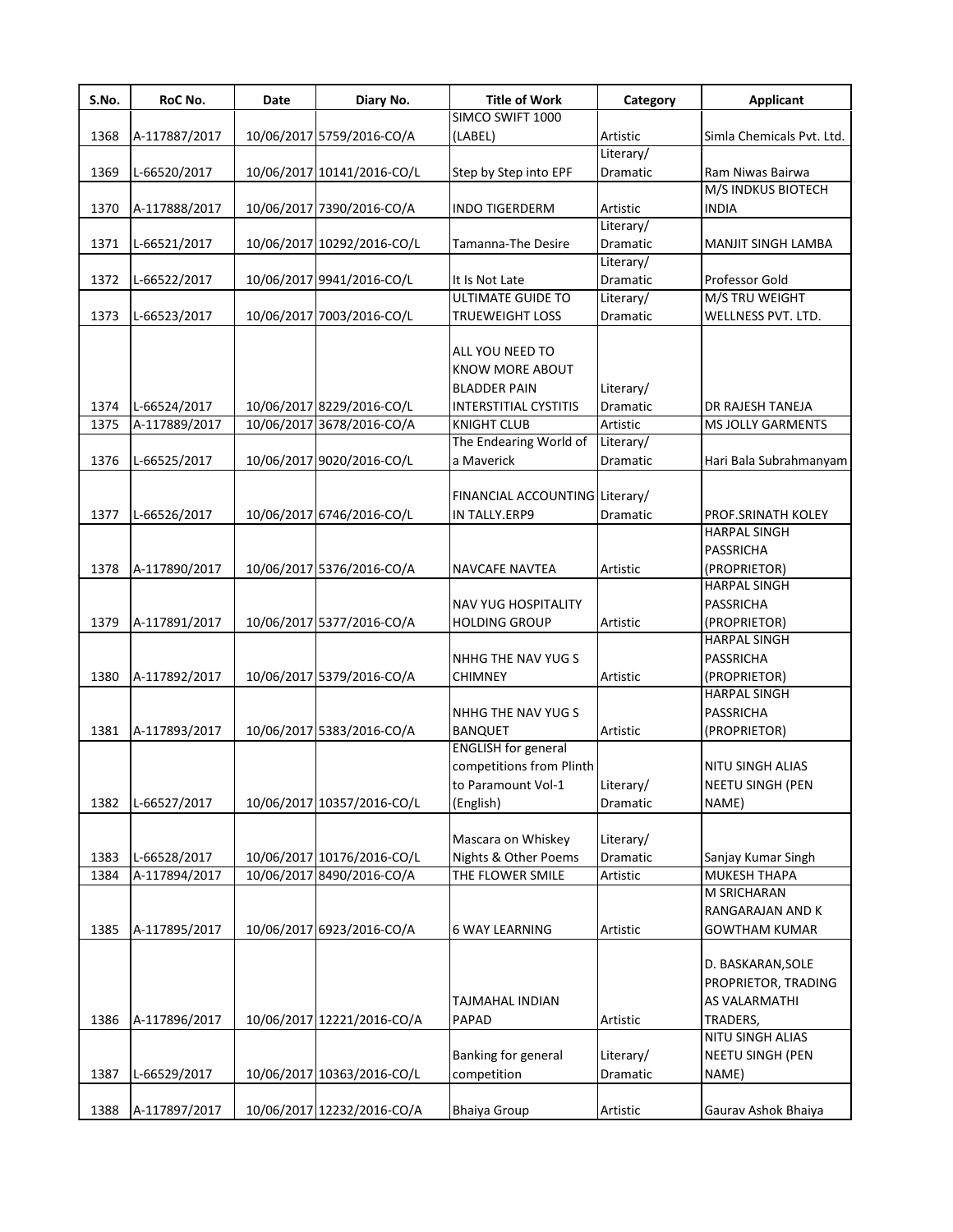| S.No. | RoC No.       | Date | Diary No.                  | <b>Title of Work</b>                   | Category                      | <b>Applicant</b>       |
|-------|---------------|------|----------------------------|----------------------------------------|-------------------------------|------------------------|
|       |               |      |                            | <b>EMPOWERING MINDS</b>                |                               |                        |
|       |               |      |                            | AND BUILDING                           |                               |                        |
|       |               |      |                            | <b>DYNAMIC</b>                         | Literary/                     |                        |
| 1389  | L-66530/2017  |      | 10/06/2017 11894/2016-CO/L | <b>ORGANIZATIONS</b>                   | Dramatic                      | Prof M A Ataulla       |
|       |               |      |                            | Learning resource                      |                               |                        |
|       |               |      |                            | material on                            |                               |                        |
|       |               |      |                            | ASPIRATOLOGY in ORAL                   | Literary/                     |                        |
| 1390  | L-66531/2017  |      | 10/06/2017 7611/2016-CO/L  | PATHOLOGY                              | Dramatic                      | Dr Minal Chaudhary     |
|       |               |      |                            | Learning resource                      |                               |                        |
|       |               |      |                            | material on                            |                               |                        |
|       |               |      |                            | ASPIRATOLOGY in ORAL                   | Literary/                     |                        |
| 1391  | L-66531/2017  |      | 10/06/2017 7611/2016-CO/L  | PATHOLOGY                              | Dramatic                      | Dr Prajakta Zade       |
|       |               |      |                            | When Shadows Turn                      | Literary/                     |                        |
| 1392  | L-66532/2017  |      | 10/06/2017 11833/2016-CO/L | Dark                                   | Dramatic                      | Vidya Anand            |
|       |               |      |                            |                                        |                               | Mr. Manoj Jagdish      |
|       |               |      |                            | "Sai Baba Two Hands                    |                               | Dodiya, an Indian      |
| 1393  | A-117898/2017 |      | 10/06/2017 7944/2016-CO/A  | Sitting Blessings"                     | Artistic                      | National,              |
|       |               |      |                            | THUNDERSTRUCK                          | Literary/                     |                        |
| 1394  | L-66533/2017  |      | 10/06/2017 7230/2016-CO/L  | <b>BUCKET LIST</b>                     | Dramatic                      | AASHKKA KARRIA         |
|       |               |      |                            |                                        |                               | Mr. Manoj Jagdish      |
|       |               |      |                            | "CHANDAN                               |                               | Dodiya, an Indian      |
| 1395  |               |      | 10/06/2017 7946/2016-CO/A  | DWARKAMAI"                             | Artistic                      | National,              |
|       | A-117899/2017 |      |                            | "SHREE LAXMIPATI                       |                               |                        |
|       |               |      |                            |                                        |                               |                        |
|       |               |      |                            | SAREES" - "KHUSHBOO"-                  |                               | Siddhi Vinayak Knots & |
| 1396  | A-117900/2017 |      | 10/06/2017 7576/2015-CO/A  | "3707"                                 | Artistic                      | Prints Pvt. Ltd.       |
|       |               |      |                            |                                        |                               | M/S INNER SELF         |
|       |               |      |                            | HAPPY RELATIONSHIP                     | Literary/                     | <b>INTEGRATION</b>     |
| 1397  | L-66534/2017  |      | 10/06/2017 11930/2016-CO/L | COURSE                                 | Dramatic                      | <b>WORLWIDE</b>        |
|       |               |      |                            |                                        |                               | M/S INNER SELF         |
|       |               |      |                            | <b>HAPPINESS COURSE IN</b>             | Literary/                     | <b>INTEGRATION</b>     |
| 1398  | L-66535/2017  |      | 10/06/2017 11935/2016-CO/L | <b>HINDI</b>                           | Dramatic                      | WORLDWIDE              |
|       |               |      |                            |                                        |                               | M/S. INNER SELF        |
|       |               |      |                            | ELIMINATING ANXIETY                    | Literary/                     | <b>INTEGRATION</b>     |
| 1399  | L-66536/2017  |      | 10/06/2017 11936/2016-CO/L | AND FEAR COURSE                        | Dramatic                      | WORLDWIDE              |
|       |               |      |                            |                                        |                               | M/S. INNER SELF        |
|       |               |      |                            | <b>HAPPINESS COURSE IN</b>             | Literary/                     | <b>INTEGRATION</b>     |
| 1400  | L-66537/2017  |      | 10/06/2017 11937/2016-CO/L | <b>ENGLISH</b>                         | Dramatic                      | WORLDWIDE              |
|       |               |      |                            |                                        | Literary/                     |                        |
| 1401  | L-66538/2017  |      | 12/06/2017 9365/2016-CO/L  | <b>EXPLORING LIBRARY IN CODramatic</b> |                               | ROHIT KUMAR MISHRA     |
|       |               |      |                            |                                        |                               | M/S. SAMBHAV AGRO      |
| 1402  | A-117901/2017 |      | 12/06/2017 9116/2016-CO/A  | 'SAMBHAV' WITH LOGO                    | Artistic                      | <b>INDUSTRIES</b>      |
|       |               |      |                            | SHAHI MALAI PREMIUM                    |                               |                        |
|       |               |      |                            | <b>QUALITY SORTEX RICE</b>             |                               | MR. HARISH KUMAR       |
| 1403  | A-117902/2017 |      | 12/06/2017 9117/2016-CO/A  | LABEL                                  | Artistic                      | SACHDEVA               |
|       |               |      |                            |                                        |                               |                        |
| 1404  | SR-12008/2017 |      | 12/06/2017 8258/2016-CO/SR | <b>BILLO</b>                           | Sound Recording JAGDEEP SINGH |                        |
|       |               |      |                            | <b>HAZRAT KHWAJA</b>                   | Literary/                     | RADHA SOAMI SATSANG    |
| 1405  | L-66539/2017  |      | 12/06/2017 11786/2016-CO/L | MOINUDDIN CHISTI                       | Dramatic                      | <b>BEAS</b>            |
|       |               |      |                            |                                        |                               |                        |
| 1406  | SR-12009/2017 |      | 12/06/2017 8259/2016-CO/SR | MAARDA                                 | Sound Recording               | JAGDEEP SINGH          |
|       |               |      |                            | <b>Customer Handling</b>               | Computer                      |                        |
| 1407  | SW-9106/2017  |      | 12/06/2017 8280/2016-CO/SW | System                                 | Software                      | YATIN NANDA            |
|       |               |      |                            |                                        |                               |                        |
| 1408  | SR-12010/2017 |      | 12/06/2017 8261/2016-CO/SR | DIL MANDA NAI                          | Sound Recording JAGDEEP SINGH |                        |
|       |               |      |                            |                                        | Literary/                     |                        |
|       |               |      |                            |                                        |                               |                        |
| 1409  | L-66540/2017  |      | 12/06/2017 11587/2016-CO/L | Words Wit                              | Dramatic                      | Arun Kumar Shrivastava |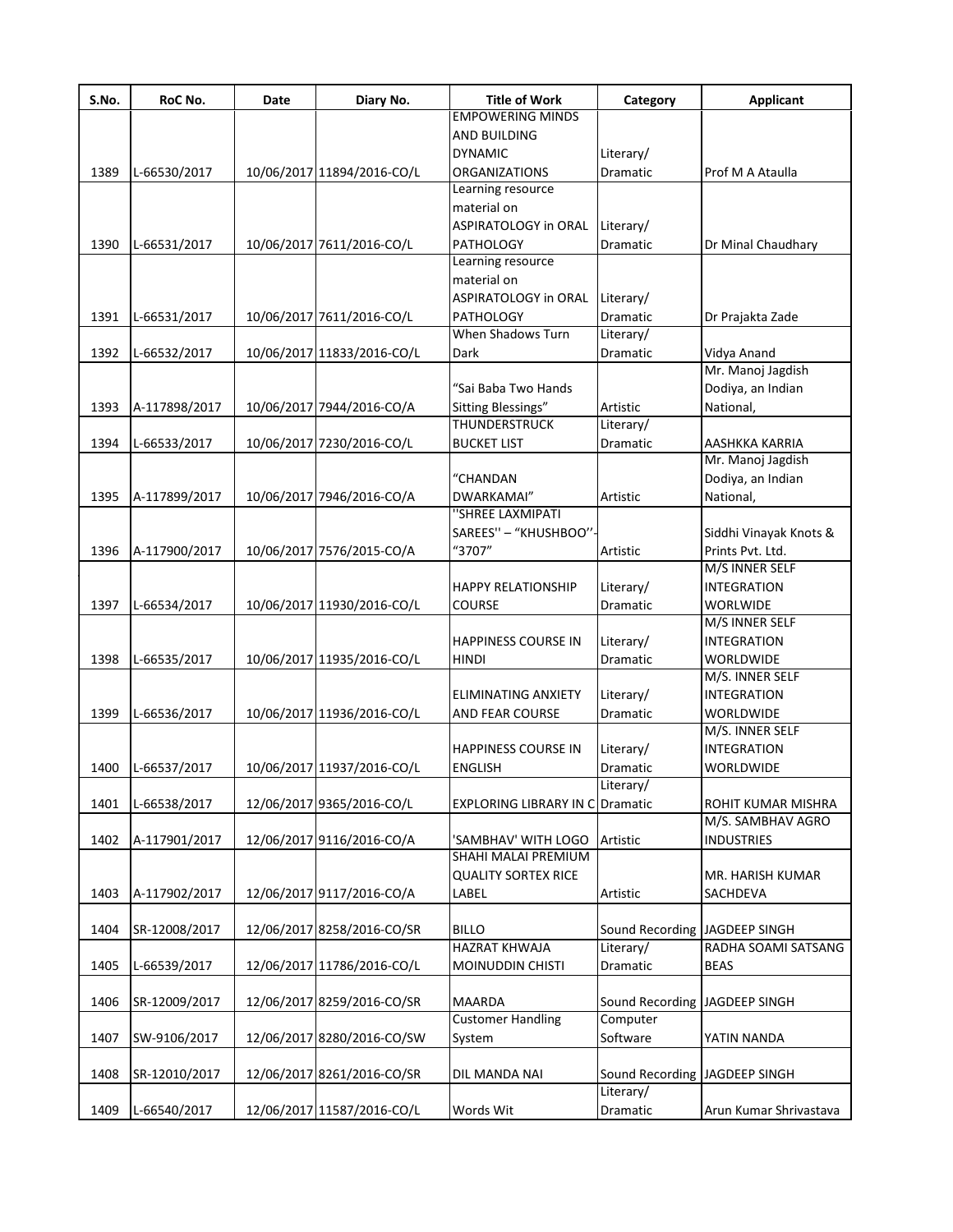| S.No.           | RoC No.       | Date | Diary No.                  | <b>Title of Work</b>                                                                                                      | Category  | <b>Applicant</b>                     |
|-----------------|---------------|------|----------------------------|---------------------------------------------------------------------------------------------------------------------------|-----------|--------------------------------------|
|                 |               |      |                            |                                                                                                                           | Literary/ | RADHA SOAMI SATSANG                  |
| 1410            | L-66541/2017  |      | 12/06/2017 11785/2016-CO/L | SATSANG SANGREH - 5                                                                                                       | Dramatic  | <b>BEAS</b>                          |
|                 |               |      |                            |                                                                                                                           | Literary/ |                                      |
| 1411            | L-66542/2017  |      | 12/06/2017 11635/2016-CO/L | <b>HOMELAND</b>                                                                                                           | Dramatic  | PALOMA SRIDHAR                       |
|                 |               |      |                            |                                                                                                                           | Literary/ |                                      |
| 1412            | L-66543/2017  |      | 12/06/2017 10599/2016-CO/L | EK JATIY PREMKAHANEE                                                                                                      | Dramatic  | SACHIN VILAS KIRAT                   |
|                 |               |      |                            |                                                                                                                           | Literary/ |                                      |
| 1413            | L-66544/2017  |      | 12/06/2017 11667/2016-CO/L | OLI                                                                                                                       | Dramatic  | Anand Shanmugam                      |
|                 |               |      |                            |                                                                                                                           |           |                                      |
|                 |               |      |                            |                                                                                                                           |           | AROMA ENGINEERING                    |
| 1414            | A-117903/2017 |      | 12/06/2017 38672/2013-CO/A | A-LOGO                                                                                                                    | Artistic  | INDIA PVT. LTD.                      |
|                 |               |      |                            |                                                                                                                           |           |                                      |
| 1415            | A-117904/2017 |      | 12/06/2017 38670/2013-CO/A | <b>BABLU TARZEN</b>                                                                                                       | Artistic  | ISHA SNACKS PVT. LTD.                |
|                 |               |      |                            |                                                                                                                           |           | <b>ASCENT KNOWLEDGE</b>              |
| 1416            | A-117905/2017 |      | 12/06/2017 38674/2013-CO/A | <b>ASCENT CONSULTING</b>                                                                                                  | Artistic  | SOLUTIONS LIMITED                    |
| 1417            | A-117906/2017 |      | 12/06/2017 11208/2016-CO/A | 'JARI 801 L'                                                                                                              | Artistic  | MR ANKIT GUPTA                       |
|                 |               |      |                            |                                                                                                                           |           |                                      |
|                 |               |      |                            |                                                                                                                           | Computer  |                                      |
| 1418            | SW-9107/2017  |      | 12/06/2017 8331/2016-CO/SW | Jet Magento Integration                                                                                                   | Software  | Abhishek Jaiswal                     |
|                 |               |      |                            |                                                                                                                           |           | MR ANKIT GUPTA, M/S                  |
| 1419            | A-117907/2017 |      | 12/06/2017 11209/2016-CO/A | <b>JARI 801</b>                                                                                                           | Artistic  | <b>ARK MET YARNS</b>                 |
|                 |               |      |                            | DEVELOPING A<br>QUANTITATIVE<br>MANAGEMENT SYSTEM<br><b>MODEL AND</b><br><b>FRAMEWORK TOWARDS</b><br><b>MEASURING AND</b> |           |                                      |
|                 |               |      |                            |                                                                                                                           |           |                                      |
|                 |               |      |                            | <b>IMPROVING COPORATE</b>                                                                                                 | Literary/ |                                      |
| 1420            | L-66545/2017  |      | 12/06/2017 9242/2016-CO/L  | <b>SUSTAINABILITY</b>                                                                                                     | Dramatic  | Raja Roy                             |
| 1421            | A-117908/2017 |      | 12/06/2017 9433/2016-CO/A  | <b>FIDA</b>                                                                                                               | Artistic  | DILIP KUMAR DE                       |
| 1422            | A-117909/2017 |      | 12/06/2017 9434/2016-CO/A  | <b>DUALITY</b>                                                                                                            | Artistic  | DILIP KUMAR DE                       |
|                 |               |      |                            | <b>MUMBAI SKY</b>                                                                                                         |           |                                      |
| 1423            | A-117910/2017 |      | 12/06/2017 9436/2016-CO/A  | SYMPHONY                                                                                                                  | Artistic  | DILIP KUMAR DE                       |
| 1424            | A-117911/2017 |      | 12/06/2017 6395/2015-CO/A  | <b>ROBO</b>                                                                                                               | Artistic  | VISHWANATH PRAKASH<br>AND SRINIVAS   |
| $\frac{1}{425}$ | A-117912/2017 |      | 12/06/2017 9437/2016-CO/A  | <b>INTRIGUED</b>                                                                                                          | Artistic  | <b>DILIP KUMAR DE</b>                |
| 1426            | A-117913/2017 |      | 12/06/2017 9438/2016-CO/A  | <b>IT'S POSSIBLE</b>                                                                                                      | Artistic  | DILIP KUMAR DE                       |
| 1427            | A-117914/2017 |      | 12/06/2017 36698/2013-CO/A | ARATEE                                                                                                                    | Artistic  | <b>ANIL SETH</b>                     |
| 1428            | A-117915/2017 |      | 12/06/2017 1275/2015-CO/A  | THE NEW ORISSA BIRI<br>704 (with device)<br>NEW ORISSA BIRI 705                                                           | Artistic  | M/S. EASTERN BIDI<br>WORKS PVT. LTD. |
|                 |               |      |                            |                                                                                                                           |           | M/S. EASTERN BIDI                    |
| 1429            | A-117916/2017 |      | 12/06/2017 1276/2015-CO/A  | (with device)                                                                                                             | Artistic  | WORKS PVT. LTD.                      |
|                 |               |      |                            | ANKGANIT SAMANYA                                                                                                          |           | NITU SINGH ALIAS                     |
|                 |               |      |                            | PRATIYOGITA HETU VOL-Literary/                                                                                            |           | NEETU SINGH (PEN                     |
| 1430            | L-66546/2017  |      | 12/06/2017 10365/2016-CO/L | 1 (HINDI)                                                                                                                 | Dramatic  | NAME)                                |
|                 |               |      |                            |                                                                                                                           |           | NITU SINGH ALIAS                     |
|                 |               |      |                            | <b>Biology for general</b>                                                                                                | Literary/ | NEETU SINGH (PEN                     |
| 1431            | L-66547/2017  |      | 12/06/2017 10366/2016-CO/L | competitions                                                                                                              | Dramatic  | NAME)                                |
|                 |               |      |                            | <b>ENGLISH for general</b>                                                                                                |           |                                      |
|                 |               |      |                            | competitions from Plinth                                                                                                  |           | NITU SINGH ALIAS                     |
|                 |               |      |                            | to Paramount Vol-1                                                                                                        | Literary/ | NEETU SINGH (PEN                     |
| 1432            | L-66548/2017  |      | 12/06/2017 10356/2016-CO/L | (Hindi)                                                                                                                   | Dramatic  | NAME)                                |
| 1433            | A-117917/2017 |      | 12/06/2017 7495/2016-CO/A  | STAR 555 FUNTUNNS                                                                                                         | Artistic  | Sanjay Ghodawat                      |
|                 |               |      |                            |                                                                                                                           |           |                                      |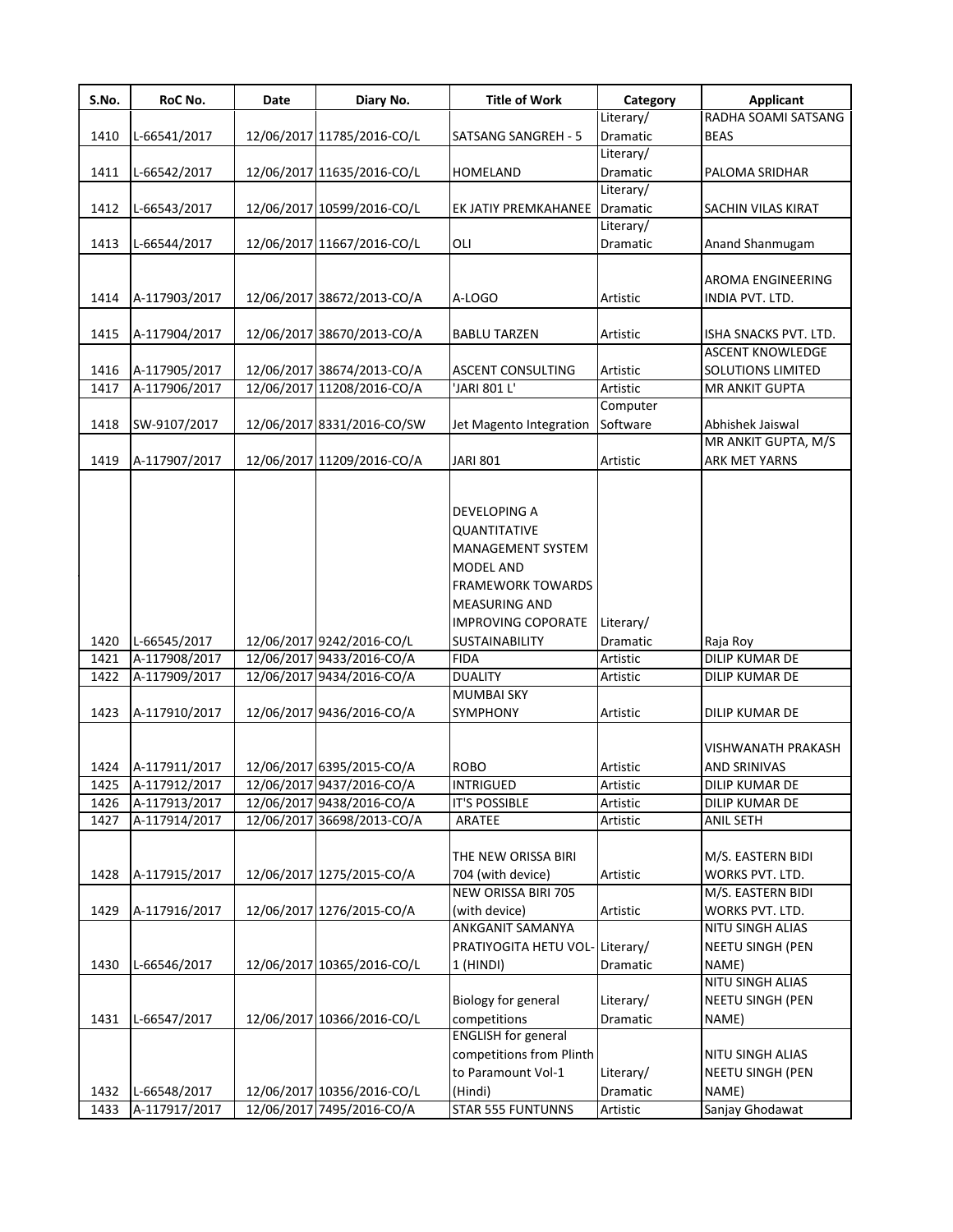| S.No. | RoC No.       | Date       | Diary No.                  | <b>Title of Work</b>                      | Category              | <b>Applicant</b>        |
|-------|---------------|------------|----------------------------|-------------------------------------------|-----------------------|-------------------------|
|       |               |            |                            |                                           | Literary/             | AMARJEET SINGH          |
| 1434  | L-66549/2017  |            | 12/06/2017 4044/2016-CO/L  | <b>AKHERI SAANSE</b>                      | Dramatic              | CHAWLA                  |
| 1435  | A-117918/2017 |            | 12/06/2017 8811/2016-CO/A  | <b>ALPAHAR</b>                            | Artistic              | SABU TRADE PVT LTD      |
|       |               |            |                            |                                           |                       |                         |
|       |               |            |                            | MILANGE PERFUMES                          |                       | Vijender Prasad trading |
| 1436  | A-117919/2017 |            | 12/06/2017 7641/2016-CO/A  | (LABEL)                                   | Artistic              | as Milange Perfumes     |
|       |               |            |                            | QUADRUPLET                                |                       |                         |
|       |               |            |                            | OCTAGONAL MODEL                           |                       |                         |
|       |               |            |                            | FOR EARLY CHILDHOOD                       | Literary/             | PURUSHOTHAMA DAS        |
| 1437  | L-66550/2017  |            | 12/06/2017 709/2016-CO/L   | <b>EDUCATION</b>                          | Dramatic              | <b>HEGGADE</b>          |
|       |               |            |                            | <b>STYLE STUNNING</b>                     |                       |                         |
|       |               |            |                            | Indifferently                             |                       |                         |
| 1438  | A-117920/2017 |            | 12/06/2017 8543/2016-CO/A  | Different!!!                              | Artistic              | LEENA KAPADIA           |
|       |               |            |                            |                                           |                       |                         |
|       |               |            |                            |                                           |                       |                         |
|       |               |            |                            | <b>SOURCE CODE OF</b>                     |                       |                         |
|       |               |            |                            | SAFETY AND WELL                           |                       |                         |
|       |               |            |                            | <b>BEING METHODOLOGY-</b>                 |                       |                         |
|       |               |            |                            | <b>WEBSITE CONTENT AND</b>                |                       |                         |
|       |               |            |                            | <b>ADMINISTRATIVE AND</b>                 |                       |                         |
|       |               |            |                            | <b>OPERATIONAL PROCESS-</b>               | Computer              | RIKRIO AGROMINE         |
|       |               |            |                            |                                           | Software              |                         |
| 1439  | SW-9108/2017  |            | 12/06/2017 8457/2016-CO/SW | WWW.RIKRIO.COM<br><b>RCC FOR CA FINAL</b> |                       | PRIVATE LIMITED         |
|       |               |            |                            |                                           | Literary/             |                         |
| 1440  | L-66551/2017  |            | 12/06/2017 12155/2016-CO/L | <b>DIRECT TAXES</b>                       | Dramatic<br>Literary/ | RAVI CHHAWCHHARIA       |
| 1441  |               |            | 12/06/2017 11246/2016-CO/L | Itna Toh Chalta Hai Yaar                  | <b>Dramatic</b>       | PAARAS JAISWAAL         |
|       | L-66552/2017  |            |                            | <b>NOVEL (THE COMMON</b>                  | Literary/             |                         |
| 1442  | L-66553/2017  | 13-06-2017 | 10298/2016-CO/L            | SIN)                                      | Dramatic              | SYED SALEEMULLA         |
|       |               |            |                            |                                           | Literary/             |                         |
| 1443  | L-66554/2017  | 13-06-2017 | 8551/2016-CO/L             | AZHAM                                     | Dramatic              | JEFFIN THOMAS           |
|       |               |            |                            |                                           | Literary/             |                         |
| 1444  | L-66555/2017  | 13-06-2017 | 10335/2016-CO/L            | VIRAJ RATNARAJ SALVI                      | Dramatic              | Viraj Ratnaraj Salvi    |
|       |               |            |                            |                                           | Literary/             |                         |
| 1445  | L-66556/2017  | 13-06-2017 | 11708/2016-CO/L            | 18 OF 2016                                | Dramatic              | PIYUSH BALDODIYA        |
|       |               |            |                            |                                           | Literary/             |                         |
| 1446  | L-66557/2017  | 13-06-2017 | 11710/2016-CO/L            | <b>BS MOHABBAT HAI</b>                    | Dramatic              | PIYUSH BALDODIYA        |
|       |               |            |                            |                                           | Literary/             |                         |
| 1447  | L-66558/2017  | 13-06-2017 | 11709/2016-CO/L            | 72 CRORE                                  | Dramatic              | PIYUSH BALDODIYA        |
|       |               |            |                            |                                           | Literary/             |                         |
| 1448  | L-66559/2017  | 13-06-2017 | 9565/2016-CO/L             | <b>GUNS &amp; GLORY</b>                   | Dramatic              | Sanjivan Lal            |
|       |               |            |                            |                                           | Literary/             |                         |
| 1449  | L-66560/2017  | 13-06-2017 | 8395/2016-CO/L             | Speak Well Class II                       | Dramatic              | K.S.Arvind              |
|       |               |            |                            |                                           | Literary/             |                         |
| 1450  | L-66561/2017  | 13-06-2017 | 8396/2016-CO/L             | Speak Well Class III                      | Dramatic              | K.S.Arvind              |
|       |               |            |                            |                                           |                       |                         |
|       |               |            |                            |                                           | Literary/             | Vishwa Stariya Santmat  |
| 1451  | L-66562/2017  | 13-06-2017 | 10243/2016-CO/L            | Maharishi Mehi Chalisa                    | Dramatic              | Satsang Samiti          |
|       |               |            |                            |                                           | Literary/             |                         |
|       |               |            |                            |                                           |                       |                         |
| 1452  | L-66563/2017  | 13-06-2017 | 8399/2016-CO/L             | Speak Well Class V                        | Dramatic              | K.S.Arvind              |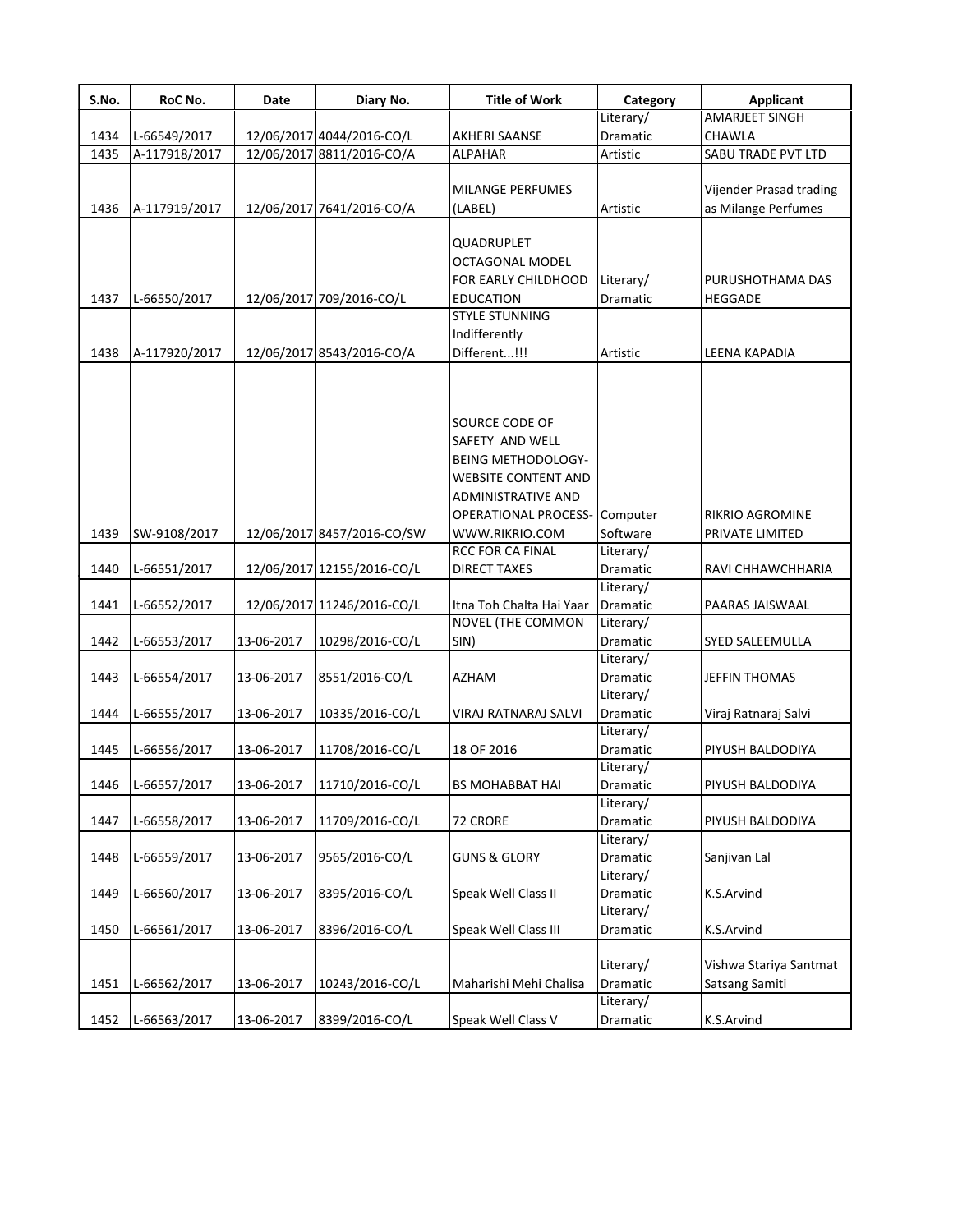| S.No. | RoC No.       | Date       | Diary No.        | <b>Title of Work</b>                                                                                                                        | Category              | <b>Applicant</b>                                                                                                    |
|-------|---------------|------------|------------------|---------------------------------------------------------------------------------------------------------------------------------------------|-----------------------|---------------------------------------------------------------------------------------------------------------------|
|       |               |            |                  | <b>Experimental Study of</b><br>natural convective heat<br>transfer from vertical<br>rectangular fin array at                               |                       |                                                                                                                     |
| 1453  | L-66564/2017  | 13-06-2017 | 8584/2016-CO/L   | different angle of<br>inclination                                                                                                           | Literary/<br>Dramatic | Snehal vasant Kadbhane                                                                                              |
| 1454  | L-66564/2017  | 13-06-2017 | 8584/2016-CO/L   | Experimental Study of<br>natural convective heat<br>transfer from vertical<br>rectangular fin array at<br>different angle of<br>inclination | Literary/<br>Dramatic | Snehal Vasant Kadbhane                                                                                              |
|       |               |            |                  |                                                                                                                                             | Literary/             |                                                                                                                     |
| 1455  | L-66565/2017  | 13-06-2017 | 9518/2016-CO/L   | Kidnapped                                                                                                                                   | Dramatic              | Sanjivan Lal                                                                                                        |
| 1456  | SW-9109/2017  | 13-06-2017 | 10328/2016-CO/SW | Android App for Leave<br>reporting system                                                                                                   | Computer<br>Software  | Panimalar Institute of<br>Technology No.391,<br>Bangalore Trunk Road,<br>Varadharajapuram, Poon<br>amallee, CHENNAI |
| 1457  | A-117921/2017 | 13-06-2017 | 5901/2016-CO/A   | LUXTRON                                                                                                                                     | Artistic              | S.L.YADAV PROPRIETOR<br><b>OF SHAGUN</b><br><b>ENTERPRISES</b>                                                      |
|       |               |            |                  | Root causes of ground                                                                                                                       | Literary/             |                                                                                                                     |
| 1458  | L-66566/2017  | 13-06-2017 | 8272/2016-CO/L   | water over exploitation                                                                                                                     | Dramatic              | RAHUL SURESH BAKARE                                                                                                 |
| 1459  | A-117922/2017 | 13-06-2017 | 8177/2016-CO/A   | Same Time                                                                                                                                   | Artistic              | Sametime Computer<br>Education                                                                                      |
| 1460  | A-117923/2017 | 13-06-2017 | 8453/2016-CO/A   | KEVALAM                                                                                                                                     | Artistic              | <b>HITESH KUMAR</b><br>DAMODARBHAI GAMI<br>AND GIRISH NARANBHAI<br><b>GORIYA</b>                                    |
| 1461  | A-117924/2017 | 13-06-2017 | 8467/2016-CO/A   | SANCHETI WITH LOGO                                                                                                                          | Artistic              | <b>MR AMIT SANCHETI</b>                                                                                             |
| 1462  | L-66567/2017  | 13-06-2017 | 8836/2016-CO/L   | Development and<br>Performance Evaluation<br>Of Indirect-Direct<br><b>Evaporative Cooling</b><br>System                                     | Literary/<br>Dramatic | AMIT TRIMBAK SADGIR                                                                                                 |
| 1463  | L-66568/2017  | 13-06-2017 | 8365/2016-CO/L   | THE UNLIVED LIFE                                                                                                                            | Literary/<br>Dramatic | Sarthak Agrawal                                                                                                     |
|       |               |            |                  |                                                                                                                                             |                       |                                                                                                                     |
| 1464  | A-117925/2017 | 13-06-2017 | 5572/2016-CO/A   | <b>QVE Series</b>                                                                                                                           | Artistic              | Havells India Limited                                                                                               |
| 1465  | A-117926/2017 | 13-06-2017 | 5573/2016-CO/A   | <b>Standard Heat Shield</b>                                                                                                                 | Artistic              | Havells India Limited                                                                                               |
| 1466  | A-117927/2017 | 13-06-2017 | 9105/2016-CO/A   | STAR 555 CLUB SODA                                                                                                                          | Artistic              | Sanjay D. Ghodawat                                                                                                  |
| 1467  | A-117928/2017 | 13-06-2017 | 9104/2016-CO/A   | OK FINE CAMPHOR                                                                                                                             | Artistic              | NISHIKANT UDYOG                                                                                                     |
| 1468  | A-117929/2017 | 13-06-2017 | 9101/2016-CO/A   | Electronics Systems and<br>Devices                                                                                                          | Artistic              | Electronics Systems and<br>Devices                                                                                  |
|       |               |            |                  |                                                                                                                                             |                       | <b>KEYUR</b><br><b>GHANSHYAMBHAI</b>                                                                                |
| 1469  | A-117930/2017 | 13-06-2017 | 8460/2016-CO/A   | COOL LADY                                                                                                                                   | Artistic              | MALAVIYA                                                                                                            |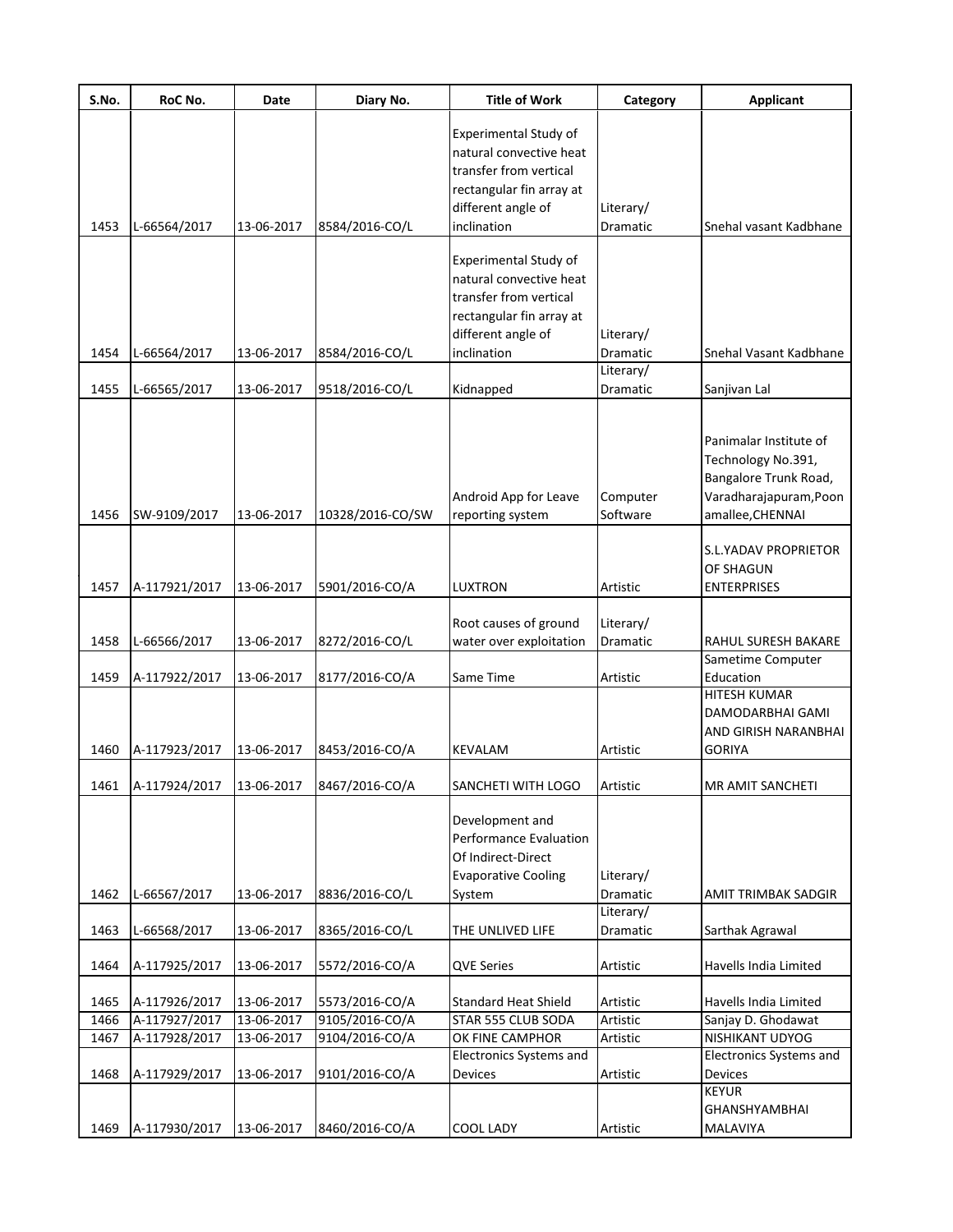| S.No. | RoC No.       | Date       | Diary No.       | <b>Title of Work</b>                           | Category                     | <b>Applicant</b>                              |
|-------|---------------|------------|-----------------|------------------------------------------------|------------------------------|-----------------------------------------------|
| 1470  | A-117931/2017 | 13-06-2017 | 8466/2016-CO/A  | KABA WITH LOGO                                 | Artistic                     | MR DEEPAK BANSAL                              |
|       |               |            |                 |                                                | Literary/                    |                                               |
| 1471  | L-66569/2017  | 13-06-2017 | 9886/2016-CO/L  | DAPPANGUTHU                                    | Dramatic                     | M SURIYA RAJA                                 |
|       |               |            |                 |                                                |                              |                                               |
|       |               |            |                 | Single phase variable                          |                              |                                               |
|       |               |            |                 | voltage variable                               |                              |                                               |
|       |               |            |                 | frequency pure sine                            | Literary/                    |                                               |
| 1472  | L-66570/2017  | 13-06-2017 | 8349/2016-CO/L  | wave inverter                                  | <b>Dramatic</b>              | Madhuri Rajendra Patil                        |
|       |               |            |                 |                                                |                              |                                               |
| 1473  |               | 13-06-2017 |                 | Legend of Azad, the<br>Origin story -Fenikkusu | Literary/<br><b>Dramatic</b> | MR.SAURABH GOYAL                              |
|       | L-66571/2017  |            | 8367/2016-CO/L  |                                                |                              |                                               |
|       |               |            |                 |                                                |                              |                                               |
|       |               |            |                 |                                                |                              |                                               |
|       |               |            |                 | <b>GARLIC PEARLS SCORES</b>                    |                              |                                               |
|       |               |            |                 | <b>OVER ASPIRIN IN</b>                         |                              |                                               |
|       |               |            |                 | <b>TREATMENT AFTER NON</b>                     |                              |                                               |
|       |               |            |                 | <b>EMERGENCY CORONARY</b>                      |                              |                                               |
|       |               |            |                 | ANGIOPLASTY IN                                 |                              |                                               |
|       |               |            |                 | SENIORS"". AN                                  |                              |                                               |
|       |               |            |                 | <b>OBSERVATION BASED</b>                       |                              |                                               |
|       |               |            |                 | <b>RECOMMENDATION FOR</b>                      |                              |                                               |
|       |               |            |                 | RANDOMIZED CLINICAL                            | Literary/                    |                                               |
| 1474  | L-66572/2017  | 13-06-2017 | 8711/2016-CO/L  | TRIAL.                                         | Dramatic                     | <b>MS. HASRU VAGHELA</b>                      |
|       |               |            |                 |                                                |                              |                                               |
|       |               |            |                 | <b>Client Management</b>                       | Literary/                    |                                               |
| 1475  | L-66573/2017  | 13-06-2017 | 8404/2016-CO/L  | Handbook                                       | Dramatic                     | Vikas Tawar                                   |
|       |               |            |                 |                                                |                              | MR VINOD SHARMA                               |
|       |               |            |                 |                                                |                              | PRO. MS KITCHEN                               |
| 1476  | A-117932/2017 | 13-06-2017 | 9411/2016-CO/A  | REHDIWALA DEVICE                               | Artistic                     | <b>KREATIONS</b>                              |
|       |               |            |                 |                                                |                              |                                               |
| 1477  | A-117933/2017 | 13-06-2017 | 9412/2016-CO/A  | <b>TWEN DEVICE</b>                             | Artistic                     | MR RAKESH BATRA PRO.<br>SM SHAKTI ENTERPRISES |
|       |               |            |                 | <b>Understand English</b>                      |                              |                                               |
|       |               |            |                 | language - Angrezi                             | Literary/                    |                                               |
| 1478  | L-66574/2017  | 13-06-2017 | 13752/2016-CO/L | Bhasha Ko Samjhe                               | Dramatic                     | Dr Vandana Bhardwaj                           |
|       |               |            |                 |                                                |                              |                                               |
|       |               |            |                 | THE LOST AGE THRONE                            | Literary/                    |                                               |
| 1479  | L-66575/2017  | 13-06-2017 | 8903/2016-CO/L  | OF PURVAKHAND                                  | Dramatic                     | Ashutosh Rai                                  |
| 1480  | A-117934/2017 | 13-06-2017 | 10550/2016-CO/A | CASHEWNUT                                      | Artistic                     | M/s. VIJAY MIGLANI                            |
|       |               |            |                 | LLP LUDHIANA LOGISTIC                          |                              | M/s. ARIZONA                                  |
| 1481  | A-117935/2017 | 13-06-2017 | 10548/2016-CO/A | PARK                                           | Artistic                     | <b>INTERNATIONAL</b>                          |
|       |               |            |                 |                                                |                              |                                               |
| 1482  | A-117936/2017 | 13-06-2017 | 10546/2016-CO/A | ΝG                                             | Artistic                     | M/s. PUNEET KNIT FAB                          |
|       |               |            |                 |                                                |                              | <b>SURESH CHAND GEHLOT</b>                    |
|       |               |            |                 |                                                |                              | M/S. SURESH &                                 |
| 1483  | A-117937/2017 | 13-06-2017 | 7286/2016-CO/A  | SILVER GOLD                                    | Artistic                     | <b>COMPANY</b>                                |
|       |               |            |                 |                                                |                              |                                               |
| 1484  | A-117938/2017 | 13-06-2017 | 9458/2016-CO/A  | <b>XTRAMILES</b>                               | Artistic                     | <b>MS CHOPRA INDUSTRIES</b>                   |
|       |               |            |                 |                                                |                              | MS SHREE AMBEY                                |
| 1485  | A-117939/2017 | 13-06-2017 | 9459/2016-CO/A  | ORIGINAL PU                                    | Artistic                     | <b>FOOTCARE PVT LTD</b>                       |
|       |               |            |                 |                                                |                              |                                               |
|       |               |            |                 |                                                |                              | <b>MS HOUSE OF BRANDS</b>                     |
| 1486  | A-117940/2017 | 13-06-2017 | 9454/2016-CO/A  | <b>FLUID</b><br>English for general            | Artistic                     | <b>FASHION LLP</b><br>NITU SINGH ALIAS        |
|       |               |            |                 | competitions Vol-1                             | Literary/                    | <b>NEETU SINGH (PEN</b>                       |
| 1487  | L-66576/2017  | 13-06-2017 | 10358/2016-CO/L | (Hindi)                                        | Dramatic                     | NAME)                                         |
|       |               |            |                 |                                                |                              |                                               |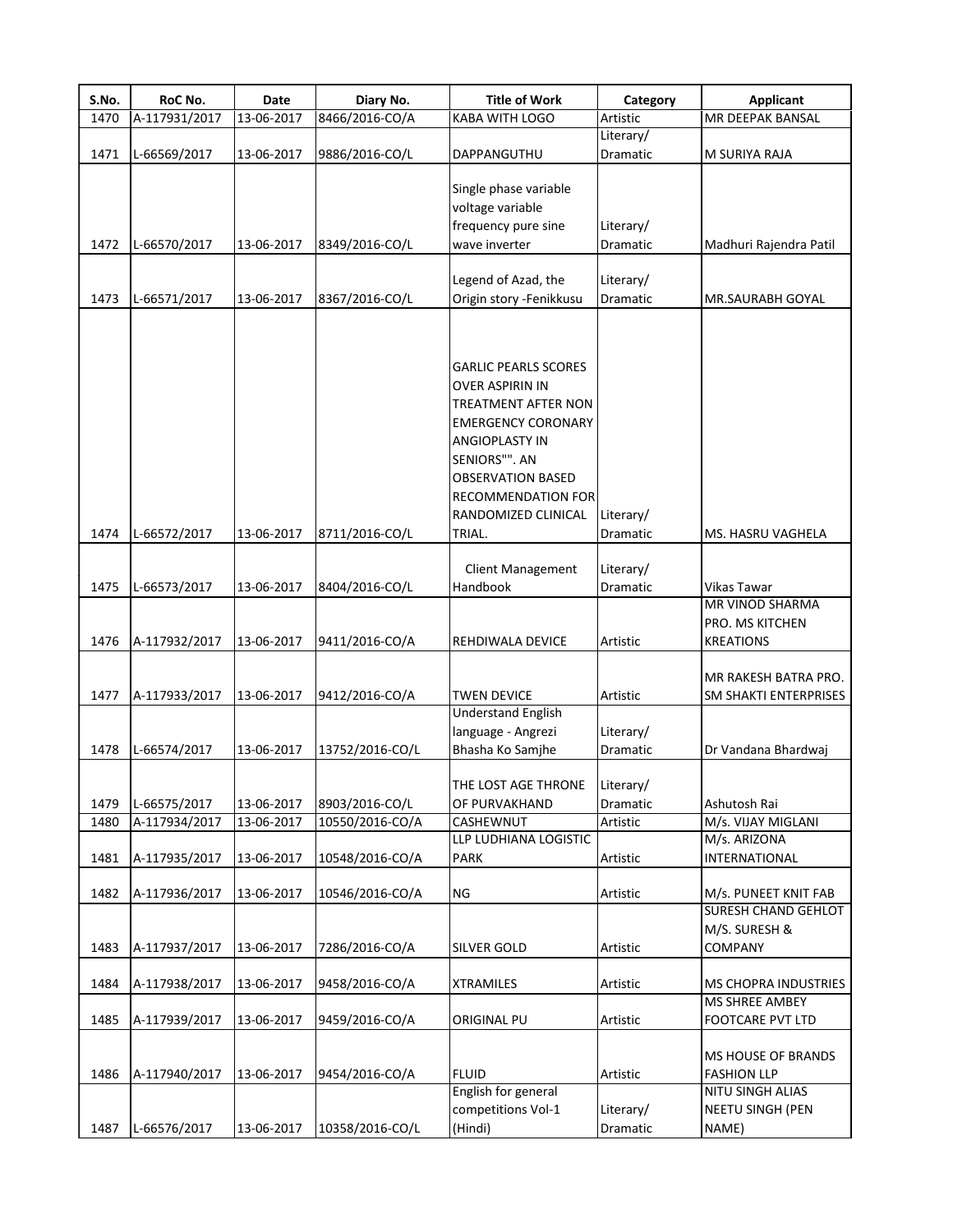| S.No. | RoC No.       | Date       | Diary No.       | <b>Title of Work</b>            | Category              | <b>Applicant</b>            |
|-------|---------------|------------|-----------------|---------------------------------|-----------------------|-----------------------------|
|       |               |            |                 |                                 |                       |                             |
|       |               |            |                 | General Knowledge for           | Literary/             |                             |
| 1488  | L-66577/2017  | 13-06-2017 | 9272/2016-CO/L  | complete empowerment            | Dramatic              | K.S.Arvind                  |
|       |               | 13-06-2017 |                 |                                 | Literary/             | K.S.Arvind                  |
| 1489  | L-66578/2017  |            | 9269/2016-CO/L  | U.K.G Text Book                 | Dramatic<br>Literary/ |                             |
| 1490  | L-66579/2017  | 13-06-2017 | 9373/2016-CO/L  | In her memories                 | Dramatic              | Nikhil Sundaram             |
|       |               |            |                 | English for general             |                       | <b>NITU SINGH ALIAS</b>     |
|       |               |            |                 | competitions Vol-1              | Literary/             | NEETU SINGH (PEN            |
| 1491  |               | 13-06-2017 | 10359/2016-CO/L | (English)                       | Dramatic              | NAME)                       |
|       | L-66580/2017  |            |                 |                                 |                       |                             |
|       |               |            |                 | JEEV VIGYAN VANASPATI Literary/ |                       |                             |
| 1492  | L-66581/2017  | 13-06-2017 | 9471/2016-CO/L  | VIGYAN VOL.-2 CLASS XI          | Dramatic              | <b>GHANSHYAM GUPTA</b>      |
|       |               |            |                 | JEEV VIGYAN JANTU               |                       |                             |
|       |               |            |                 | VIGYAN VOL.-1, CLASS-           | Literary/             |                             |
| 1493  | L-66582/2017  | 13-06-2017 | 9408/2016-CO/L  | XII                             | Dramatic              | SH GHANSHYAM GUPTA          |
|       |               |            |                 |                                 |                       |                             |
|       |               |            |                 | The Principles of Sahaj         | Literary/             | <b>SHRI RAM CHANDRA</b>     |
| 1494  | L-66583/2017  | 13-06-2017 |                 |                                 | Dramatic              | <b>MISSION</b>              |
|       |               |            | 9940/2015-CO/L  | Marg - Volume V                 | Literary/             | RADHA SOAMI SATSANG         |
|       |               |            |                 |                                 |                       |                             |
| 1495  | L-66584/2017  | 13-06-2017 | 11779/2016-CO/L | <b>BOLAI SHEIKH FARID</b>       | Dramatic              | <b>BEAS</b>                 |
|       |               |            |                 |                                 |                       |                             |
|       |               |            |                 | <b>CONCEPTS &amp; ILLUSIONS</b> | -Literary/            | RADHA SOAMI SATSANG         |
| 1496  | L-66585/2017  | 13-06-2017 | 11784/2016-CO/L | A PERSPECTIVE                   | Dramatic              | <b>BEAS</b>                 |
|       |               |            |                 |                                 | Literary/             | RADHA SOAMI SATSANG         |
| 1497  | L-66586/2017  | 13-06-2017 | 11783/2016-CO/L | A WAKE UP CALL                  | Dramatic              | <b>BEAS</b>                 |
|       |               |            |                 | PATHWAYS TO                     | Literary/             | RADHA SOAMI SATSANG         |
| 1498  | L-66587/2017  | 13-06-2017 | 11782/2016-CO/L | <b>LIBERATION</b>               | Dramatic              | <b>BEAS</b>                 |
|       |               |            |                 |                                 | Literary/             | <b>SHRI RAM CHANDRA</b>     |
| 1499  | L-66588/2017  | 13-06-2017 | 9946/2015-CO/L  | MORALITY & DISCIPLINE           | Dramatic              | <b>MISSION</b>              |
|       |               |            |                 |                                 |                       | VINOD AGARWAL               |
|       |               |            |                 |                                 |                       | <b>INDIAN NATIONAL AND</b>  |
|       |               |            |                 |                                 |                       | DIRECTOR OF BHAGWATI        |
|       |               |            |                 |                                 |                       | <b>CHEM FOOD PRIVATE</b>    |
| 1500  | A-117941/2017 | 13-06-2017 | 6241/2016-CO/A  | <b>BODYGUARD</b>                | Artistic              | LIMITED                     |
|       |               |            |                 |                                 |                       |                             |
|       |               |            |                 |                                 |                       | VINOD AGARWAL               |
|       |               |            |                 |                                 |                       | INDIAN NATIONAL AND         |
|       |               |            |                 |                                 |                       | <b>DIRECTOR OF BHAGWATI</b> |
|       |               |            |                 |                                 |                       | CHEM FOOD PRIVATE           |
| 1501  | A-117942/2017 | 13-06-2017 | 6240/2016-CO/A  | <b>ASHAPURNA</b>                | Artistic              | LIMITED                     |
|       |               |            |                 |                                 | Computer              |                             |
| 1502  | SW-9110/2017  | 13-06-2017 | 8844/2016-CO/SW | <b>SKI Portal</b>               | Software              | C.MAHESH                    |
|       |               |            |                 | THE HIDDEN APE OF THE           |                       |                             |
| 1503  | A-117943/2017 | 13-06-2017 | 10360/2016-CO/A | ZERO MOUNT.                     | Artistic              | Kedar Arun Prasade          |
|       |               |            |                 |                                 | Literary/             | Vaishali Aniruddha          |
| 1504  | L-66589/2017  | 13-06-2017 | 11311/2016-CO/L | "PLEDGE"                        | Dramatic              | Deshpande                   |
|       |               |            |                 | RASAYAN VIGYAN                  |                       | NITU SINGH ALIAS            |
|       |               |            |                 | SAMANYA PRATIYOGITA             | Literary/             | NEETU SINGH (PEN            |
| 1505  |               |            |                 |                                 |                       |                             |
|       | L-66590/2017  | 13-06-2017 | 10367/2016-CO/L | <b>HETU</b>                     | Dramatic              | NAME)<br>NITU SINGH ALIAS   |
|       |               |            |                 |                                 |                       |                             |
|       |               |            |                 | Chemistry for general           | Literary/             | NEETU SINGH (PEN            |
| 1506  | L-66591/2017  | 13-06-2017 | 10368/2016-CO/L | competitions                    | Dramatic              | NAME)                       |
|       |               |            |                 |                                 |                       | NITU SINGH ALIAS            |
|       |               |            |                 | JEEV VIGYAN SAMANYA             | Literary/             | NEETU SINGH (PEN            |
| 1507  | L-66592/2017  | 13-06-2017 | 10362/2016-CO/L | PRATIYOGITA HETU                | Dramatic              | NAME)                       |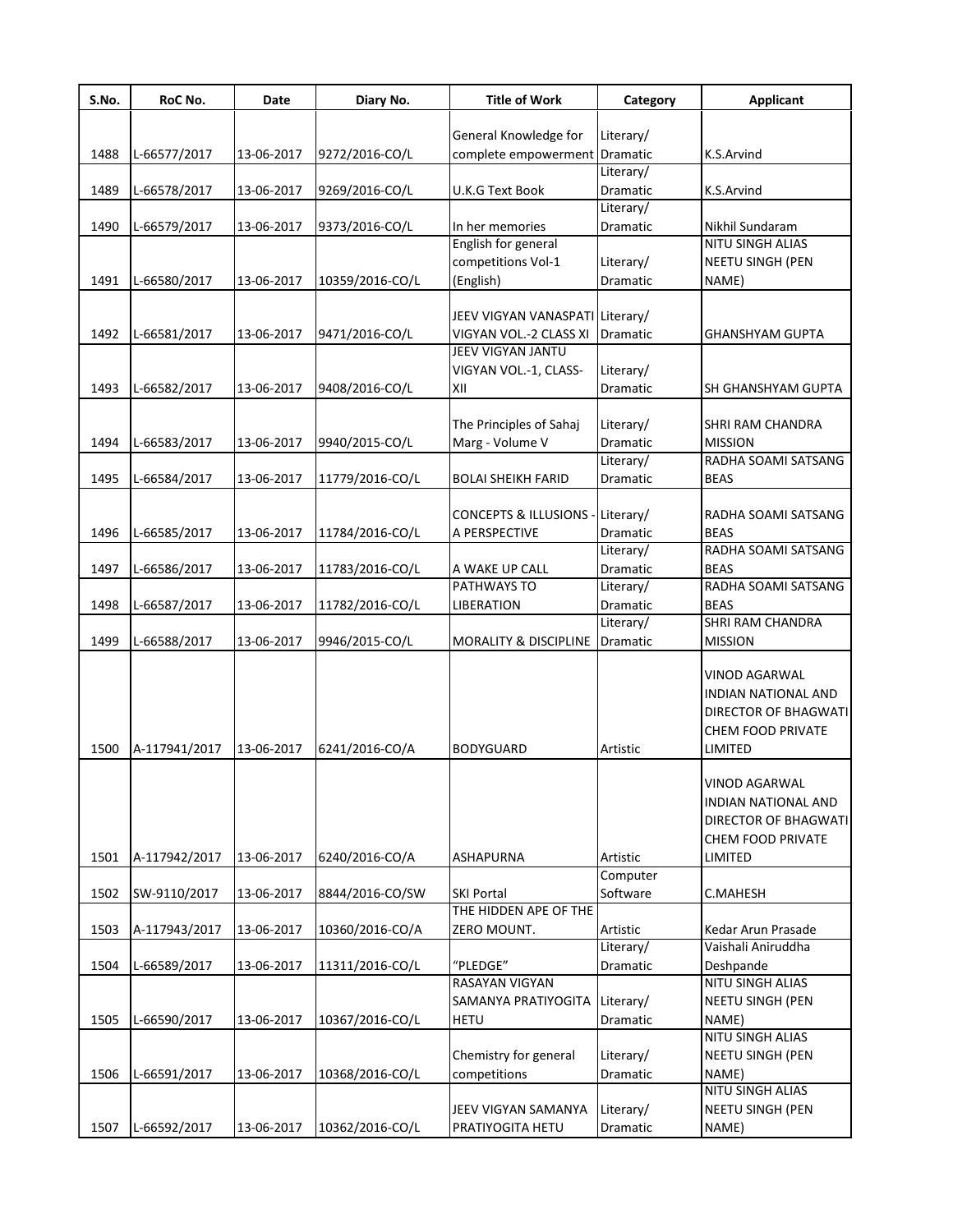| S.No. | RoC No.       | Date       | Diary No.        | <b>Title of Work</b>        | Category                   | <b>Applicant</b>              |
|-------|---------------|------------|------------------|-----------------------------|----------------------------|-------------------------------|
|       |               |            |                  |                             |                            | NITU SINGH ALIAS              |
|       |               |            |                  | MECHANICAL SSC (JE)         | Literary/                  | <b>NEETU SINGH (PEN</b>       |
| 1508  | L-66593/2017  | 13-06-2017 | 10364/2016-CO/L  | <b>CONVENTIONAL PAPER</b>   | <b>Dramatic</b>            | NAME)                         |
|       |               |            |                  | <b>HEART SPEAK 2004 -</b>   | Literary/                  | <b>SHRI RAM CHANDRA</b>       |
| 1509  | L-66594/2017  | 13-06-2017 | 9934/2015-CO/L   | Volume one                  | <b>Dramatic</b>            | <b>MISSION</b>                |
|       |               |            |                  |                             | Literary/                  |                               |
| 1510  | L-66595/2017  | 13-06-2017 | 10310/2016-CO/L  | Anshru Kalevar              | Dramatic                   | SANTOSH KUMAR                 |
|       |               |            |                  |                             |                            | <b>STEELBIRD HI-TECH</b>      |
| 1511  | SR-12011/2017 | 13-06-2017 | 10234/2016-CO/SR | <b>SHUKR ADA</b>            | Sound Recording INDIA LTD. |                               |
|       |               |            |                  |                             |                            |                               |
|       |               |            |                  | <b>GRUHAM DEVELOPER</b>     |                            | Haresh Mavjibhai              |
| 1512  | A-117944/2017 | 13-06-2017 | 10376/2016-CO/A  | WITH THE LOGO OF G          | Artistic                   | Motisariya (Proprietor)       |
|       |               |            |                  | A MATHEMATICAL              | Literary/                  |                               |
| 1513  | L-66596/2017  | 13-06-2017 | 9931/2016-CO/L   | THEORY OF SUCCESS           | Dramatic                   | SANATAN HANSDA                |
|       |               |            |                  |                             | Literary/                  |                               |
| 1514  | L-66597/2017  | 13-06-2017 | 8870/2016-CO/L   | <b>MERI MAA</b>             | Dramatic                   | <b>PANKAJ SONI</b>            |
|       |               |            |                  |                             | Computer                   | <b>Shriram Value Services</b> |
| 1515  | SW-9111/2017  | 13-06-2017 | 10028/2016-CO/SW | eBIMMS                      | Software                   | Ltd                           |
|       |               |            |                  |                             |                            |                               |
|       |               |            |                  | Analysis of Frequent        |                            |                               |
|       |               |            |                  | <b>SubGraph Mining</b>      |                            | Ms. Minakshi Haribhau         |
|       |               |            |                  |                             |                            |                               |
|       |               |            |                  | <b>Algorithms Using</b>     | Literary/                  | Sangle 2) Prof. Swati A.      |
| 1516  | L-66598/2017  | 13-06-2017 | 8742/2016-CO/L   | MapReduce Framework         | Dramatic                   | Bhavsar                       |
|       |               |            |                  |                             |                            |                               |
|       |               |            |                  |                             |                            |                               |
|       |               |            |                  |                             |                            | Shashikant R. Vadhar,         |
|       |               |            |                  |                             |                            | Tushar S. Vadhar, All         |
|       |               |            |                  | <b>SHASHI MAJA</b>          |                            | Indian Nationals, Partner     |
| 1517  | A-117945/2017 | 13-06-2017 | 8882/2016-CO/A   | <b>AGARBATTI</b>            | Artistic                   | of SHASHI INDUSTRIES          |
|       |               |            |                  |                             |                            |                               |
|       |               |            |                  |                             |                            |                               |
|       |               |            |                  | Program for information     |                            |                               |
|       |               |            |                  | transformation between      |                            |                               |
|       |               |            |                  | laser and servo motor       |                            |                               |
|       |               |            |                  |                             |                            |                               |
|       |               |            |                  | for 3D mobile robot         | Computer                   |                               |
| 1518  | SW-9112/2017  | 13-06-2017 | 9920/2016-CO/SW  | mapping                     | Software                   | Director                      |
|       |               |            |                  | <b>CREATING</b>             |                            |                               |
|       |               |            |                  | NEWPERENNIAL RIVERS         | Literary/                  |                               |
| 1519  | L-66599/2017  | 13-06-2017 | 8618/2016-CO/L   | <b>SCHEME</b>               | Dramatic                   | D. SANJEEVI                   |
|       |               |            |                  |                             |                            |                               |
|       |               |            |                  |                             |                            | M/s. PREMIUM WATERS           |
| 1520  | A-117946/2017 | 13-06-2017 | 8659/2016-CO/A   | <b>PREMIUM WATERS</b>       | Artistic                   | OF INDIA PVT LTD.             |
|       |               |            |                  |                             |                            |                               |
|       |               |            |                  | <b>SCHEMATIC DRAWING</b>    |                            |                               |
|       |               |            |                  | OF PILOT SCALE              |                            |                               |
|       |               |            |                  | SELECTIVE CATALYTIC         |                            |                               |
|       |               |            |                  | <b>REDUCTION (SCR) TEST</b> |                            |                               |
|       |               |            |                  | <b>SET-UP AT POWER</b>      |                            |                               |
|       |               |            |                  | PLANTS FOR NOx              |                            | <b>BHARAT HEAVY</b>           |
|       |               |            |                  |                             |                            |                               |
| 1521  | A-117947/2017 | 13-06-2017 | 9934/2016-CO/A   | <b>REDUCTION</b>            | Artistic                   | <b>ELECTRICALS LIMITED</b>    |
|       |               |            |                  |                             |                            | M/S NIL & NORA                |
| 1522  | A-117948/2017 | 13-06-2017 | 6440/2016-CO/A   | N AND N NIL AND NORA        | Artistic                   | <b>COLLECTION</b>             |
|       |               |            |                  | TO STUDY IMPORT             |                            | Sandip Foundation,            |
|       |               |            |                  | <b>EXPORT POLICIES AND</b>  |                            | Sandip Institute of           |
|       |               |            |                  | PRACTISES OF AMEYA          | Literary/                  | technology and Research       |
| 1523  | L-66600/2017  | 13-06-2017 | 5590/2016-CO/L   | <b>EXIM</b>                 | Dramatic                   | Centre                        |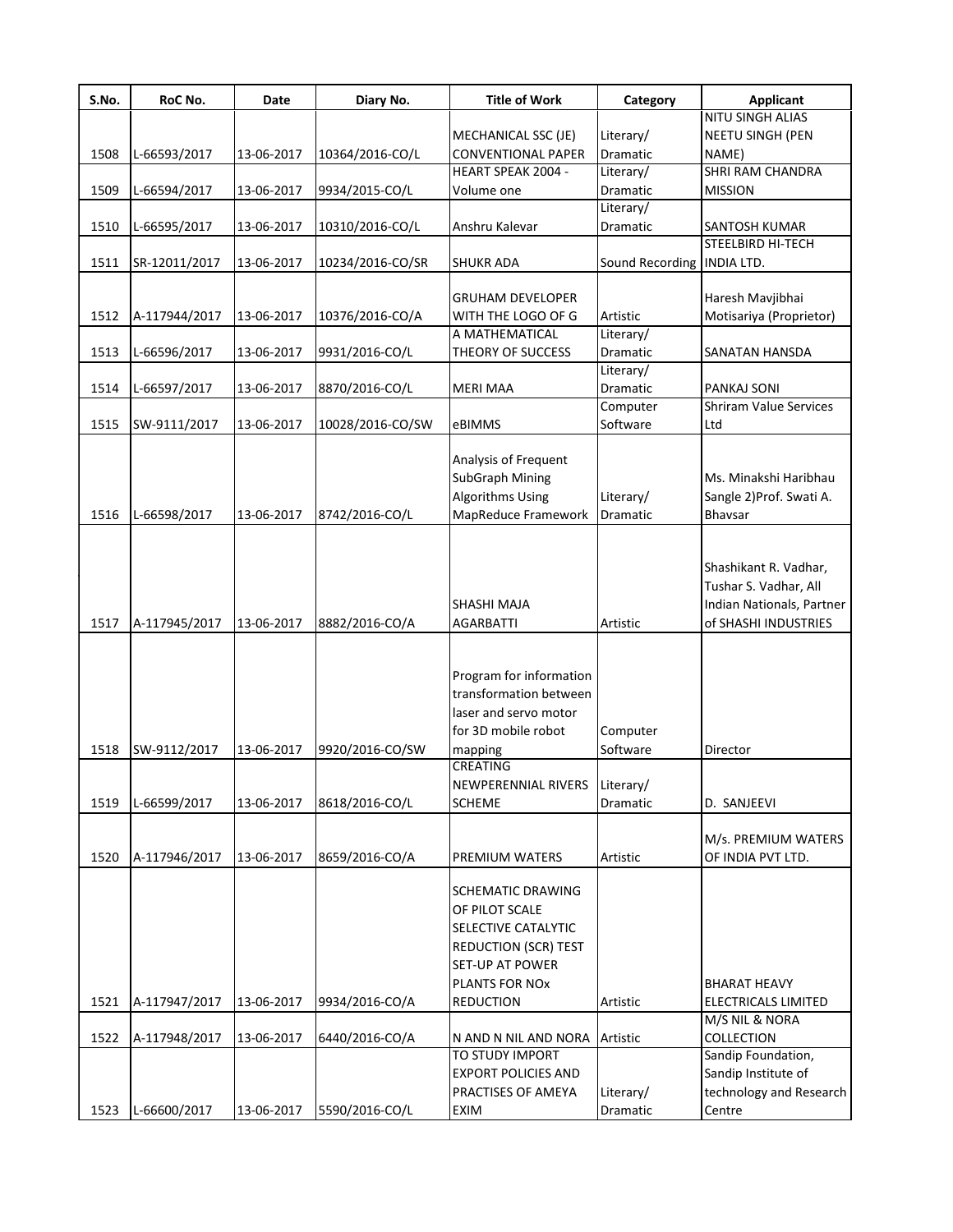| S.No. | RoC No.       | <b>Date</b> | Diary No.       | <b>Title of Work</b>                             | Category  | <b>Applicant</b>                            |
|-------|---------------|-------------|-----------------|--------------------------------------------------|-----------|---------------------------------------------|
|       |               |             |                 | <b>GOVERNING SYSTEM</b>                          |           |                                             |
|       |               |             |                 | ADJUSTMENT SHEET                                 |           |                                             |
|       |               |             |                 | FOR 200 MW STEAM                                 |           |                                             |
|       |               |             |                 | <b>TURBINES HAVING</b>                           |           |                                             |
|       |               |             |                 | <b>NOZZLE CUM THROTTLE</b>                       |           |                                             |
|       |               |             |                 | CONTROLLED                                       | Literary/ | <b>BHARAT HEAVY</b>                         |
| 1524  | L-66601/2017  | 13-06-2017  | 6029/2016-CO/L  | <b>GOVERNING SYSTEM</b>                          | Dramatic  | <b>ELECTRICALS LIMITED</b>                  |
|       |               |             |                 | <b>ERECTION MANUAL FOR</b>                       | Literary/ | <b>BHARAT HEAVY</b>                         |
| 1525  | L-66602/2017  | 13-06-2017  | 6050/2016-CO/L  | 300/579 DRUM MILL                                | Dramatic  | ELECTRICALS LIMITED                         |
|       |               |             |                 | SUBHASINI JAHAJ                                  |           |                                             |
|       |               |             |                 | <b>BRAND WITH DEVICE OF</b>                      |           |                                             |
| 1526  | A-117949/2017 | 13-06-2017  | 6445/2016-CO/A  | <b>SHIP</b>                                      | Artistic  | M/S GOPAL PAINTS                            |
|       |               |             |                 |                                                  |           |                                             |
|       |               |             |                 | DOUBLE NOUKA JAHAJ<br><b>BRAND COAL TAR WITH</b> |           |                                             |
|       |               |             |                 |                                                  |           |                                             |
| 1527  |               | 13-06-2017  |                 | DEVICE OF BOAT AND<br><b>SHIP LABEL</b>          | Artistic  | M/S KAMAKHYA COAL-<br><b>TAR INDUSTRIES</b> |
|       | A-117950/2017 |             | 6444/2016-CO/A  |                                                  |           |                                             |
|       |               |             |                 | <b>GANGA NOUKA MARKA</b>                         |           |                                             |
|       |               |             |                 | ALKATRA WITH DEVICE                              |           |                                             |
| 1528  | A-117951/2017 | 13-06-2017  | 6446/2016-CO/A  | OF BOAT                                          | Artistic  | M/S GOPAL PAINTS                            |
|       |               |             |                 | <b>SAVITRI TELECOM</b>                           |           |                                             |
| 1529  | A-117952/2017 | 13-06-2017  | 6434/2016-CO/A  | SERVICES DEVICE                                  | Artistic  | SH RAVI SHANKAR RAI                         |
| 1530  | A-117953/2017 | 13-06-2017  | 6441/2016-CO/A  | <b>MOU MURI</b>                                  | Artistic  | DALIYA ACHARYA, PROP                        |
|       |               |             |                 |                                                  |           | <b>GRANT INVESTRADE</b>                     |
| 1531  | A-117954/2017 | 13-06-2017  | 12127/2016-CO/A | <b>NXT DIGITAL</b>                               | Artistic  | LIMITED                                     |
|       |               |             |                 | JPG C.I. JUNCTION BOX<br>FOR ELECTRICITY BENDS,  |           |                                             |
|       |               |             |                 | ELBOW, TEE AND BAR                               |           | SHIV KUMAR SHARMA                           |
|       |               |             |                 | <b>SADDLE FOR</b>                                |           | PROP. MS JAI SHIV                           |
| 1532  | A-117955/2017 | 13-06-2017  | 12175/2016-CO/A | <b>ELECTRICITY</b>                               | Artistic  | TRADING CO.                                 |
|       |               |             |                 |                                                  |           | <b>MD USMAN GANI</b>                        |
| 1533  | A-117956/2017 | 13-06-2017  | 6443/2016-CO/A  | MUN MUN KHAINI                                   | Artistic  | ANSARI                                      |
| 1534  | A-117957/2017 | 13-06-2017  | 12079/2016-CO/A | PAVAN BHARATPURI                                 | Artistic  | Neel Kamal Gera                             |
|       |               |             |                 | JAA PAGLI MAAF KIYA                              | Literary/ |                                             |
| 1535  | L-66604/2017  | 13-06-2017  | 12195/2016-CO/L | <b>TUJHE</b>                                     | Dramatic  | <b>VIJAY KUMAR DOGRA</b>                    |
|       |               |             |                 |                                                  |           | MARUTI PAPER AND                            |
|       |               |             |                 |                                                  |           | PLASTIC PRODUCTS                            |
| 1536  | A-117958/2017 | 13-06-2017  | 8386/2016-CO/A  | <b>MARUT</b>                                     | Artistic  | <b>INDUSTRIES</b>                           |
|       |               |             |                 |                                                  |           | <b>Kumudam Publications</b>                 |
| 1537  | A-117959/2017 | 13-06-2017  | 11875/2016-CO/A | Kumudam Jothidam                                 | Artistic  | Private Limited                             |
|       |               |             |                 | <b>QUESTION BANK FOR</b>                         | Literary/ |                                             |
| 1538  | L-66605/2017  | 13-06-2017  | 8393/2016-CO/L  | <b>TAXATION</b>                                  | Dramatic  | SHRI GURU PADHUKA                           |
|       |               |             |                 |                                                  | Literary/ |                                             |
| 1539  | L-66606/2017  | 13-06-2017  | 4401/2016-CO/L  | Houdini                                          | Dramatic  | Tariq Anwar Ansary                          |
| 1540  | A-117960/2017 | 13-06-2017  | 9045/2012-CO/A  | <b>JATIN HAIR PIN</b>                            | Artistic  | MR. KRISHAN KUMAR                           |
|       |               |             |                 |                                                  | Literary/ |                                             |
| 1541  | L-66607/2017  | 13-06-2017  | 8028/2016-CO/L  | HATH MEI DARU NAHI                               | Dramatic  | <b>INVINCIBLE</b>                           |
|       |               |             |                 |                                                  |           |                                             |
|       |               |             |                 | Arithmetic for general                           |           | NITU SINGH ALIAS                            |
|       |               |             |                 | competitions Vol-1                               | Literary/ | NEETU SINGH (PEN                            |
| 1542  | L-66608/2017  | 13-06-2017  | 10467/2016-CO/L | (English)                                        | Dramatic  | NAME)                                       |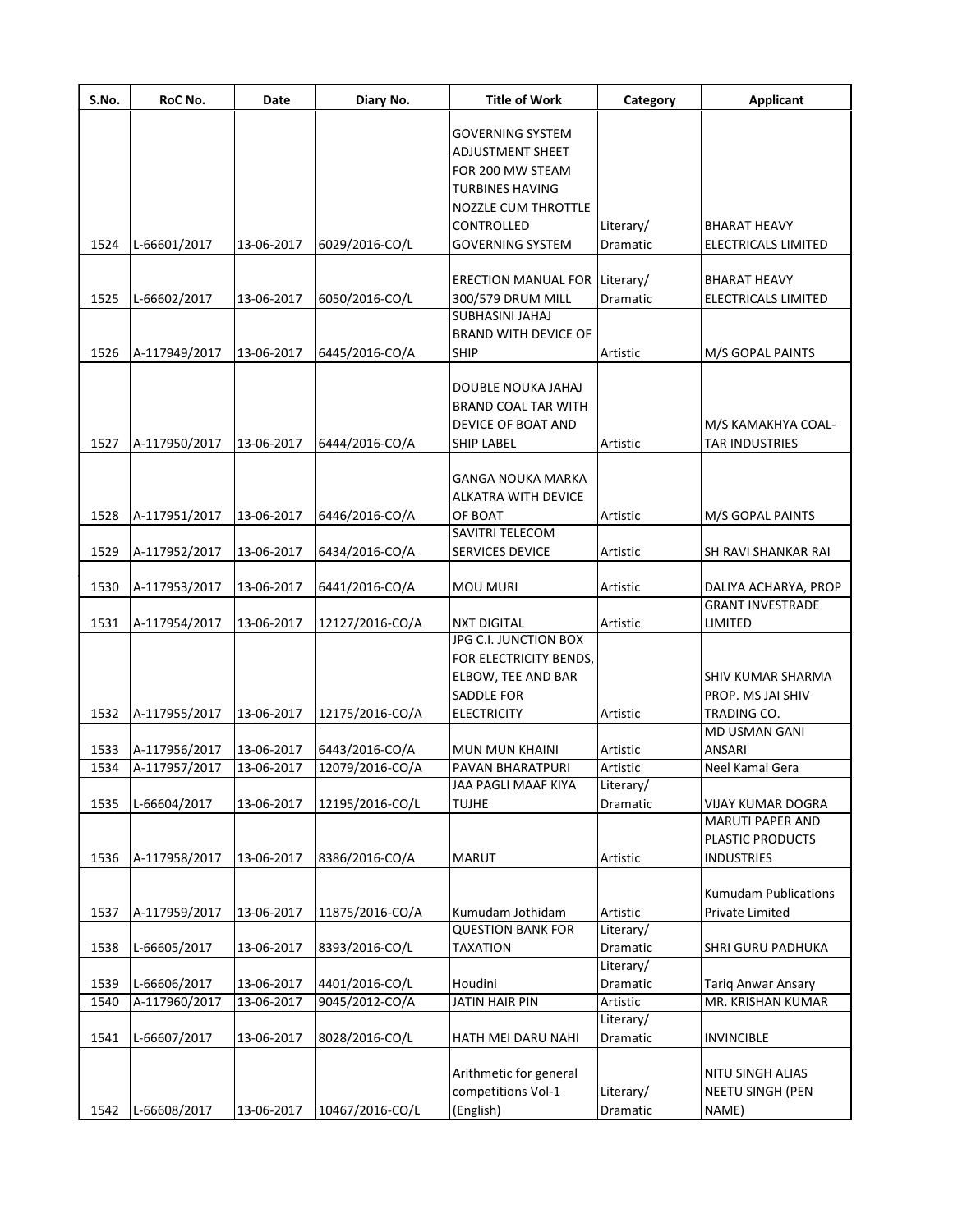| S.No. | RoC No.       | Date       | Diary No.        | <b>Title of Work</b>                                 | Category              | <b>Applicant</b>                            |
|-------|---------------|------------|------------------|------------------------------------------------------|-----------------------|---------------------------------------------|
|       |               |            |                  | Arithmetic for general<br><b>Competition Revised</b> | Literary/             | <b>NITU SINGH ALIAS</b><br>NEETU SINGH (PEN |
| 1543  | L-66609/2017  | 13-06-2017 | 10469/2016-CO/L  | 2016                                                 | Dramatic              | NAME)                                       |
|       |               |            |                  | KD Campus Finance &                                  |                       | NITU SINGH ALIAS                            |
|       |               |            |                  | Accounts (Assistant                                  | Literary/             | NEETU SINGH, PEN                            |
| 1544  | L-66610/2017  | 13-06-2017 | 10456/2016-CO/L  | Audit Officer)                                       | Dramatic              | NAME                                        |
|       |               |            |                  |                                                      | Computer              | <b>Shriram Value Services</b>               |
| 1545  | SW-9113/2017  | 13-06-2017 | 8846/2016-CO/SW  | <b>SGMS</b>                                          | Software              | Ltd                                         |
|       |               |            |                  |                                                      |                       | <b>BALAJI WAFERS PVT.</b>                   |
| 1546  | A-117961/2017 | 13-06-2017 | 11357/2016-CO/A  | GOLD FINGER LABEL                                    | Artistic              | LTD.                                        |
|       |               |            |                  |                                                      |                       | <b>GANPATLAL DAHYALAL</b>                   |
| 1547  | A-117962/2017 | 13-06-2017 | 11363/2016-CO/A  | SATVAM                                               | Artistic              | <b>PATEL</b>                                |
|       |               |            |                  |                                                      |                       | LYCOS CREAMIC PRIVATE                       |
| 1548  | A-117963/2017 | 13-06-2017 | 11362/2016-CO/A  | LYCOS LABEL                                          | Artistic              | LIMITED                                     |
|       |               |            |                  | <b>TECHNICAL CIRCULAR &amp;</b>                      |                       |                                             |
|       |               |            |                  | <b>COMMISSIONING</b>                                 |                       |                                             |
|       |               |            |                  | CHECKLIST FOR DC JOP                                 | Literary/             | <b>BHARAT HEAVY</b>                         |
| 1549  | L-66611/2017  | 13-06-2017 | 10377/2016-CO/L  | MOTOR (55/60 KW)                                     | Dramatic              | <b>ELECTRICALS LIMITED</b>                  |
| 1550  | A-117964/2017 | 13-06-2017 | 11366/2016-CO/A  | RAJ GOLD LABEL                                       | Artistic              | <b>RAJ TRADERS</b>                          |
|       |               |            |                  |                                                      |                       | <b>BALAJI WAFERS PVT.</b>                   |
| 1551  | A-117965/2017 | 13-06-2017 | 11355/2016-CO/A  | <b>BALAJI SANDWICH LABEL Artistic</b>                |                       | LTD.                                        |
| 1552  | A-117966/2017 | 13-06-2017 | 8809/2016-CO/A   | SACHASABU                                            | Artistic              | SABU TRADE PVT LTD                          |
|       |               |            |                  |                                                      |                       |                                             |
| 1553  | SR-12012/2017 | 14-06-2017 | 11627/2016-CO/SR | VIGHNAHARTA                                          |                       | Sound Recording Pratik Arvind Waghmare      |
|       |               |            |                  |                                                      | Literary/             |                                             |
| 1554  | L-66612/2017  | 14-06-2017 | 11694/2016-CO/L  | The Hero Within<br><b>VAMPIRE ATTACKS</b>            | Dramatic              | Shivank Srivastava                          |
|       |               |            |                  | DETECTION AND                                        |                       |                                             |
|       |               |            |                  | PREVENTION IN                                        |                       |                                             |
|       |               |            |                  | <b>WIRELESS AD HOC</b>                               | Literary/             |                                             |
| 1555  | L-66613/2017  | 14-06-2017 | 11668/2016-CO/L  | <b>NETWORK</b>                                       | Dramatic              | Shashikant V. Athawale                      |
|       |               |            |                  | NTL MOBI APPS-WORK                                   | Literary/             |                                             |
| 1556  | L-66614/2017  | 14-06-2017 | 9121/2016-CO/L   | <b>FLOW</b>                                          | Dramatic              | <b>G SARAVANAN</b>                          |
|       |               |            |                  |                                                      | Literary/             |                                             |
| 1557  | L-66615/2017  | 14-06-2017 | 11555/2016-CO/L  | KDI DIGITAL                                          | Dramatic              | SUNIL KUMAR SINGH                           |
|       |               |            |                  |                                                      |                       |                                             |
|       |               |            |                  | <b>Teacher and Education</b>                         | Literary/             |                                             |
| 1558  | L-66617/2017  | 14-06-2017 | 8326/2016-CO/L   | in Indian Society                                    | Dramatic              | Antony A                                    |
|       |               |            |                  |                                                      | Literary/             |                                             |
| 1559  | L-66618/2017  | 14-06-2017 | 8314/2016-CO/L   | The Colour of Love                                   | Dramatic              | Jagdish Joghee                              |
| 1560  | L-66619/2017  | 14-06-2017 | 10301/2016-CO/L  | Shades of Adolescence                                | Literary/<br>Dramatic | Harshita Sharma                             |
|       |               |            |                  |                                                      |                       |                                             |
|       |               |            |                  | ASLI MUNNA BHAI GOLD                                 |                       |                                             |
| 1561  | A-117967/2017 | 14-06-2017 | 12204/2016-CO/A  | <b>TOBACCO LABEL</b>                                 | Artistic              | J.V. TOBACCO PACKERS                        |
|       |               |            |                  | SHRI LAXMI C.I.                                      |                       |                                             |
|       |               |            |                  | <b>JUNCTION BOX FOR</b>                              |                       |                                             |
|       |               |            |                  | <b>ELECTRICITY BENDS,</b>                            |                       |                                             |
|       |               |            |                  | <b>ELBOWS TEE AND BAR</b>                            |                       | SHIV KUMAR SHARMA,                          |
|       |               |            |                  | <b>SADDLE FOR</b>                                    |                       | FAGUN SINGH, M/S. SHRI                      |
| 1562  | A-117968/2017 | 14-06-2017 | 12172/2016-CO/A  | <b>ELECTRICITY</b>                                   | Artistic              | LAXMI ELECTRIC CO.                          |
|       |               |            |                  |                                                      |                       |                                             |
| 1563  | A-117969/2017 | 14-06-2017 | 12099/2016-CO/A  | KBI                                                  | Artistic              | DILIPSINH P. CHAUHAN                        |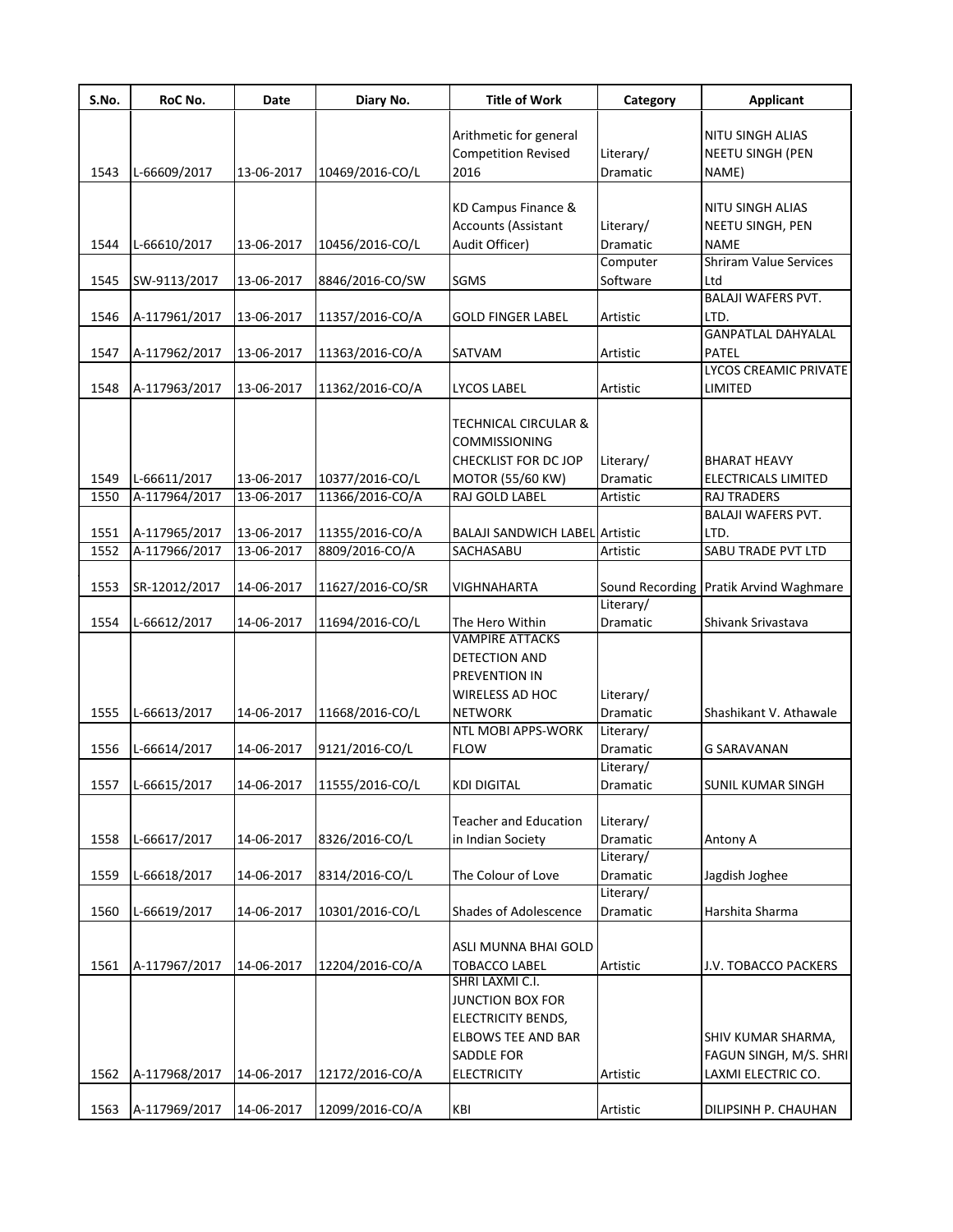| S.No. | RoC No.       | Date       | Diary No.        | <b>Title of Work</b>              | Category              | <b>Applicant</b>             |
|-------|---------------|------------|------------------|-----------------------------------|-----------------------|------------------------------|
|       |               |            |                  |                                   | Literary/             |                              |
| 1564  | L-66621/2017  | 14-06-2017 | 11155/2016-CO/L  | X TOKIYO                          | Dramatic              | <b>ABHIK BHANU</b>           |
|       |               |            |                  |                                   |                       |                              |
|       |               |            |                  | <b>GALLANT HARYANA THE</b>        |                       |                              |
|       |               |            |                  | FIRST REAL AND                    |                       |                              |
|       |               |            |                  | CRUCIAL BATTLEFIELD IN            |                       |                              |
|       |               |            |                  | THE FIRST WAR OF                  | Literary/             |                              |
| 1565  | L-66622/2017  | 14-06-2017 | 12006/2016-CO/L  | INDEPENDENCE AD 1857              | Dramatic              | C B SINGH SHEORAN            |
|       |               |            |                  | <b>BENEPIK APP</b>                |                       |                              |
|       |               |            |                  | <b>BROCHURES AND</b>              | Literary/             | <b>BENEPIK TECHNOLOGY</b>    |
| 1566  | L-66623/2017  | 14-06-2017 | 11978/2016-CO/L  | <b>HANDOUTS</b>                   | Dramatic              | PRIVATE IMITED               |
|       |               |            |                  | <b>DECO WINDOW -</b>              |                       |                              |
|       |               |            |                  | <b>COMPLETE WINDOW</b>            |                       | <b>JAYANITA EXPORTS</b>      |
| 1567  | A-117970/2017 | 14-06-2017 | 4541/2016-CO/A   | <b>SOLUTIONS</b>                  | Artistic              | PRIVATE LIMITED              |
|       |               |            |                  |                                   | Literary/             |                              |
| 1568  | L-66624/2017  | 14-06-2017 | 12166/2016-CO/L  | <b>FREEDOM TO VICTORY</b>         | Dramatic              | MR. BHUPINDER SINGH          |
|       |               |            |                  |                                   | Literary/             |                              |
| 1569  | L-66625/2017  | 14-06-2017 | 12202/2016-CO/L  | <b>BAIRAN MURALIYA</b>            | Dramatic              | <b>DINESH CHAUHAN</b>        |
|       |               |            |                  |                                   |                       |                              |
|       |               |            |                  | <b>Folkfitness YUVA</b>           | Cinematograph         | <b>Folk Fitness Services</b> |
| 1570  | CF-3850/2017  | 14-06-2017 | 12220/2016-CO/CF | Training Routine 1.               | Film                  | Private Limited              |
|       |               |            |                  |                                   | Literary/             |                              |
| 1571  | L-66626/2017  | 14-06-2017 | 7223/2016-CO/L   | Some See the Stars                | Dramatic              | Archana Rao D'Cruz           |
|       |               |            |                  |                                   | Literary/             |                              |
| 1572  | L-66627/2017  | 14-06-2017 | 5116/2016-CO/L   | Connected                         | Dramatic              | Preetesh A Mishra            |
|       |               |            |                  | OM SATYA EXIM PVT.                |                       |                              |
|       |               |            |                  | LTD. WITH THE LOGO OF             |                       |                              |
| 1573  | A-117971/2017 | 14-06-2017 | 10458/2016-CO/A  | OS                                | Artistic              | Om Satya Exim Pvt. Ltd.      |
|       |               |            |                  | A Cup of Tea With                 | Literary/             |                              |
| 1574  | L-66628/2017  | 14-06-2017 | 7225/2016-CO/L   | Valmiki<br>I Keep Falling in Love | Dramatic              | Pothina Prasanthi            |
|       |               |            |                  |                                   |                       |                              |
| 1575  | L-66629/2017  |            |                  | with Her Again and                | Literary/<br>Dramatic |                              |
|       |               | 14-06-2017 | 11196/2016-CO/L  | Again                             |                       | Mayuri Debnath               |
|       |               |            |                  | Content based Image               |                       |                              |
|       |               |            |                  | Retrieval using Affinity          |                       |                              |
|       |               |            |                  | Graph based on Image              | Literary/             | Vrunda Korde, Swati K        |
| 1576  | L-66630/2017  | 14-06-2017 | 8275/2016-CO/L   | Segmentation                      | Dramatic              | Bhavsar                      |
|       |               |            |                  |                                   |                       |                              |
| 1577  | A-117972/2017 | 14-06-2017 | 11112/2016-CO/A  | THE CAKE WORLD                    | Artistic              | ROHAN DILIP MHATRE           |
|       |               |            |                  | WELCOME TO THE                    |                       | <b>REHMAN ELAHI &amp;</b>    |
| 1578  | A-117973/2017 | 14-06-2017 | 10440/2016-CO/A  | UNITED WORLD                      | Artistic              | ANWAR ELAHI                  |
|       |               |            |                  |                                   | Literary/             |                              |
| 1579  | L-66631/2017  | 14-06-2017 | 11404/2016-CO/L  | PxSoft                            | Dramatic              | Ranga Rao Krishna            |
|       |               |            |                  |                                   |                       |                              |
|       |               |            |                  | <b>Information Seeking</b>        |                       |                              |
|       |               |            |                  | Pattern of Faculty                |                       |                              |
|       |               |            |                  | Members of MM                     |                       |                              |
|       |               |            |                  | <b>Engineering College</b>        | Literary/             |                              |
| 1580  | L-66632/2017  | 14-06-2017 | 3780/2016-CO/L   | Library: A Case study             | Dramatic              | Dr. Kaushal Chauhan          |
|       |               |            |                  |                                   | Literary/             |                              |
| 1581  | L-66633/2017  | 14-06-2017 | 10453/2016-CO/L  | TUM SA NAHI DEKHA                 | Dramatic              | SHOBHIT KUMAR                |
| 1582  | A-117974/2017 | 14-06-2017 | 12297/2016-CO/A  | ZX WITH DEVICE                    | Artistic              | Raj Preet Singh              |
|       |               |            |                  |                                   |                       |                              |
|       |               |            |                  |                                   | Literary/             | Mohammed Maimoon             |
| 1583  | L-66634/2017  | 14-06-2017 | 11681/2016-CO/L  | Perfume                           | Dramatic              | Badwahwala                   |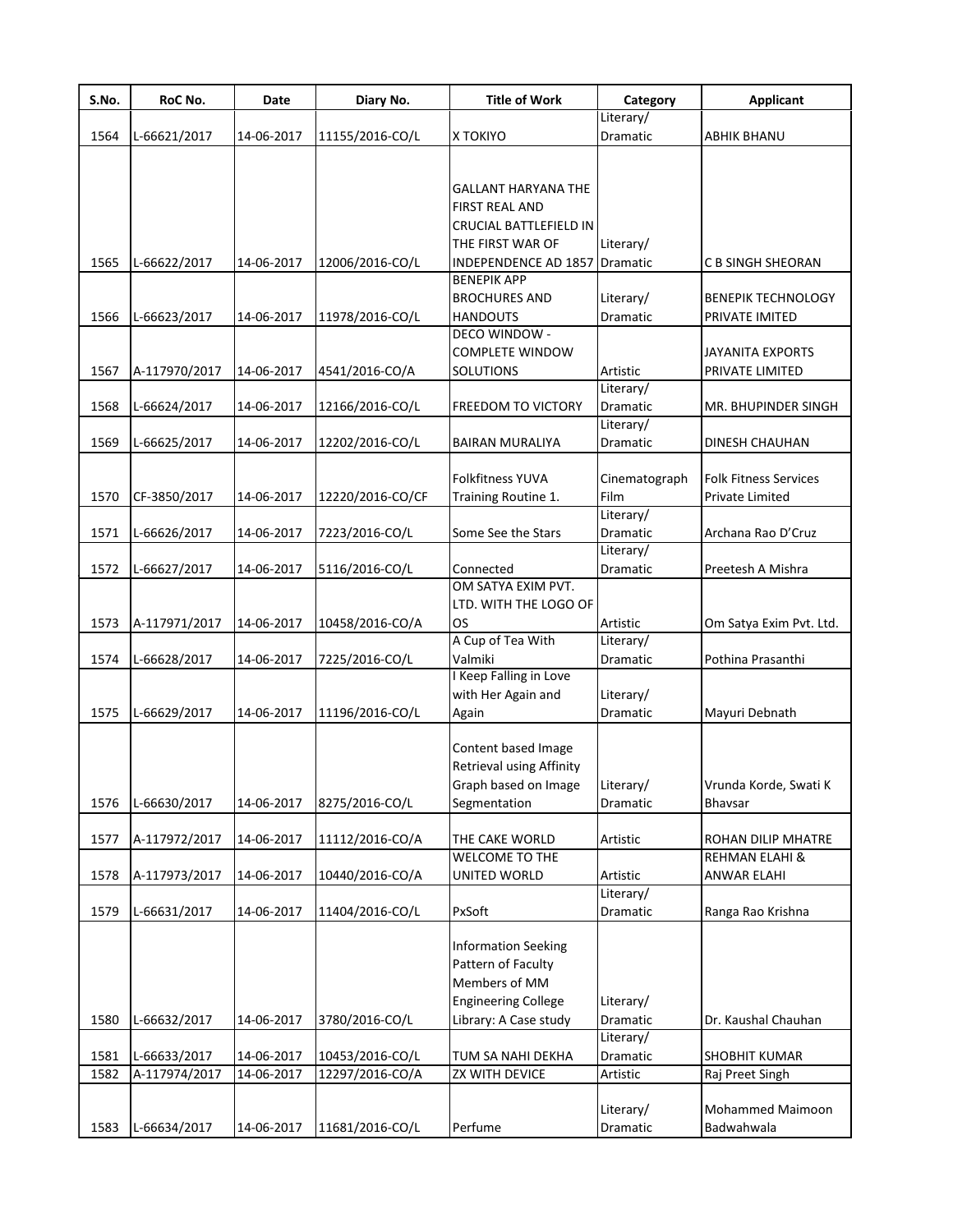| S.No. | RoC No.       | Date       | Diary No.        | <b>Title of Work</b>               | Category  | <b>Applicant</b>                    |
|-------|---------------|------------|------------------|------------------------------------|-----------|-------------------------------------|
|       |               |            |                  | Asafalta ka Mukabla-               | Literary/ | Tejgyan Global                      |
| 1584  | L-66635/2017  | 14-06-2017 | 11493/2016-CO/L  | Kaabiliyat Rahasya                 | Dramatic  | Foundation                          |
| 1585  | A-117975/2017 | 14-06-2017 | 9440/2016-CO/A   | REKINZA                            | Artistic  | <b>EKANSH BABBAR</b>                |
|       |               |            |                  |                                    |           |                                     |
|       |               |            |                  | A Comprehensive                    |           |                                     |
|       |               |            |                  | <b>Evaluation of Facilities</b>    |           |                                     |
|       |               |            |                  | and Features of Free E-            |           |                                     |
|       |               |            |                  | Resources in Library and Literary/ |           |                                     |
| 1586  | L-66636/2017  | 14-06-2017 | 3779/2016-CO/L   | <b>Information Science</b>         | Dramatic  | Dr. Kaushal Chauhan                 |
|       |               |            |                  |                                    |           |                                     |
|       |               |            |                  | Pr-LAMP2C                          |           |                                     |
|       |               |            |                  | Methodology - Pre-                 |           |                                     |
|       |               |            |                  | <b>Migration Legacy</b>            |           |                                     |
|       |               |            |                  | <b>Application Migration</b>       | Literary/ |                                     |
| 1587  | L-66637/2017  | 14-06-2017 | 9509/2016-CO/L   | Process to Cloud                   | Dramatic  | <b>Akhil Khare</b>                  |
|       |               |            |                  |                                    | Literary/ |                                     |
| 1588  | L-66638/2017  | 14-06-2017 | 9396/2016-CO/L   | <b>SWEET SATIRES</b>               | Dramatic  | GIRIRAJ BEHARI SHARMA               |
|       |               |            |                  |                                    | Literary/ |                                     |
| 1589  | L-66639/2017  | 14-06-2017 | 9012/2016-CO/L   | Ten To Twelve                      | Dramatic  | Vitrag Jiteshbhai Shah              |
|       |               |            |                  |                                    |           | M/S AIPL MARKETING                  |
| 1590  | A-117976/2017 | 14-06-2017 | 11234/2016-CO/A  | AIPL ZORRO                         | Artistic  | <b>PVT LTD</b>                      |
|       |               |            |                  |                                    |           | M/S COBB APPARELS                   |
| 1591  | A-117977/2017 | 14-06-2017 | 11237/2016-CO/A  | <b>MISS FOREVER</b>                | Artistic  | PVT LTD                             |
| 1592  | A-117978/2017 | 14-06-2017 | 11240/2016-CO/A  | <b>OWN VOICE</b>                   | Artistic  | M/S OWN VOICE JEANS                 |
|       |               |            |                  |                                    |           | M/S J & S WIRELINKS                 |
| 1593  | A-117979/2017 | 14-06-2017 | 11243/2016-CO/A  | <b>JASCO</b>                       | Artistic  | PVT LTD                             |
|       |               |            |                  |                                    |           | M/S INDO LAMINATES                  |
| 1594  | A-117980/2017 | 14-06-2017 | 11245/2016-CO/A  | <b>AGRO LAMINATES</b>              | Artistic  | PVT LTD                             |
| 1595  | SR-12013/2017 | 14-06-2017 | 10311/2016-CO/SR | New Beginning                      |           | Sound Recording Pratiksha Hemrajani |
|       |               |            |                  |                                    |           |                                     |
|       |               |            |                  | <b>Advanced Embedded</b>           | Literary/ |                                     |
| 1596  | L-66640/2017  | 14-06-2017 | 10210/2016-CO/L  | System Manual                      | Dramatic  | Dr. S.Jayanthy                      |
|       |               |            |                  |                                    |           |                                     |
|       |               |            |                  | Advanced Embedded                  | Literary/ |                                     |
| 1597  | L-66640/2017  | 14-06-2017 | 10210/2016-CO/L  | <b>System Manual</b>               | Dramatic  | A.Arunraja                          |
|       |               |            |                  |                                    |           |                                     |
|       |               |            |                  | Advanced Embedded                  | Literary/ |                                     |
| 1598  | L-66640/2017  | 14-06-2017 | 10210/2016-CO/L  | System Manual                      | Dramatic  | E.Esakki Vigneswaran                |
| 1599  | L-66641/2017  | 14-06-2017 | 10126/2016-CO/L  | Potatoism                          | Literary/ | Aadil Attarwala                     |
|       |               |            |                  |                                    | Dramatic  |                                     |
| 1600  | A-117981/2017 | 14-06-2017 | 11758/2016-CO/A  | Pioneer                            | Artistic  | PIONEER MARKETING.                  |
|       |               |            |                  | Logo of Let's Revive               |           |                                     |
| 1601  | A-117982/2017 | 14-06-2017 | 8985/2016-CO/A   | Lucknow                            | Artistic  | Shamim Akhtar                       |
|       |               |            |                  | Logo of Lucknow Dance              |           |                                     |
| 1602  | A-117983/2017 | 14-06-2017 | 8775/2016-CO/A   | Festival                           | Artistic  | Shamim Akhtar                       |
|       |               |            |                  | Logo of Save Our                   |           |                                     |
| 1603  | A-117984/2017 | 14-06-2017 | 8773/2016-CO/A   | Heritage                           | Artistic  | Shamim Akhtar                       |
|       |               |            |                  | Logo of Lucknow Literary           |           |                                     |
| 1604  | A-117985/2017 | 14-06-2017 | 8771/2016-CO/A   | Festival                           | Artistic  | Shamim Akhtar                       |
|       |               |            |                  |                                    |           | MD. MOJIBUR RAHMAN,                 |
| 1605  | A-117986/2017 | 14-06-2017 | 8804/2016-CO/A   | <b>BADSHAH 92</b>                  | Artistic  | PROP                                |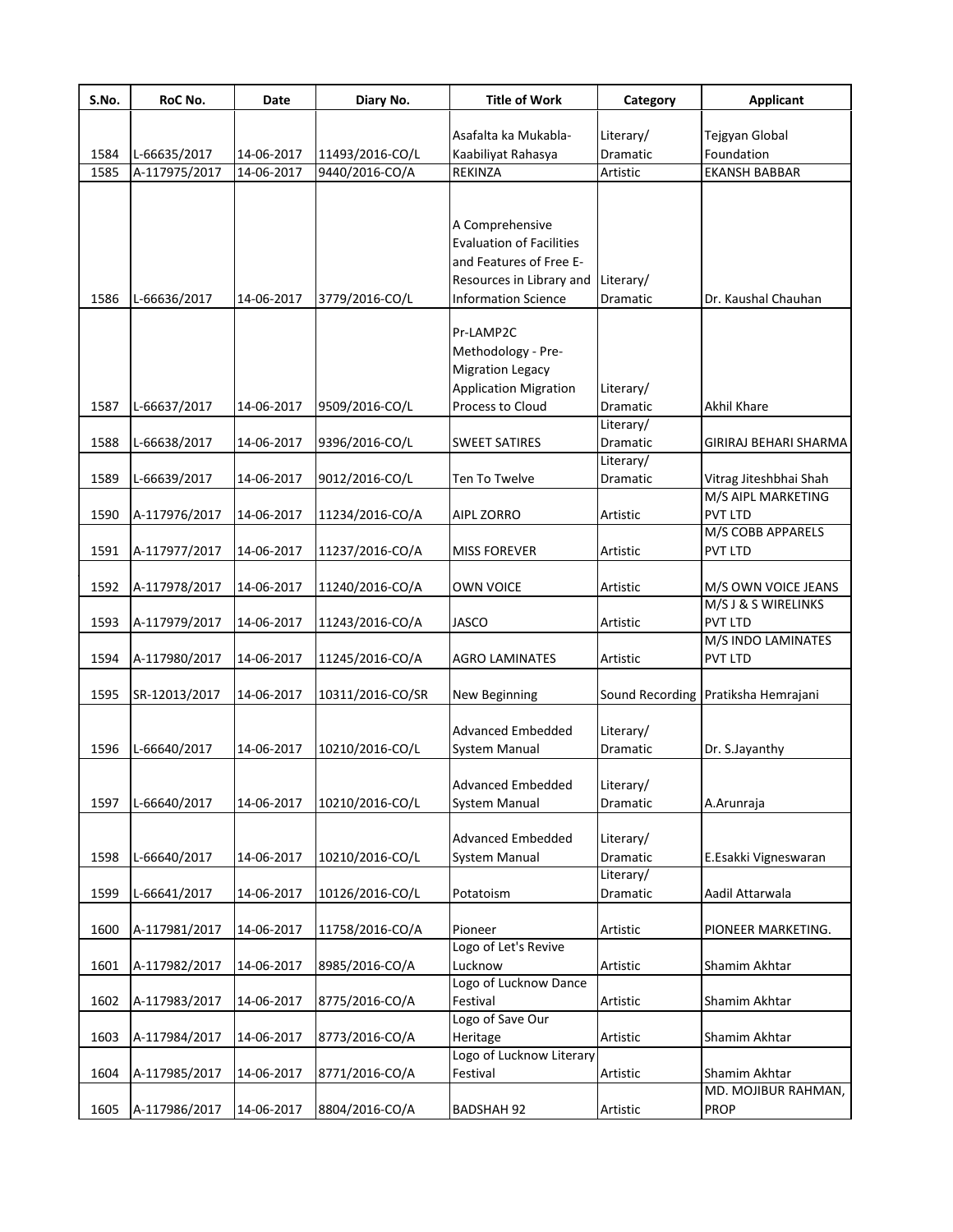| Computer                                                                                                          | LEKHISOFT SOFTWARE          |
|-------------------------------------------------------------------------------------------------------------------|-----------------------------|
| Software<br><b>NETRAM</b><br>1606<br>SW-9114/2017<br>14-06-2017<br>11345/2016-CO/L<br>SOLUTION                    |                             |
| <b>GRAND MARATHA</b><br>Literary/<br>Dramatic                                                                     |                             |
| 1607<br>L-66642/2017<br>14-06-2017<br>8819/2016-CO/L<br>LAUNCH SPEECH<br>Rohit Shelatkar<br>Navlakh Na Tarala - 3 |                             |
| Tali Non-stop Gujarati<br>Rupenkumar                                                                              |                             |
| 1608<br>Garaba<br>Sound Recording<br>SR-12014/2017<br>14-06-2017<br>12684/2016-CO/SR                              | Rameshchandra Bhavsar       |
|                                                                                                                   |                             |
| Majestic India - the land,<br>Literary/                                                                           |                             |
| 1609<br>L-66643/2017<br>14-06-2017<br>10978/2016-CO/L<br>the legend, the legacy<br>Dramatic                       | MAD DANCE COMPANY           |
| Software-Home                                                                                                     |                             |
| <b>Automation Mobile</b><br>Computer                                                                              | Mr.Pratik Magar & Mr.       |
| Software<br>1610<br>SW-9115/2017<br>14-06-2017<br>11580/2016-CO/SW<br>Application<br><b>Tejas Dusane</b>          |                             |
|                                                                                                                   |                             |
| <b>STUDENT</b><br>Literary/<br>Smt. S. M. Shah                                                                    |                             |
| 14-06-2017<br>PERFORMANCE REPORT<br>Dramatic<br>1611<br>L-66644/2017<br>8810/2016-CO/L<br>Pharmacy College        |                             |
| A-117987/2017<br>11359/2016-CO/A<br>1612<br>14-06-2017<br>She & He<br>Artistic<br>Vanessa Loyola                  |                             |
|                                                                                                                   |                             |
| 1613<br>A-117988/2017<br>14-06-2017<br>11352/2016-CO/A<br><b>MEETHA PAN</b><br>Artistic                           | SHRI DEEP RAJ SINGHAL       |
| Living Heaven Here on<br>Literary/                                                                                |                             |
| Earth<br>1614<br>L-66645/2017<br>14-06-2017<br>10471/2015-CO/L<br>Robert Kharshiing<br>Dramatic                   |                             |
| <b>SPRING WATER</b>                                                                                               |                             |
| <b>HYDRATION</b>                                                                                                  |                             |
|                                                                                                                   | <b>TECHNOLOGIES PRIVATE</b> |
| A-117989/2017<br>14-06-2017<br>1615<br>11759/2016-CO/A<br>X<br>Artistic<br>LIMITED                                |                             |
|                                                                                                                   |                             |
| Model GST law- An Easy<br>Literary/                                                                               | Navneet Mangal S/o          |
| L-66646/2017<br>14-06-2017<br>Analysis<br>1616<br>9987/2016-CO/L<br>Dramatic                                      | Radheyshyam Mangal          |
| <b>Integrated Activity Book</b><br>Literary/                                                                      |                             |
| <b>UKG 3rd Term</b><br>1617<br>L-66647/2017<br>14-06-2017<br>7787/2016-CO/L<br>Dramatic                           | Mrs. Mamta Manish Jain      |
| <b>GOYAL PRODUCT</b>                                                                                              |                             |
|                                                                                                                   | PROPRIETOR SHYAM            |
| 1618<br>A-117990/2017<br>14-06-2017<br>12944/2016-CO/A<br><b>TAGOR BRAND</b><br>Artistic<br><b>SUNDER GOYAL</b>   |                             |
| A-117991/2017<br>13750/2015-CO/A<br>1619<br>14-06-2017<br>Azab Gazab<br>Artistic                                  | MUKESH ANDHIWAL             |
| Literary/                                                                                                         |                             |
| 1620<br>L-66648/2017<br>14-06-2017<br>7827/2016-CO/L<br><b>JUG JUGNI</b><br>Dramatic<br>Gagan Deep                |                             |
| Computer<br>1621<br>Software<br>SW-9116/2017<br>14-06-2017<br>11788/2016-CO/SW<br>SCHEMANINJA.COM                 | Jitendra Kumar Vaswani      |
| Literary/                                                                                                         |                             |
| 1622<br>L-66649/2017<br>14-06-2017<br>9927/2016-CO/L<br>City Life<br>Dramatic<br>K.V.Ramesh                       |                             |
| OM SHIVE BRAND - PUJA                                                                                             |                             |
| 1623<br>A-117992/2017<br>Artistic<br>14-06-2017<br>3917/2016-CO/A<br><b>KITHALI</b><br>Neeraj Gupta               |                             |
| Literary/                                                                                                         |                             |
| 1624<br>L-66650/2017<br>14-06-2017<br>8962/2016-CO/L<br><b>KHAMOSH LAB</b><br>Dramatic<br><b>NAVED KHAN</b>       |                             |
|                                                                                                                   |                             |
| 1625<br>A-117993/2017<br>14-06-2017<br>5756/2016-CO/A<br>SIMCO SWIFT (LABEL)<br>Artistic                          | Simla Chemicals Pvt. Ltd.   |
| <b>MAITYS MOL GOL NASTA</b>                                                                                       |                             |
| 1626<br>A-117994/2017<br>14-06-2017<br>6451/2016-CO/A<br>CHIRA<br>Artistic                                        | MANIK LAL MAITY, PROP       |
| <b>TEGI KA GUL WITH BUST</b>                                                                                      |                             |
| PHOTOGRAPH OF<br>MD USMAN GANI                                                                                    |                             |
| 1627<br>14-06-2017<br>6620/2016-CO/A<br>Artistic<br>ANSARI, PROP<br>A-117995/2017<br><b>APPLICANT</b>             |                             |
|                                                                                                                   |                             |
| VEGETARIAN COOKING -<br>Literary/                                                                                 | RADHA SOAMI SATSANG         |
| 1628<br>L-66651/2017<br>14-06-2017<br>11781/2016-CO/L<br><b>BRITISH TASTE</b><br>Dramatic<br><b>BEAS</b>          |                             |
| Literary/                                                                                                         |                             |
| 1629<br>L-66652/2017<br>8578/2016-CO/L<br>Abhyas Pustika<br>14-06-2017<br>Dramatic<br>Swati Modi                  |                             |